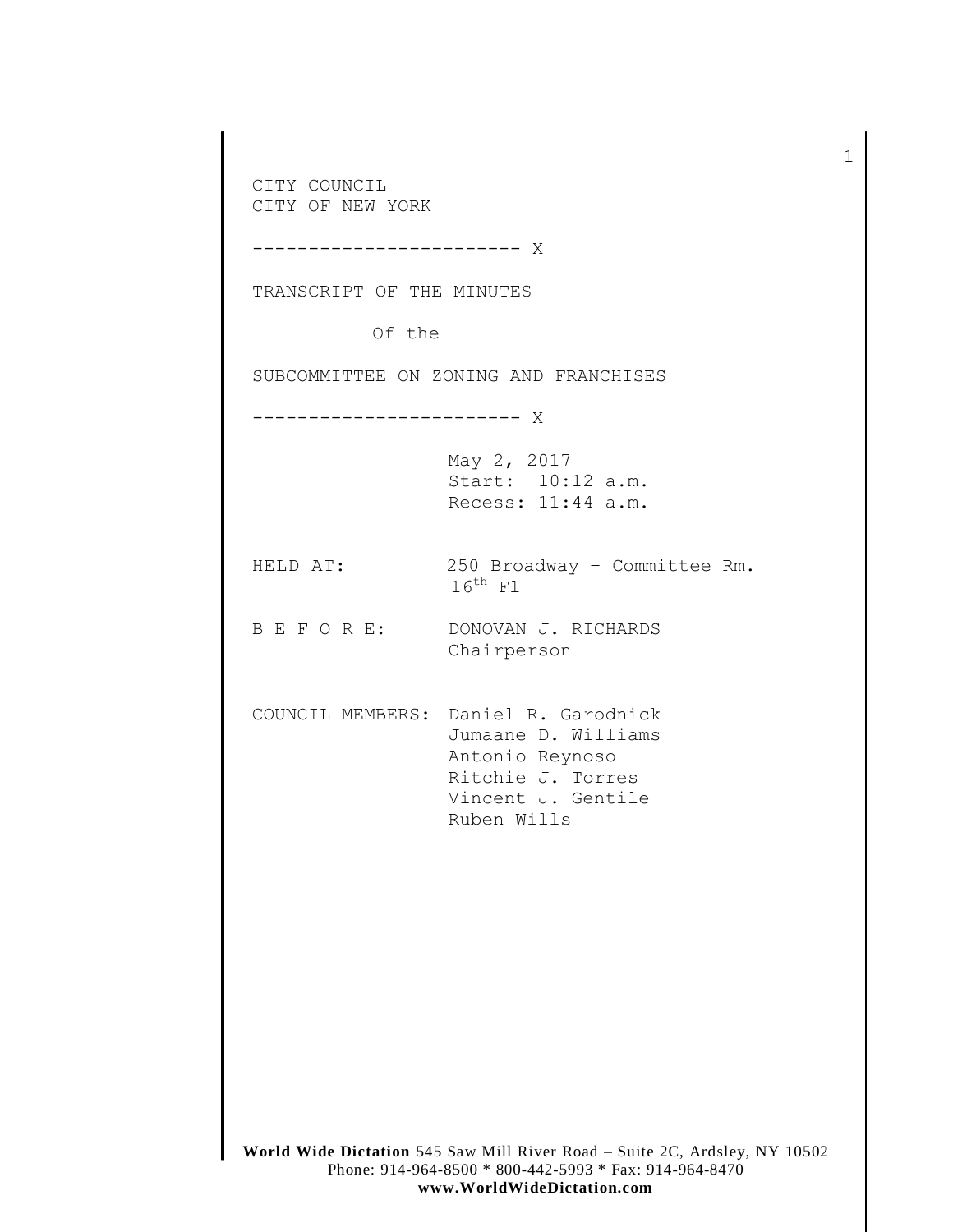## A P P E A R A N C E S (CONTINUED)

Richard Lobel Sheldon Lobel, PC

Frank Saint Jaca Sheldon Lobel, PC

Emily Kurtz Ridgewood Bushwick Senior Citizen's Council

Mario Procida, President & CEO Procida Development Group

Peter Procida Procida Development Group

Jordan Press, Executive Director Development and Planning NYC Housing, Preservation and Development

Bryant Brown, Representative Service Employees International Union SEIU/Local 32BJ

Michael Wadman, Vice President Real Estate Development Phipps Houses

Adam Weinstein, President & CEO Phipps Houses

Eric Felzac Civic Builders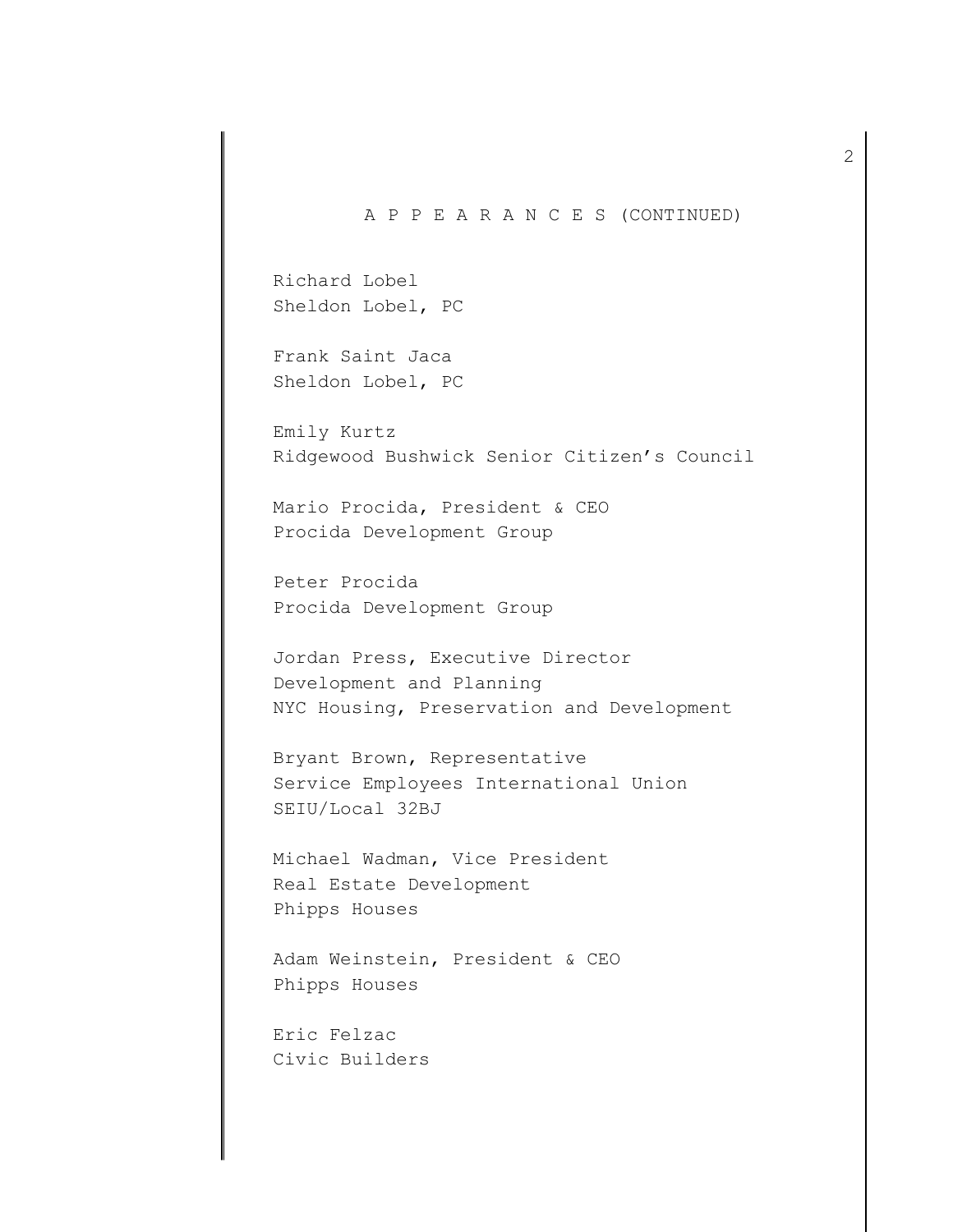Sharon Cromwell, New Development Leader SEIU 32BJ

Marcos Morrillo, Building Super Member 32BJ

Suzanne Kahn Appearing for: Gustavo Garone Building Service Worker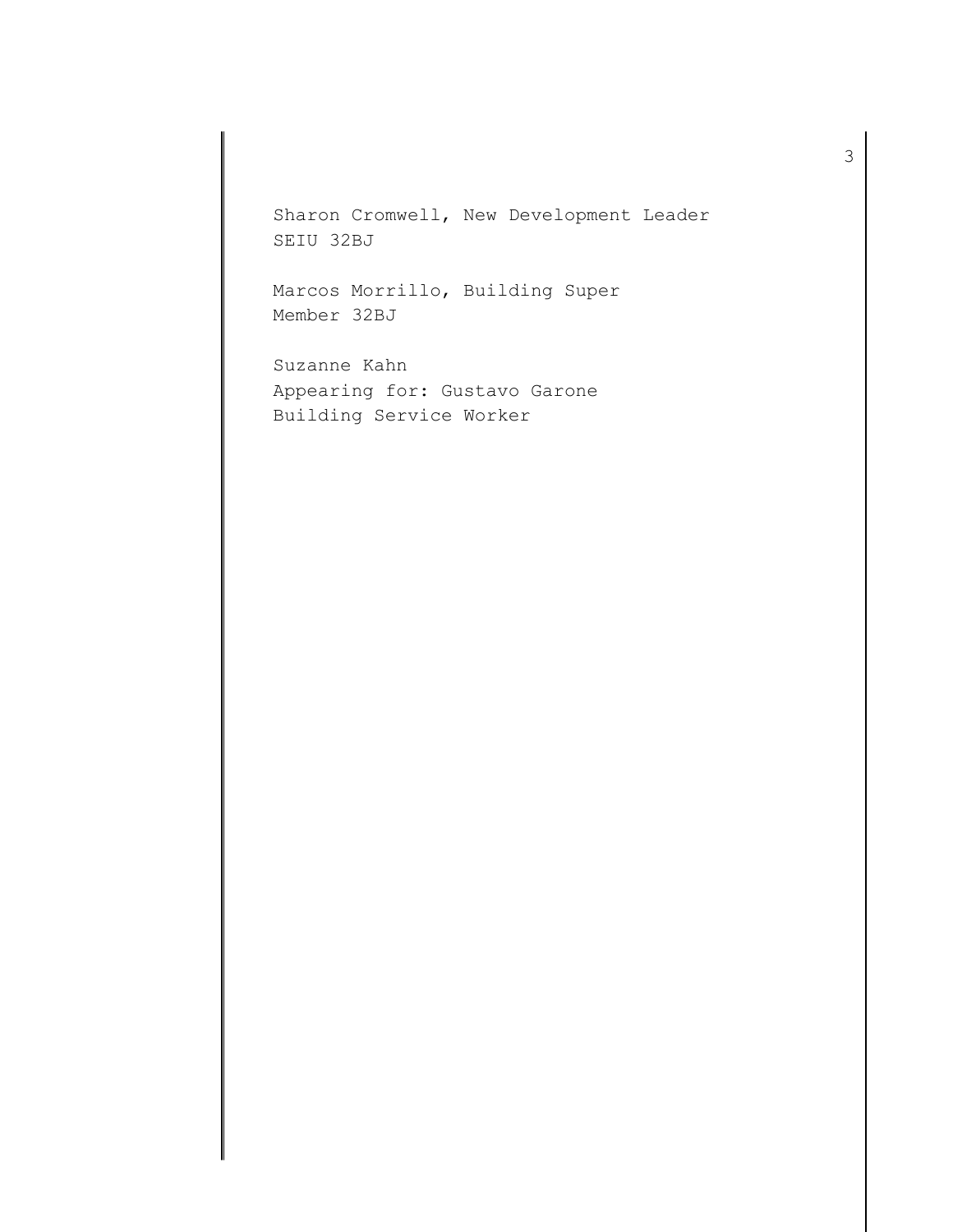| $\mathbf 1$    | 4<br>SUBCOMMITTEE ON ZONING AND FRANCHISES                       |
|----------------|------------------------------------------------------------------|
| $\mathbf{2}$   | [sound check, pause] [gavel]                                     |
| 3              | CHAIRPERSON RICHARDS: Alrighty. Good                             |
| $\overline{4}$ | morning. I'm Donovan Richards, Chair of the                      |
| 5              | Subcommittee on Zoning and Franchises. We're joined              |
| 6              | today by Council Members Vincent Gentile, and also               |
| $7\phantom{.}$ | Council Member Dan Garodnick. We will begin a public             |
| $8\,$          | hearing on several applications to day. Land Use                 |
| $\mathsf 9$    | Items No. 608 and 609, the 600. Actually, we're                  |
| 10             | going to skip this one, right? We're going to go to              |
| 11             | East New York, right or should I just. [background               |
| 12             | comments, pause] Alright, so we will begin a public              |
| 13             | hearing on several applications today, Land Use Items            |
| 14             | No. 608 and 609, the 600 East 156 <sup>th</sup> Street Rezoning. |
| 15             | Land Use-Land Use No. 610 and 611, the Westchester               |
| 16             | Mews rezoning, and preconsidered Article 11 tax                  |
| 17             | exemption, and Land Use items No. 612 and 613 the                |
| 18             | 1860 Eastern Parkway Rezoning. So, now, we will go               |
| 19             | to-- Sorry, I have to switch the order around today.             |
| 20             | We will begin our public hearing on Land Use Items               |
| 21             | No. 612 and 613, the 1860 Eastern Parkway Rezoning.              |
| 22             | This application is for a rezoning from R6 and R6/C-             |
| 23             | 2-3 to an R88 to a C2-4 overlay and designation of a             |
| 24             | Mandatory Inclusionary Housing area in order to                  |
| 25             | facilitate the development of the 10-story 100%                  |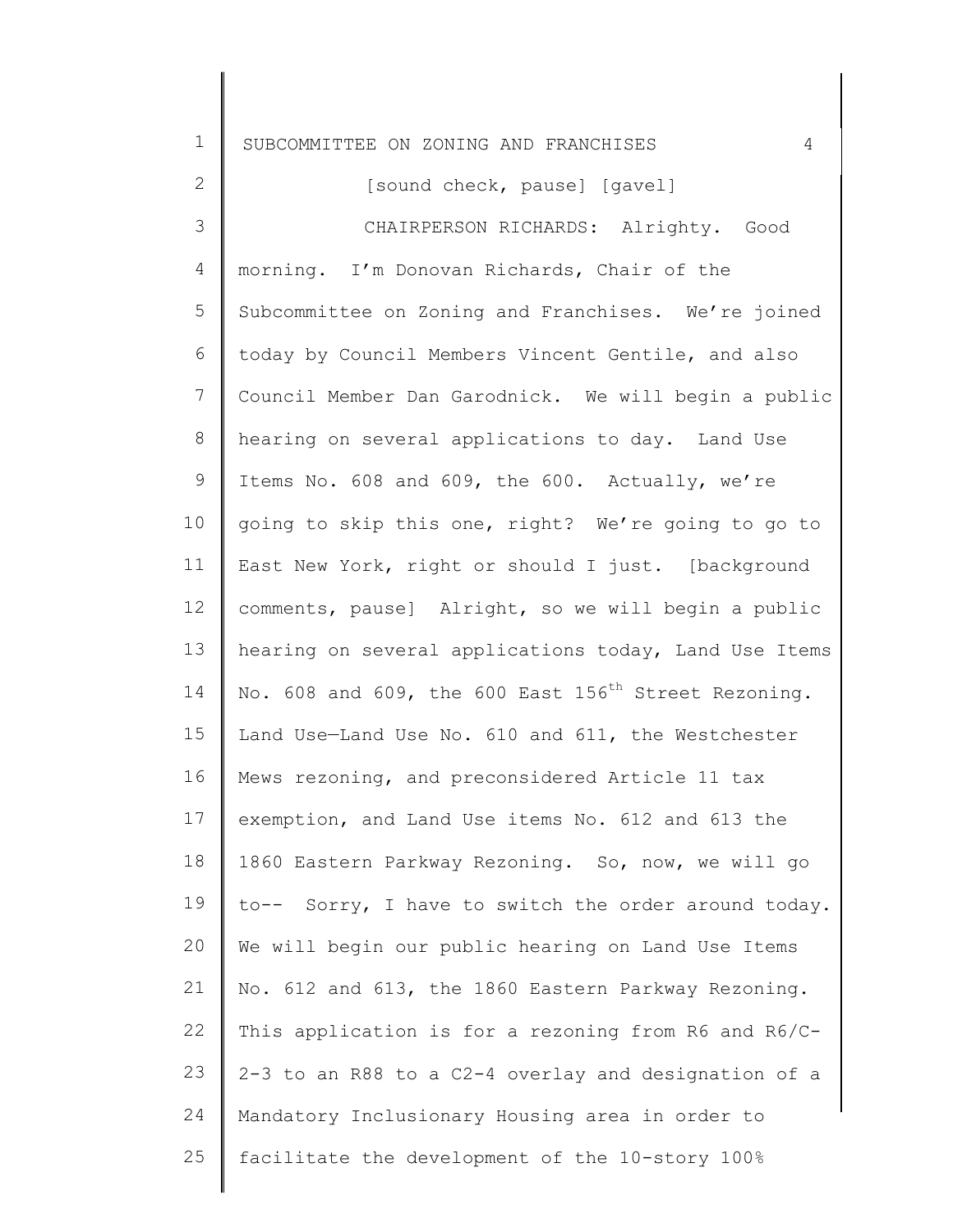| $\mathbf 1$  | 5<br>SUBCOMMITTEE ON ZONING AND FRANCHISES            |
|--------------|-------------------------------------------------------|
| $\mathbf{2}$ | affordable building with 67 apartments and a          |
| 3            | community facility at 1860 Eastern Parkway. Truly     |
| 4            | Holy Church, the occupant of the existing one-story   |
| 5            | building at the development site will occupy the      |
| 6            | community facility space. The Zoning Text Amendment   |
| 7            | would create a Mandatory Inclusionary Housing area    |
| 8            | where options 1 and 2 would be available. The         |
| 9            | property is located in Council Member Espinal's       |
| 10           | district, and we will now hear from Richard Lobel     |
| 11           | from-representing Atlantic East Affiliates, LLC;      |
| 12           | Frank Saint Jaca, Atlantic-Atlantic East Affiliates,  |
| 13           | LLC and Summer-I'm going to mess your last name up,   |
| 14           | so I'll just say from Heritage Architecture, Atlantic |
| 15           | East Affiliates, LLC as well. [background comments]   |
| 16           | RICHARD LOBEL: Thank you, Chair Richards              |
| 17           | and thanks to the Subcommittee for hearing us today.  |
| 18           | We have a very brief presentation and, of course, are |
| 19           | available any specific questions. Members of the      |
| 20           | subcommittee, thank you for having us. Again,         |
| 21           | Richard Lobel of Sheldon Lobel, PC. I'm joined by     |
| 22           | Frank Saint Jaca of my firm as well as Emily Kurtz    |
| 23           | from Ridgewood Bushwick Senior Citizen's Council, and |
| 24           | the application today is quite simply for a rezoning, |
| 25           | which would result in the building that you see to my |
|              |                                                       |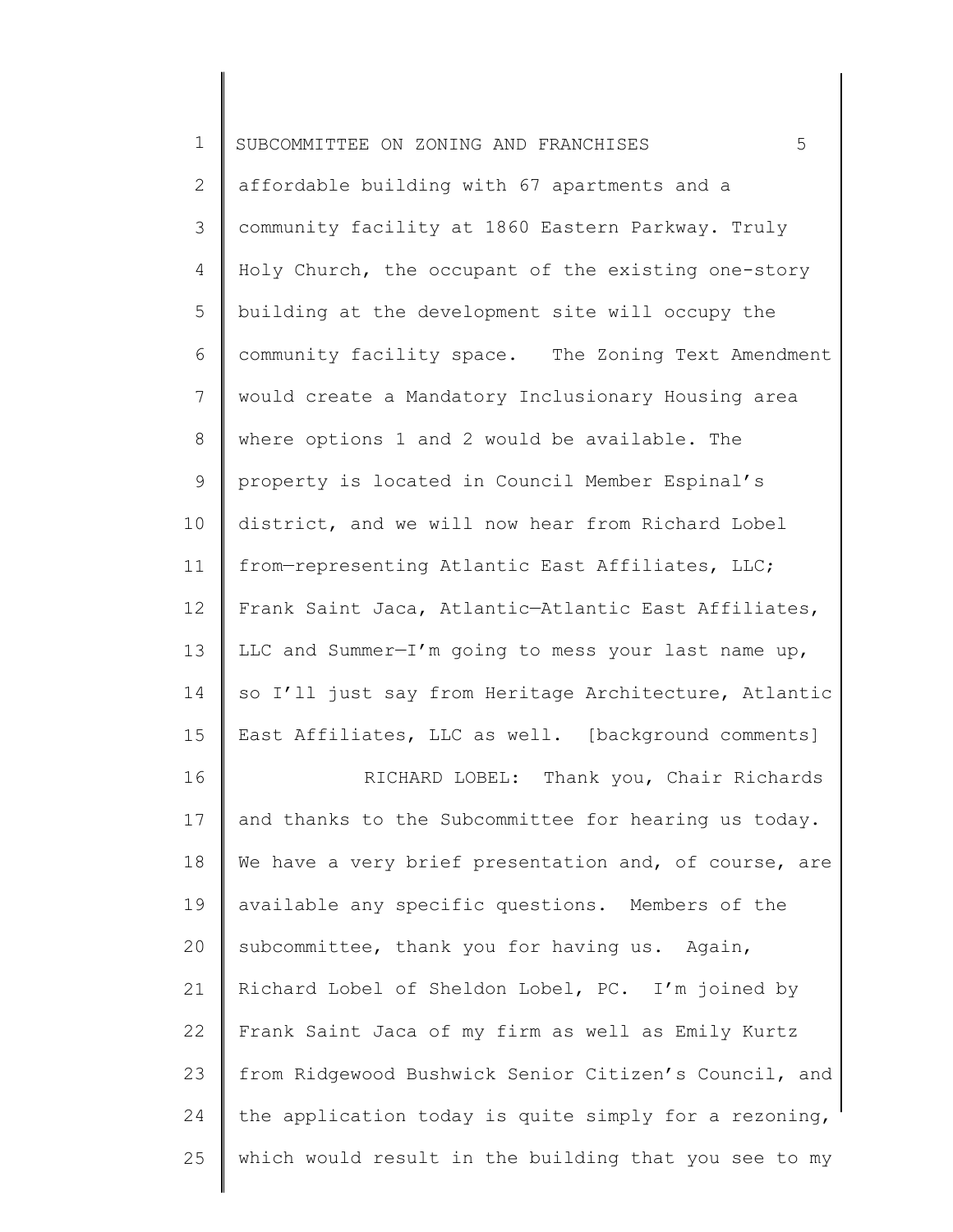| $\mathbf 1$     | SUBCOMMITTEE ON ZONING AND FRANCHISES<br>6            |
|-----------------|-------------------------------------------------------|
| $\mathbf{2}$    | right. This is a 10-story affordable housing          |
| 3               | building and it's fully affordable housing. It is-it  |
| 4               | is at the level of option 1 or below. It actually     |
| 5               | reaches very extremely low levels of affordability,   |
| 6               | and the project 1860-1860 Eastern Parkway will be     |
| $7\overline{ }$ | 100% affordable. The current occupant of the          |
| 8               | property in question is True Holy Church, which has   |
| $\mathsf 9$     | been for close to 20 years. The church has 10,000     |
| 10              | square foot church facility, and pursuant to          |
| 11              | conversations with Ridgewood Bushwick as well as the  |
| 12              | Brooklyn Borough President's Faith Based Initiatives, |
| 13              | the church will now be partnering with Ridgewood      |
| 14              | Bushwick in order to develop a 10-story building.     |
| 15              | There will be 67 affordable units. The church will    |
| 16              | maintain its church space as well as certain          |
| 17              | community facility space on the ground and several    |
| 18              | stories, and the units would be above this building.  |
| 19              | The rezoning is for a rezoning from R6 to an R8A with |
| 20              | a commercial overlay. You can just flip the slide     |
| 21              | and just go the specifics of the rezoning. The        |
| 22              | rezoning itself will-will cover only about 20,000     |
| 23              | square feet of lawn area. The site itself is 8,000    |
| 24              | square feet, and so at the intersection of these two  |
| 25              | very wide streets Eastern Parkway and at Atlantic you |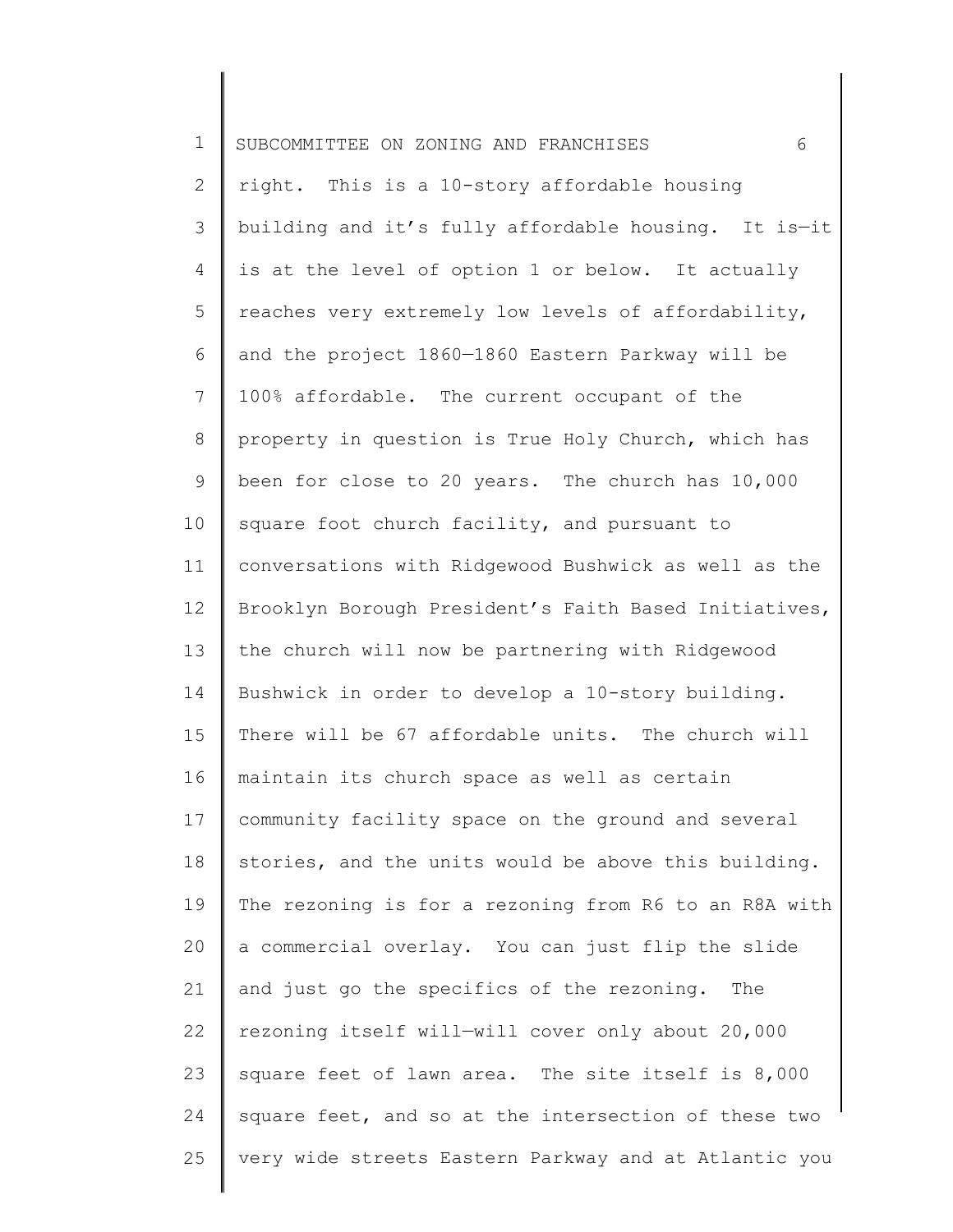| $\mathbf 1$    | 7<br>SUBCOMMITTEE ON ZONING AND FRANCHISES            |
|----------------|-------------------------------------------------------|
| $\mathbf{2}$   | have a current or six, which--for 100 feet to the     |
| 3              | east and west of Eastern Parkway along Atlantic that  |
| 4              | would be rezoned to an R8A, with a C2-4 overlay.      |
| 5              | [background comments] Correct. The-the actual change  |
| 6              | as far as the land use is concerned is relatively     |
| $7\phantom{.}$ | slight here, but this will allow for a building,      |
| $8\,$          | which the Community Board, the Brooklyn Borough       |
| 9              | President's office and the City Planning Commission   |
| 10             | have all found that's within the context of the       |
| 11             | surrounding area. There will be various social        |
| 12             | programs offered. Both with Ridgewood Bushwick in     |
| 13             | the context of its operation of the building as well  |
| 14             | as True Holy Church, which operates various social    |
| 15             | service programs including a food pantry, which would |
| 16             | continue out of this location. The application has    |
| 17             | received excellent support as we've worked our way    |
| 18             | through the hearings. The-the Community Board in      |
| 19             | particular found that this building was a welcome     |
| 20             | addition to the neighborhood, and in particular given |
| 21             | the fact that Atlantic Avenue and Eastern Parkway are |
| 22             | 120 feet and 110 feet wide here, really everyone      |
| 23             | along the line has felt that this intersection in     |
| 24             | particular can support the modest increase in         |
| 25             | density, which would allow such a robust and          |
|                |                                                       |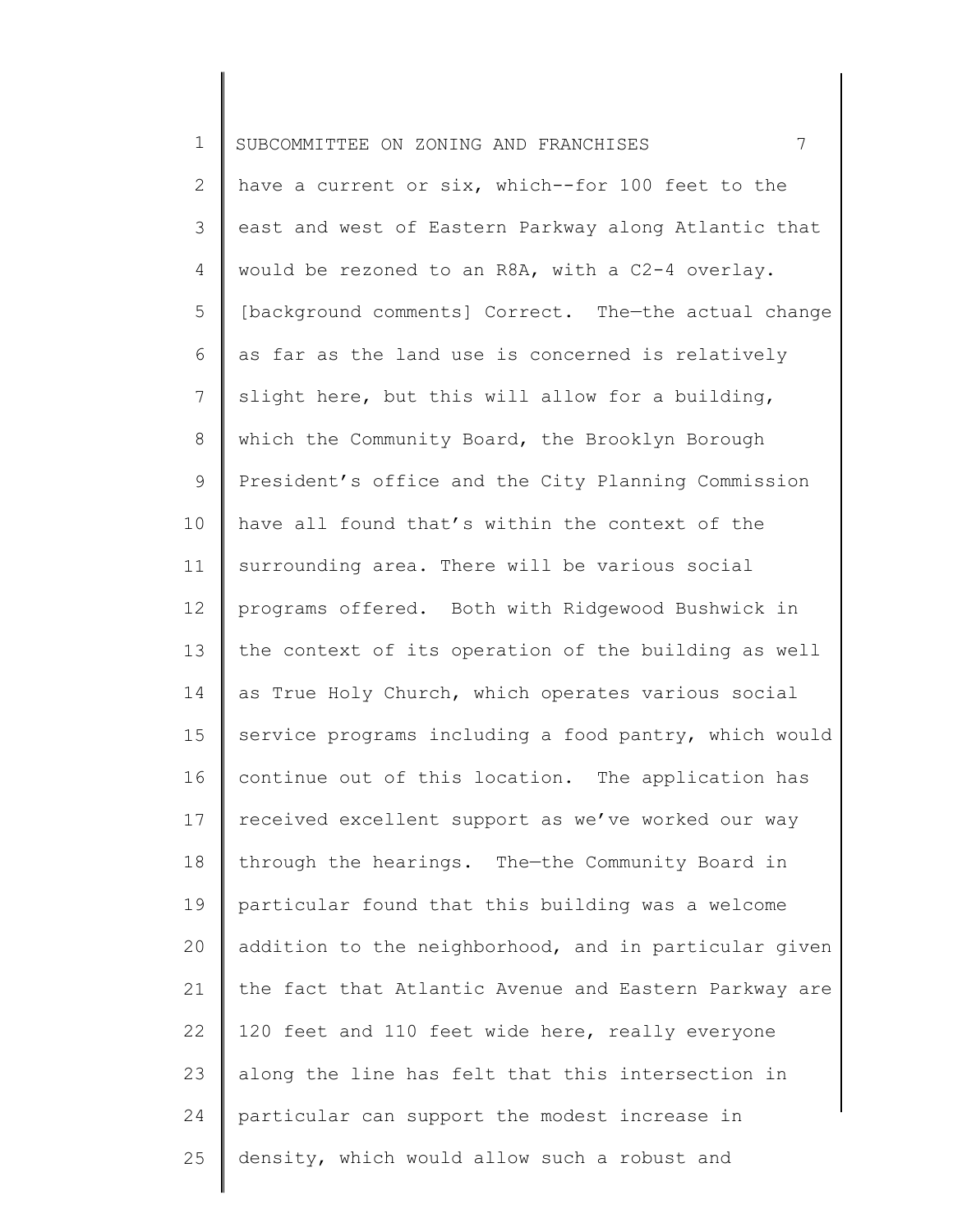1 2 3 4 5 6 7 8 9 10 11 12 13 14 15 16 17 18 19 20 21 22 23 24 25 SUBCOMMITTEE ON ZONING AND FRANCHISES 8 beneficial program for Community Board 16 and the surrounding area. So again, Frank and I are here as is Ms. Kurtz, and we'd be happy to answer any specific questions. CHAIRPERSON RICHARDS: Thank you so much, and really appreciate your work on this project. Can you just give a breakdown of the size of the units you're doing, and you're doing 67 units, correct? RICHARD LOBEL: Correct. We're doing 67 units. I'm joined by-- CHAIRPERSON RICHARDS: [interposing] The breakdown of studios and the-- RICHARD LOBEL: Sure. I'm joined by Summer Ahana (sp?). She was the project architect and—- SUMMER AHANA: [interposing] Good morning. RICHARD LOBEL: --and they have been—have addressed that question. SUMMER AHANA: Yes. So, the project is consisting of 67 units and the unit distribution is at a percentage between zero bedroom 1 and 2 and 3 with a—distribution is really dictated by HPD's standards. So, we are providing about 15% 2-bedrooms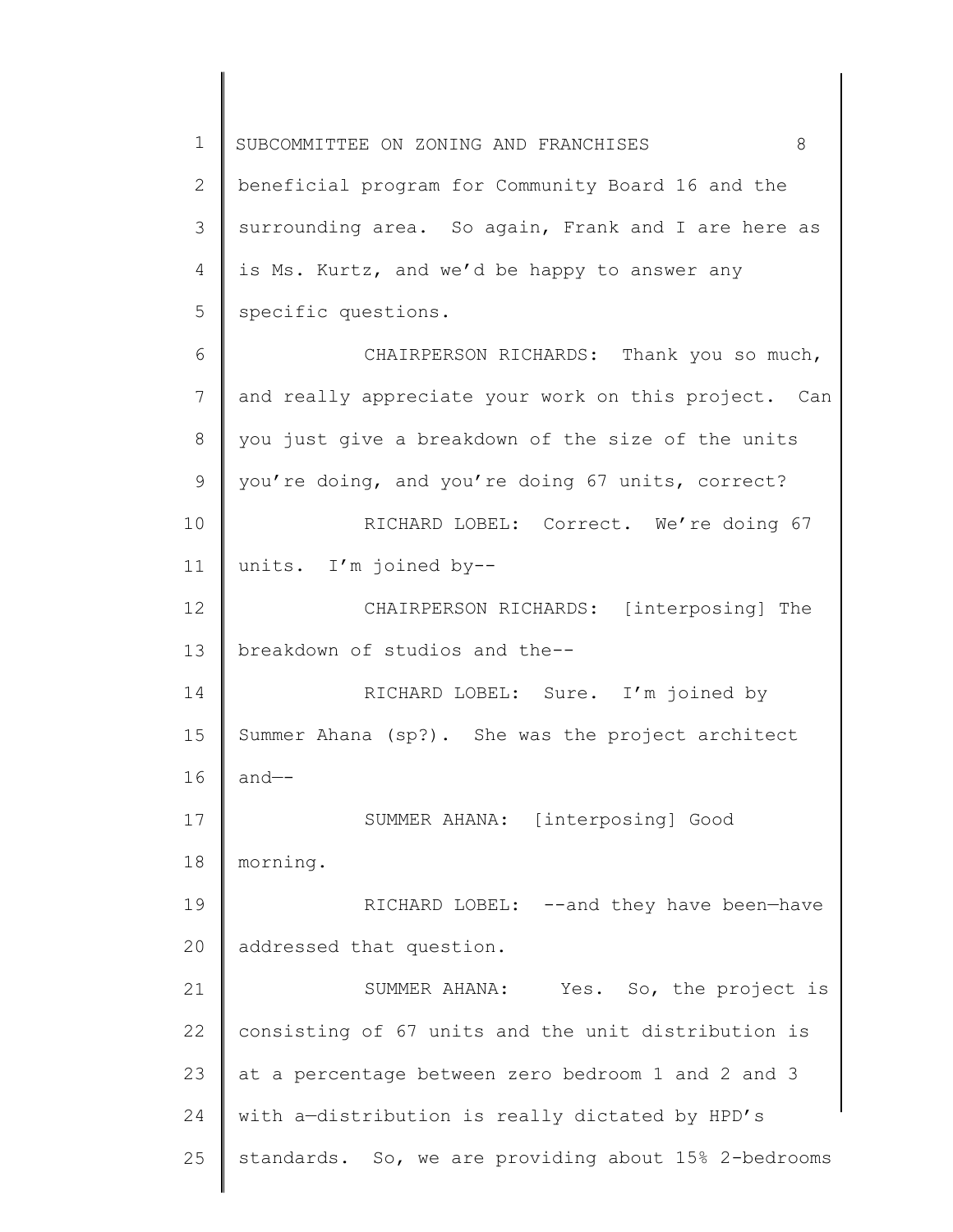| 1  | SUBCOMMITTEE ON ZONING AND FRANCHISES<br>9            |
|----|-------------------------------------------------------|
| 2  | and also about 15% zero and the-and the balance is    |
| 3  | broken between 1-bedroom and 2-bedroom.               |
| 4  | CHAIRPERSON RICHARDS: And which program               |
| 5  | are you using? Have you picked the program through    |
| 6  | HPD yet, $or--?$                                      |
| 7  | RICHARD LOBEL: We're using the ELLA                   |
| 8  | Program.                                              |
| 9  | SUMMER AHANA: The ELLA Program.                       |
| 10 | CHAIRPERSON RICHARDS: The ELLA Program.               |
| 11 | Okay, good. Tell me what are you going to do for      |
| 12 | parking?                                              |
| 13 | RICHARD LOBEL: Well, there's no parking               |
| 14 | that's proposed in the building, which was a thorough |
| 15 | conversation that we had with the Community Board due |
| 16 | to the limitations on the site itself. There's-there  |
| 17 | would be relatively no opportunity for us to place    |
| 18 | on-site parking. The idea here is that since this is  |
| 19 | such a transit rich area, there's no parking required |
| 20 | by Zoning or within the transit zone, and the 100%    |
| 21 | affordability of the building would allows us to      |
| 22 | waive our parking requirements. So, despite that      |
| 23 | that the Community Board still felt that the overall  |
| 24 | benefits of the program, and the fact that we were    |
| 25 | relatively close to the L-Line and-and a very robust  |
|    |                                                       |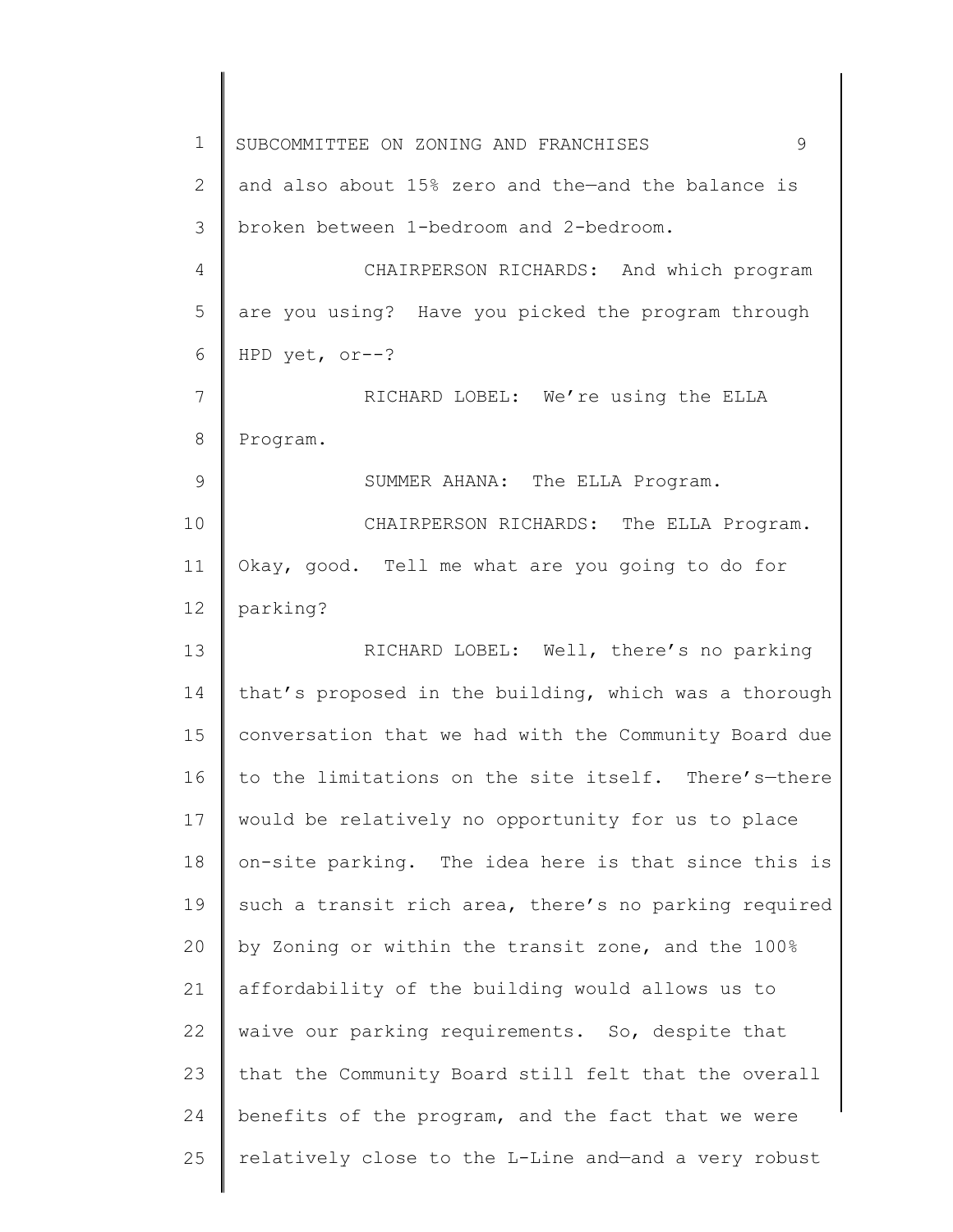1 2 3 4 5 6 7 8 9 10 11 12 13 14 15 16 17 18 19 20 21 22 23 24 25 SUBCOMMITTEE ON ZONING AND FRANCHISES  $10$ bus and other subway service really—really made it in favor of—of allowing the project to proceed without parking. CHAIRPERSON RICHARDS: And the Borough President raised concerns with the R8A. He was concerned that it would lead to—it would incentivize demolition and displacement of the small three-unit residential buildings across Eastern Parkway. Can you just speak to that a little bit? RICHARD LOBEL: Sure. CHAIRPERSON RICHARDS: And I'm very familiar with the area. RICHARD LOBEL: Okay, great. The—the applicant. It's always really in the applicant's best interest to reduce the scope of the rezoning to limit the—the area that's devoted to the rezoning for the reason that the applicants is required to do the legal and our know due diligence required to rezone a broader area. So, City Planning basically from a land use context felt that it would be—that it wouldn't provide precision context to allow rezoning merely on one side of Eastern Parkway. They wanted us to mirror that on the other side, and while we understand the concerns of the Brooklyn Borough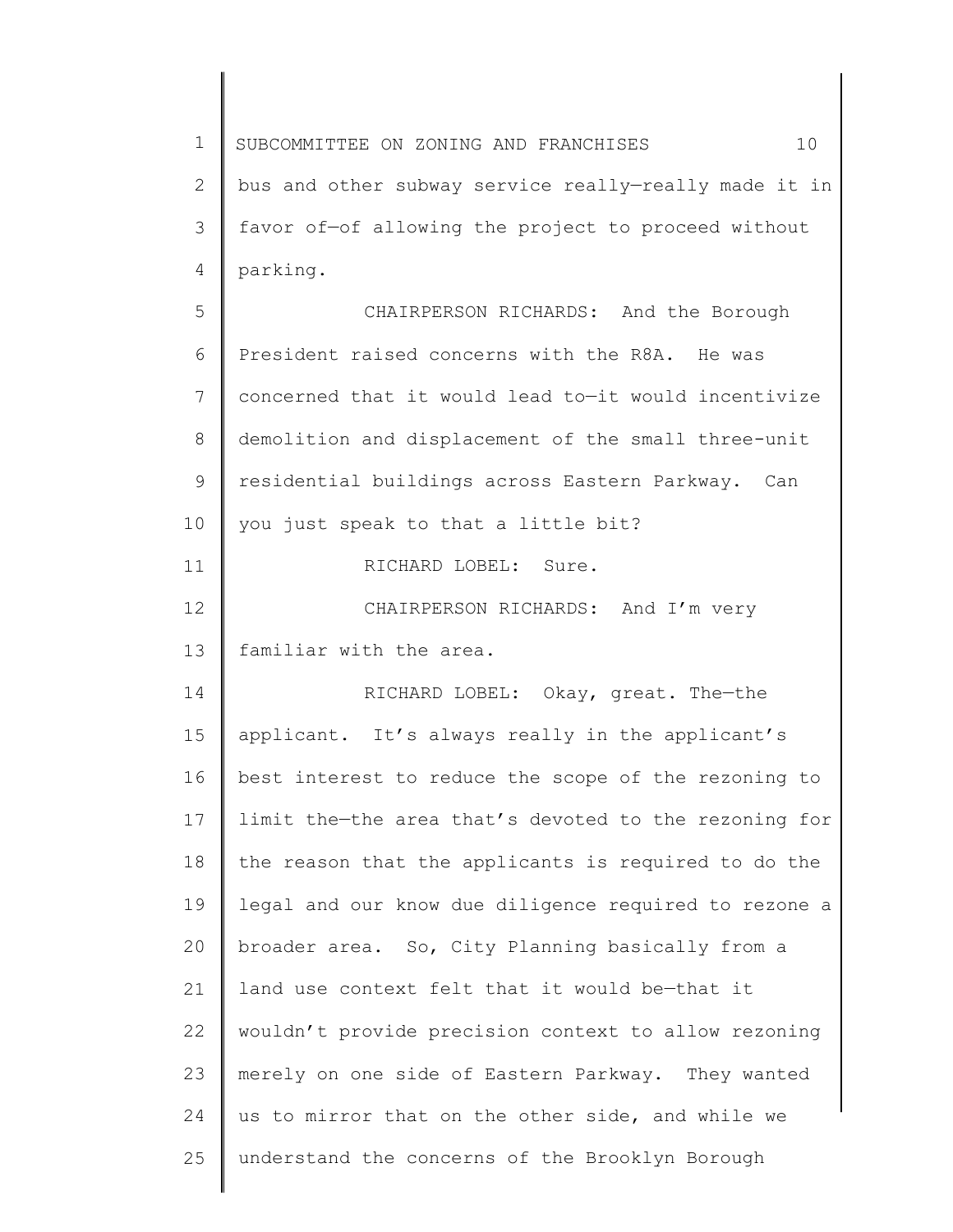| $\mathbf 1$ | 11<br>SUBCOMMITTEE ON ZONING AND FRANCHISES           |
|-------------|-------------------------------------------------------|
| 2           | President, the same arguments, which mitigate in      |
| 3           | favor of the increase in the density to R8A on this   |
| 4           | side of the block really holds for the other side of  |
| 5           | the block. You have a-an intersection of two wide     |
| 6           | streets You have basically the ability here to if it  |
| 7           | is developed in-in a-in accordance with R8A, would be |
| 8           | we hear-from what we understand, and from             |
| 9           | conversations with the Council Member at option.      |
| 10          | CHAIRPERSON RICHARDS: Okay.                           |
| 11          | RICHARD LOBEL: So-so while we don't                   |
| 12          | representing hos applicants, and can't really speak   |
| 13          | for them, to the extent that affordability was set    |
| 14          | down here, it's likely that the units on sides of the |
| 15          | block now would be-would go to lower levels of        |
| 16          | affordability, and so City Planning and the-the       |
| 17          | Community Board agree with that.                      |
| 18          | CHAIRPERSON RICHARDS: Can you speak to                |
| 19          | where is the entrance to the building?                |
| 20          | SUMMER AHANA: So, will it be flatly only              |
| 21          | at Atlantic or on Eastern Parkway? So-so, we have     |
| 22          | two separate entrances.                               |
| 23          | CHAIRPERSON RICHARDS: Yeah, two. Okay.                |
| 24          | SUMMER AHANA: Right, the one that they                |
| 25          | show in entering on Eastern Parkway--                 |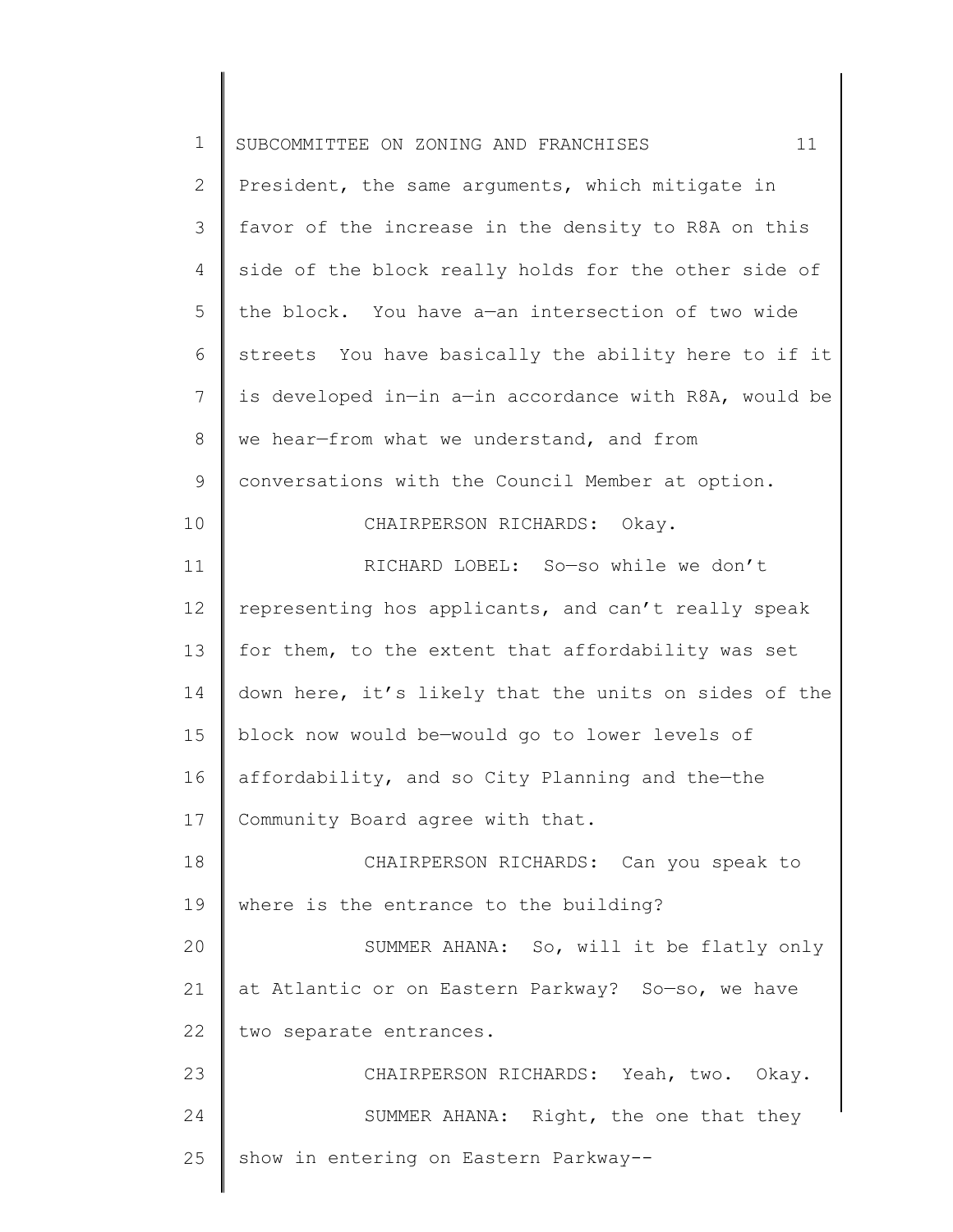1 2 3 4 5 6 7 8 9 10 11 12 13 14 15 16 17 18 19 20 21 22 23 24 25 SUBCOMMITTEE ON ZONING AND FRANCHISES 12 CHAIRPERSON RICHARDS: [interposing] Okay. SUMMER AHANA: --and the church is entering on Atlantic. CHAIRPERSON RICHARDS: Okay, and you don't see any—you're-—you don't have any concerns with congestion or any of that? RICHARD LOBEL: Well, we— CHAIRPERSON RICHARDS: [interposing] It's a very narrow block on Atlantic. RICHARD LOBEL: I totally understand. I mean we—we as part and parcel of every application we have to produce an environmental assessment statement that looked at the pedestrian uses and the—the—that intersection and found that there wouldn't be any negative impacts. CHAIRPERSON RICHARDS: Any green benefits, environmental benefits? SUMMER AHANA: Oh, yes. So, the project is designed as passive house, which a— CHAIRPERSON RICHARDS: Okay. That's fine. Yeah.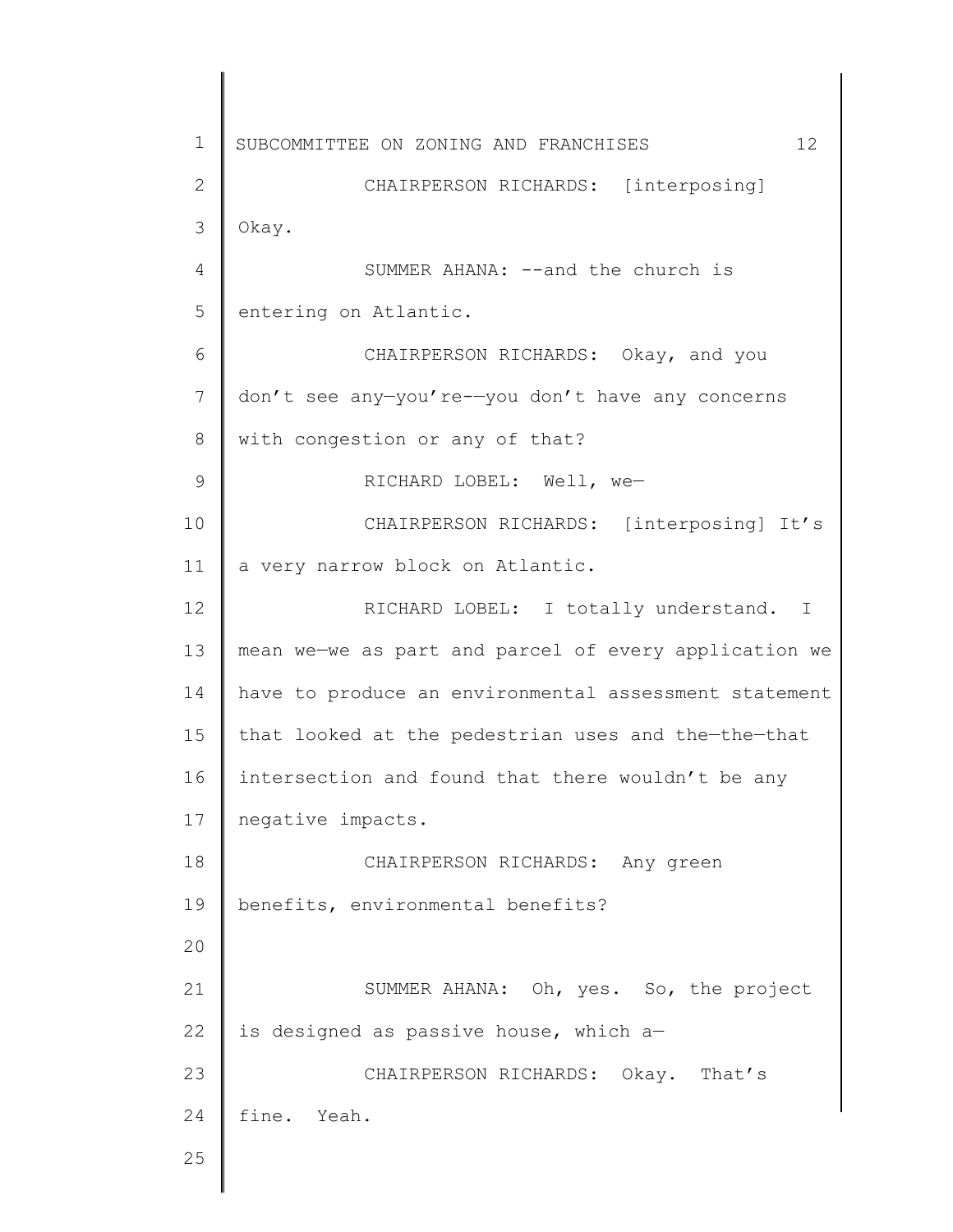| $\mathbf 1$   | 13<br>SUBCOMMITTEE ON ZONING AND FRANCHISES          |
|---------------|------------------------------------------------------|
| $\mathbf{2}$  | SUMMER AHANA: As you understand it's a               |
| 3             | much higher standard in terms of energy efficiency   |
| 4             | and also I chose the materials using, you know, we   |
| 5             | use them all-the materials throughout the process.   |
| 6             | CHAIRPERSON RICHARDS: Can you speak to               |
| 7             | local hiring. How are you going to connect good jobs |
| 8             | with the local community?                            |
| $\mathcal{G}$ | SUMMER AHANA: So, we basically I mean I              |
| 10            | can speak for the development team. We are put-you   |
| 11            | know, putting together a hiring plan where we're     |
| 12            | going to look at local MWBE firms, and will hire     |
| 13            | local subcontractors throughout the year booking.    |
| 14            | (sic)                                                |
| 15            | CHAIRPERSON RICHARDS: [interposing] And              |
| 16            | do we have a percentage or goal or in mind of where  |
| 17            | we're going?                                         |
| 18            | EMILY KURTZ: Yeah, we're-we-                         |
| 19            | RICHARD LOBEL: [interposing] Do you                  |
| 20            | want-do you want to come up.                         |
| 21            | EMILY KURTZ: Yes.                                    |
| 22            | CHAIRPERSON RICHARDS: Yeah, just come,               |
| 23            | yes.                                                 |
| 24            | RICHARD LOBEL: Yeah. I'll just                       |
| 25            | introduce Emily Kurtz from Ridgewood Bushwick.       |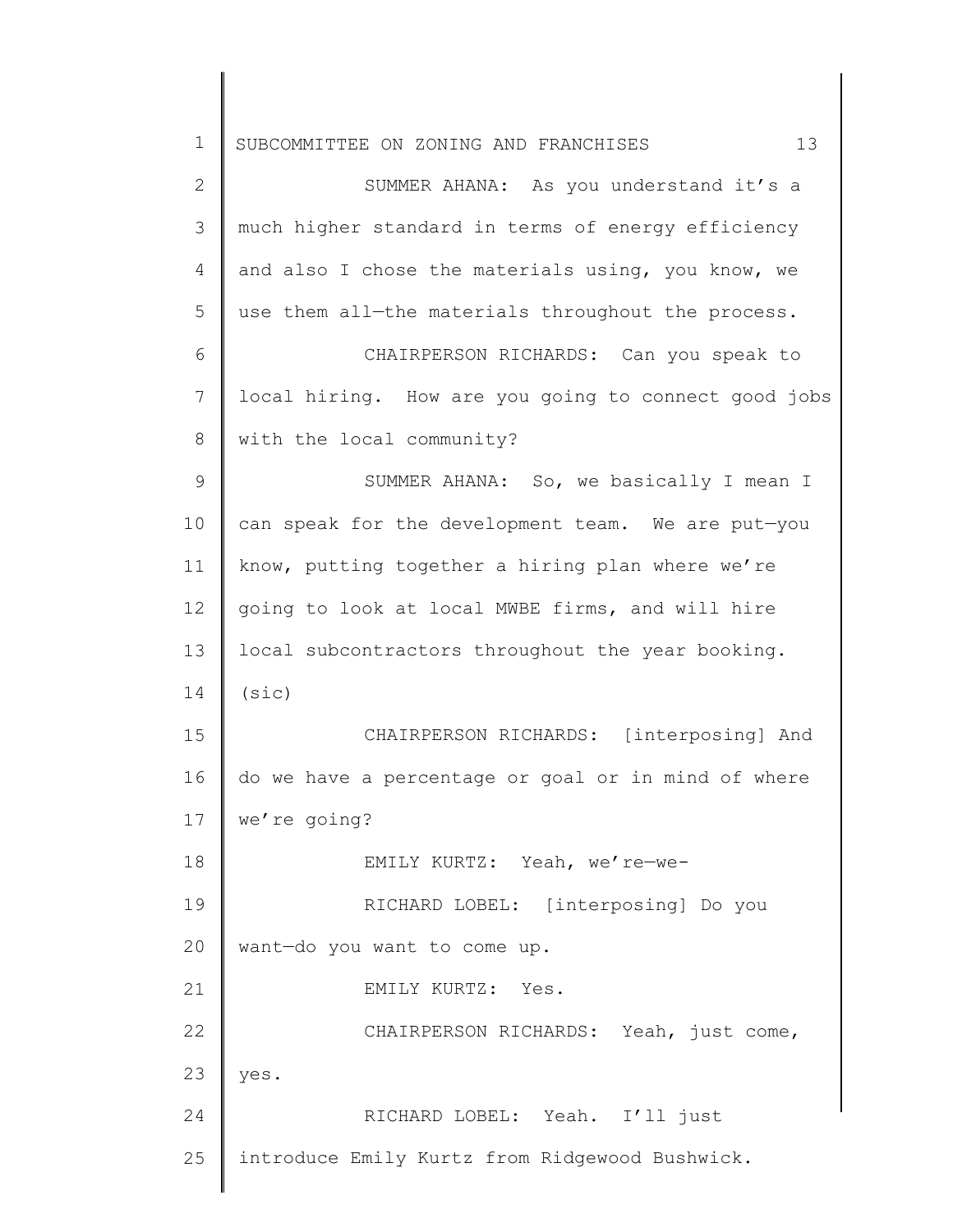1 2 3 4 5 6 7 8 9 10 11 12 13 14 15 16 17 18 19 20 21 22 23 24 25 SUBCOMMITTEE ON ZONING AND FRANCHISES 14 CHAIRPERSON RICHARDS: [interposing] Bring the mic a little closer and state it on the record, please. EMILY KURTZ: Good morning. I'm Emily Kurt. I'm with the Ridgewood Bushwick Senior Citizen's Council. So the percentage of MWBE hiring will—will be laid out by the funding that we have in place, which we have an application in for 9% credits with the State. The State will provide our MWBE goals, and in addition HPD has recently implemented a new MWBE program. CHAIRPERSON RICHARDS: Uh-huh. EMILY KURTZ: I do want to mention that our development partner RISA—RISA Development Group is also a registered MWBE with New York—with New York State and the City. So we—while, I don't have the percentages with me, we will be paying very close attention and Ridgewood Bushwick does have job development programs that we run through our social services. CHAIRPERSON RICHARDS: Okay. Uh-huh. EMILY KURTZ: The agency and what we started to do is to write the—an agreement into our construction contract--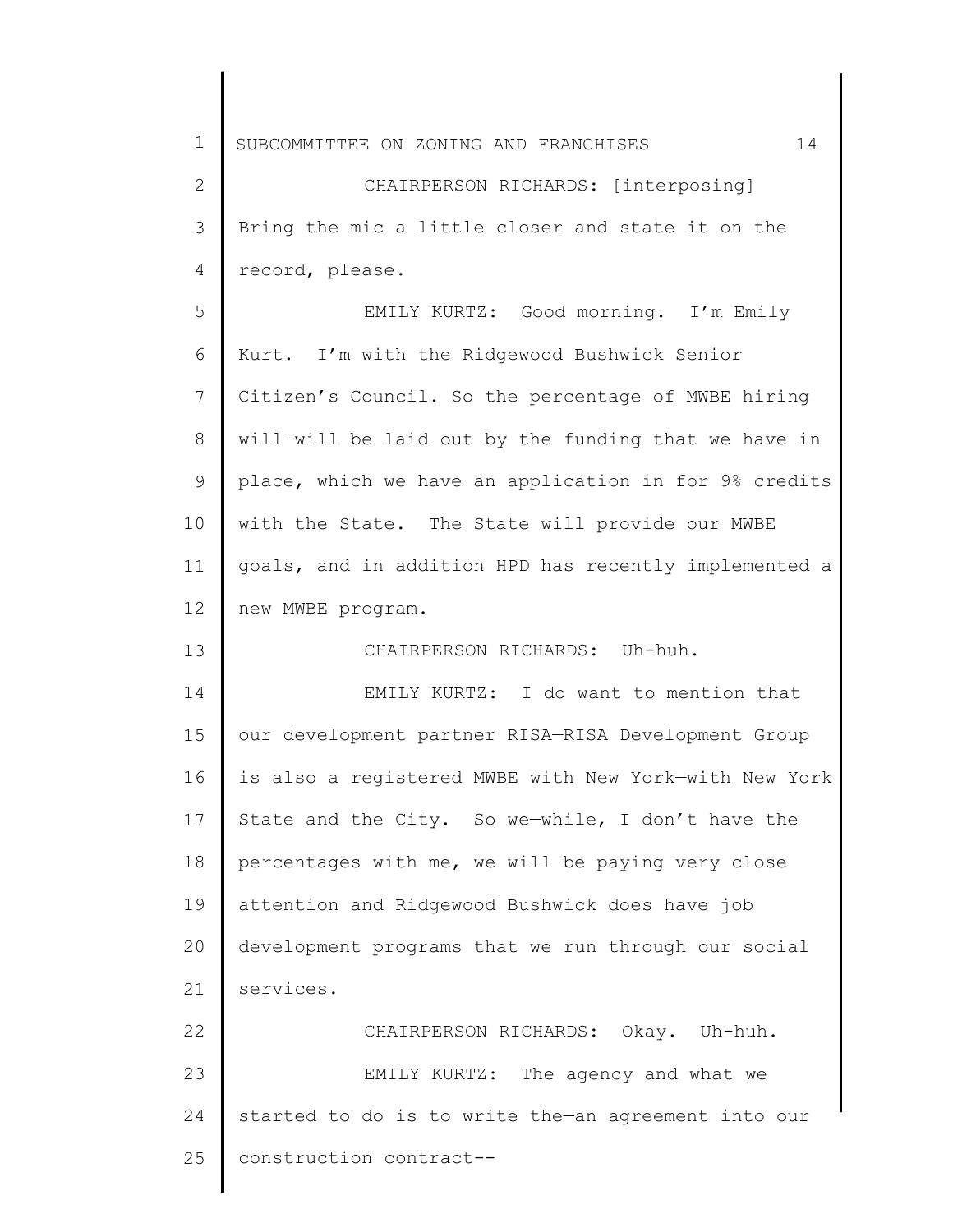1 2 3 4 5 6 7 8 9 10 11 12 13 14 15 16 17 18 19 20 21 22 23 24 25 SUBCOMMITTEE ON ZONING AND FRANCHISES 15 CHAIRPERSON RICHARDS: [interposing] Okay. EMILY KURTZ: --to make best efforts to hire through—through the—our program and other local programs to ensure— CHAIRPERSON RICHARDS: [interposing] And no goals on that? EMILY KURTZ: I'm sorry. CHAIRPERSON RICHARDS: Any goals on that, it's a goal? EMILY KURTZ: We-again, I don't have the percentages with me, but—the—without—with the contractor, without the conversations with the contractor it's hard to say, but we do push up to the highest extent possible to hire locally and to support both the neighborhood and—and the programs that we're providing. CHAIRPERSON RICHARDS: Okay, well, I just urge you to ensure those conversations are being had before it gets to the full Land Use Committee so that we can have specific goals laid out, the best efforts-- EMILY KURTZ: [interposing] Okay.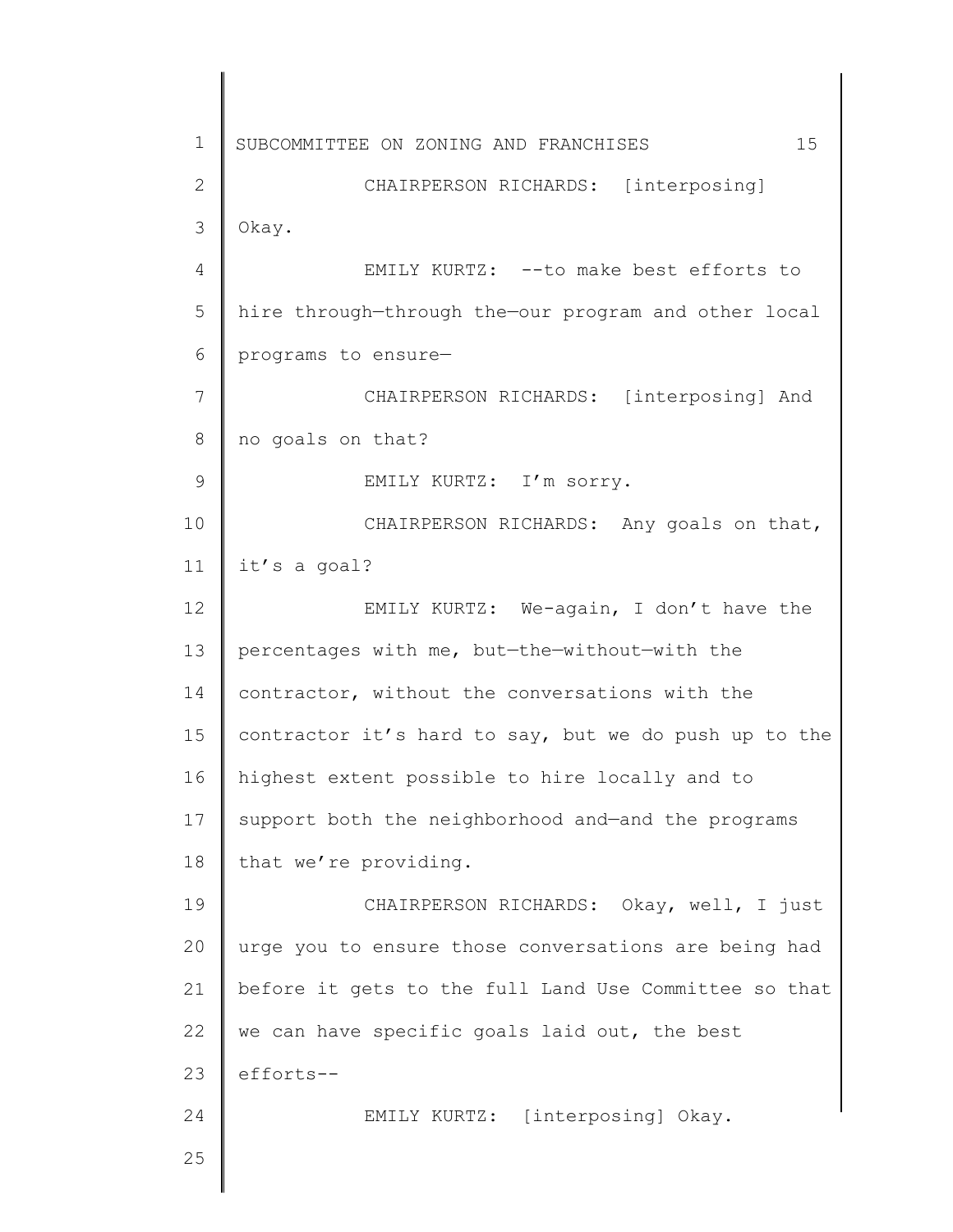1 2 3 4 5 6 7 8 9 10 11 12 13 14 15 16 17 18 19 20 21 22 23 24 25 SUBCOMMITTEE ON ZONING AND FRANCHISES 16 CHAIRPERSON RICHARDS: --and we would love to have those things in writing. EMILY KURTZ: Okay, it—noted. CHAIRPERSON RICHARDS: Okay. Alrighty. [background comments] We're—we're—oh, we're joined by Council Members Torres and Wills. Any questions from my colleagues. [background comments] Council Member Wills has a question. COUNCIL MEMBER WILLS: Good morning. You just stated that one of your development partners is a registered MWBE, but can you be more specific? Is it a minority? Is it just women or what? EMILY KURTZ: Both minority and womenowned. COUNCIL MEMBER WILLS: Thank you very much. EMILY KURTZ: You're welcome. COUNCIL MEMBER WILLS: Thank you, Mr. Chair. CHAIRPERSON RICHARDS: Alrighty, any other questions from my colleagues? Okay, thank you so much. It's an awesome project. RICHARD LOBEL: Thank you chair. EMILY KURTZ: Thank you.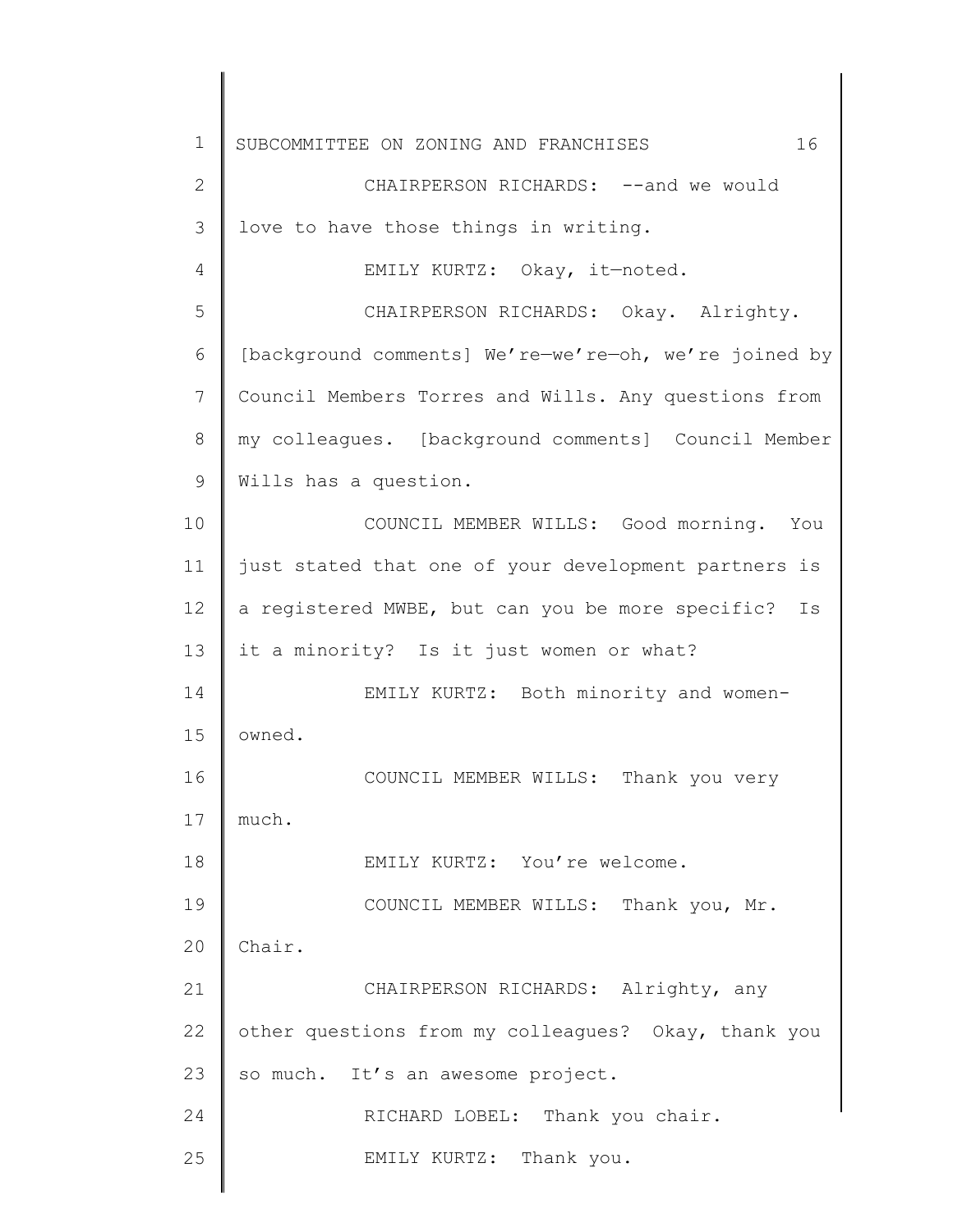| $\mathbf 1$   | 17<br>SUBCOMMITTEE ON ZONING AND FRANCHISES           |
|---------------|-------------------------------------------------------|
| $\mathbf{2}$  | CHAIRPERSON RICHARDS: We will go to a                 |
| 3             | Richard Lobel, Sheldon Lobel, PC.                     |
| 4             | RICHARD LOBEL: Chair.                                 |
| 5             | CHAIRPERSON RICHARDS: Yes.                            |
| 6             | RICHARD LOBEL: Well, actually except if               |
| 7             | there are any specific questions, we're happy to      |
| 8             | conclude with that.                                   |
| $\mathcal{G}$ | CHAIRPERSON RICHARDS: They had it                     |
| 10            | written so as they had it defined. Okay. Are there-   |
| 11            | are there any other members of the public here who    |
| 12            | wish to testify on this issue? [background comments]  |
| 13            | Alright, seeing none, I will now close the public     |
| 14            | hearing on Land Use Items No. 612 and 613, and I will |
| 15            | call a vote. [background comments, pause] Sorry,      |
| 16            | well, then that's what we're doing. Okay. I don't     |
| 17            | want to lay it over. [pause] Okay. Got it. So,        |
| 18            | we'll be now voting on the Eastern Parkway            |
| 19            | Application with a modification. The modification is  |
| 20            | to remove Option No. 2 from the Mandatory             |
| 21            | Inclusionary Housing Area. The modification would     |
| 22            | allow for only Option 1, which is 25% of the          |
| 23            | development at an average of 60% of AMI with 10% of   |
| 24            | the units at 40% AMI to be applied to the rezoned     |
| 25            | lots, and I will now call a vote on the five          |
|               |                                                       |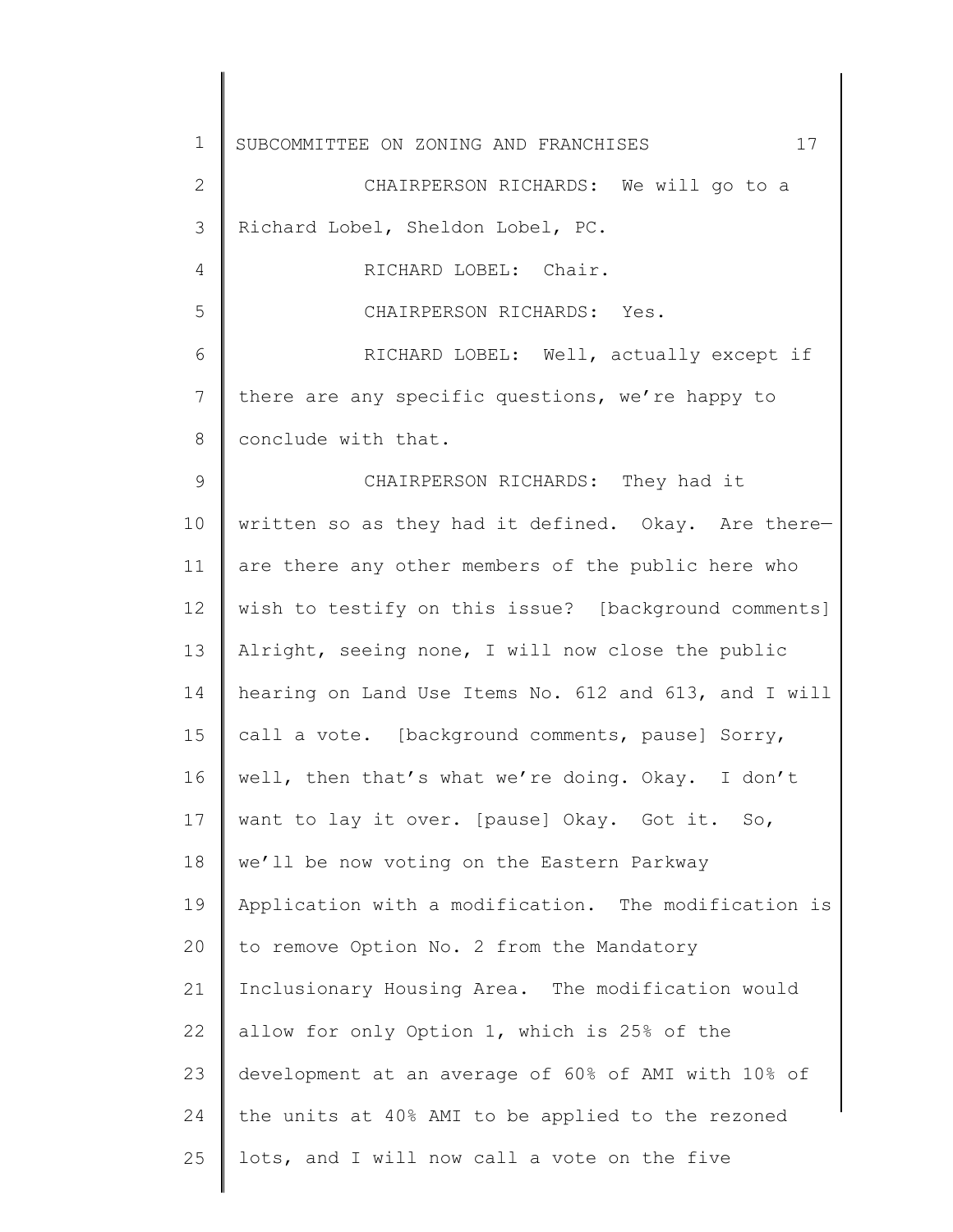| $\mathbf 1$ | 18<br>SUBCOMMITTEE ON ZONING AND FRANCHISES           |
|-------------|-------------------------------------------------------|
| 2           | following items: A recommendation to modify Land Use  |
| 3           | items No. 612 and 613 as I described, and I also just |
| 4           | want to note that Council Member Espinal was in       |
| 5           | support of these modifications. A yes vote is a vote  |
| 6           | in support of these recommendations-recommendations,  |
| 7           | and I will now ask the Counsel to please call the     |
| 8           | roll. [pause]                                         |
| 9           | LEGAL COUNSEL: A vote approve Land Use                |
| 10          | Items 612 and 613 with modifications that have been   |
| 11          | described. Chair Richards.                            |
| 12          | CHAIRPERSON RICHARDS: I vote aye.                     |
| 13          | LEGAL COUNSEL: Council Member Gentile.                |
| 14          | COUNCIL MEMBER GENTILE: I vote aye.                   |
| 15          | LEGAL COUNSEL: Council Member Garodnick.              |
| 16          | COUNCIL MEMBER GARODNICK: Aye.                        |
| 17          | LEGAL COUNSEL: Council Member Wills.                  |
| 18          | COUNCIL MEMBER WILLS: [off mic] I vote                |
| 19          | aye.                                                  |
| 20          | LEGAL COUNSEL: Council Member Torres.                 |
| 21          | COUNCIL MEMBER TORRES: I vote aye.                    |
| 22          | LEGAL COUNSEL: The vote to approve with               |
| 23          | modifications is approved by a vote of 5 in the       |
| 24          | affirmative, 0 negatives and 0 abstentions, and       |
| 25          | referred to the full Land Use Committee. [pause]      |
|             |                                                       |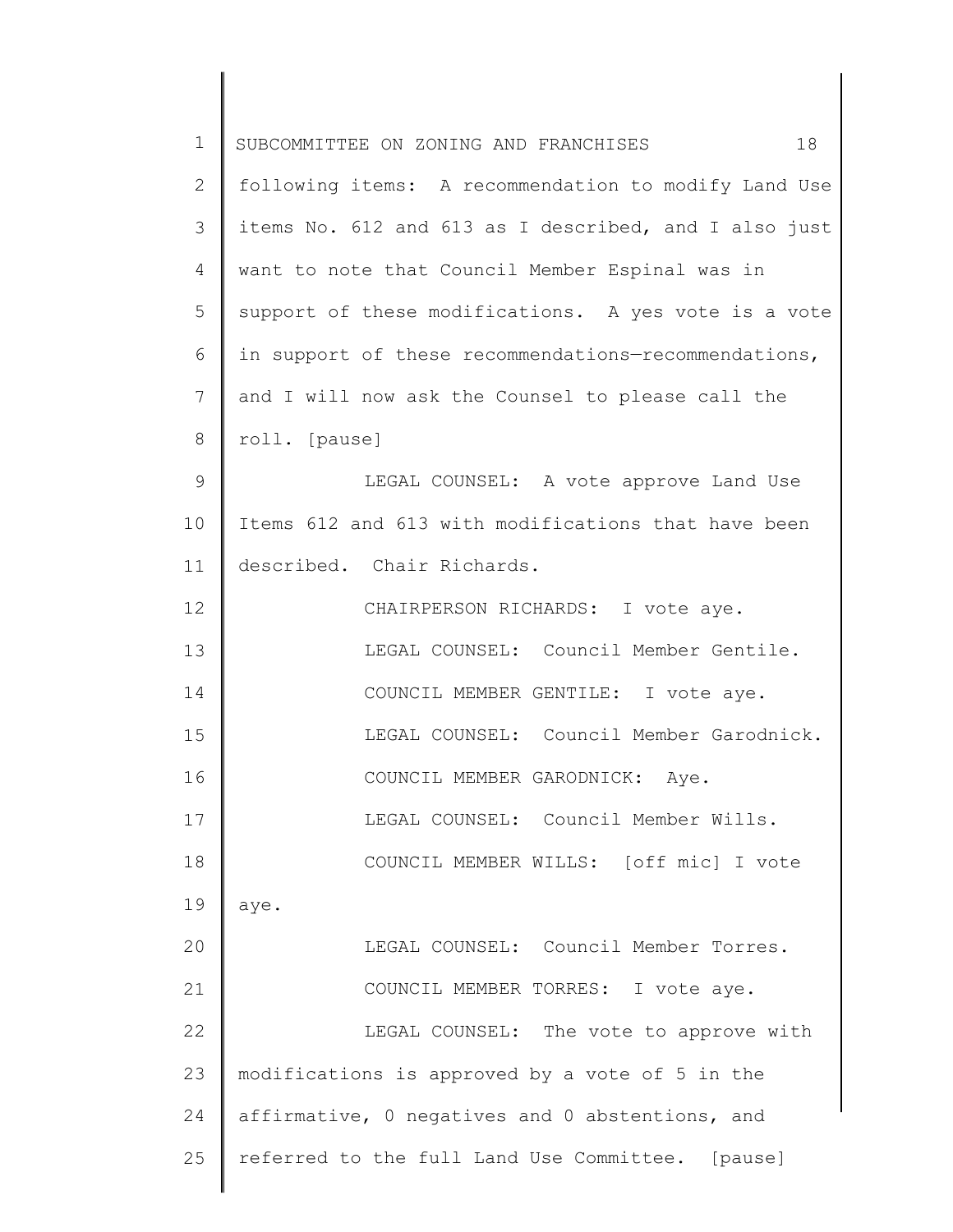2 3 4 5 CHAIRPERSON RICHARDS: Alright, we'll hold the vote open on this. Alrighty, so now we'll begin our public hearing on Land Use Items No. 608 and 609, the 600 East—

6 7 8 FEMALE SPEAKER: [interposing] [off mic] We're going to do some screens since we're the next because I hear you. (sic)

9 10 11 12 13 14 15 16 17 18 19 20 21 22 23 24 25 CHAIRPERSON RICHARDS: So, I hear you. [pause] Alright, I will now open the public hearing on Land Use Items No. 610 and 611, the Westchester News Rezoning and the Preconsidered Land Use Article 11 Tax Exemption. The applications are for the zoning the map change that would rezone 16 lots within Block 30—3805 from R-5 with the—with the fund in R-5 with a C-2-2 overlay to an R6 with a C2-4 overlay, commercial overlay. A zoning text amendment would create a Mandatory Inclusionary Housing Area, with Options 1 and 2 available. It would also amend sections 23-154 to allow increased FAR in R6 districts mapped within an MIH district, and amend Section 23-153 to apply the same maximum lot covered ratio of 65% to all developments in R6 districts mapped within an MIH district. The development site consists of two vacant lots, both 123 and 124, that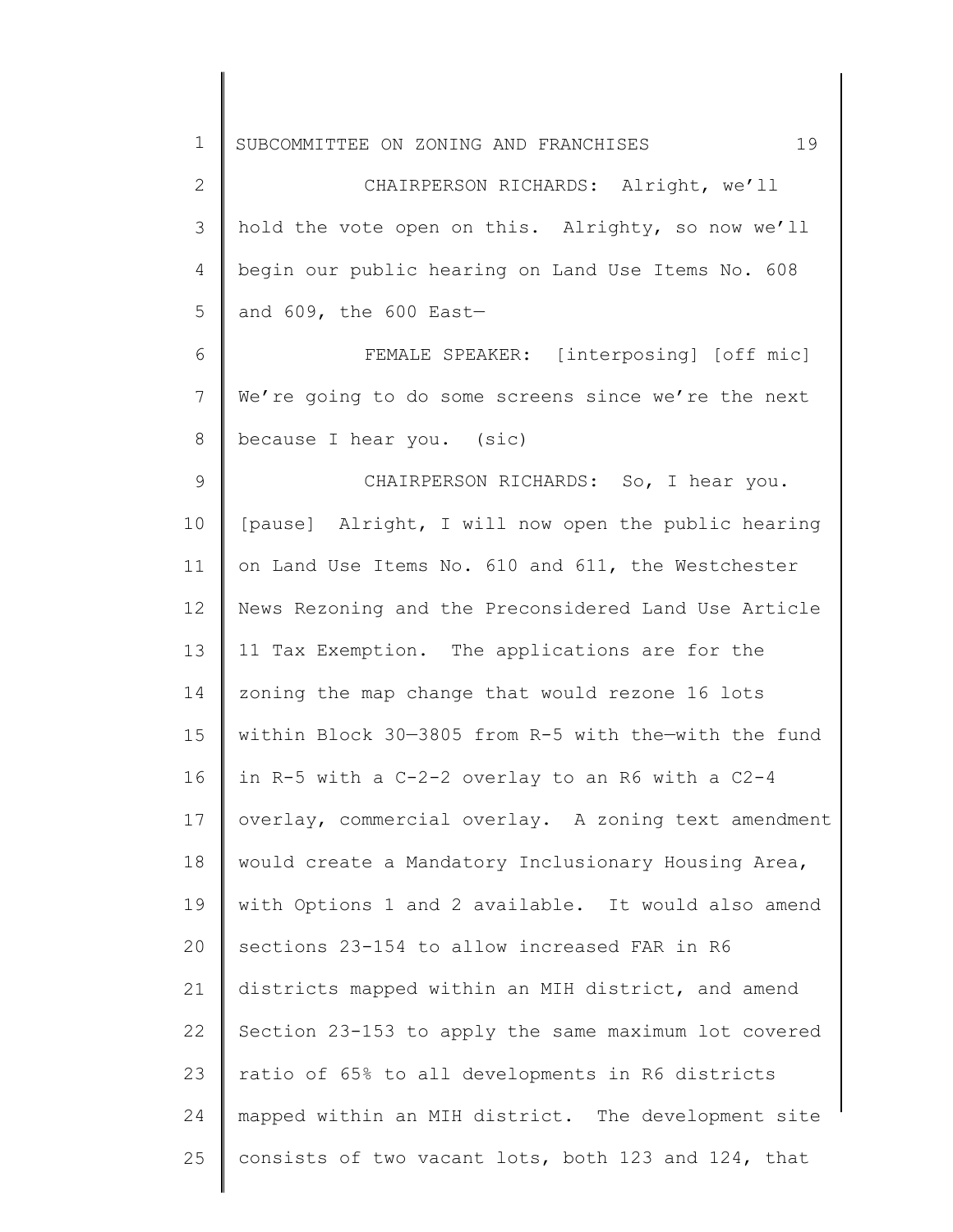| $\mathbf 1$     | SUBCOMMITTEE ON ZONING AND FRANCHISES<br>20          |
|-----------------|------------------------------------------------------|
| 2               | would be redeveloped into two buildings separated by |
| 3               | a 60-inch-60-foot rear yard equivalent that includes |
| $\overline{4}$  | 206 units of affordable housing, ground floor retail |
| 5               | in a community facility space. The tax exemption     |
| 6               | under the Private Housing Finance Law would exempt   |
| 7               | the residential and community facility uses at the   |
| 8               | development site from real property taxes for a      |
| 9               | period of 40 years. The property is located in       |
| 10              | Council Member Palma's district, and we now are      |
| 11              | joined by Jordan Press, the Executive Director the   |
| 12 <sup>°</sup> | Development and Planning from HPD; Peter-what's the  |
| 13              | last? Procida from--?                                |
| 14              | PETER PROCIDA: [off mic] From Procida.               |
| 15              | CHAIRPERSON RICHARDS: Procida, okay.                 |
| 16              | You got handwriting like me.                         |
| 17              | PETER PROCIDA: [off mic] Thank you.                  |
| 18              | CHAIRPERSON RICHARDS: And-and Mario                  |
| 19              | Procida, Procida Development Group as well. We're    |
| 20              | joined by them. So I'll allow you to make your       |
| 21              | opening statements, and we'll go from there. [pause] |
| 22              | Hit your mic.                                        |
| 23              | MARIO PROCIDA: [coughs] Good morning-                |
| 24              | good morning Chairman, Council Members and Counsel.  |
| 25              | On behalf-my name is Mario Procida on behalf of      |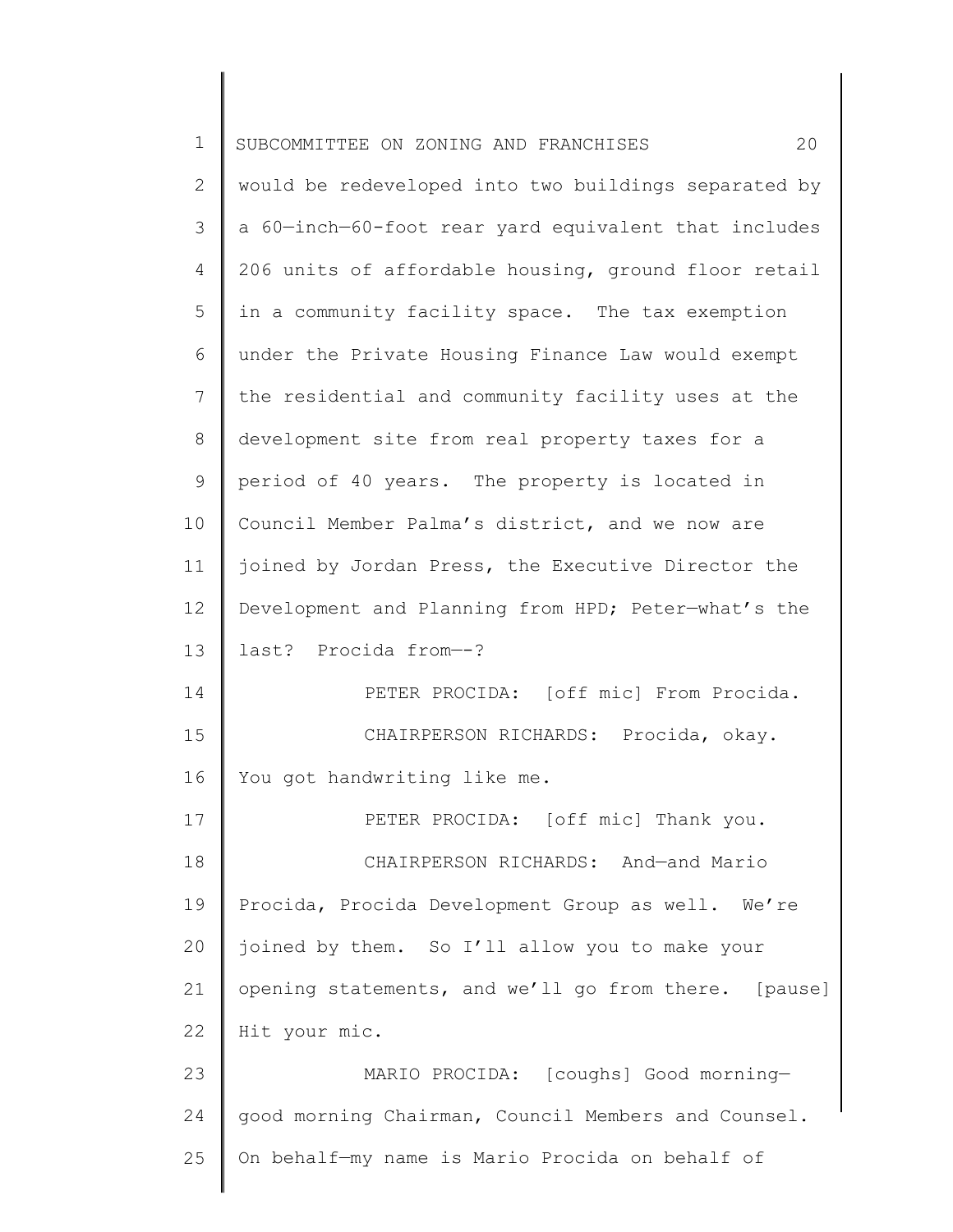| $\mathbf 1$  | 21<br>SUBCOMMITTEE ON ZONING AND FRANCHISES            |
|--------------|--------------------------------------------------------|
| $\mathbf{2}$ | Procida Development Group. We're here to present       |
| 3            | both the Zoning Map Change Amendment and the Zoning    |
| 4            | Text Amendment for our project, which is Westchester   |
| 5            | Mews located on Westchester Avenue at 2044             |
| 6            | Westchester Avenue between Pugsley and Olmstead in     |
| 7            | the Bronx. The map change proposed and into the        |
| 8            | Zoning Map effectively will extend a pre-existing      |
| 9            | zone change from-which-which was R6 and extend the R6  |
| 10           | zone for the balance-oh, this doesn't work so well.    |
| 11           | SO much for the pointer. It extends the zone, the      |
| 12           | $R5$ --the R6 from what was the-which end of the site, |
| 13           | Pete?                                                  |
| 14           | PETER PROCIDA: The-from the corner of                  |
| 15           | Posley and Westchester. It extends the-the zoning      |
| 16           | from R5 to R6 for the balance of the block as well as  |
| 17           | mapping from the corner of-or from the edge of the     |
| 18           | previous rezoning to the corner of Westchester and     |
| 19           | Olmstead, a C2-4 overlay. The rationale behind the     |
| 20           | C2-4 overlay is that this is an area well served by    |
| 21           | public transit with multiple parking garages on the    |
| 22           | block. Therefore, the C2-4 overlay allows us to        |
| 23           | decrease the amount of parking required for            |
| 24           | commercial space in-in this development.               |
| 25           |                                                        |

∥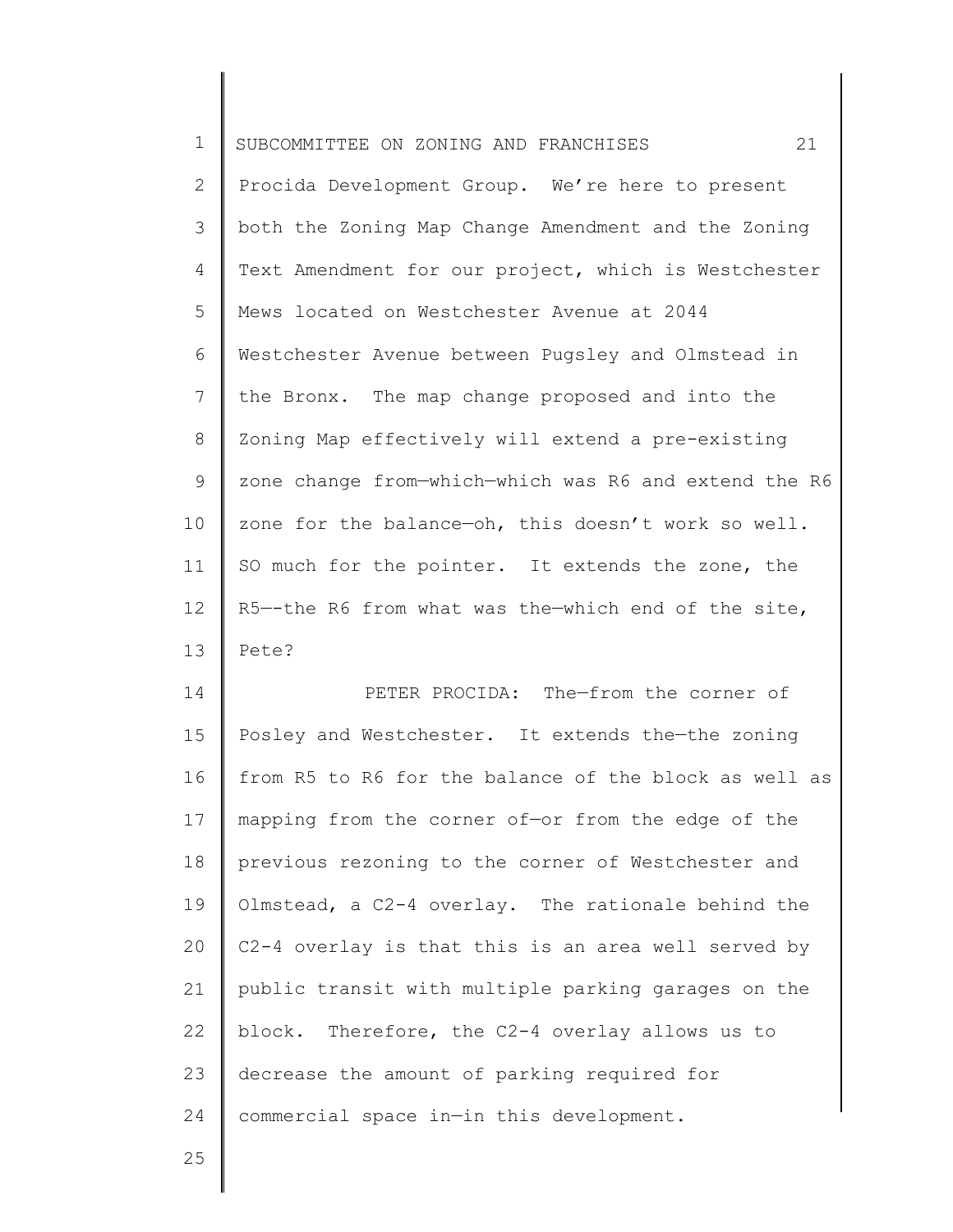2 3 4 5 6 7 8 9 10 11 12 13 14 15 16 17 18 19 20 21 22 23 24 25 MARIO PROCIDA: Our development will include 206 units of affordable housing, which would be developed in accordance with the Mix and Match Program. We will also be utilizing the Our Space Program, and it's an extension of the previously completed development of 134 units of low-income housing—low-income tax credit units immediately to the west of the property. Those are plain. (sic) Our building's front on both—go to Site Plan. Our buildings front on both Westchester Avenue and on Newbolt. CHAIRPERSON RICHARDS: [interposing] In the future bring hand-outs because I prefer that you do. MARIO PROCIDA: We have hand-outs. CHAIRPERSON RICHARDS: Do you have handouts? MARIO PROCIDA: We have hand-outs. I apologize. CHAIRPERSON RICHARDS: That would be great. MARIO PROCIDA: I'll take care of that right now.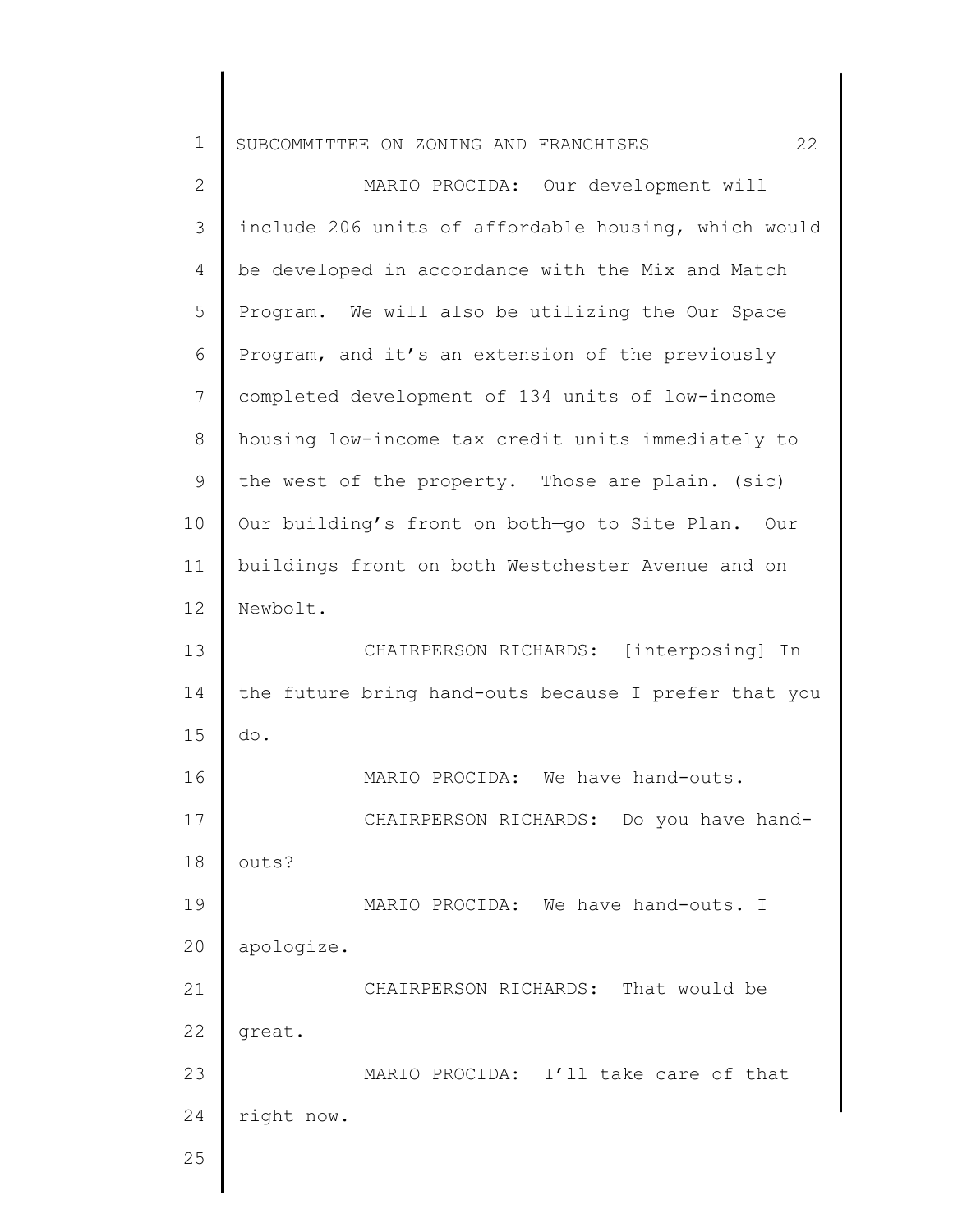10

25

2 3 4 CHAIRPERSON RICHARDS: Make sure for the members of the committee. Can I see them? You may continue.

5 6 7 8 9 MARIO PROCIDA: Okay. So, we front on both Westchester and on Newbolt. We have separate building entrances on both Westchester and Newbolt and a shared courtyard in the middle of the—of the development. Our unit mix--

PETER PROCIDA: It's right here.

11 12 13 14 15 16 17 18 19 MARIO PROCIDA: --contains 47 studios or 23% of the units; 60 1-bedrooms or 32% of the units; 64 2-bedroom apartments. [background comments] PETER PROCIDA: It's 40-there are 48 studios, 65 1-bedrooms, 57 2-bedrooms and 35 3 bedroom apartments. The—there's 15% of the units, which are developed using the—Our Space AMI level. Then percent will be at 37% of AMI; 35% will be a 50%.

20 21 CHAIRPERSON RICHARDS: Can you start over again.

22 23 24 PETER PROCIDA: Yes. Fifteen percent will be Our Space. CHAIRPERSON RICHARDS: Okay,

PETER PROCIDA: Ten percent—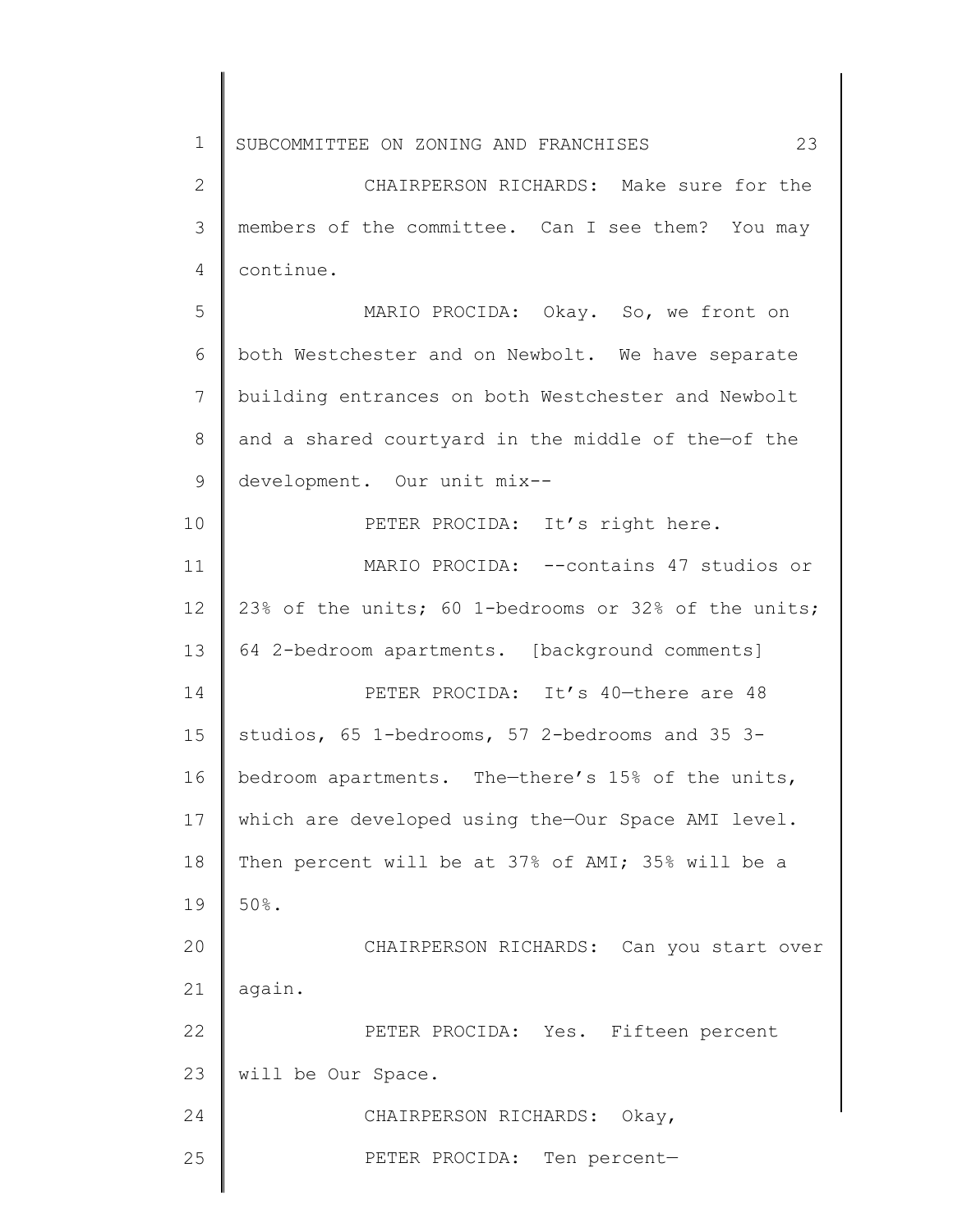2 3 CHAIRPERSON RICHARDS: That's formerly homeless.

4 5 6 7 8 9 10 11 12 13 14 15 16 17 18 19 20 21 22 23 24 25 PETER PROCIDA: Yes, and 10% will be at 40% of AMI; 50—35% will be at 57% of AMI, and 40% will be at 80% of AMI. The building B will have 82 units approximately 8,000 square feet of ground floor retail. This is the building that fronts on Westchester Avenue, and Build—Building B, which is on Newbold Avenue will have 124 units and approximately 1,200 square feet of community facility space on the ground floor. This is a ground apartment. If you flip to the ground floor plan, you'll see that we have a separate residential entrance off-of-off of Westchester. We've got about 12,000 square feet of retail. We are currently marketing that space to potential supermarkets, and we're also in discussions with the Ghetto Film School about potentially using the ground floor space as well. MARIO PROCIDA: I think that's—that covers us and we're—any questions? CHAIRPERSON RICHARDS: Are you using Fresh? Have you—is Fresh eligible on this? MARIO PROCIDA: It is not a Fresh eligible—eligible site.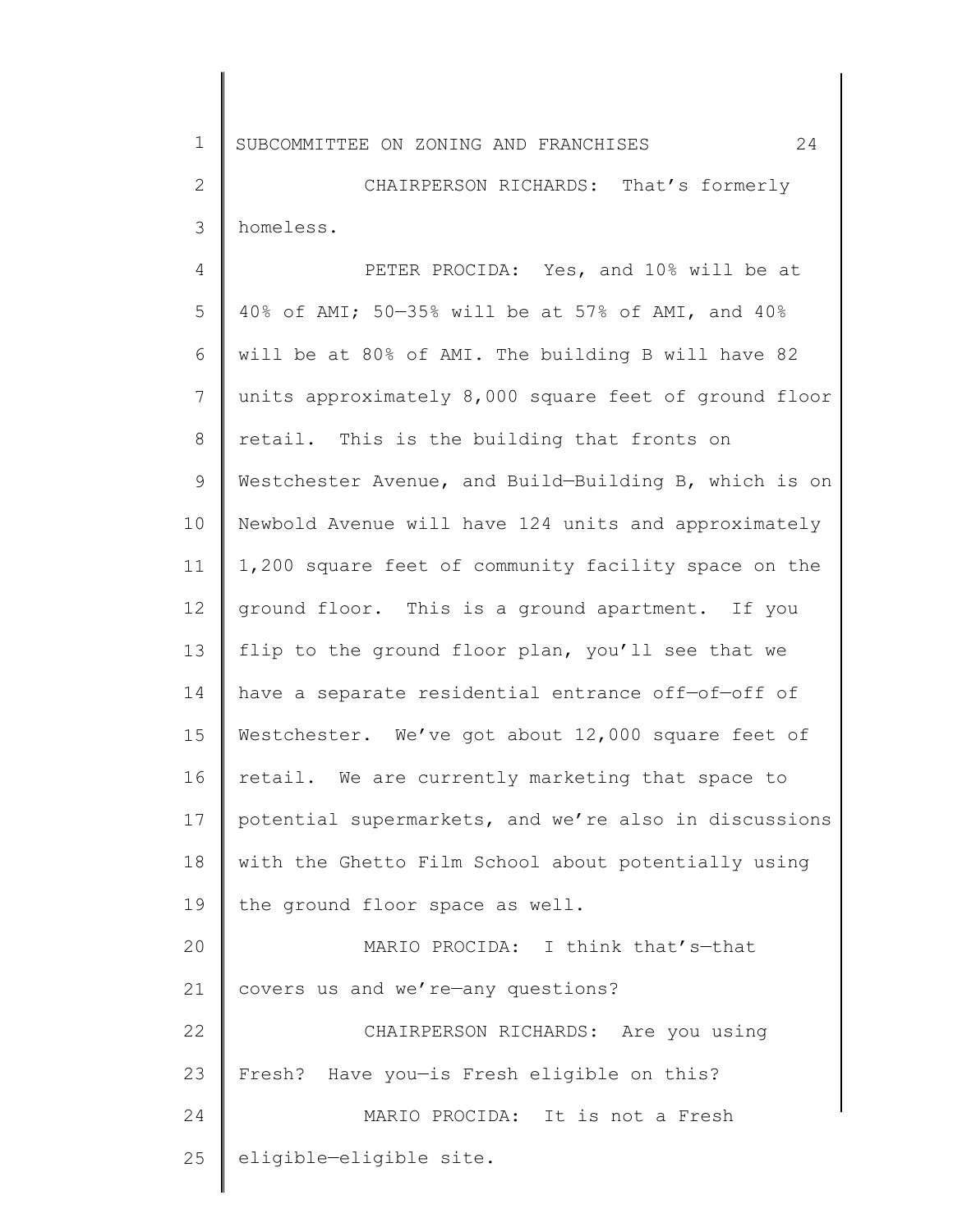| $\mathbf 1$     | 25<br>SUBCOMMITTEE ON ZONING AND FRANCHISES           |
|-----------------|-------------------------------------------------------|
| $\mathbf{2}$    | CHAIRPERSON RICHARDS: It is not                       |
| 3               | eligible. Okay. Alrighty. Go through parking.         |
| 4               | MARIO PROCIDA: We have no parking                     |
| 5               | contemplated for the development. It's not required   |
| 6               | by the zoning. Immediately next door to the east on   |
| $7\phantom{.0}$ | our Park West development, there is a parking lot.    |
| 8               | It is a public lot, although it's an accessory use    |
| 9               | lot. There is also in the immediately adjacent        |
| 10              | parcel there's another parking garage structure there |
| 11              | as well, which is just is totally for parking our     |
| 12              | recent or the experience relative to parking is-has   |
| 13              | been that it is not necessary for the residential     |
| 14              | units, and it's been primarily used by the community. |
| 15              | CHAIRPERSON RICHARDS: And community                   |
| 16              | facilities are just for residents in the building or- |
| 17              | or will it be open to the public?                     |
| 18              | MARIO PROCIDA: We have not found-we have              |
| 19              | not really gone out for a tenant.                     |
| 20              | CHAIRPERSON RICHARDS: Okay.                           |
| 21              | MARIO PROCIDA: And we will probably have              |
| 22              | a social service provider.-                           |
| 23              | CHAIRPERSON RICHARDS: Okay.                           |
| 24              | MARIO PROCIDA: That is primarily going                |
| 25              | to be working with residents in the building.         |
|                 |                                                       |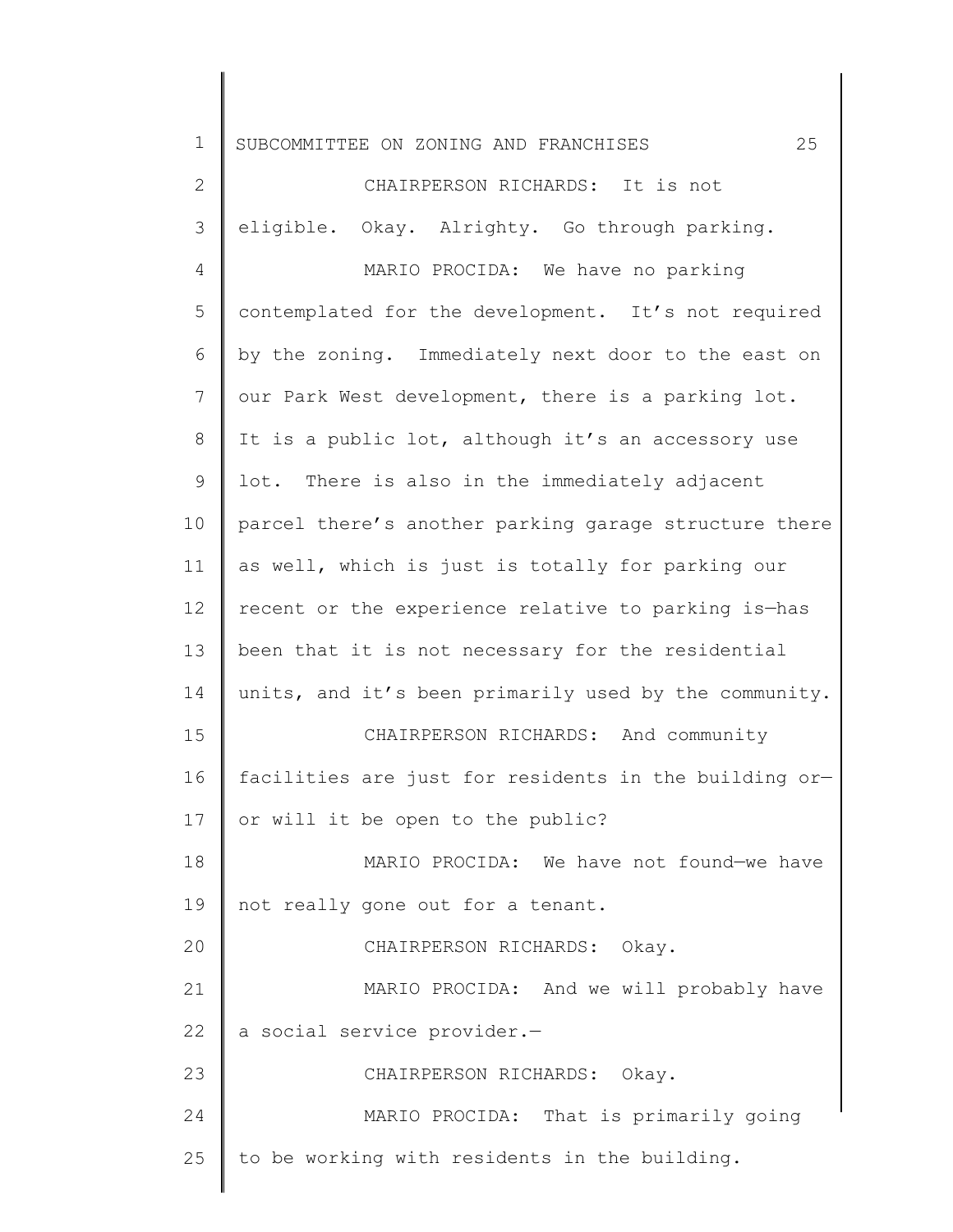1 2 3 4 5 6 7 8 9 10 11 12 13 14 15 16 17 18 19 20 21 22 23 24 25 SUBCOMMITTEE ON ZONING AND FRANCHISES 26 CHAIRPERSON RICHARDS: Okay. Awesome. I was going to raise that question. [background comments] We're going to go to Chair Greenfield in one second. So you're going from an R5 you said to an R6. MARIO PROCIDA: Yes, the-- CHAIRPERSON RICHARDS: [interposing] Okay. MARIO PROCIDA: -- our prior development was developed with an R6 zone. There was a zone change that effectively stopped at the property, at the property line for the subject development. We went into meet with City Planning looking to extend the prior zone change. City Planning had made the suggestion to extend the R6 over the entire block. CHAIRPERSON RICHARDS: So not specifically just for this? So say—just say that again. MARIO PROCIDA: Extend the R6 zone over the entire block. CHAIRPERSON RICHARDS: So over the entire site. MARIO PROCIDA: Yes. CHAIRPERSON RICHARDS: Okay.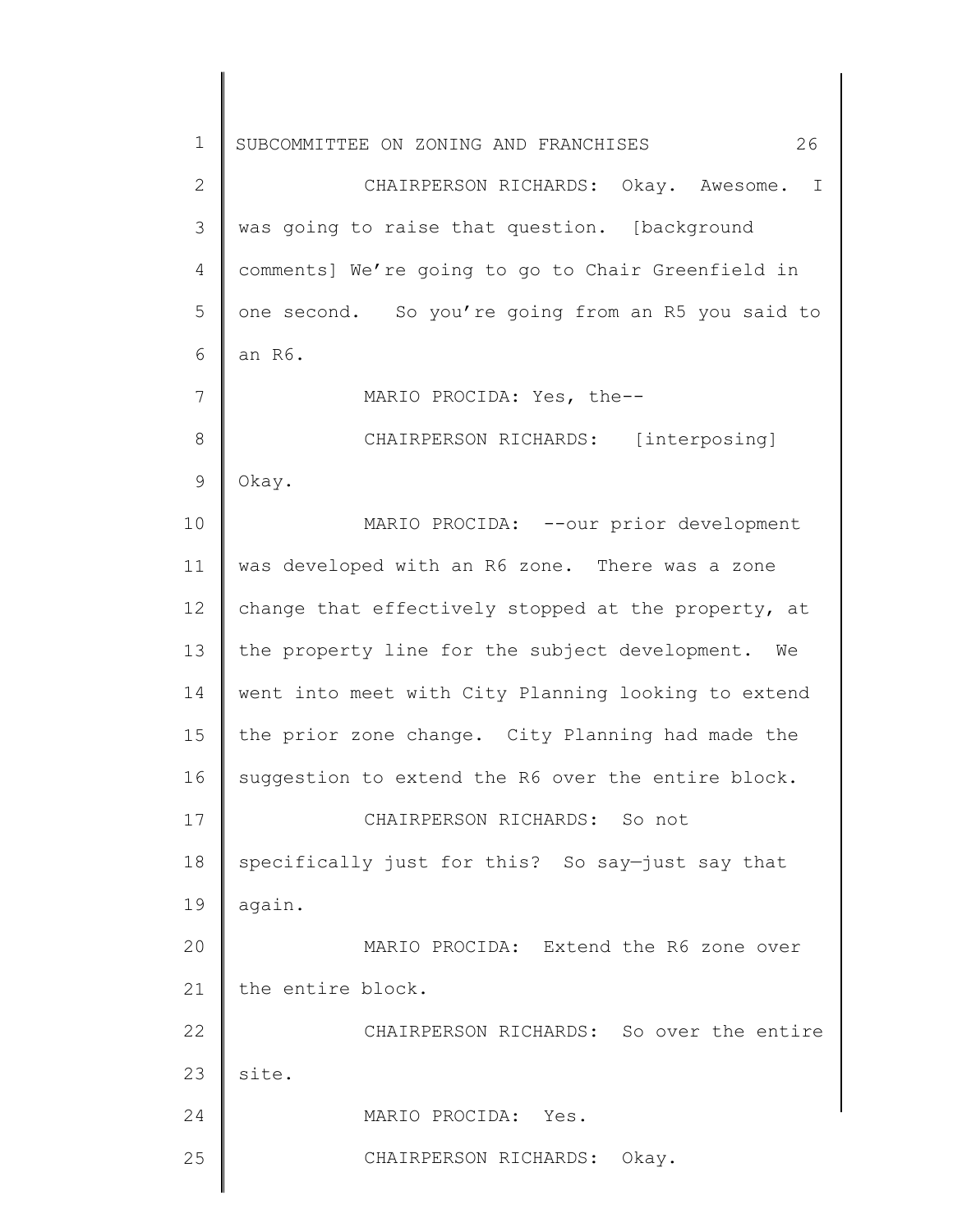2 3 MARIO PROCIDA: They thought that was a better approach.

4 5 6 7 8 9 10 11 12 PETER PROCIDA: City-City Planning's justification is that the two buildings on Newbolt Avenue on the corners are both currently over-built given their R-5 zoning. Once brought into the R6 zone, the build—one of the two buildings will become compliant with current zoning, and one will remain over-built. So there's really only a couple of potential development sites, which are occupied by single-family row houses.

13 14 CHAIRPERSON RICHARDS: And go through your green space.

15 16 17 18 19 20 21 22 23 24 25 MARIO PROCIDA: The—the park at the moment we're still working on the planning for the park and a lot of that will be contingent upon whether or not the Ghetto Film School comes on board, and that's still a bit fluid. Otherwise, it will be landscaped park and garden for the wide enjoyment-- CHAIRPERSON RICHARDS: [interposing] So you're either—either or? You're going to do either? MARIO PROCIDA: Well, no. The green space will be for the quiet enjoyment of the residents--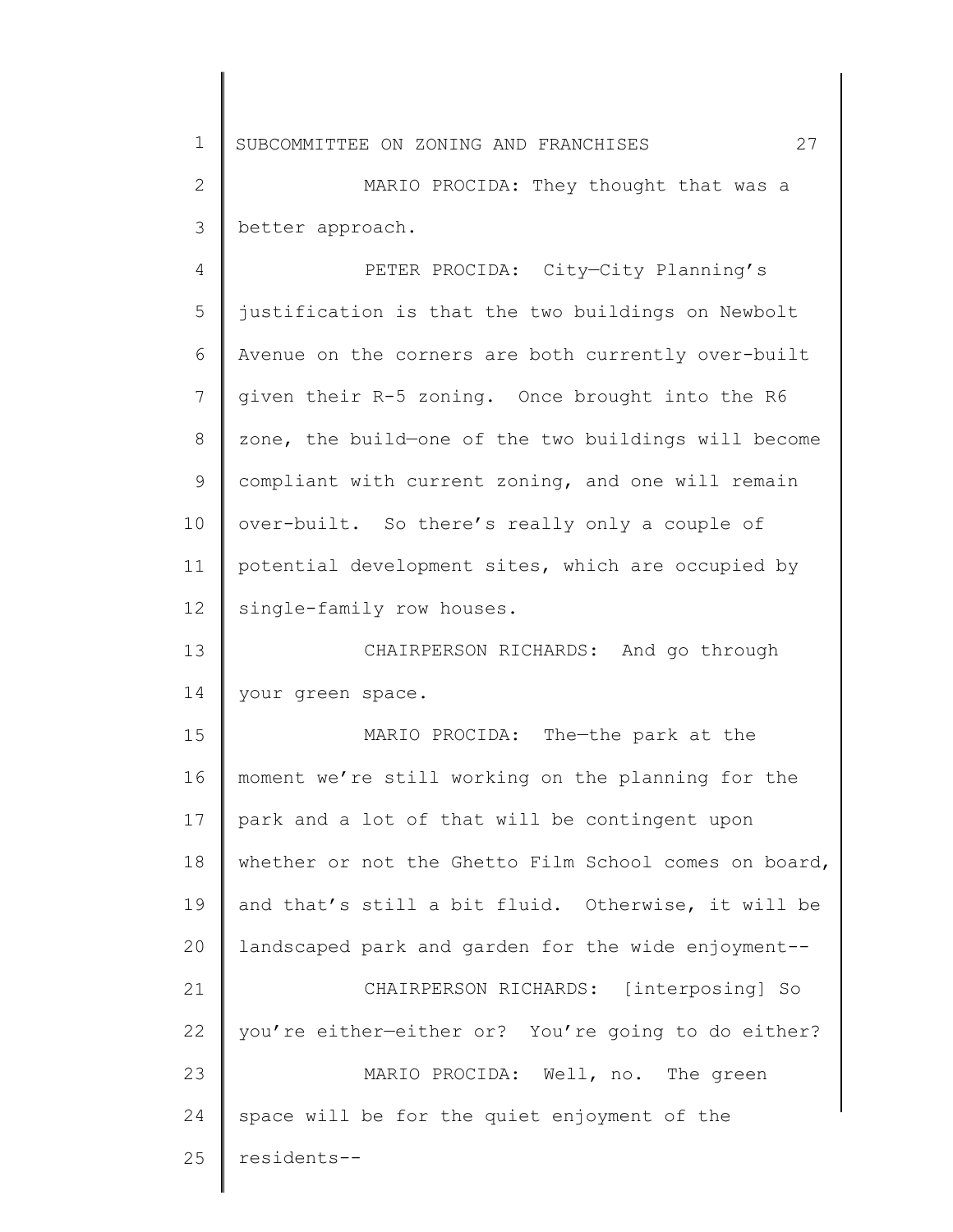1 2 3 4 5 6 7 8 9 10 11 12 13 14 15 16 17 18 19 20 21 22 23 24 25 SUBCOMMITTEE ON ZONING AND FRANCHISES 28 CHAIRPERSON RICHARDS: [interposing] Okay. MARIO PROCIDA: -- of the building. CHAIRPERSON RICHARDS: Okay. MARIO PROCIDA: However, the Ghetto Film School if they come in may have some uses for—for the green space as well, which would activate the space. CHAIRPERSON RICHARDS: Okay. Alright, I'm going to Council Member—and—and HPD, can you just speak to the tax exemption? JORDAN PRESS: Yes. Thank you, Chair Richards. This Preconsidered Land Use item if related to Land Use No. 610 and 611 known as Westchester Mews. As my friends to my right have stated, Westchester Mews is a proposed exemption area located at 2035 Newbolt Avenue and 2044 Westchester Avenue in the Bronx in Council District 18. The developer plans to construct two buildings that will be mixed use and mixed income under HPD's Mix and Match Program. As they testified to, the combined buildings will provide 48 studio apartments, 65 1 bedrooms, 57 2-bedrooms, 35 3-bedroom units as well as a 2-bedroom supers unit for a total of 205 rental units plus one unit for a superintendent. Building A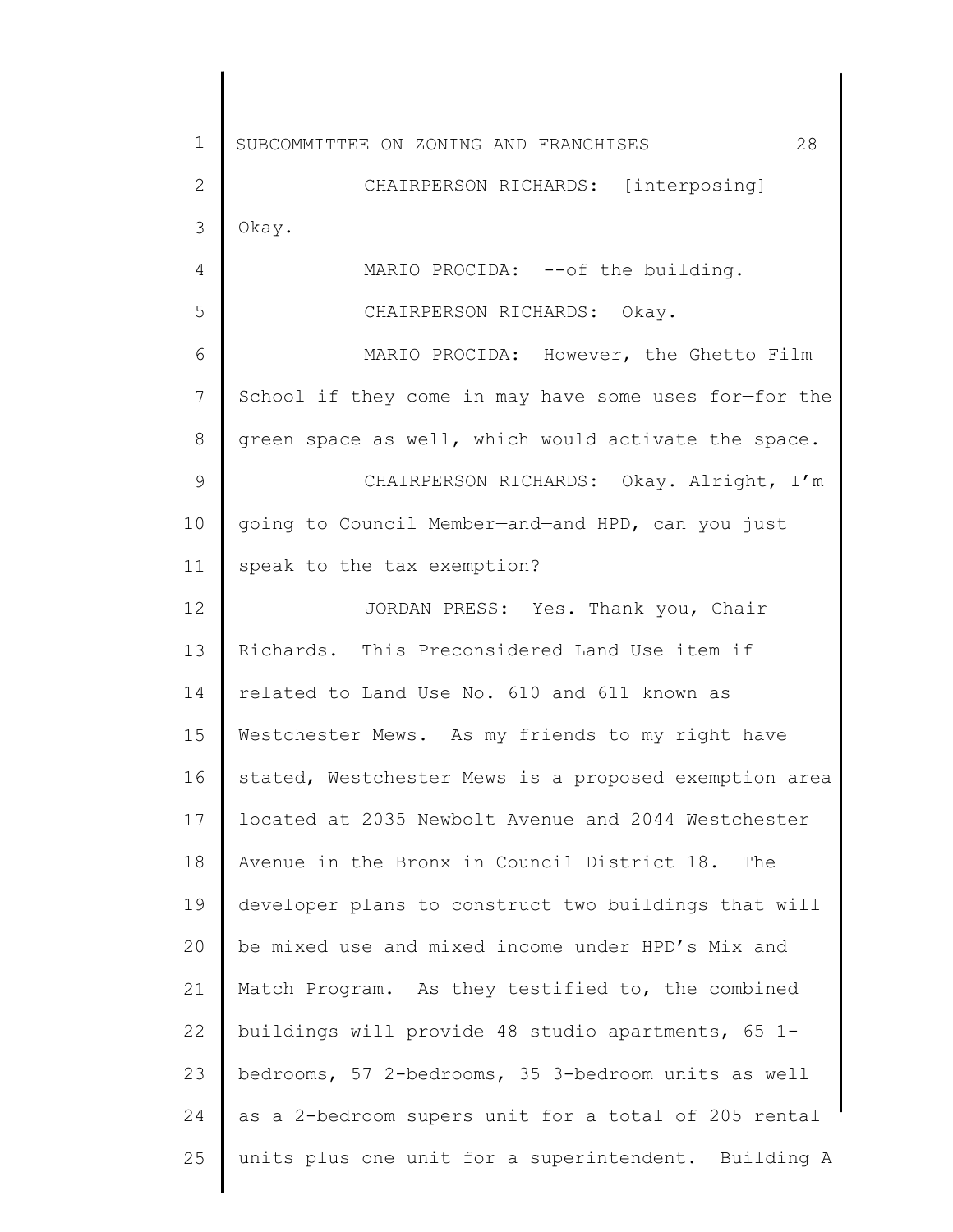| $\mathbf 1$ | 29<br>SUBCOMMITTEE ON ZONING AND FRANCHISES           |
|-------------|-------------------------------------------------------|
| 2           | at 2044 Westchester Avenue will be 11 stories tall    |
| 3           | and include 82 rental units. This building will       |
| 4           | include 8,090 square feet of commercial space in      |
| 5           | Building B at 2035 Newbolt Avenue. It will be 10      |
| 6           | stories tall, and will include 124 rental units.      |
| 7           | Building B will include 1,319 square feet of          |
| 8           | community facility space. In order to help maintain   |
| 9           | affordability of the residential units, the sponsor   |
| 10          | is seeking Article 11 tax benefits that will coincide |
| 11          | with the Regulatory Agreement for a term of 40 years. |
| 12          | CHAIRPERSON RICHARDS: Okay, and what was              |
| 13          | the rationale of-I mean-I mean obviously I know why   |
| 14          | people like tax exemptions, but can you just speak to |
| 15          | that a little bit more                                |
| 16          | JORDAN PRESS: [interposing] So--                      |
| 17          | CHAIRPERSON RICHARDS: Why HPD is HPD is               |
| 18          | considering doing this project.                       |
| 19          | JORDAN PRESS: Right. So the targeted                  |
| 20          | household incomes, as they testified to, are going to |
| 21          | be-generate very low income at 30%, 40%, 60% and 80%  |
| 22          | of AMI, and given that-that-                          |
| 23          | CHAIRPERSON RICHARDS: [interposing] How               |
| 24          | many of the units are going to be at 30% of AMI?      |
| 25          | MALE SPEAKER: Thirty-one.                             |
|             |                                                       |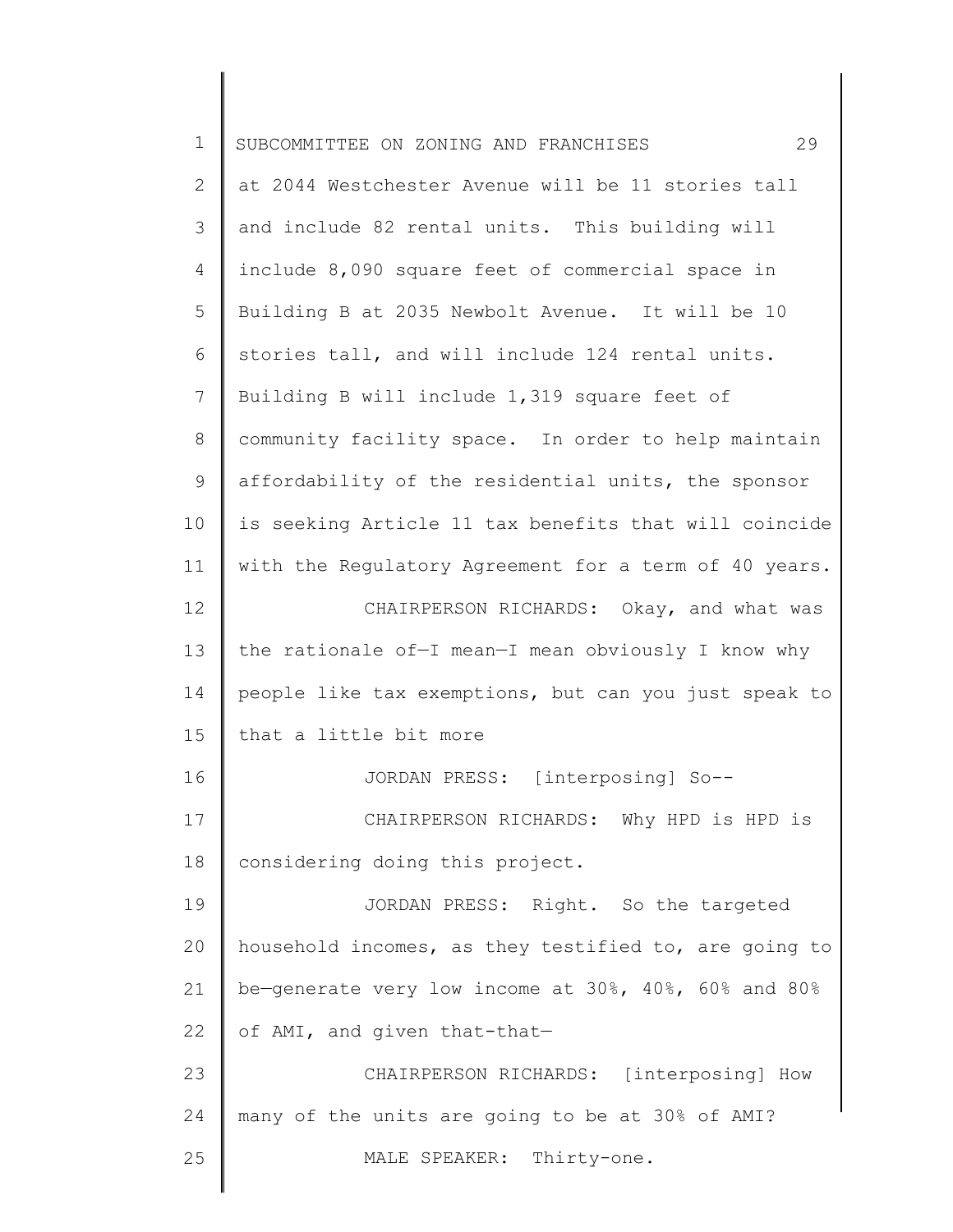1 2 3 4 5 6 7 8 9 10 11 12 13 14 15 16 17 18 19 20 21 22 23 24 25 SUBCOMMITTEE ON ZONING AND FRANCHISES 30 JORDAN PRESS: Thirty-one or about 15%. Given—given those low—that low rental income that the property will be—will be taking in order to achieve the public benefit of—of affordable housing, full property taxes would not make for a—a sustainable project, and the—the tax exemption is—is required for project feasibility. CHAIRPERSON RICHARDS: How many projects are you doing these tax exemptions on, that you're considering? JORDAN PRESS: Many, many. CHAIRPERSON RICHARDS: Many, many more? Okay, just—it just—just crossed my mind because we have other projects that obviously come in before the committee, and I haven't seen you doing a lot of Article 11s on those projects. JORDAN PRESS: Yep. CHAIRPERSON RICHARDS: And I'm not knocking that. JORDAN PRESS: [interposing] Yeah, no, no, I mean, so-- CHAIRPERSON RICHARDS: I'm just saying, you know, but I just want to know what the--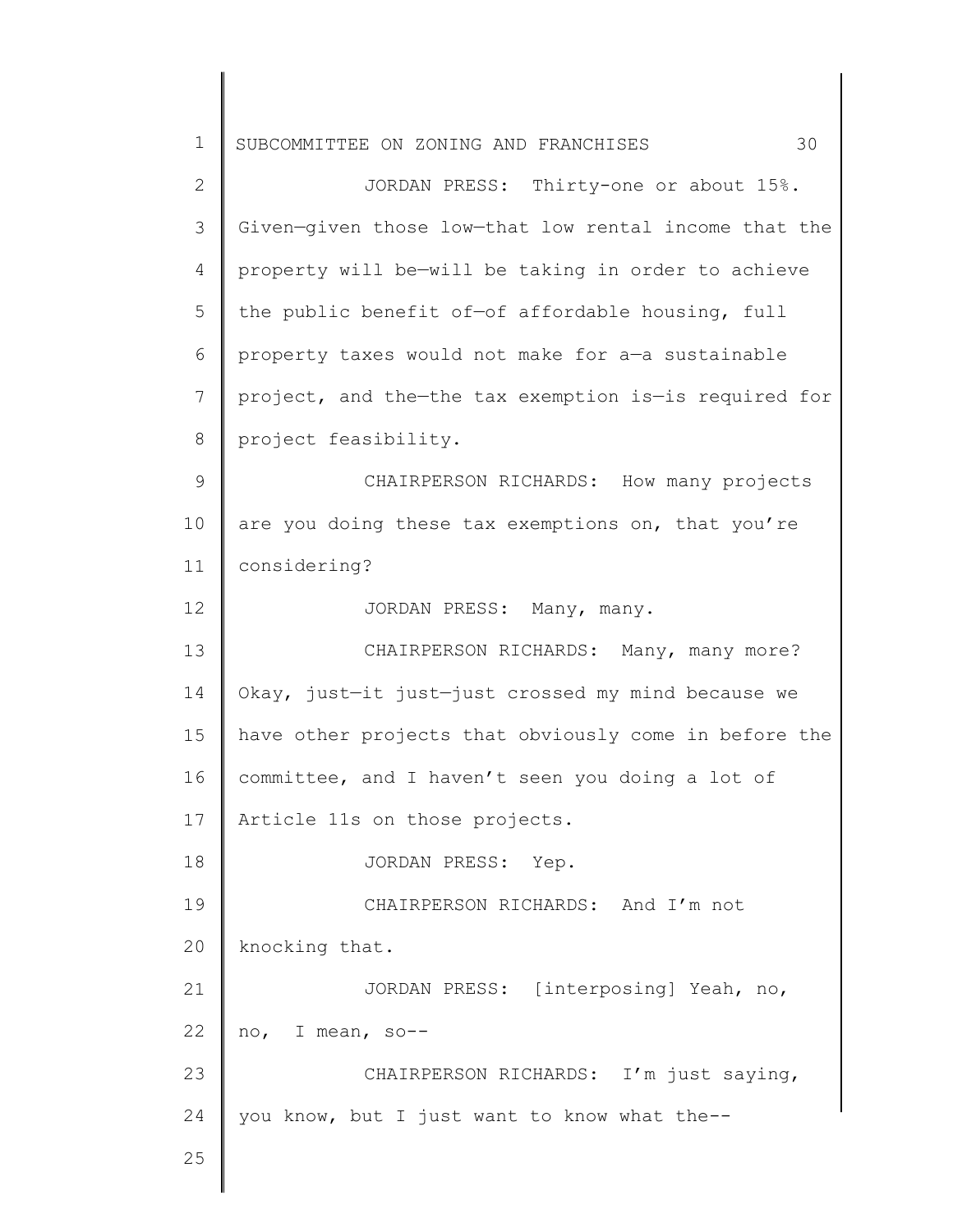1 2 3 4 5 6 7 8 9 10 11 12 13 14 15 16 17 18 19 20 21 22 23 24 25 SUBCOMMITTEE ON ZONING AND FRANCHISES 31 JORDAN PRESS: [interposing] Right, so, yeah. CHAIRPERSON RICHARDS: --know what—how do you decide. JORDAN PRESS: So, two reasons. One is if the project is a very low-income project, it can apply for 420-C, which is not discretionary. It's an as-of-right tax benefit, and the other is 421-A, which is now back. Also an as-of-right benefit that is often combined in these kinds of zoning actions that come before your committee. CHAIRPERSON RICHARDS: Okay, I'm going to go to Chair Greenfield, who has joined us. COUNCIL MEMBER GREENFIELD: Thank you Mr. Chairman. I have just two questions. What environment standards is this project being built to, if any? MARIO PROCIDA: I'm not sure I understand the question. Do you mean like Enterprise Green communities or—or things of that nature. COUNCIL MEMBER GREENFIELD: No, LEAD Centers or other centers or whatever.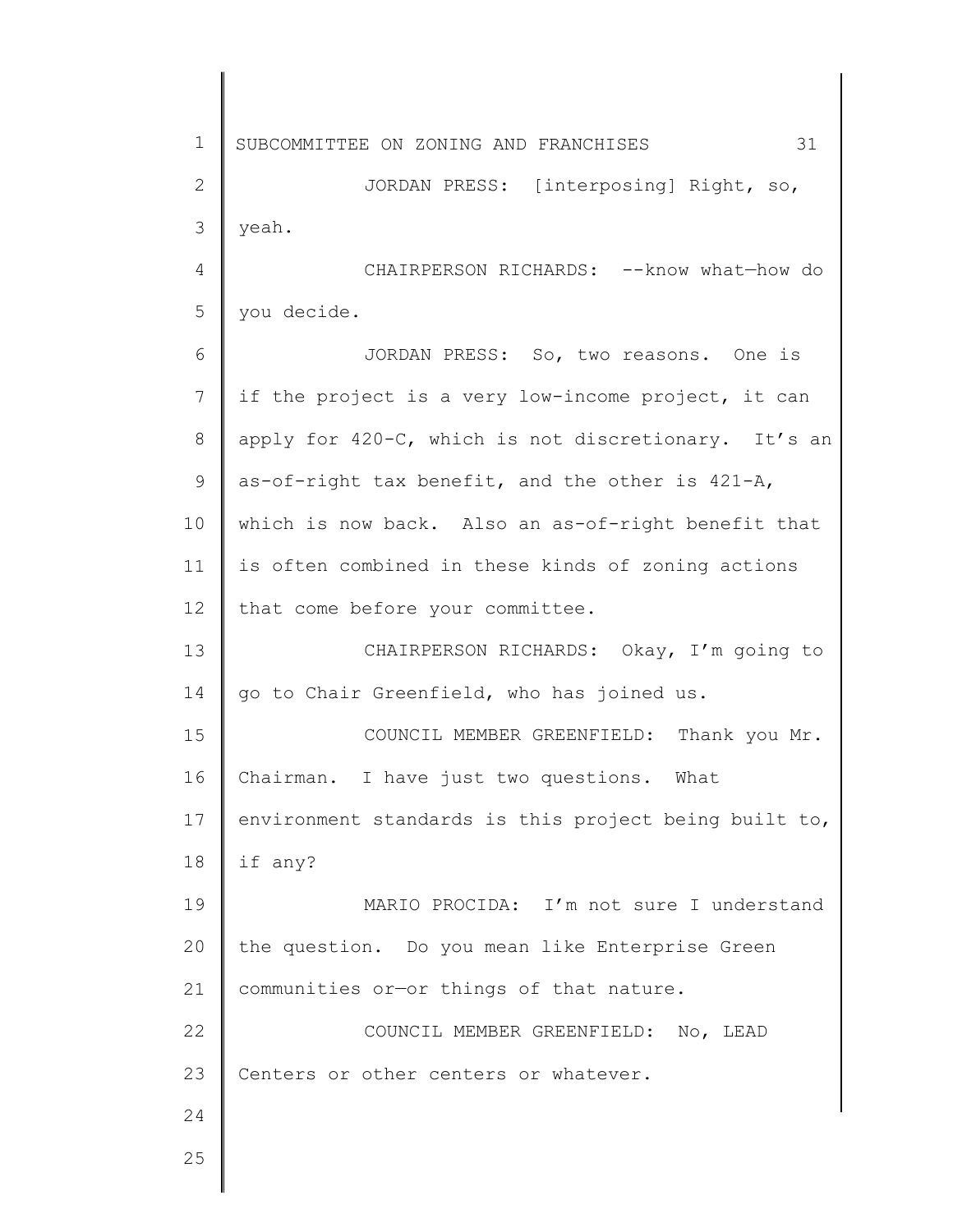1 2 3 4 5 6 7 8 9 10 11 12 13 14 15 16 17 18 19 20 21 22 23 24 25 SUBCOMMITTEE ON ZONING AND FRANCHISES 32 MARIO PROCIDA: We are compliant within a Prize Green Community [coughs]—green community standards. COUNCIL MEMBER GREENFIELD: Okay, and they're minimal standards. You're not going above their-- MARIO PROCIDA: [interposing] There are certain items that we may go beyond the Green Communities. We've scored about the minimum threshold [coughs] but that's where we-what we're being built to. COUNCIL MEMBER GREENFIELD: Got it, and then just a curiosity question. Westchester Mews, what exactly is a Mew and why—why is this a mew? I Googled this actually. I don't think this is a mew technically. I mean technically a mew is a row—a street of houses or apartments that have been converted from stables— MARIO PROCIDA: Yes. COUNCIL MEMBER GREENFIELD: --or just like former stables. MARIO PROCIDA: [interposing] Right, it's actually--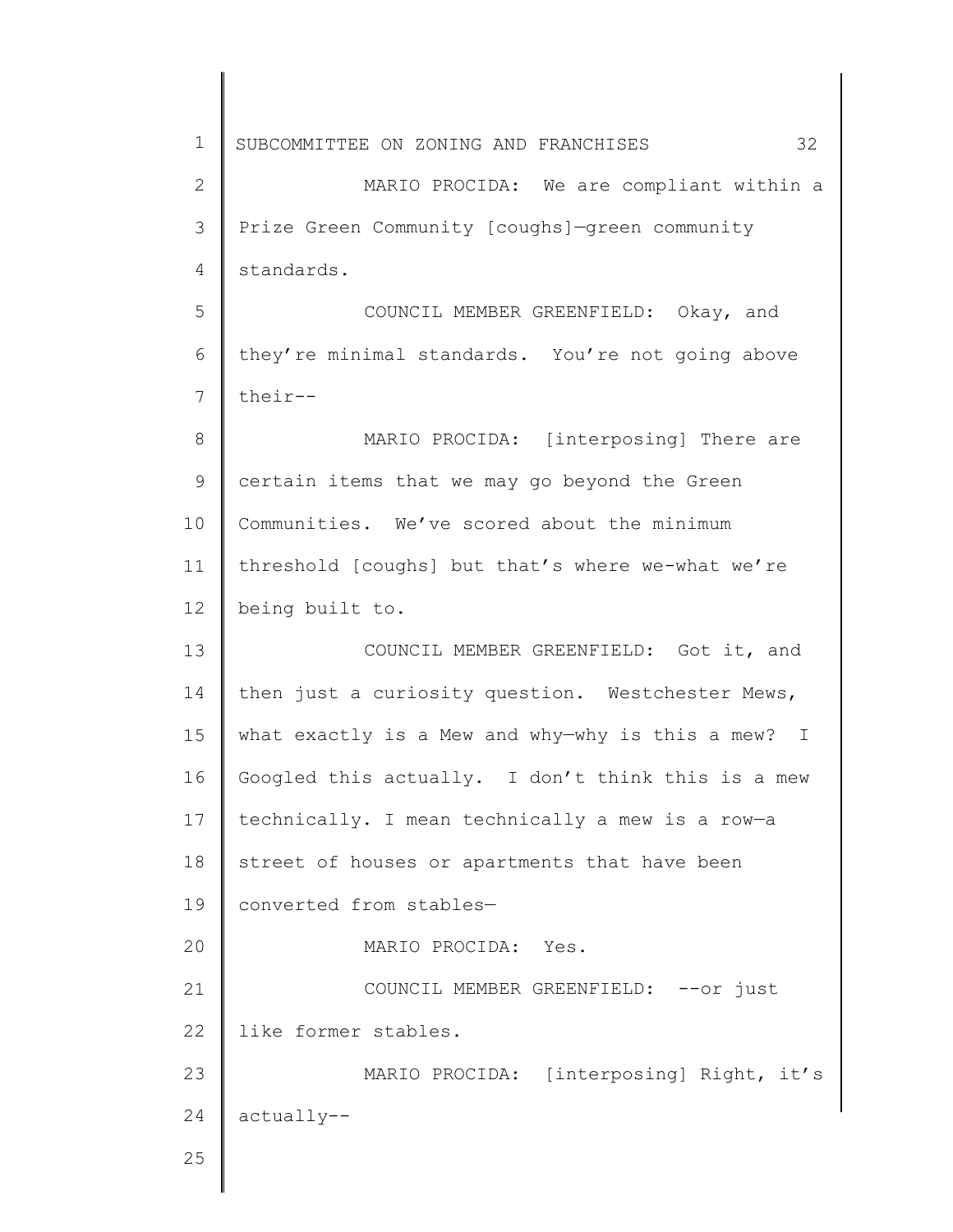1 2 3 4 5 6 7 8 9 10 11 12 13 14 15 16 17 18 19 20 21 22 23 24 25 SUBCOMMITTEE ON ZONING AND FRANCHISES 33 COUNCIL MEMBER GREENFIELD: Has this been—have there been stables on this property here? MARIO PROCIDA: Maybe quite a while ago. COUNCIL MEMBER GREENFIELD: This is false advertising honestly. [laughs] MARIO PROCIDA: I've actually had to look this up myself when—when the targeting of Mews came up. COUNCIL MEMBER GREENFIELD: [interposing] Did they come to the same conclusion as me? MARIO PROCIDA: The name could use some work, but we have time to adjust that once we get to market. COUNCIL MEMBER GREENFIELD: But there just to be clear, there have been on stables on this location? MARIO PROCIDA: Not to our knowledge. COUNCIL MEMBER GREENFIELD: And you're not doing it on stables, which will look like stables? MARIO PROCIDA: Not at the moment. COUNCIL MEMBER GREENFIELD: Alright, I still think it's a little false advertising, honestly.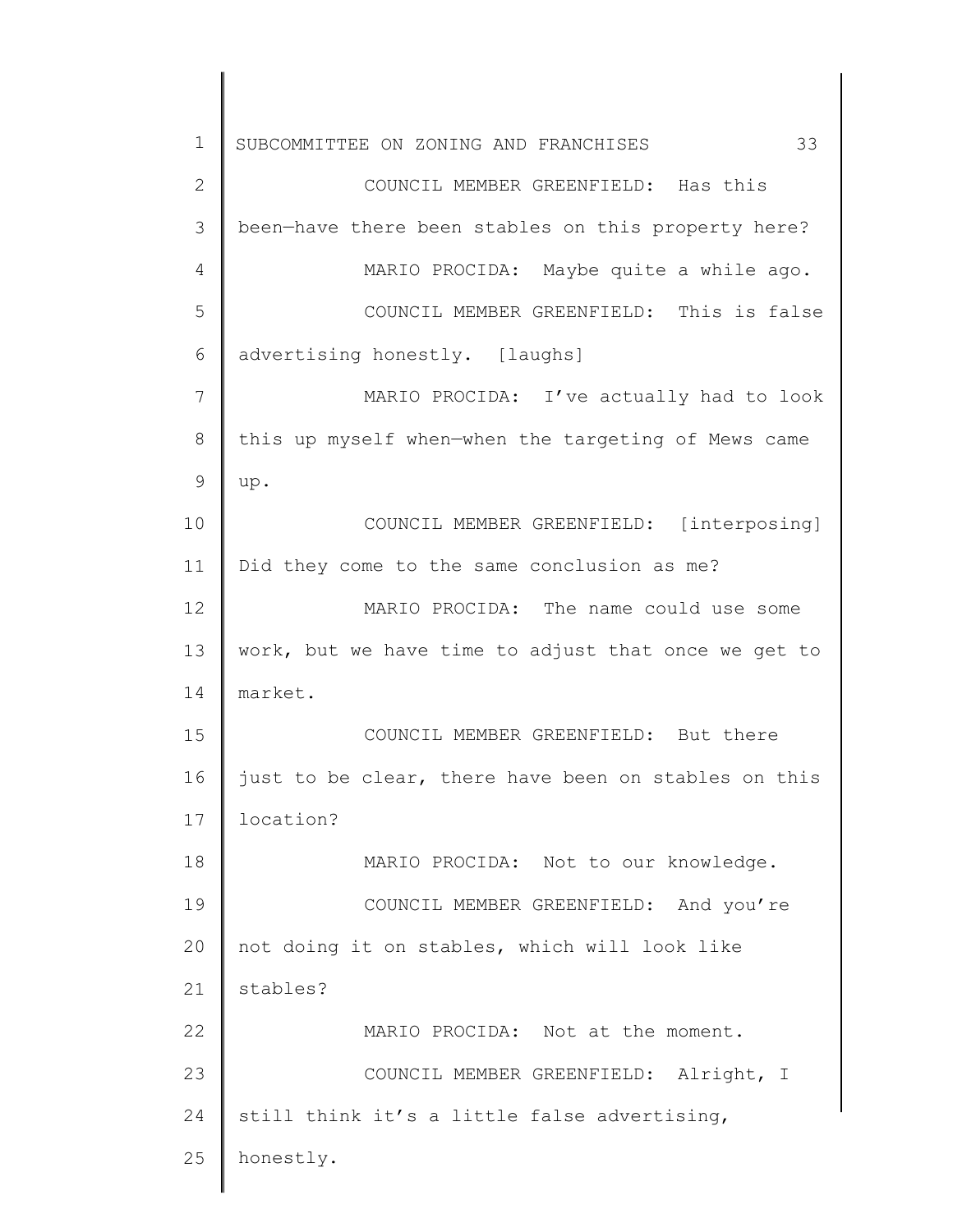1 2 3 4 5 6 7 8 9 10 11 12 13 14 15 16 17 18 19 20 21 22 23 24 25 SUBCOMMITTEE ON ZONING AND FRANCHISES 34 MARIO PROCIDA: I—I appreciate your comments, but we'll send that to the market. COUNCIL MEMBER GREENFIELD: [interposing] Only because we know we know—we know everybody wants to live above stables, don't you? Do you know why? MARIO PROCIDA: Go ahead. COUNCIL MEMBER GREENFIELD: Because everybody loves ponies. You never watch Seinfeld. Okay, alright. MARIO PROCIDA: I watch it actually all the time. COUNCIL MEMBER GREENFIELD: I'll leave it. I will leave it at that. MARIO PROCIDA: But I—I think I must have missed that episode. COUNCIL MEMBER GREENFIELD: Oh, go to the classic episodes, the pony episodes. PETER PROCIDA: The dinner with Elaine and the--the grandma had a pony. COUNCIL MEMBER GREENFIELD: It really is. MARIO PROCIDA: Wow. COUNCIL MEMBER GREENFIELD: I'm going to— I'm going to send you the clip. It's worth watching. MARIO PROCIDA: Well that would be great.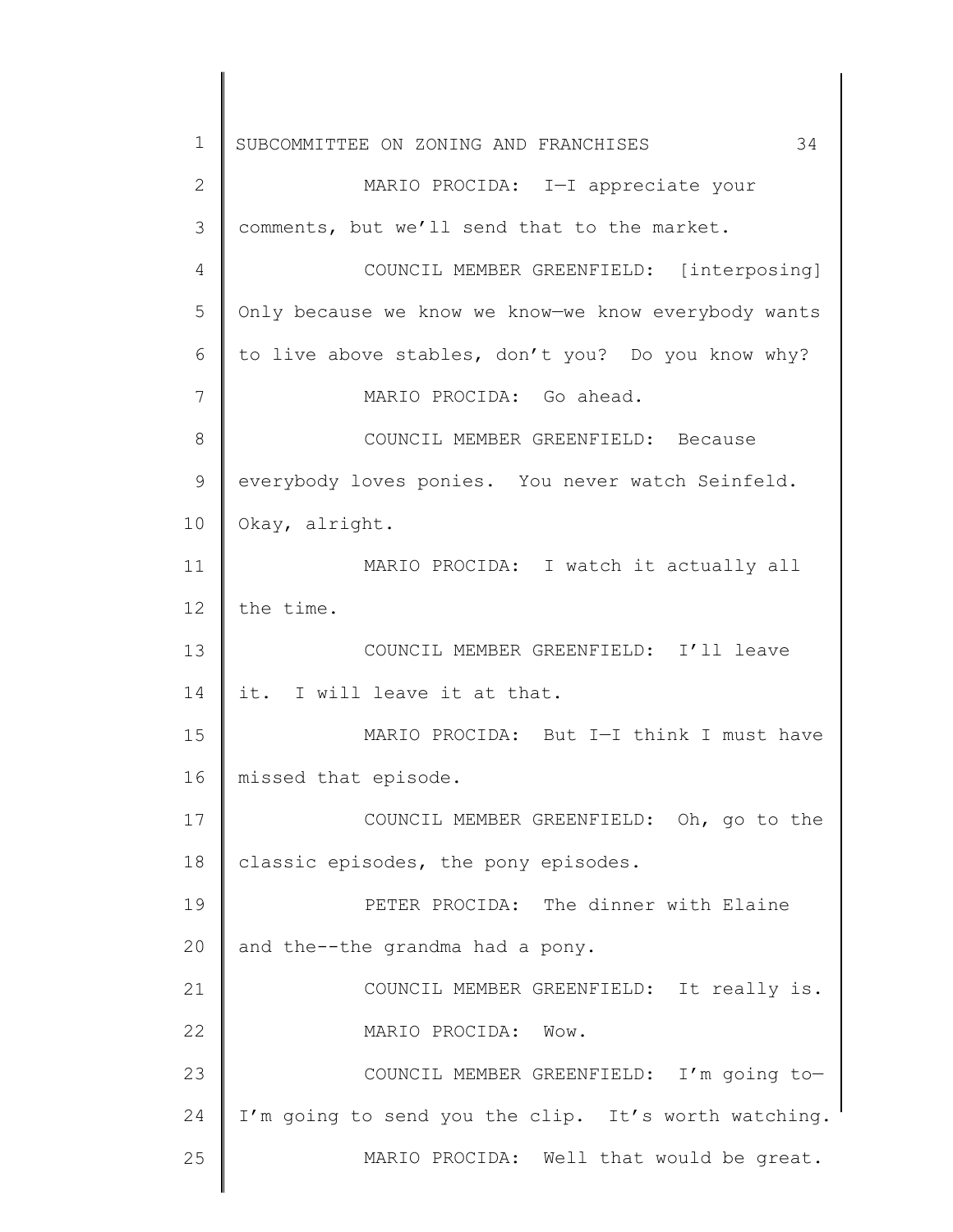1 2 3 4 5 6 7 8 9 10 11 12 13 14 15 16 17 18 19 20 21 22 23 24 25 SUBCOMMITTEE ON ZONING AND FRANCHISES 35 COUNCIL MEMBER GREENFIELD: Okay. Thank you, Mr. Chairman. MARIO PROCIDA: Thank you. Definitely Land Use worthy. [laughter] Alright, thank you all. If there any other questions I'm-- COUNCIL MEMBER GREENFIELD: [interposing] Mr. Chairman, I think in the age of Donald Trump, we have to make sure that when folks are putting themselves out there and making a representation, it has to be factually correct. CHAIRPERSON RICHARDS: It can't be fake. COUNCIL MEMBER GREENFIELD: Fake the mew, it can't be a face—fake mews. CHAIRPERSON RICHARDS: Okay, got it. COUNCIL MEMBER GREENFIELD: No fake mews. CHAIRPERSON RICHARDS: [laughing] COUNCIL MEMBER GREENFIELD: And no—no fake mews. CHAIRPERSON RICHARDS: [laughing] Thank you all for your testimony. We will go to the next panelist Bryant Brown representing SEIU 32BJ. [background comments] You may have to change that before it gets to Land Use, my friends.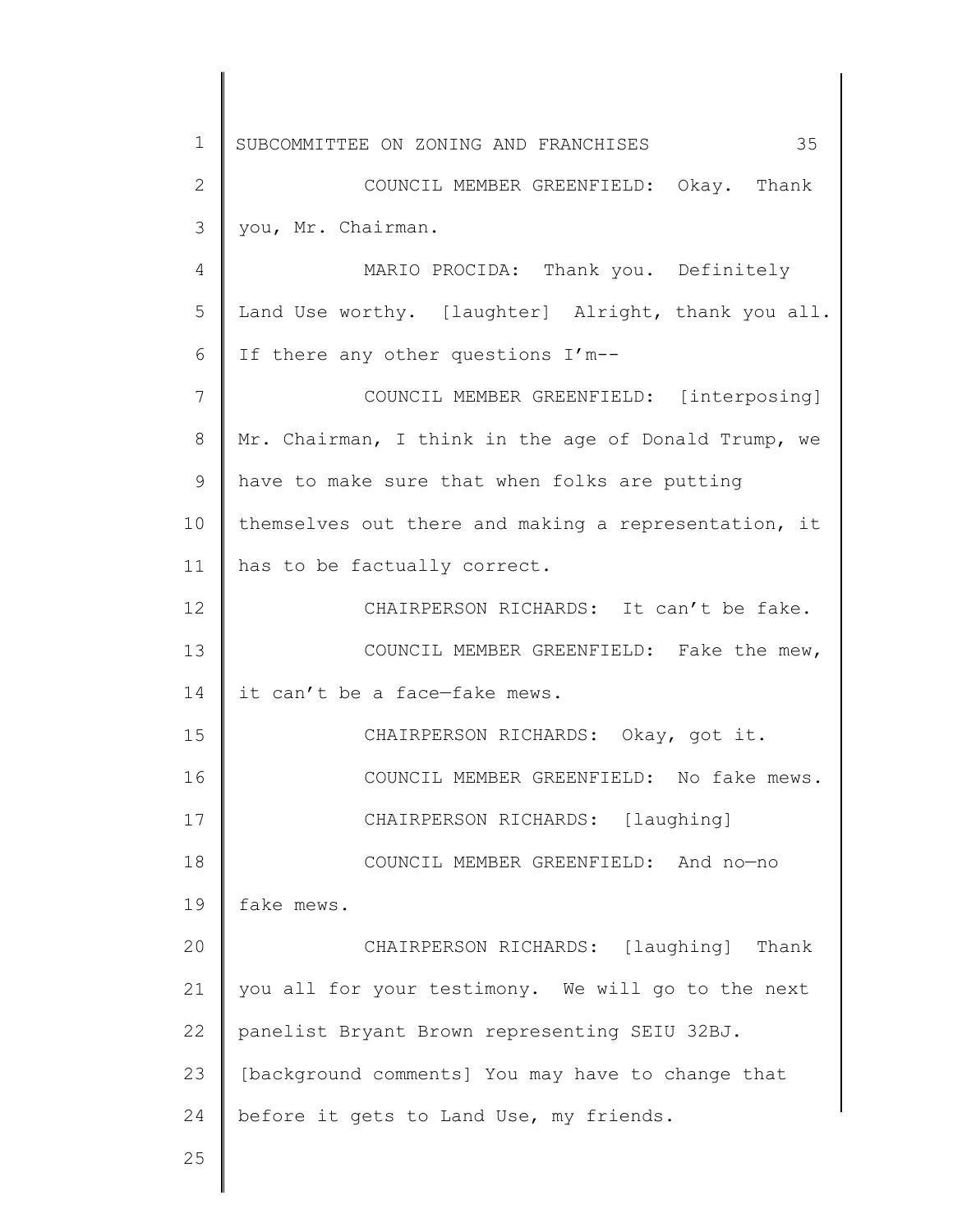2 3 4 5 6 7 8 9 10 11 12 13 14 15 16 17 18 19 20 21 22 23 24 25 BRYANT BROWN: Good morning, Council Members. Thank you for the opportunity to testify this morning. My name is Bryant Brown and I'm here speaking on behalf of my union, the Service Employees International Union, Local 32BJ. 32BJ represents 70,000 building service workers in New York City. Over 4,000 of us live in Community District 9 where this development is proposed. I am here to tell you just how important it is that Procida commit to creating high quality jobs at Westchester Mews. Westchester Mews is going to create badly needed affordable housing in the Bronx. My union and I understand how important this is. Many of us have struggled to stay in New York City as rents have risen, but we also know that we need good jobs just as much as we need housing. We cannot build our way out of the affordable housing crisis. As long as thee are working people earning too little to afford the rising housing costs, families are going to continue to get priced out of their homes. Building service jobs can be jobs that pay \$11 an hour with no benefits, or they can be good quality jobs that pay wages that allow people to afford to put a roof over their head, save for retirement, and access health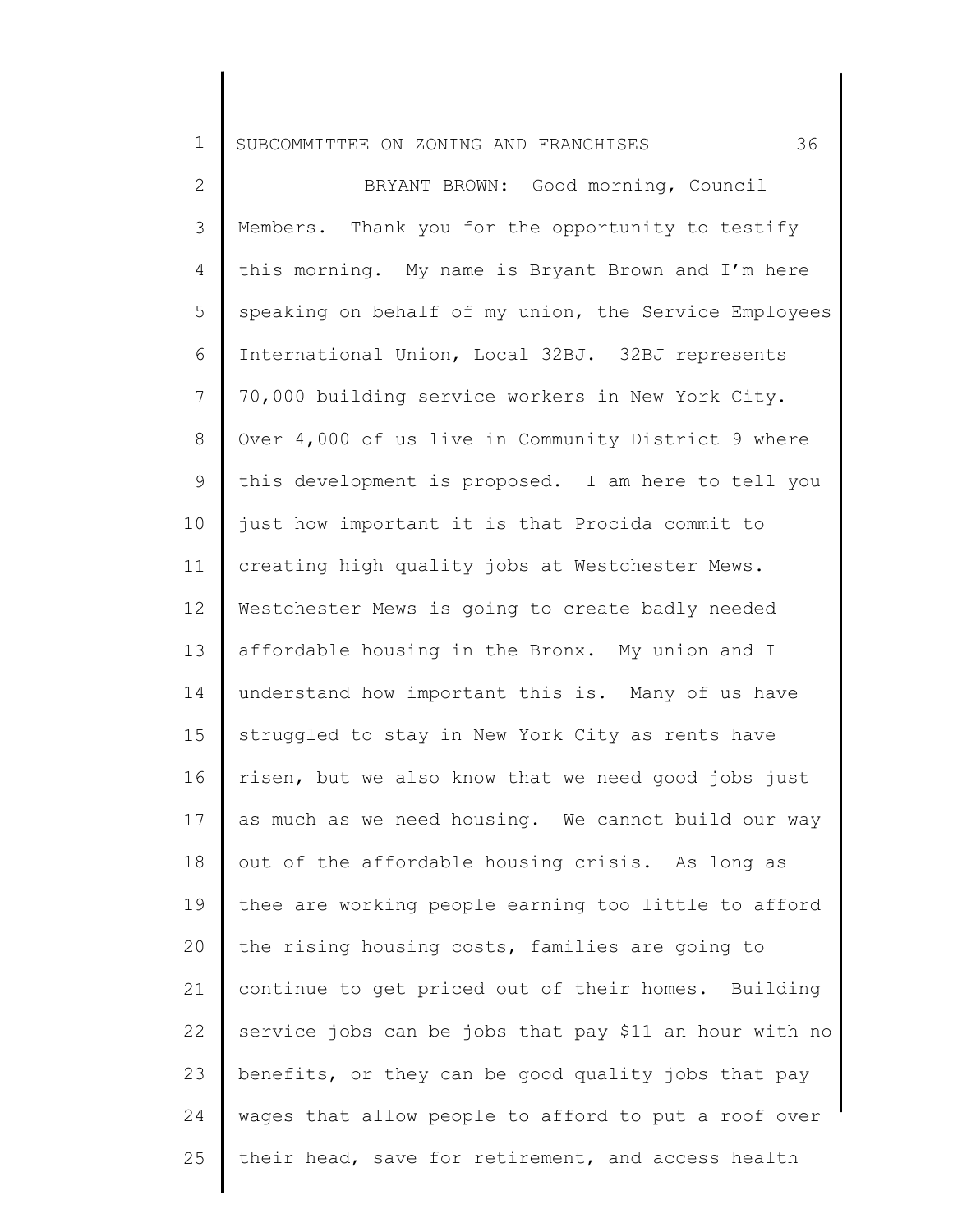| $\mathbf 1$    | 37<br>SUBCOMMITTEE ON ZONING AND FRANCHISES                     |
|----------------|-----------------------------------------------------------------|
| $\mathbf{2}$   | benefits. My union brother-brothers and sisters and             |
| $\mathcal{S}$  | I have been able to stay in the city and support our            |
| 4              | families because we were lucky to have these kinds of           |
| 5              | jobs. We need to make sure that Westchester Mews is             |
| 6              | creating good jobs, not poverty jobs for Bronx                  |
| $\overline{7}$ | residents. This is why I'm calling on City Council              |
| 8              | to ensure that Procida commits to creating high                 |
| $\mathsf 9$    | quality, family sustaining jobs at Westchester Mews             |
| 10             | and in all of its upcoming developments across the              |
| 11             | city. Thank you.                                                |
| 12             | CHAIRPERSON RICHARDS: Thank you. Any                            |
| 13             | questions from my colleagues? Alright, thank you.               |
| 14             | Thank you for your testimony. Alright, are there any            |
| 15             | other members of the public who wish to testify on              |
| 16             | these items? Alright, seeing none, I will now close             |
| 17             | the public hearing on Land Use Items No. 610 and 611            |
| 18             | and we now-and we now move onto-- Sorry, this is                |
| 19             | hopping all around today. We will now move onto-                |
| 20             | begin our public hearing on Land Use Items No. 608              |
| 21             | and 609, the 600 East 156 <sup>th</sup> Street Rezoning.<br>The |
| 22             | applications are for a zoning map change and zoning             |
| 23             | text amendment to facilitate the development of a               |
| 24             | surfaced parking lot and a one-story parking garage             |
| 25             | into a mixed use project that includes 100%                     |
|                |                                                                 |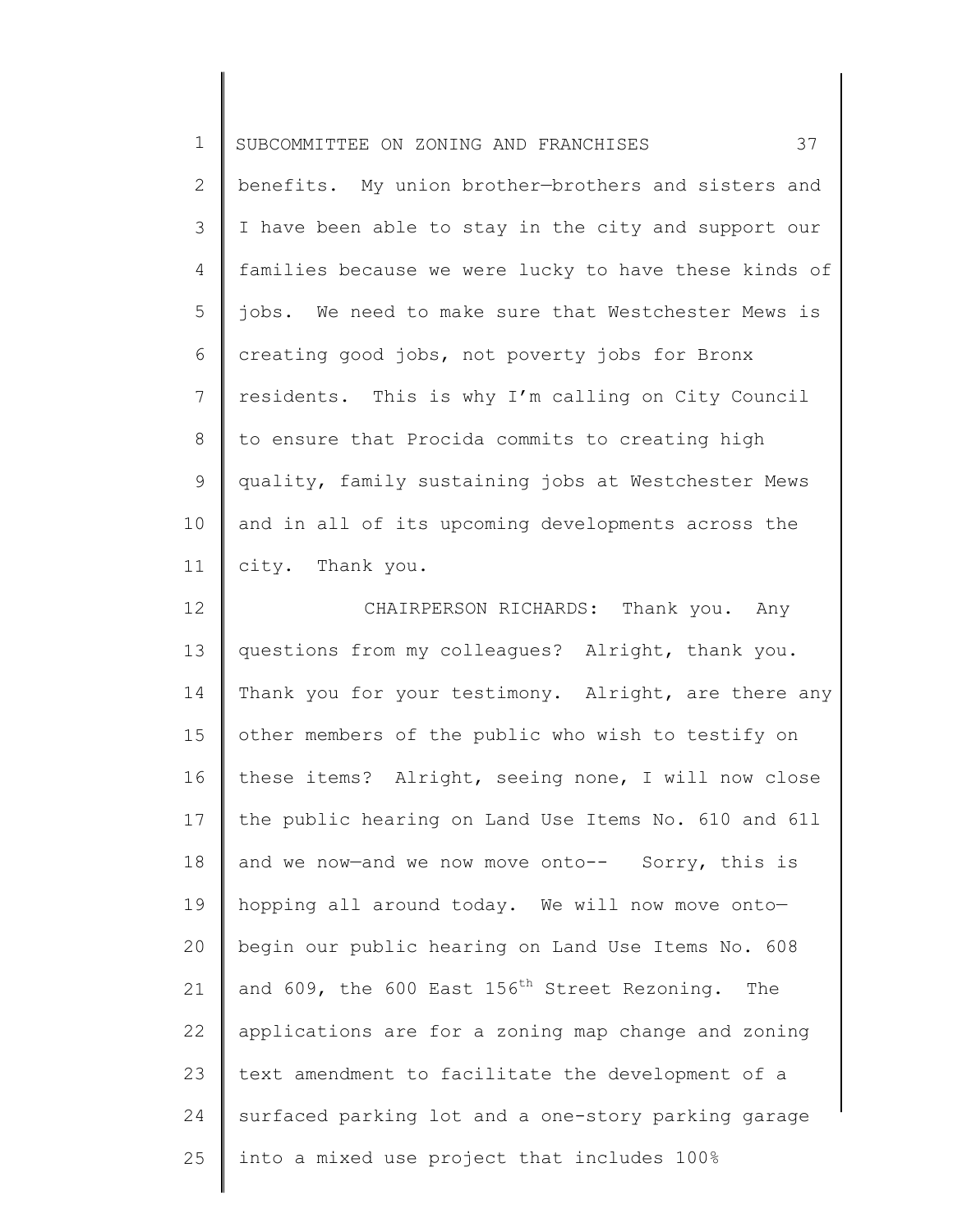| $\mathbf 1$ | 38<br>SUBCOMMITTEE ON ZONING AND FRANCHISES           |
|-------------|-------------------------------------------------------|
| 2           | affordable housing and a charter school facility.     |
| 3           | The parcel is currently zoned M1-1 for light          |
| 4           | industrial and commercial uses, and is proposed to be |
| 5           | remapped as a R8A district, a Mandatory Inclusionary  |
| 6           | Housing area where Option 1 would also be created.    |
| 7           | This property is located in Council Member            |
| $\,8\,$     | Salamanca's district, and I'm-he just-he's joined     |
| 9           | here. Do you have a statement? You can read it, and   |
| 10          | just before I go to Council Member Salamanca, before  |
| 11          | we move onto this item, I just want to acknowledge    |
| 12          | Council Member Anna Palma fully supports the          |
| 13          | Westchester Mews Affordable Housing at 204            |
| 14          | Westchester Avenue/2053 Newbolt Avenue. I wanted to   |
| 15          | put that on the record as well. Procida does not      |
| 16          | only understand the importance of providing           |
| 17          | affordable housing in my district, but they are       |
| 18          | engaged open-minded developers who care about the     |
| 19          | welfare of the community. We have met on multiple     |
| 20          | occasions with the Land Use Division to discuss the   |
| 21          | AMI breakdown unit count bedroom, prospectively to    |
| 22          | tenants' community facility, tenants and many other   |
| 23          | specifics conducive to best serving the character and |
| 24          | needs of this neighborhood. I encourage the           |
| 25          | Subcommittee Zoning-of-of Zoning and Franchise to     |
|             |                                                       |

 $\begin{array}{c} \hline \end{array}$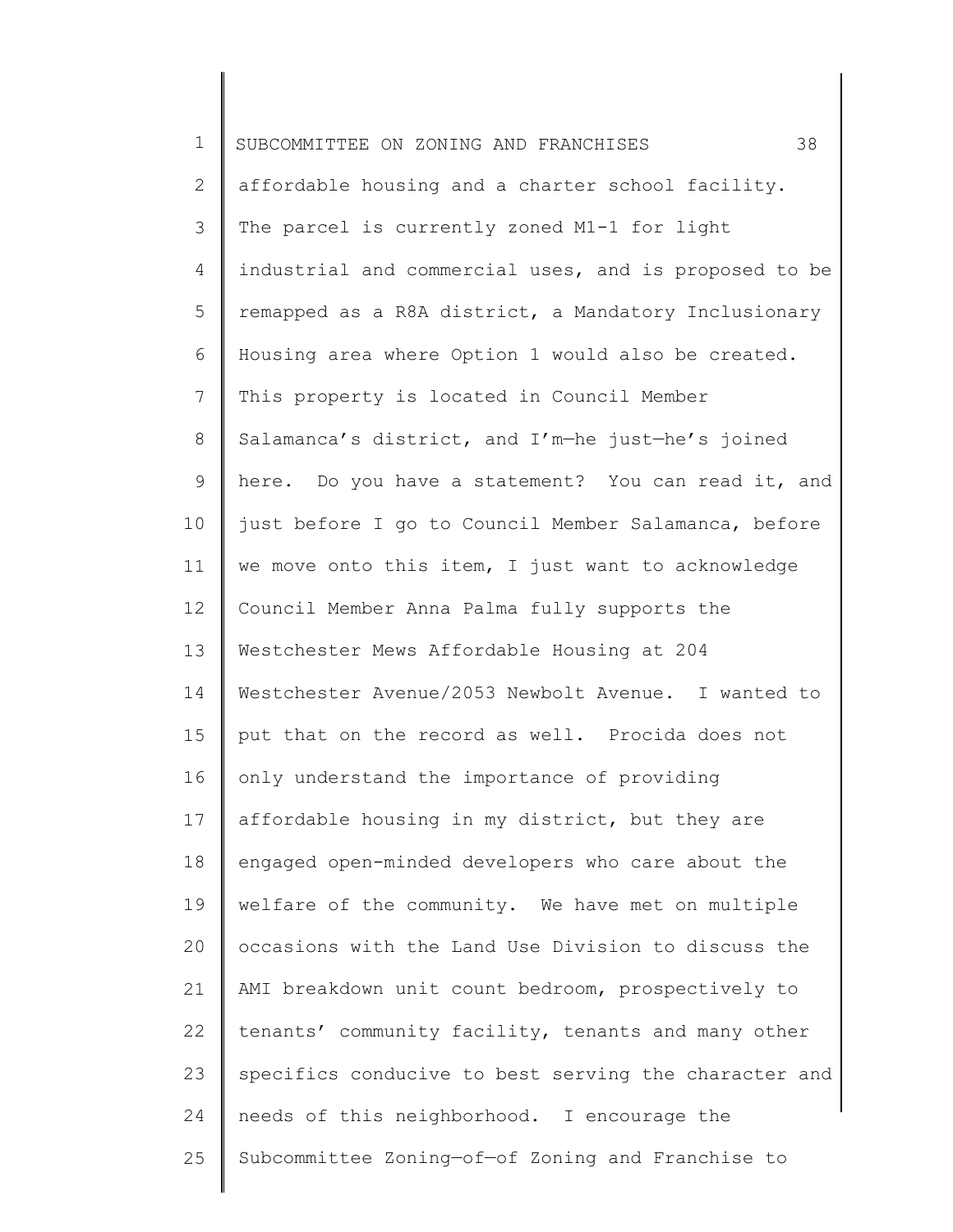1 SUBCOMMITTEE ON ZONING AND FRANCHISES 39

2 3 4 5 support the application. Just wanted to make sure I read that in the record, as she requested it, and we will now move onto Council Member Salamanca, and then we will being the hearing.

6 7 8 9 10 11 12 13 14 15 16 17 18 19 20 21 22 23 24 25 COUNCIL MEMBER SALAMANCA: Good morning, and thank you Chair Richards for the opportunity to speak today regarding Land Use Item 608 and Land Use Item 609, a development located at 600 East  $156^{th}$ Street in my district that is up for consideration today. In my district, just like the districts of many of my colleagues, the creation of affordable housing is one—is one of the most, if not the most pressing issues we hear from constituents, and every day, my office is working to assist as many individuals as possible with their housing needs. It is why I take the language process very seriously. That's because in my mind virtually everyone of these projects has the capability to be transformative so community is done correctly. And along with ensuring that the zoning and MIH text are right for a project, there are many other aspects that I believe must always be reviewed. That is no different from the project we are hearing today. Over the past few months, I have been in direct contact with the CEO of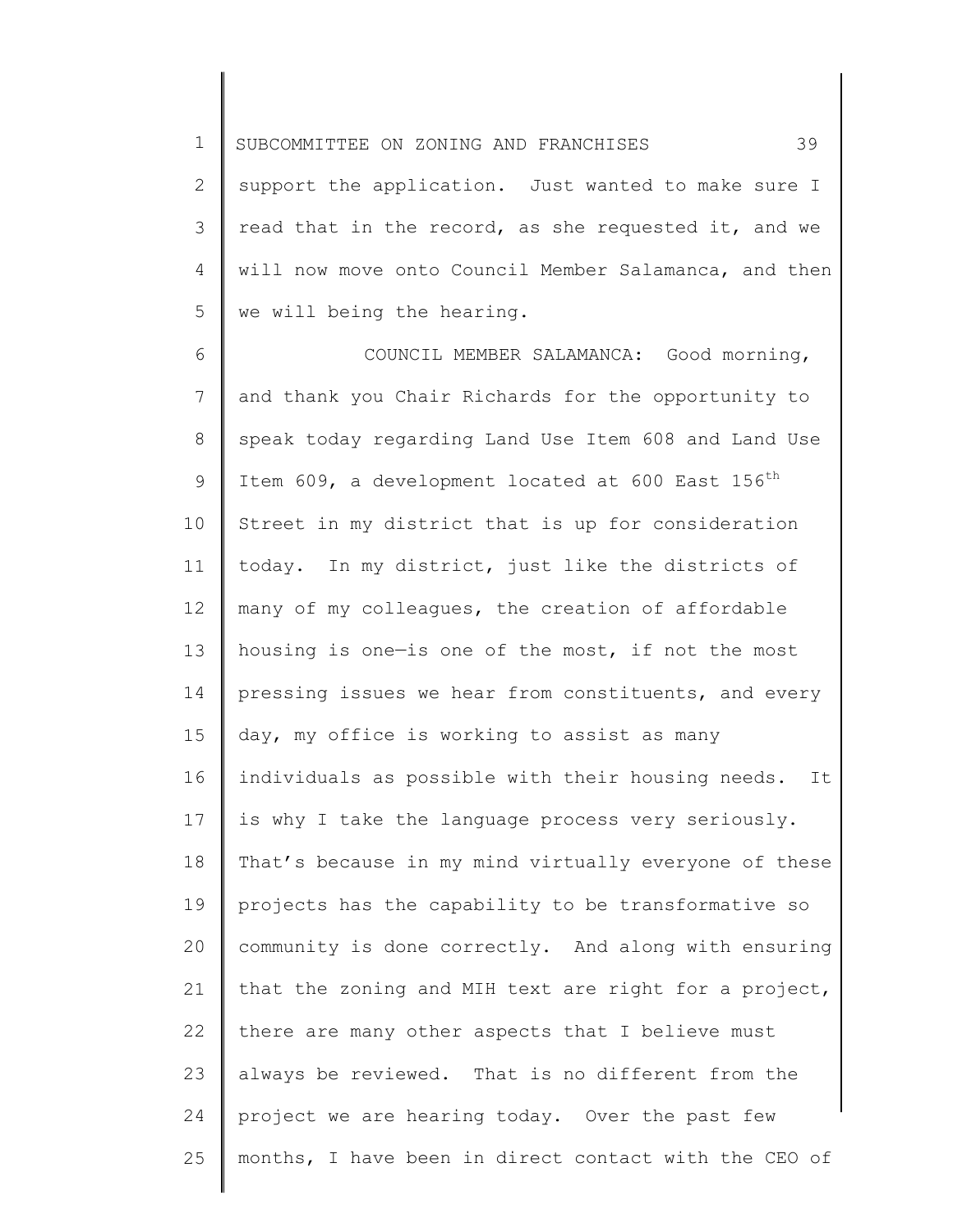| $\mathbf 1$    | 40<br>SUBCOMMITTEE ON ZONING AND FRANCHISES           |
|----------------|-------------------------------------------------------|
| $\overline{2}$ | Phipps Houses, the developer for this project as well |
| 3              | as HPD who, of course is providing considerable       |
| $\overline{4}$ | financing. In voicing my concerns with both parties,  |
| 5              | I must say that I remain incredibly dismayed that two |
| 6              | very important factors for this project have yet to   |
| 7              | be addressed in a way that would make me feel         |
| $8\,$          | comfortable enough to support its approval. I'd like  |
| 9              | to put both of these concerns on the record today.    |
| 10             | First, the CEO Phipps has not been able to assure me  |
| 11             | that the permanent jobs created through this project  |
| 12             | will be fair wage jobs with good benefits for his     |
| 13             | employees. I have heard unsettling statistics and     |
| 14             | concerns regarding low hourly wages as well as the    |
| 15             | failure to provide even basic health insurance to     |
| 16             | employees of other Phipps Houses in the South Bronx.  |
| 17             | This is unacceptable not only because it goes against |
| 18             | what is the right thing to do, but a failure to       |
| 19             | create any jobs that fail to pay less than fair wage  |
| 20             | completely undermines the ability for our residents   |
| 21             | to then be able to afford the new housing we are      |
| 22             | creating. We must support fair wage jobs that         |
| 23             | provide good benefits for our working families.       |
| 24             | Secondly, I am absolutely frustrated with HPD's       |
| 25             | failure to work with me further on the affordability  |
|                |                                                       |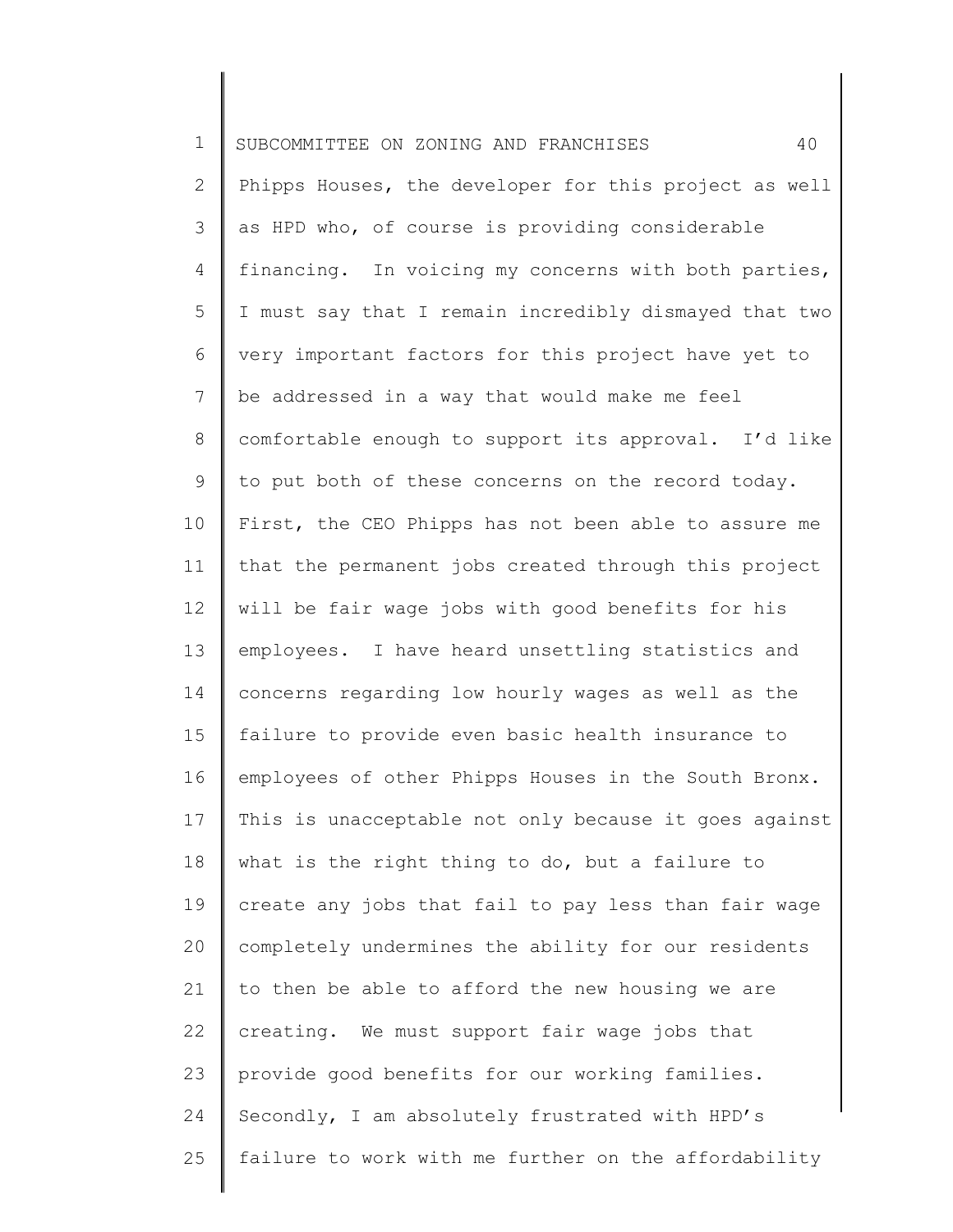| $\mathbf 1$    | SUBCOMMITTEE ON ZONING AND FRANCHISES<br>41             |
|----------------|---------------------------------------------------------|
| $\overline{2}$ | aspects of this project specifically with units that    |
| 3              | will be set aside for the Our Space Program for         |
| 4              | formerly homeless families. While I understand and      |
| 5              | support efforts to find permanent and affordable        |
| 6              | housing for formerly homeless families, the creation    |
| 7              | of these units cannot undermine an effort to also       |
| 8              | provide units for non-homeless families at an           |
| 9              | extremely low or very low incomes. This is a very       |
| 10             | frustrating problem that comes up for projects in my    |
| 11             | district time and time again, and I fear that we are    |
| 12             | creating a dangerous precedent in which we are          |
| 13             | working furiously to try to create housing for          |
| 14             | currently homeless families without also working to     |
| 15             | create housing for those who in essence are the most    |
| 16             | vulnerable to becoming homeless in the future.<br>Those |
| 17             | whose incomes are 30% of an AMI or below.               |
| 18             | Additionally, it is a difficult conversation to have    |
| 19             | with my constituents. Many who have been on the         |
| 20             | losing end of countless HPD housing lotteries, when I   |
| 21             | have to tell them that the community preference is      |
| 22             | diluted even further into the Our Space Program, we     |
| 23             | need to address this. To close, I want to make this     |
| 24             | abundantly clear if Phipps or HPD does not work with    |
| 25             | me to address these issues, I will not hesitate to      |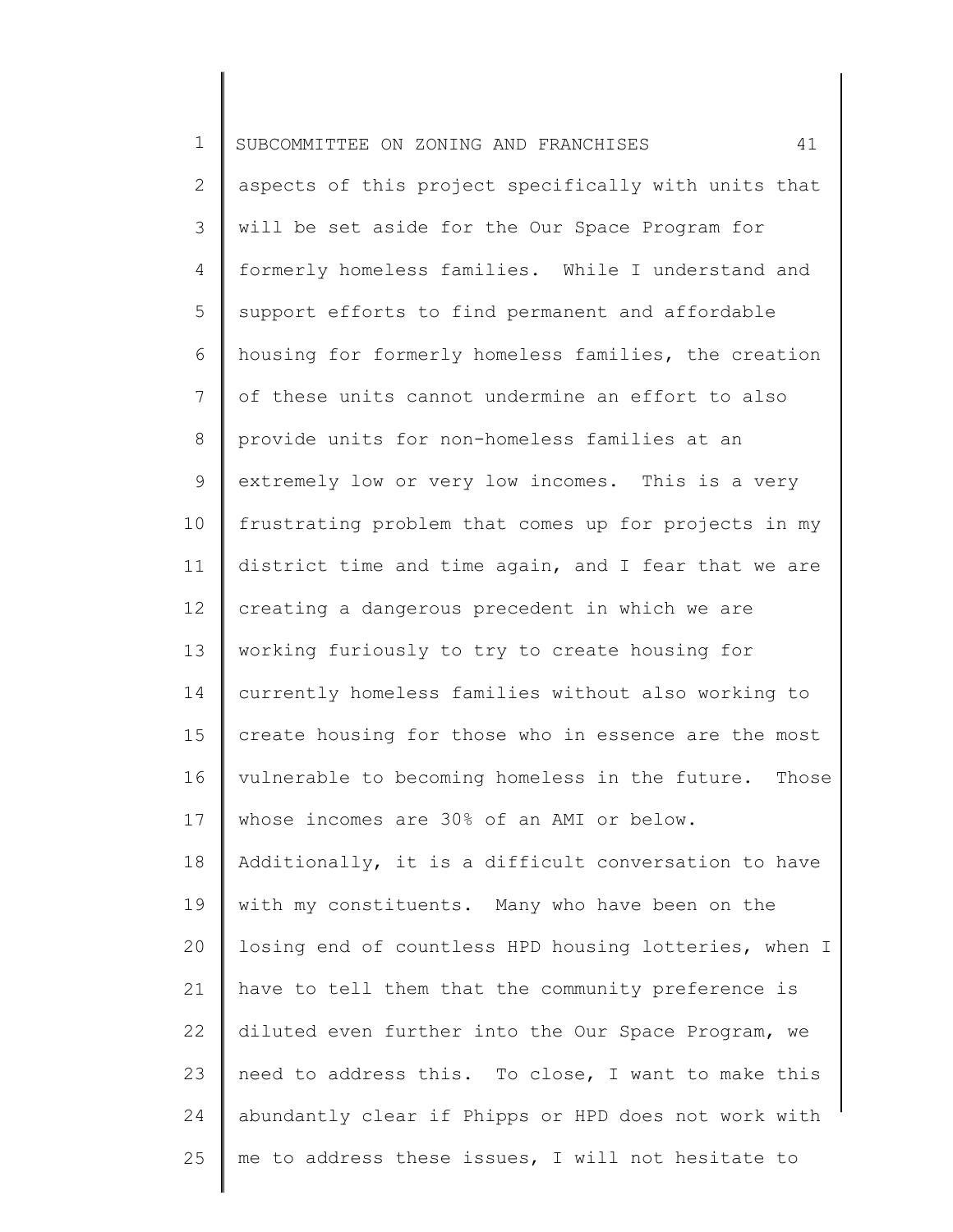| $\mathbf 1$   | 42<br>SUBCOMMITTEE ON ZONING AND FRANCHISES          |
|---------------|------------------------------------------------------|
| 2             | vote against these items. Specifically both Land Use |
| 3             | Item 608 and 609 as well an impeding Article 11      |
| 4             | needing approval that I understand will be coming    |
| 5             | before the Council in the coming weeks. The stakes   |
| 6             | are too important not to take this seriously. Thank  |
| 7             | you, Chair Richards, and thank you to the members of |
| 8             | the committee for your return today.                 |
| $\mathcal{G}$ | CHAIRPERSON RICHARDS: Thank you, Council             |
| 10            | Member Salamanca. You may begin. [background         |
| 11            | comments] Yeah, so we're joined by Adam Weinstein,   |
| 12            | Phipps Houses CEO, Seltzer-Seltzer-                  |
| 13            | ERIC SELZER: Selzer.                                 |
| 14            | CHAIRPERSON RICHARDS: Selzer. Okay.                  |
| 15            | Got it here and like me, too. (sic) Civic Builders   |
| 16            | Michael Wadman sponsor of Phipps Houses. You may     |
| 17            | being.                                               |
| 18            | MICHAEL WADMAN: Alright. Thank you,                  |
| 19            | Chair Richards.                                      |
| 20            | CHAIRPERSON RICHARDS: State your name                |
| 21            | and who you're representing.                         |
| 22            | MICHAEL WADMAN: This is Michael Wadman,              |
| 23            | Vice President of Real Estate Development at Phipps  |
| 24            | Houses, the sponsor of the actions under             |
| 25            | consideration. Thank you very much for meeting here  |
|               |                                                      |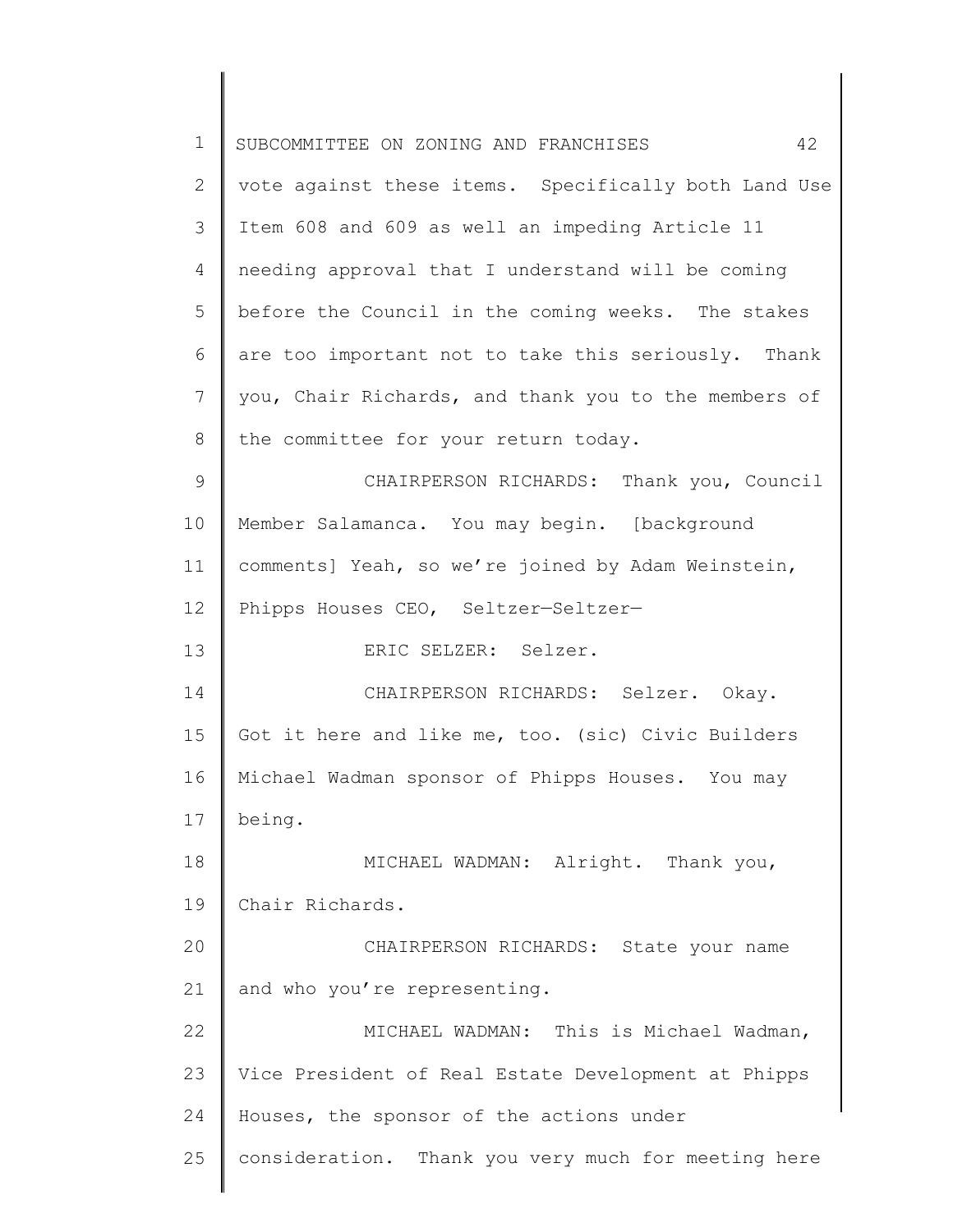| $\mathbf 1$    | 43<br>SUBCOMMITTEE ON ZONING AND FRANCHISES                |
|----------------|------------------------------------------------------------|
| 2              | today and considering our item. 600 East 156 <sup>th</sup> |
| 3              | Street is being developed by Phipps, the largest not-      |
| 4              | for-profit housing developer in New York. There are        |
| 5              | several other team members who are also very               |
| 6              | experienced in this area including our affiliated          |
| $7\phantom{.}$ | property management company, architect, contractor,        |
| $8\,$          | et cetera. We propose to build an approximately 175-       |
| 9              | unit building. It will provide moderate income, very       |
| 10             | low income and extremely low income rental housing.        |
| 11             | We are proposing to use the Mix and Match Program,         |
| 12             | which allows to provide 80% of median as well as 30%       |
| 13             | of median income units, which are the income levels        |
| 14             | that we understand to be of most concern both to the       |
| 15             | Councilman and to the Community Board in this area.        |
| 16             | An element of this project that we also think brings       |
| 17             | a lot of value is charter school located on the lower      |
| 18             | two floors of the building. It's approximately             |
| 19             | 30,000 square feet. It will serve K-4, approximately       |
| 20             | 450 students. This is a location map. The red              |
| 21             | rectangle in the middle is our site. As you can see,       |
| 22             | it's about a block from the 25 stop the south. It's        |
| 23             | also several blocks away form the hub commercial           |
| 24             | district in this neighborhood. This is a prime area        |
| 25             | for Phipps. We have approximately 2,000 housing            |

∥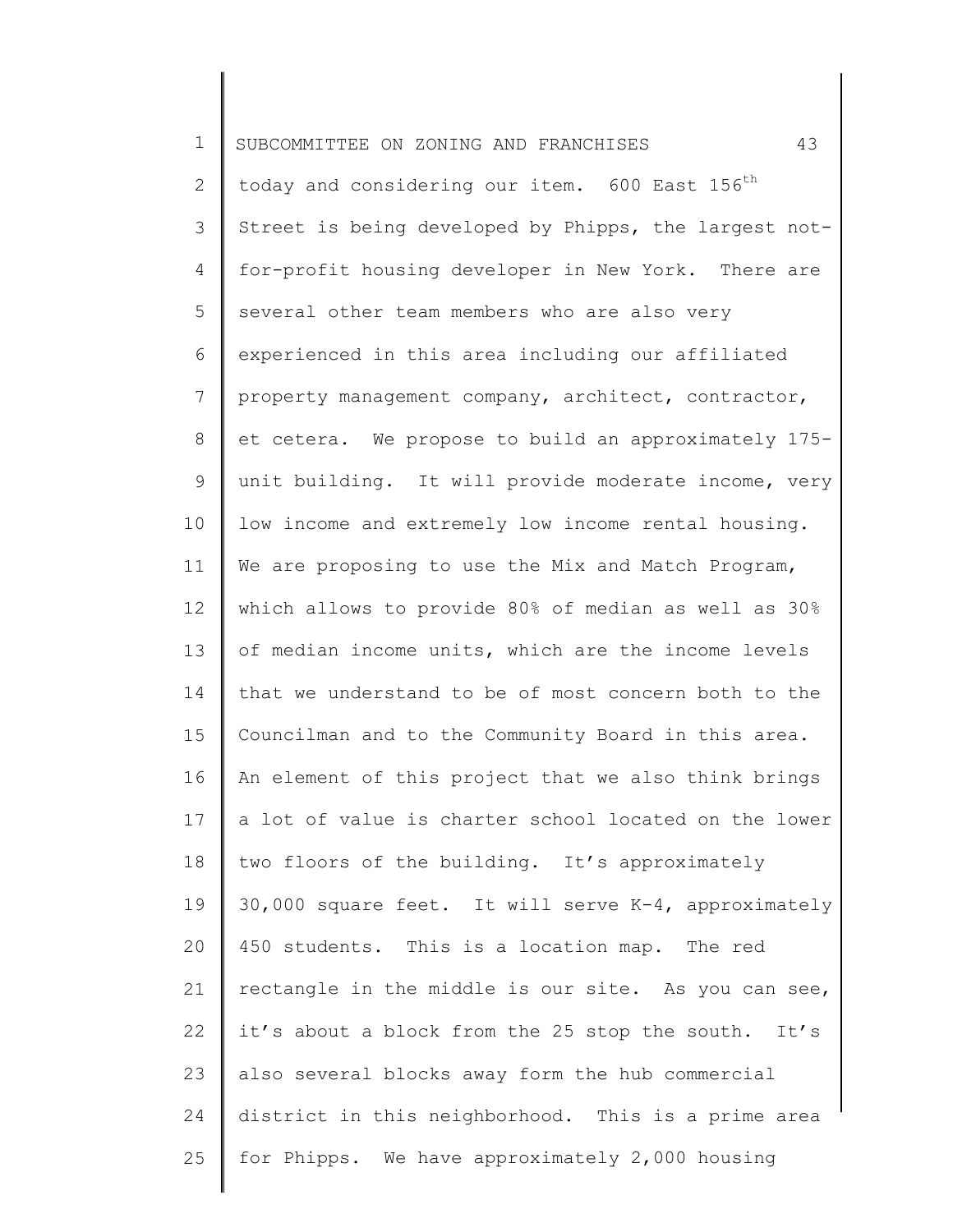| $\mathbf 1$     | 44<br>SUBCOMMITTEE ON ZONING AND FRANCHISES                   |
|-----------------|---------------------------------------------------------------|
| $\mathbf{2}$    | units in this general area in both Community Boards 1         |
| 3               | and 3, and look forward to providing more housing to          |
| $\overline{4}$  | the residents of that area. That's another picture.           |
| 5               | This is facing south, the sit at East 156 between             |
| 6               | Eagle and Caldwell. The proposed zoning action this           |
| $7\overline{ }$ | is a leftover M1-1 site surrounded by a residential           |
| $8\,$           | district, and we are proposing to upzone to an R8A            |
| $\mathsf 9$     | with the Mandatory Inclusionary Housing Option 1.             |
| 10              | That's a picture of what the building will look like.         |
| 11              | This is looking east up the street. The lower two             |
| 12 <sup>°</sup> | floors there that you see are dark are the base,              |
| 13              | which is the school and the housing is located above          |
| 14              | it. This is the front entrance on-on East 156 <sup>th</sup> . |
| 15              | The awnings you see there would be the school                 |
| 16              | entrance. The windows there are classrooms along              |
| 17              | that side of the building. This is an example floor           |
| 18              | plan for the school. You see classrooms and a gym, a          |
| 19              | combination qym/cafeteria area as well as more                |
| 20              | classrooms on the second floor. This is a                     |
| 21              | residential entry, which is around the corner on              |
| 22              | Caldwell, which is a residential street. The total            |
| 23              | development cost here is about \$85 million, \$86             |
| 24              | million including construction costs of about \$60            |
| 25              | million. In terms of sustainable design, this will            |
|                 |                                                               |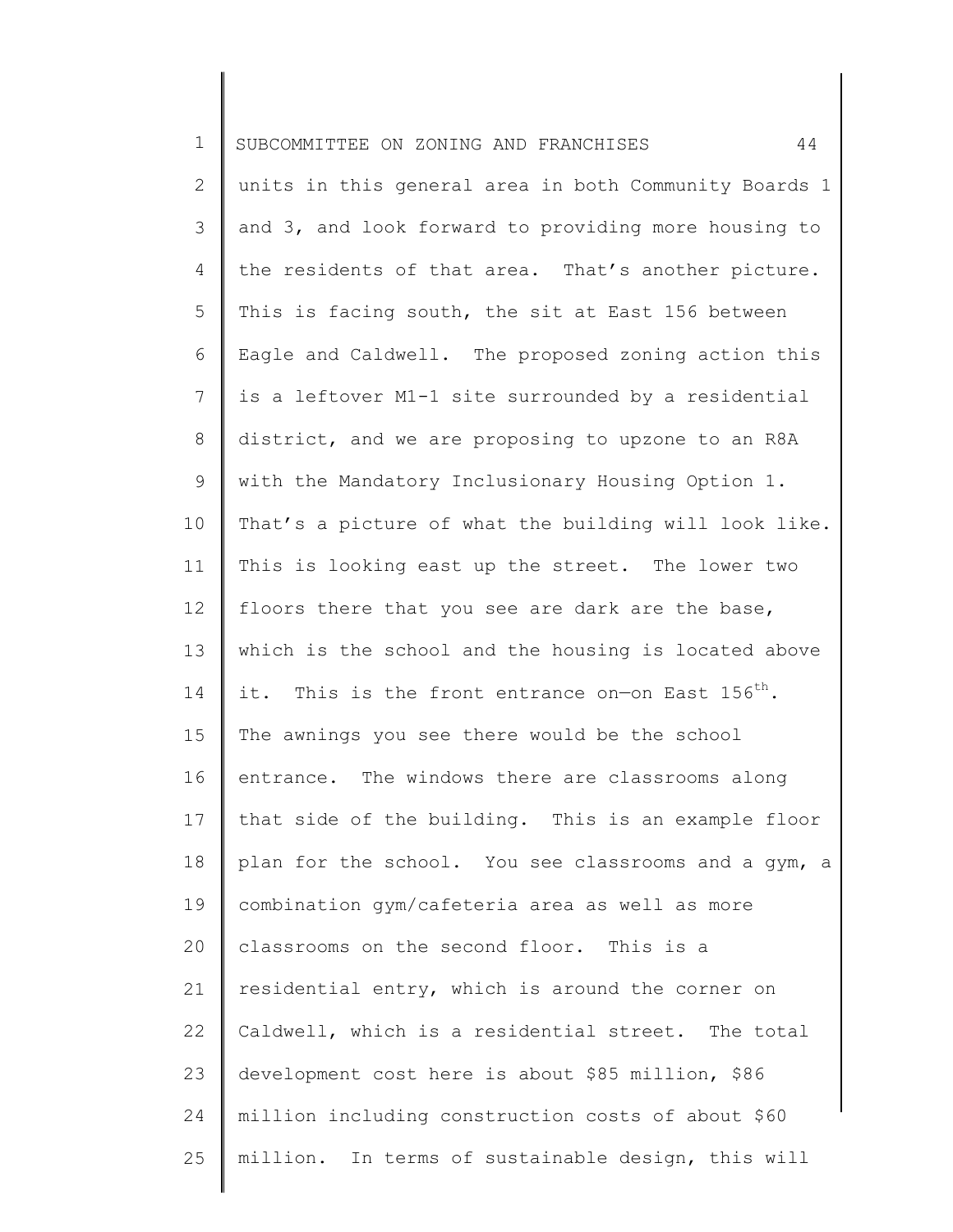1 2 3 4 5 6 7 8 9 10 11 12 13 14 15 16 17 18 19 20 21 22 23 24 25 SUBCOMMITTEE ON ZONING AND FRANCHISES 45 be an Enterprise Green Community Certification that will also be providing solar panels on the roof to provide electricity. There will also be a cogeneration facility and some green space for tenants located on the roofs. Construction employment opportunities as always there are the primary jobs created here. We haven't selected a general contractor, but we'll work closely with them for local hiring as well as Minority and Women Owned subcontractors. Permanent employment at this site would be with Phipps' Property Management company as well as at the school, and similar efforts will be made in terms of those jobs. A couple other items that were—were questions of the previous presentation. So I'll include them now. Affordability was something— CHAIRPERSON RICHARDS: It's all getting cheat sheet, my friend. MICHAEL WADMAN: Yes, there is an advantage to going third. So, the—as I mentioned, the program here is Mix and Match. We're proposing 50% of those units to be at 80% of median income, 30% of the units to be at 50% of median income and 20% of the units to be at 30% of area median income. As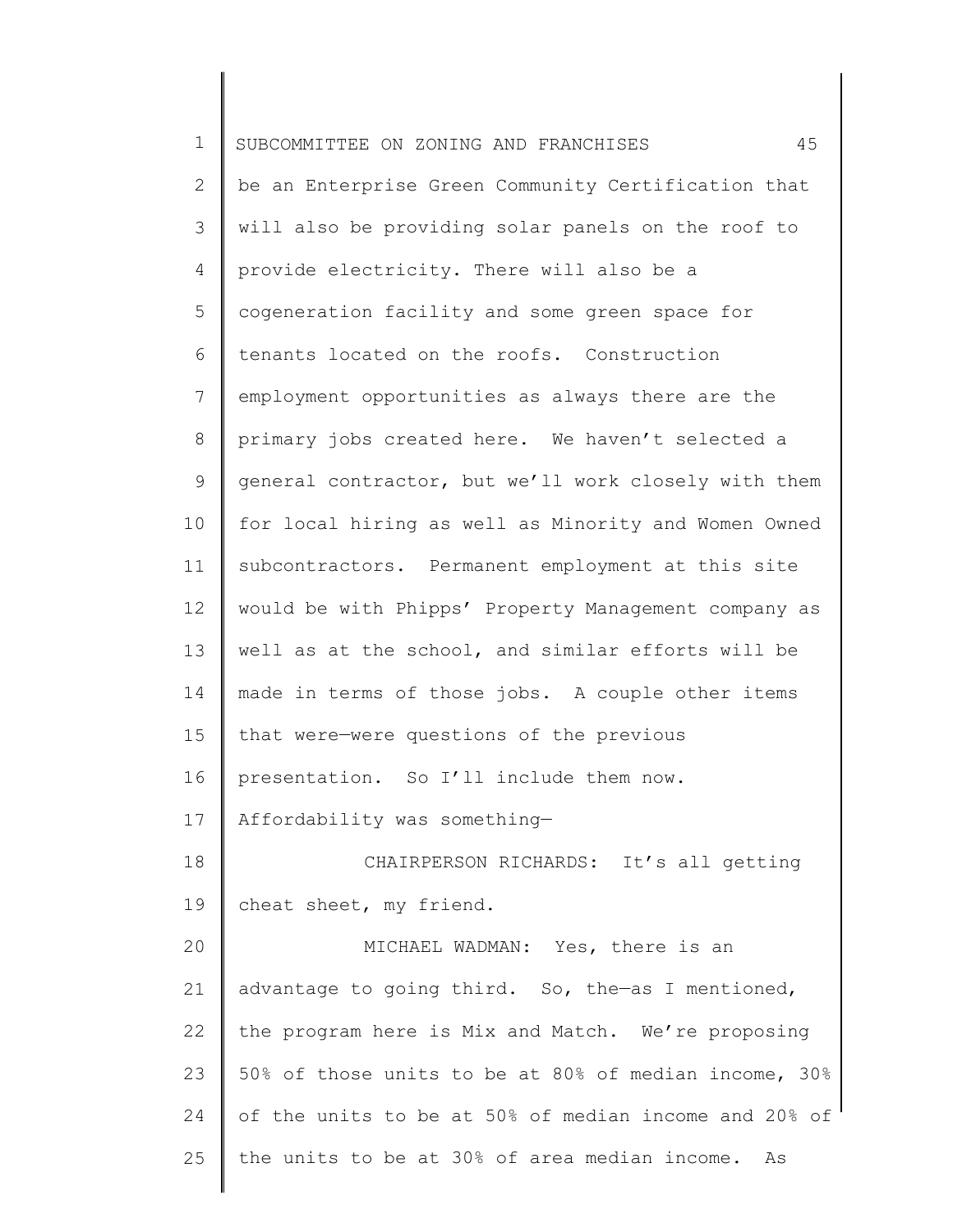| $\mathbf 1$     | 46<br>SUBCOMMITTEE ON ZONING AND FRANCHISES            |
|-----------------|--------------------------------------------------------|
| 2               | Councilman Salamanca mentioned, there have been        |
| 3               | ongoing discussions about the 30% of median income     |
| 4               | units, and how many of them would be through the Our   |
| 5               | Space Referral and how many of them would be through   |
| 6               | the standard lottery. Phipps is open to working out    |
| $7\phantom{.0}$ | the appropriate ratio on those two items. There are    |
| $8\,$           | financial consequences that we would have to work out  |
| 9               | as well, but we are not at all opposed to any          |
| 10              | particular ratio being the one that proceed on.<br>The |
| 11              | other questions that the other groups got were about   |
| 12              | unit distribution. Similarly, we have about 15-we      |
| 13              | have 15% three bedrooms in keeping with HPD            |
| 14              | guidelines. About 45% of the units are twos; about     |
| 15              | 30% are 1's and a little bit more than 5% are          |
| 16              | studios. We are most interested in providing the       |
| 17              | larger family sized units and typically don't provide  |
| 18              | a lot studios for this kind of project. I think        |
| 19              | those were the main items that I heard previously.     |
| 20              | What's that? [background comments] Yeah, so I guess    |
| 21              | as I-as I mentioned, the local hiring we-we would be   |
| 22              | working with the contractor. We have worked with the   |
| 23              | community board previously on that issue. In keeping   |
| 24              | with some of the previous questions, we haven't        |
| 25              | developed the percentage goals yet either, but I       |
|                 |                                                        |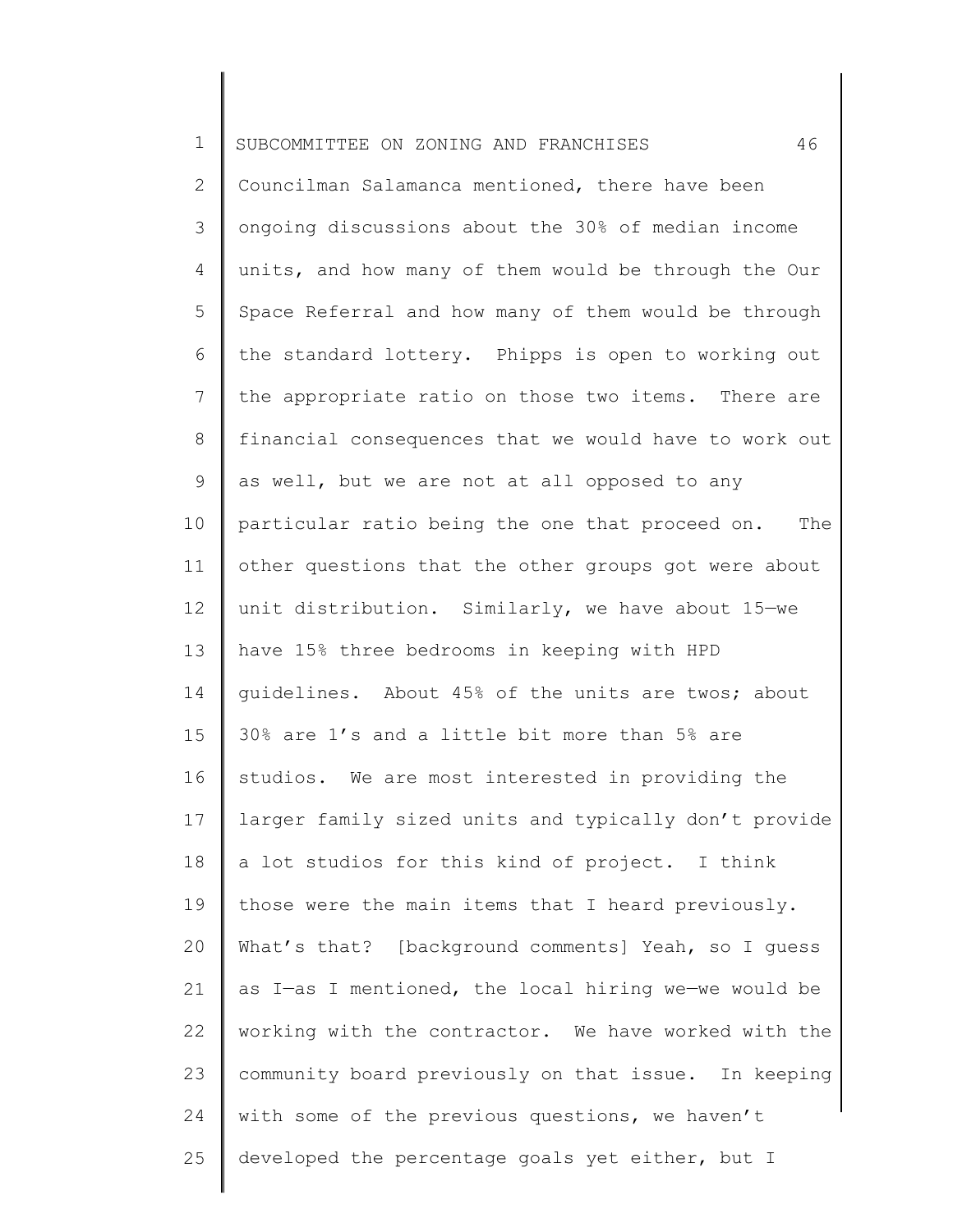| 1  | SUBCOMMITTEE ON ZONING AND FRANCHISES<br>47         |
|----|-----------------------------------------------------|
| 2  | understand that's of interest and being developed   |
| 3  | soon. So we will think about that when we get back  |
| 4  | to the office.                                      |
| 5  | CHAIRPERSON RICHARDS: [interposing]                 |
| 6  | Before it gets to the Land-the full Land Use        |
| 7  | Committee or before we vote it out of here.         |
| 8  | MICHAEL WADMAN: I understand. Go ahead.             |
| 9  | ADAM WEINSTEIN: As he mentioned, that-              |
| 10 | that's particularly important because there'll be-- |
| 11 | CHAIRPERSON RICHARDS: [interposing]                 |
| 12 | State your name.                                    |
| 13 | ADAM WEINSTEIN: I'm sorry. Adam                     |
| 14 | Weinstein-                                          |
| 15 | CHAIRPERSON RICHARDS: [interposing]                 |
| 16 | Okay.                                               |
| 17 | ADAM WEINSTEIN: -- Phipps Houses. The               |
| 18 | school will have even more jobs than a normal       |
| 19 | residential building will have. It's a mixed-use    |
| 20 | project so there will be, you know, quite an        |
| 21 | opportunity.                                        |
| 22 | CHAIRPERSON RICHARDS: [interposing]                 |
| 23 | Yeah, but outside of-so I would if you're going to  |
| 24 | say that sort of give us on the construction side-- |
| 25 | ADAM WEINSTEIN: Yes, yeah we do.                    |
|    |                                                     |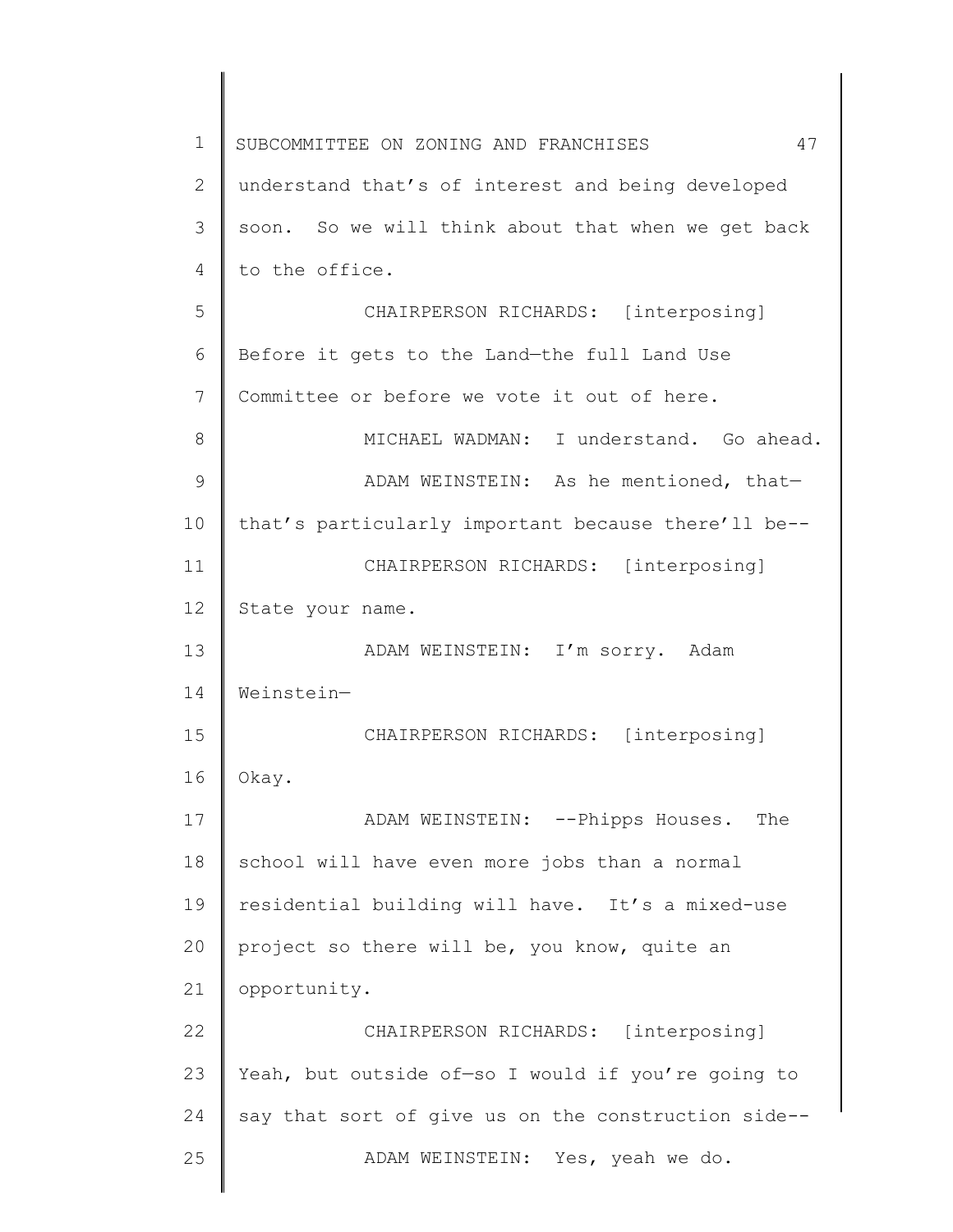1 SUBCOMMITTEE ON ZONING AND FRANCHISES 48

2 3 4 5 6 CHAIRPERSON RICHARDS: Then, you know, it's separate breakdown, and are you working with any local organizations to do tracking and, if not, I would recommend you work with Council Member Salamanca on the local hiring efforts.

7 8 9 10 11 12 13 14 15 16 17 18 19 20 21 22 23 24 MICHAEL WADMAN: We'd be happy to do so. CHAIRPERSON RICHARDS: Okay. So obviously, Council Member Salamanca and he'll get more in-depth with this, has raised concerns about the ratio of the—the lower units going to homeless families and not really his district getting consideration here. Since we have HPD here, we're happy to have HPD here today because they don't come here often, has there been any consideration in chopping up the 50% AMI units? So there are 52 units at 50% AMI. Could we perhaps give, you know, some more subsidy dollars perhaps towards the goal of 30 to make Council Member Salamanca happy here? MICHAEL WADMAN: I would say on—overall on the question of the unit mix and—and the AMIs this is a topic that we always want to work closely with the Council Member and the Council and the developer on to reach a--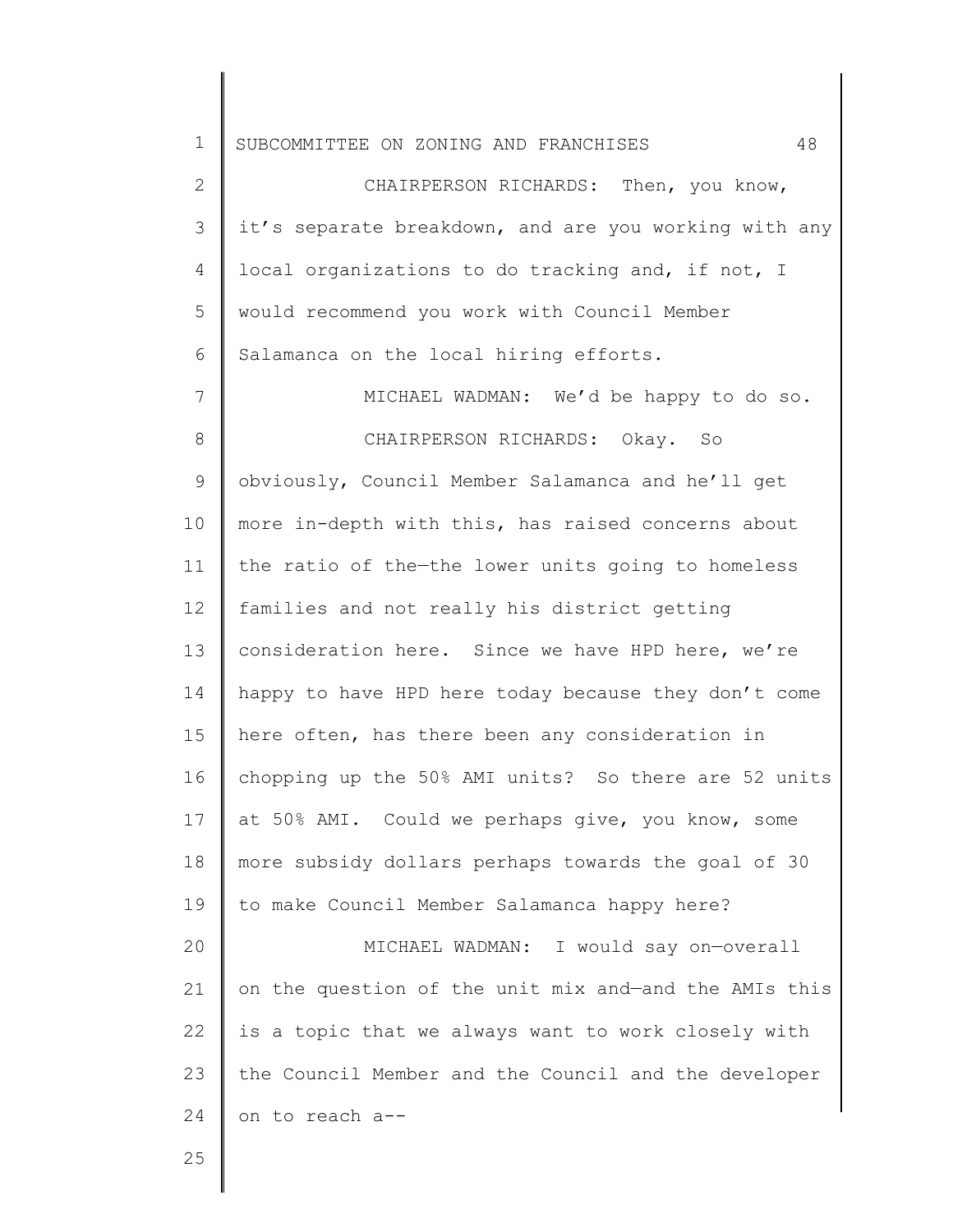1 SUBCOMMITTEE ON ZONING AND FRANCHISES 49

2 3 4 5 6 7 8 9 10 11 12 13 14 15 16 17 18 19 20 21 22 23 24 25 CHAIRPERSON RICHARDS: Right, I knows that political answer. Okay. So, can we consider, and if you can't give a yea or nay, but I'm just giving you that to consider, you know, perhaps to make sure that, you know, that while we—we-we definitely in this committee support housing for the homeless, and we want to ensure that in any ways we can minimize the homeless crisis in New York City, we want to and we want to assist the Admin in doing that, but also not taking away from preservation and also other efforts to ensure that local residents will have access to better quality housing in these neighborhoods, too. So am I making sense here? So if there's ways to make sure we can get to both, that would be awesome here? So if there's ways to make sure we can get to both, that would be awesome here. MICHAEL WADMAN: We would agree. ADAM WEINSTEIN: We would agree that it would be awesome to get to both of those goals, and- and I would say are working hard in—in this district and other around the city to bring housing in a mix of different incomes while trying to solve this tremendous crisis of homelessness that we have in the city.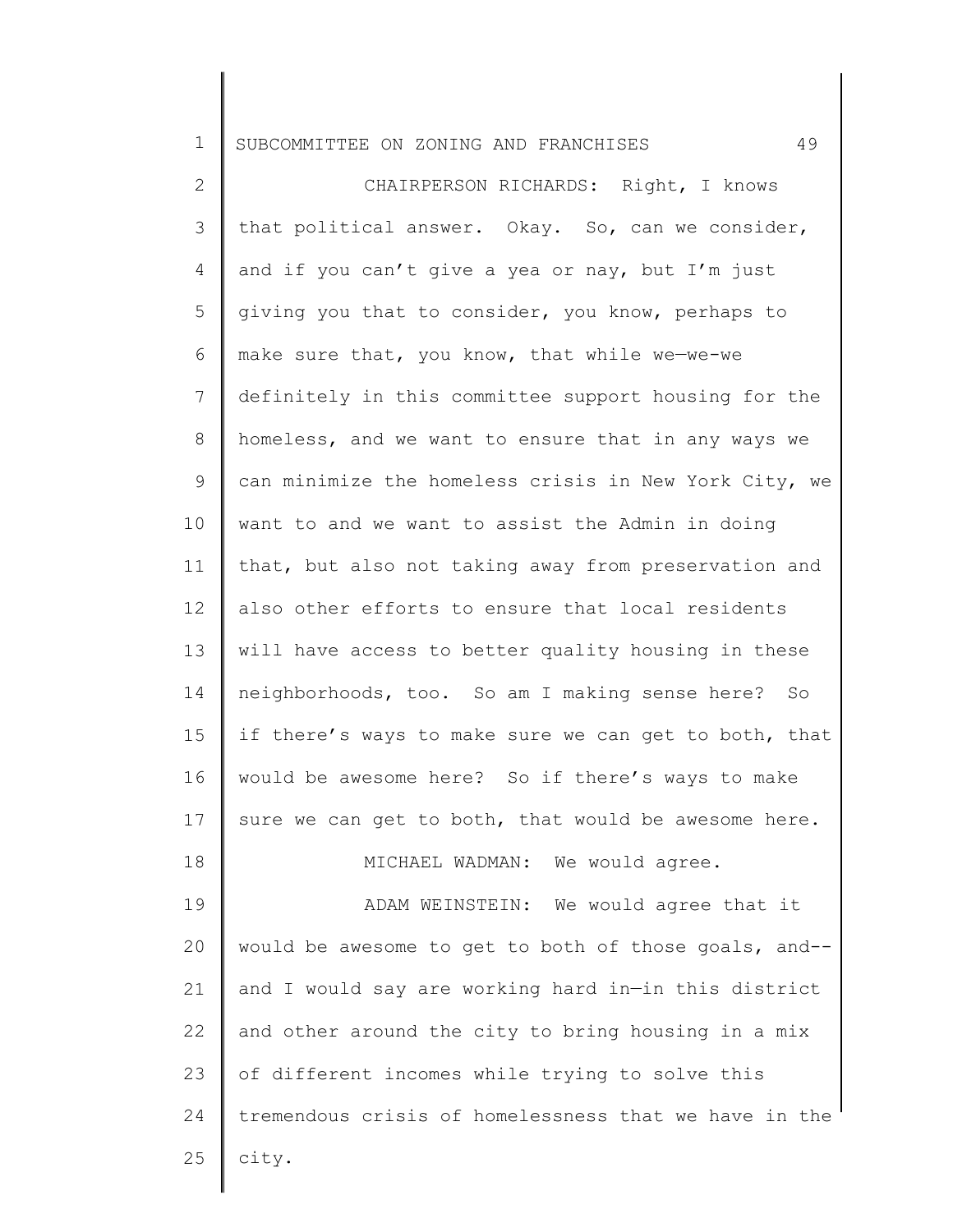1 2 3 4 5 6 7 8 9 10 11 12 13 14 15 16 17 18 19 20 21 22 23 24 25 SUBCOMMITTEE ON ZONING AND FRANCHISES 50 CHAIRPERSON RICHARDS: And are there any other M1 districts in the vicinity here that we're going to look at? Okay. So this particular area was vacant I'm assuming or--? ADAM WEINSTEIN: There—there have been a- - [coughs] CHAIRPERSON RICHARDS: [interposing] was there any manufacturing in this zone. ADAM WEINSTEIN: --this is their parking operator for some time. The business—excuse me. [coughs] The business owner also owned the site, and was interested in relocating also on the site. CHAIRPERSON RICHARDS: The business owner who previously- No problem, let's get you some water. That's the greatest water in New York City by the way. It's the coldest water certainly. ADAM WEINSTEIN: It is ice cold. [laughter] So, anyway the previous owner had run a very small business there for quite a while and decided they were ready to leave and sell the site, and so we bought the property from there. They vacated shortly thereafter, and then basically, as I said, it's surrounded by residentially zoned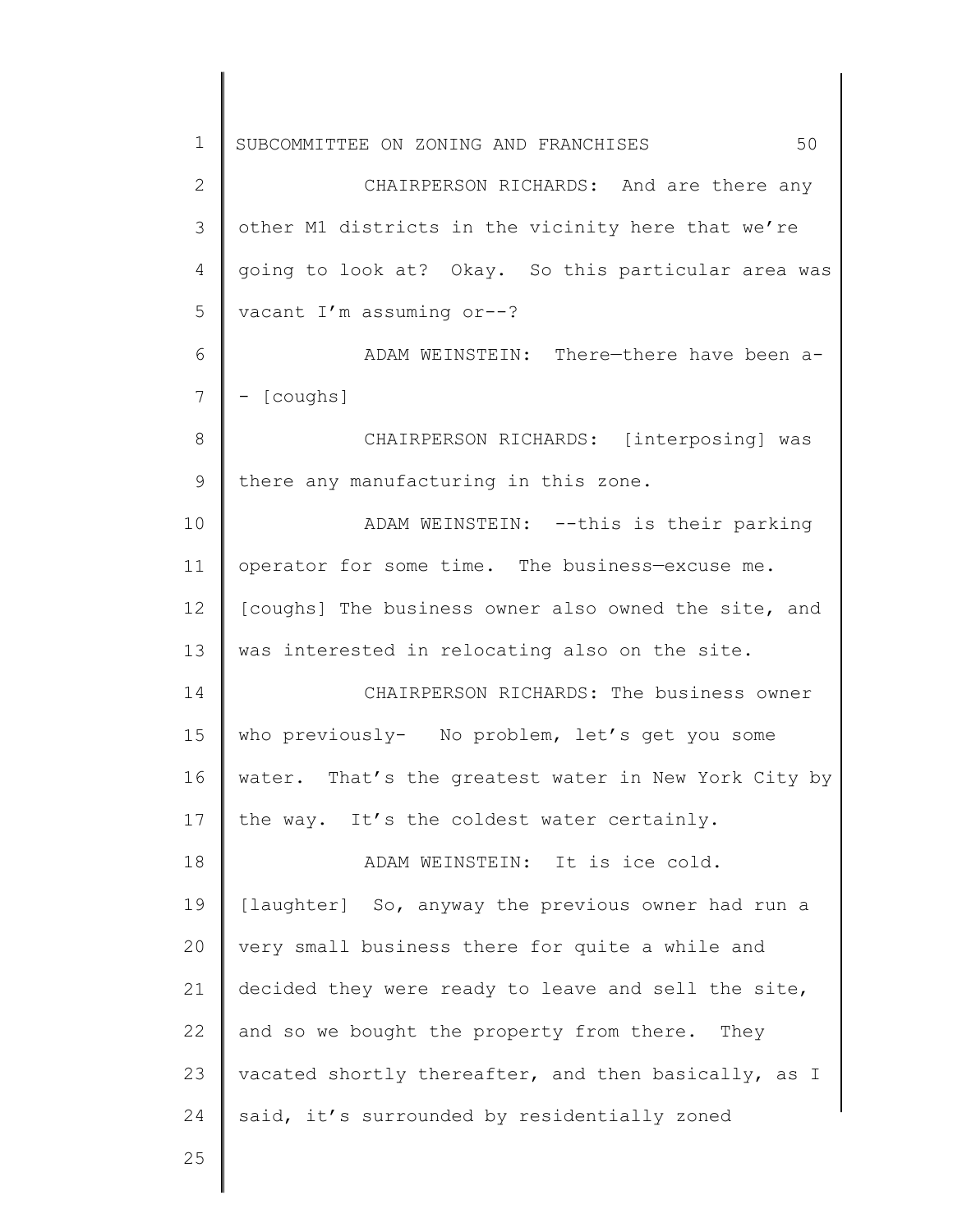1 2 3 4 5 6 7 8 9 10 11 12 13 14 15 16 17 18 19 20 21 22 23 24 25 SUBCOMMITTEE ON ZONING AND FRANCHISES 51 property. So this was really holdover from quite a while ago. CHAIRPERSON RICHARDS: And what's the timeline of the school-- ADAM WEINSTEIN: [interposing] Yeah, so-- CHAIRPERSON RICHARDS: --being operable. ADAM WEINSTEIN: Yeah, so the development obviously is subject to working out the issues that have been mentioned today and receiving the rezoning approval. We want to close the financing in December of this year. It will be approximately two years of construction to complete both the school and the housing with the goal of delivering the housing—I'm sorry, the school in the middle of-sorry, that will be 2020 given the construction schedule. [coughs] CHAIRPERSON RICHARDS: So the school would be open in 2020? ADAM WEINSTEIN: Correct in the fall. CHAIRPERSON RICHARDS: Operable like children in it? ADAM WEINSTEIN: Correct. CHAIRPERSON RICHARDS: Okay. ADAM WEINSTEIN: Yes.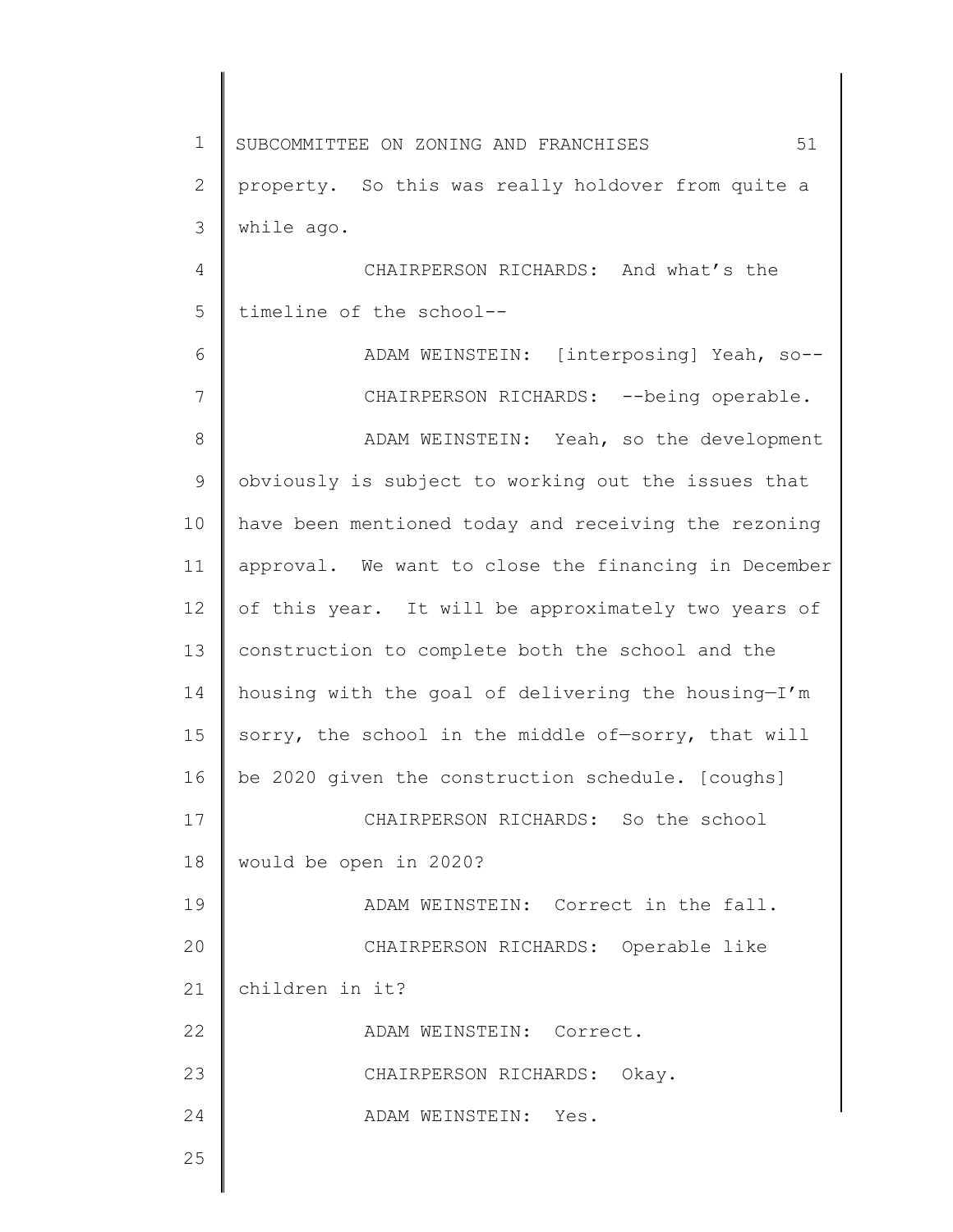1 SUBCOMMITTEE ON ZONING AND FRANCHISES 52

2 3 CHAIRPERSON RICHARDS: Alright, I'll go to Council Member Salamanca now.

4 5 6 7 8 9 10 11 12 13 14 15 16 17 18 19 20 21 22 23 24 25 COUNCIL MEMBER SALAMANCA: Thank you, Mr. Chair. I do not have many questions because we have been speaking and negotiating and it was important for me to make this statement on the record so that the—everyone understands my concerns and what my position is on the record. Again, you know, I don't want to be the devil, of course. HPD, you understand my position on the Our Space. My community is in dire need of low-income units, and that's what I fight for 30% AMI and while I understand the-the homeless crisis in the City of New York, you know, my community is overburdened with homeless shelters I have 27 homeless shelters in my Council District. Over 460 cluster sites in my Council District, which I'm working with the administration to try to reduce those numbers, and while I understand that homeless families in permanent housing, I have low-income families in my Council District who have fought day in and day out to ensure that they don't—they—theythat they—they again are part of the VHS system. And when we're bringing in units to our council district, I need to ensure that I protect these low-income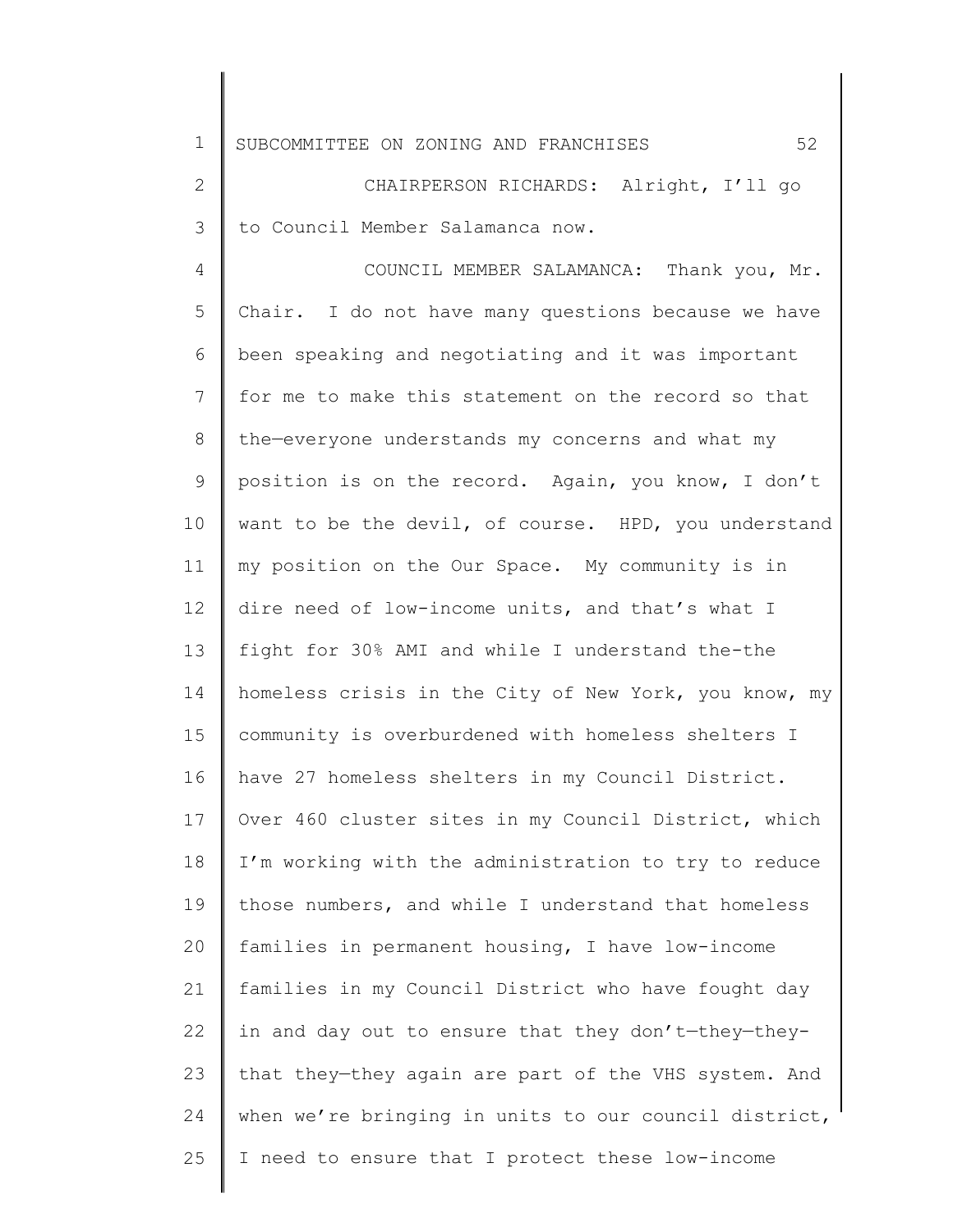| $\mathbf 1$     | 53<br>SUBCOMMITTEE ON ZONING AND FRANCHISES           |
|-----------------|-------------------------------------------------------|
| $\overline{2}$  | units so that they have access to them. And. this     |
| 3               | Our Space Program while historically we have--you     |
| $\overline{4}$  | know in my prior life as a district manager, and HPD  |
| 5               | would come with projects it was 5% to fight for       |
| 6               | homeless families. And now, HPD is proposing a new    |
| 7               | term sheet and is increasing that Our Space Program   |
| $8\,$           | to 10%. I cannot support that because I need to       |
| 9               | protect as many units as possible for my low-income   |
| 10              | families. In terms of the ULURP process, you know, I  |
| 11              | have concerns. It's something that I want to warn my  |
| 12 <sup>°</sup> | colleagues. A few months ago we approved in this      |
| 13              | body, we approved the ULURP for Concourse Village     |
| 14              | West where there a certain amount of units, and unit  |
| 15              | sizes that were approved. After that unit was         |
| 16              | approved, they came back for an Article 11, and in    |
| 17              | that timeframe, I did-I did not know that they can do |
| 18              | this. They changed the amount of unit counts that     |
| 19              | were originally approved in the ULURP, and so there's |
| 20              | lack of trust here from my office with HPD, and I     |
| 21              | think that we need to continue to have these          |
| 22              | conversations and that is why I am requesting moving  |
| 23              | forward that all ULURPs and all Article 11s when we   |
| 24              | agree on something it is written on the resolution to |
| 25              | ensure that these changes do not occur without        |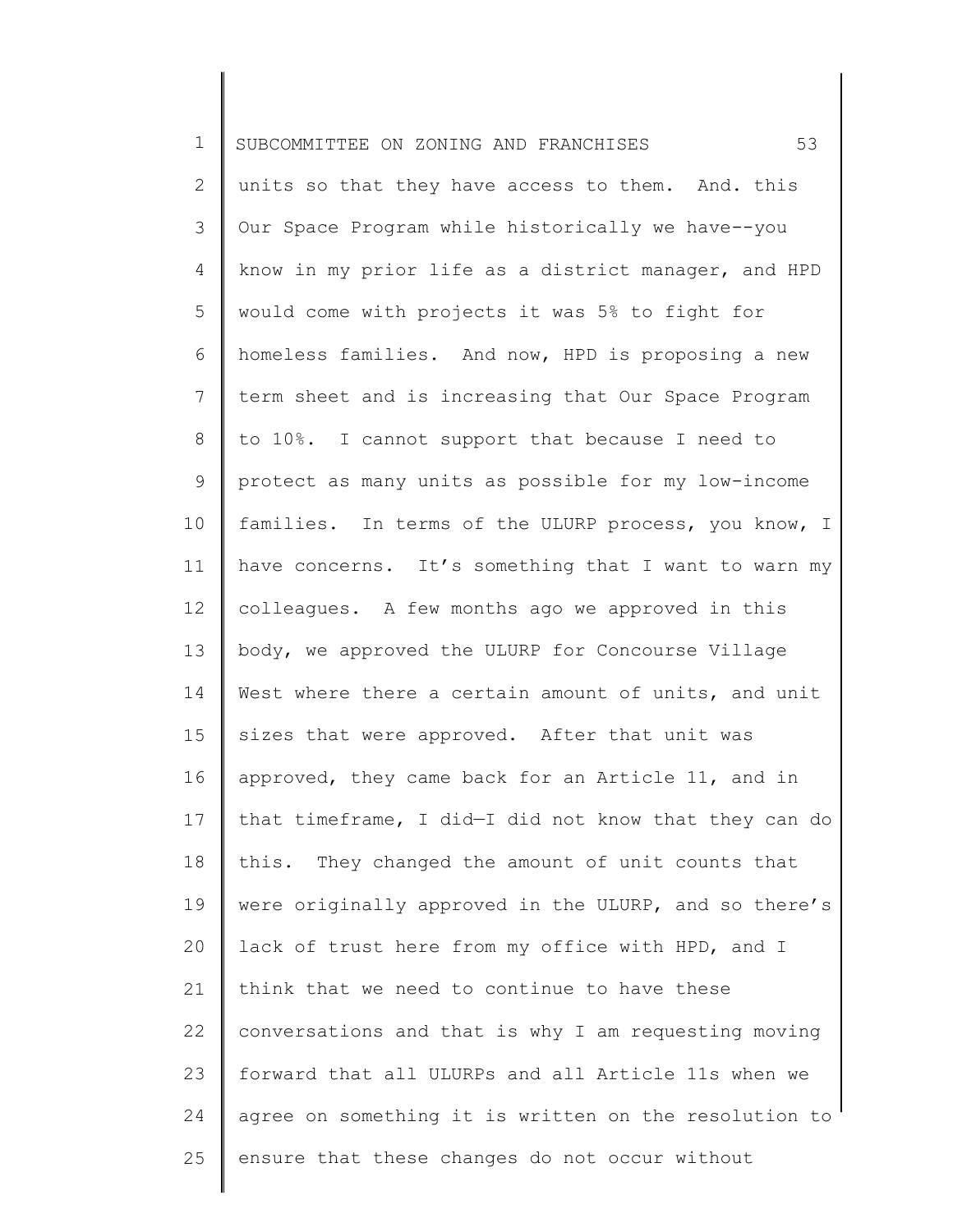| $\mathbf 1$ | 54<br>SUBCOMMITTEE ON ZONING AND FRANCHISES            |
|-------------|--------------------------------------------------------|
| 2           | notice. And then finally, again the wages, Phipps,     |
| 3           | Adam, you know, these workers who are-these employees  |
| 4           | who are working in your buildings are my               |
| 5           | constituents. I think it's unfair for employees in     |
| 6           | my council district to be getting paid \$10 to \$12 an |
| 7           | hour, okay, and-and if they want health insurance for  |
| 8           | their families, we're talking about up to \$800 a      |
| 9           | month. They cannot afford that, and so it is my        |
| 10          | responsibility to protect their rights, and that's     |
| 11          | what I'm doing so now.                                 |
| 12          | CHAIRPERSON RICHARDS: Can you speak to                 |
| 13          | that.                                                  |
| 14          | MICHAEL WADMAN: I would and I agree with               |
| 15          | the council member completely. These are our           |
| 16          | employees and we're a long-term employer and large     |
| 17          | employer in the Bronx and have I think a track record  |
| 18          | of success being an employer who cares about           |
| 19          | employees irrespective of membership in a union and    |
| 20          | providing a fair wage and providing benefits is        |
| 21          | essential to us. I am, for the record, I-I-so I        |
| 22          | completely agree on the record with the council        |
| 23          | member. I question some of the-the data that you've    |
| 24          | been-shared. I-we employ 108 maintenance workers and   |
| 25          | 36 superintendents. Of those, 36 are-are not members   |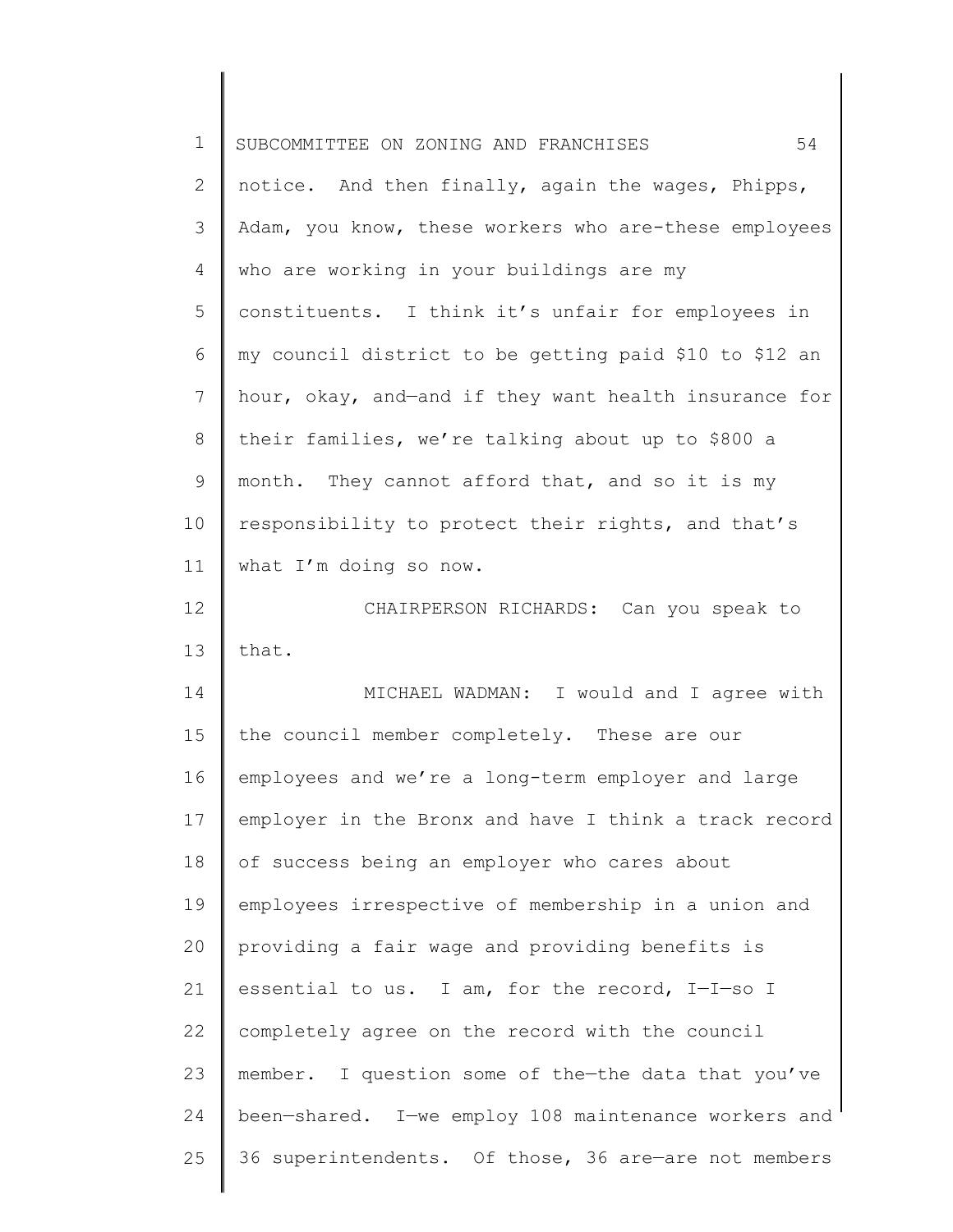| $\mathbf 1$    | 55<br>SUBCOMMITTEE ON ZONING AND FRANCHISES            |
|----------------|--------------------------------------------------------|
| $\overline{2}$ | of the union. It doesn't matter. We pay what is the    |
| 3              | fair wage standard, the relevant new hire rate for     |
| 4              | that employee irrespective of their joining a union    |
| 5              | or not. We supply benefits, the very same benefits I   |
| 6              | get. We supply retirement benefits. In the form of     |
| 7              | pension and 401-K. We have two locations, and I        |
| 8              | think the council member is aware of them, both in     |
| $\mathsf 9$    | your district, one of which is represented by a        |
| 10             | union, the other has been organized a union now. At    |
| 11             | which we have two employees by virtue of the fact      |
| 12             | that what-of their timing, two employees who are       |
| 13             | paid-one is paid \$12 an hour and one is paid slightly |
| 14             | less than \$12 an hour. And it is purely an accident   |
| 15             | of those two contracts, those two-we-as you well       |
| 16             | know, we can't raise rates when union activity is      |
| 17             | taking place at a location. So this poor gentleman,    |
| 18             | you know, unfortunately couldn't get the raise. I'm    |
| 19             | sure it will be dealt with in the union negotiation    |
| 20             | that takes place subsequently. And in the second       |
| 21             | location the union is negotiating with the employer    |
| 22             | right now. So I am-I am very confident that both of    |
| 23             | those situations will be rectified, and with regard    |
| 24             | to benefits, in-in those two instances we hired        |
| 25             | maintenance companies to-because we couldn't staff up  |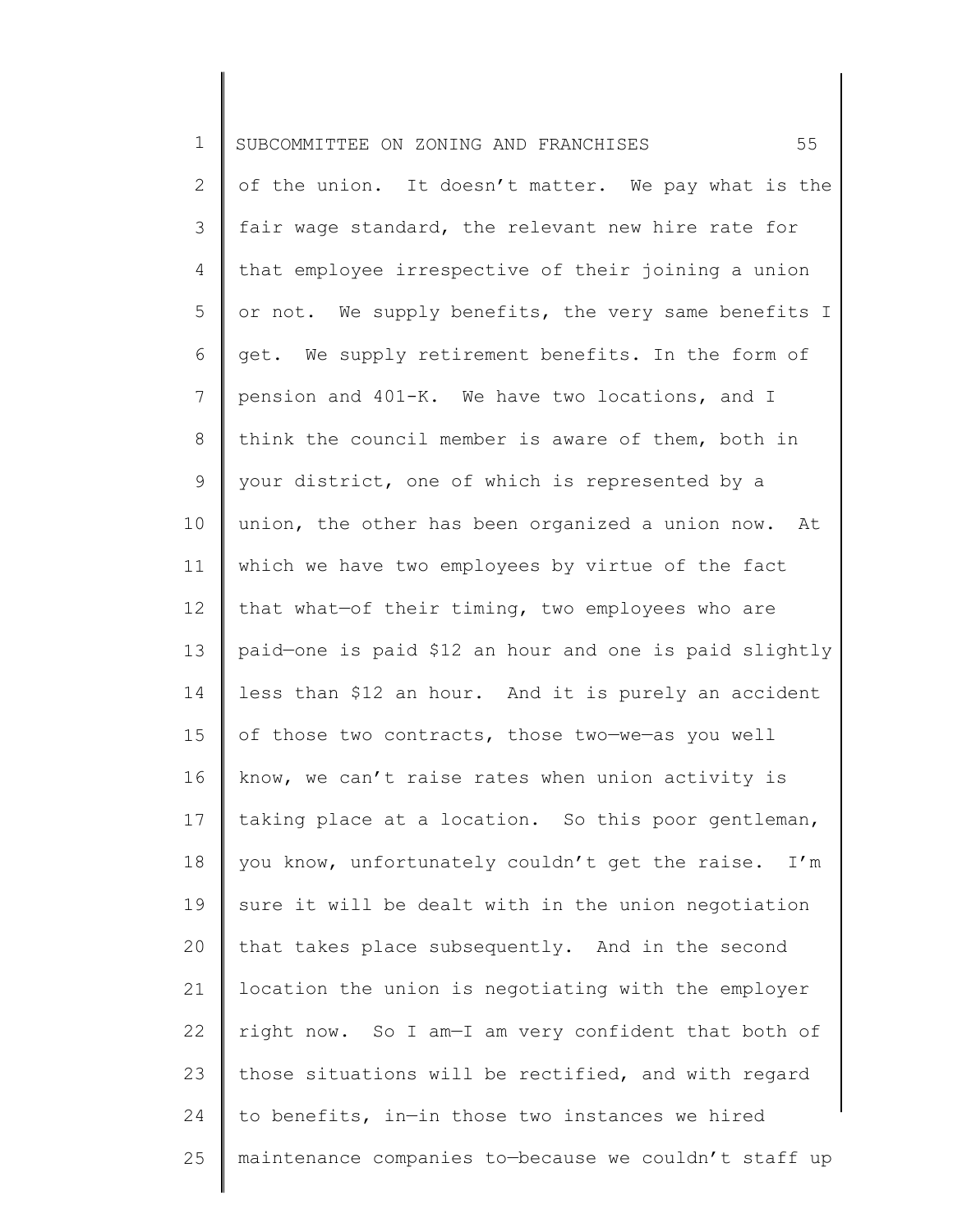| $\mathbf 1$ | 56<br>SUBCOMMITTEE ON ZONING AND FRANCHISES           |
|-------------|-------------------------------------------------------|
| 2           | those large buildings fast enough. We won't do that   |
| 3           | again. We terminated the maintenance company at one   |
| 4           | of the locations, and I think it's very likely we'll  |
| 5           | terminate them at the other location.                 |
| 6           | CHAIRPERSON RICHARDS: A question from                 |
| 7           | Council Member Wills followed by Greenfield. We've    |
| 8           | also been joined by Council Members Williams and      |
| 9           | Levin.                                                |
| 10          | COUNCIL MEMBER WILLS: So I basically-Oh,              |
| 11          | I'm sorry.                                            |
| 12          | CHAIRPERSON RICHARDS: And Palma.                      |
| 13          | COUNCIL MEMBER WILLS: So I basically                  |
| 14          | have the same questions that Council Member Salamanca |
| 15          | expressed, and then you answered it. I would just     |
| 16          | strongly encourage you to continue to work with him   |
| 17          | diligently and HPD also. You've done a lot of good    |
| 18          | work. We're working with you with a few projects in   |
| 19          | my district. So, we-we'll be watching it because      |
| 20          | support the other members, and he has some really     |
| 21          | valid points. I appreciate the fact that you put on   |
| 22          | the record that you look out for workers no matter    |
| 23          | they're part of a union or non-union, but again, I    |
| 24          | strongly encourage you to work with Salamanca on      |
| 25          | this.                                                 |
|             |                                                       |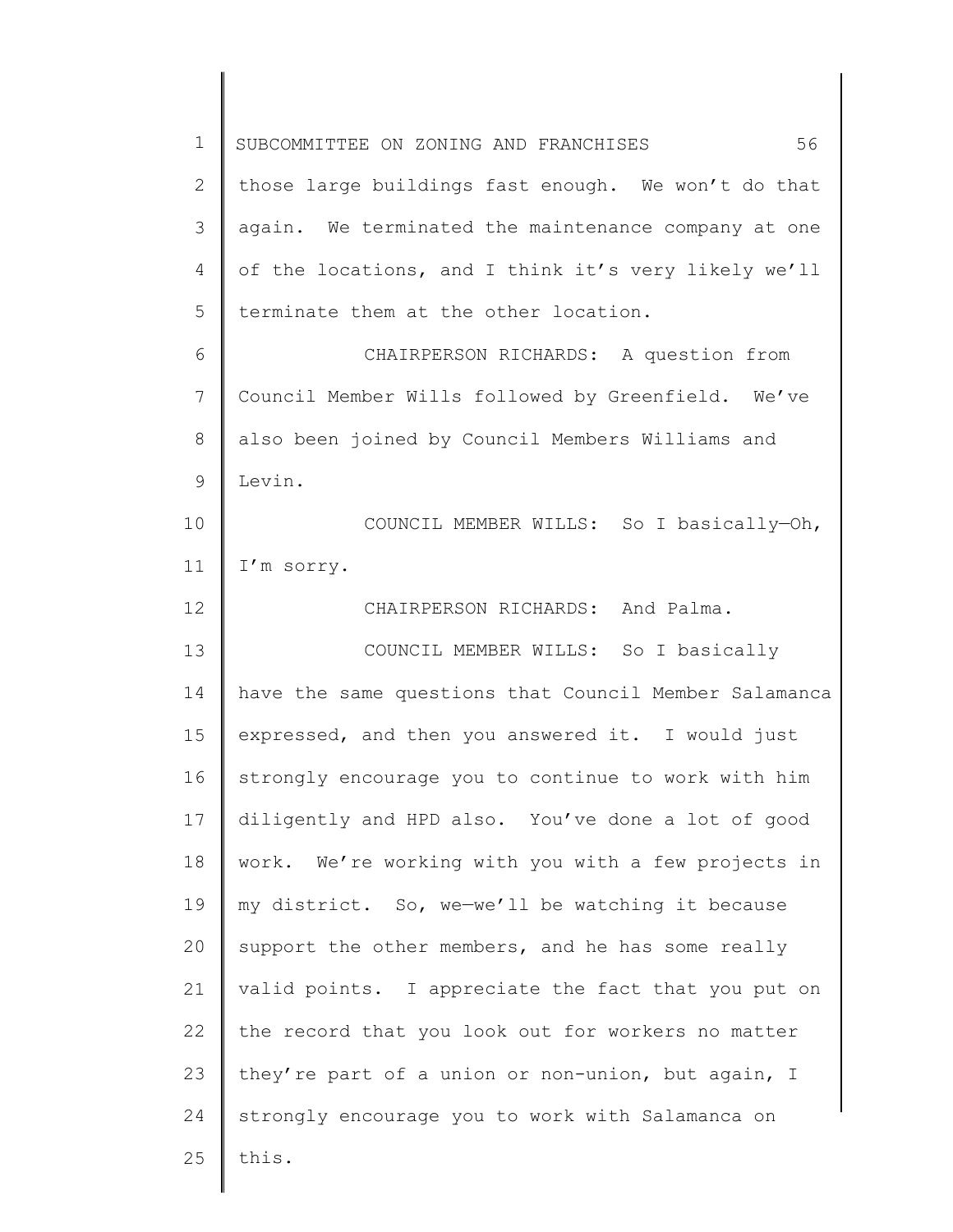1 2 3 4 5 6 7 8 9 10 11 12 13 14 15 16 17 18 19 20 21 22 23 24 25 SUBCOMMITTEE ON ZONING AND FRANCHISES 57 CHAIRPERSON RICHARDS: Council Member Greenfield. Chair Greenfield, please. COUNCIL MEMBER GREENFIELD: Thank you very much, Mr. Chairman. So, Jordan, how are you? JORDAN PRESS: I'm excellent and brushing up on my Seinfeld trivia while I sit here. COUNCIL MEMBER GREENFIELD: For the record, the pony episode is certainly one of the best episodes in Seinfeld. JORDAN PRESS: We're going make all of employees go. (sic) COUNCIL MEMBER GREENFIELD: [interposing] You might have to have a showing within the Land Use just so people can appreciate the historic significance of that episode. Let me ask you this question regarding—regarding the—the challenge that we have here today, and I want to understand the position of—of HPD. So, the—the Our Space Initiative, I mean that's what you guys call it Initiative, right. Essentially, what you're doing is--and correct me if I'm wrong--you're providing a deeper or better subsidy for the developer to utilize the Our Space Initiative for what essentially would be the same AMI level. Is that correct?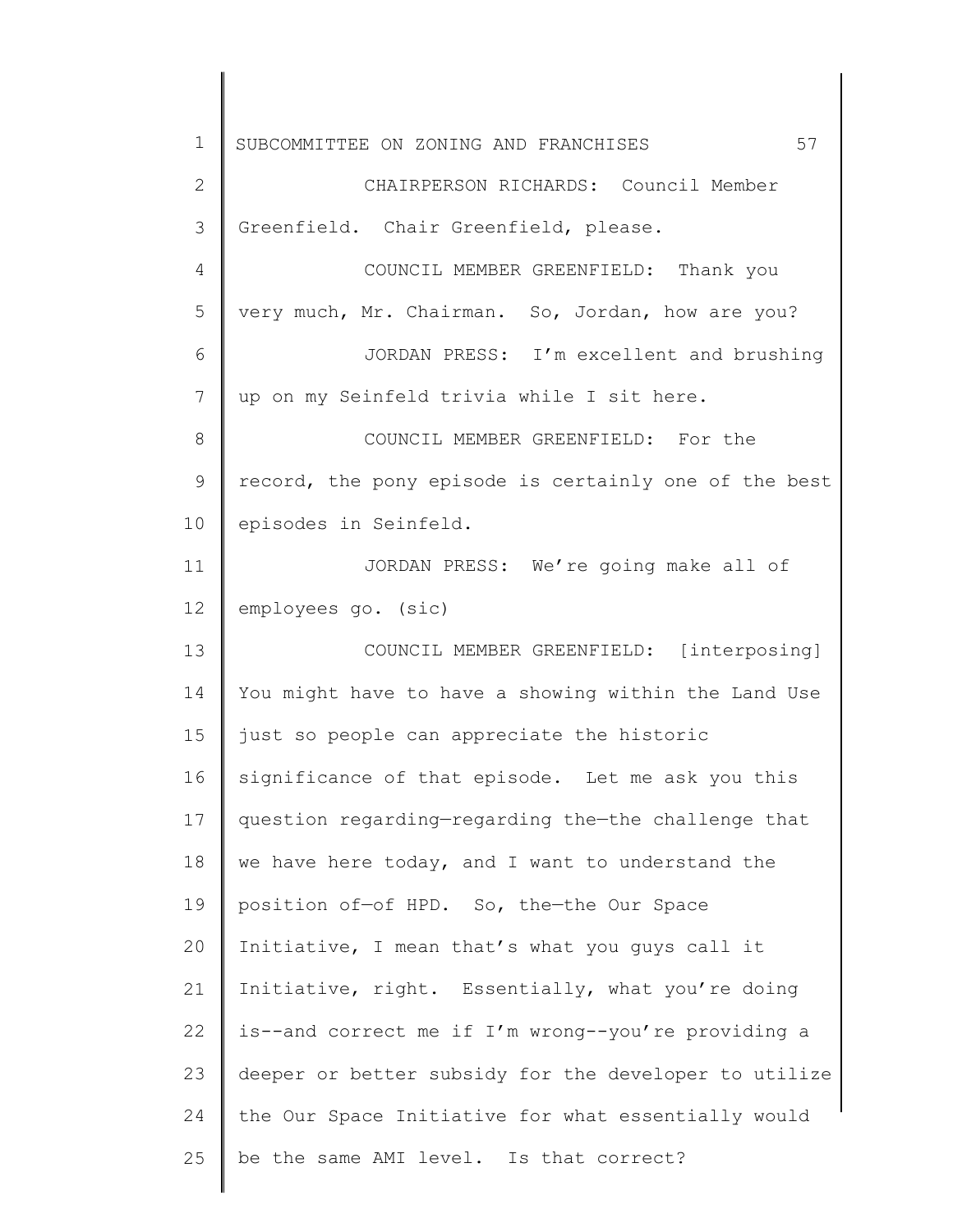1 SUBCOMMITTEE ON ZONING AND FRANCHISES 58

2

JORDAN PRESS: That's correct.

3 4 5 6 7 8 9 10 11 12 13 14 15 16 17 18 19 20 21 22 23 24 25 COUNCIL MEMBER GREENFIELD: Okay. So, to Chair Salamanca's point, there's—there's actually a bigger public policy question over here. It's not simply one that's just applying to his project, which is essentially you're disincentivizing developers from building traditional low-income 30% AMI units. Instead, you're incentivizing them to build units for formerly homeless. It's a pretty significant policy shift. When did you folks decide to that? How did you make that announcement? What consultation did you have with the City Council, and let's talk about the practical of locations. 30% AMI is the lowest AMI level. Have you considered that you're now taking housing away from folks who are on the verge on becoming homeless, and you're sort of putting those folks, which in this case happens to be Chair Salamanca's constituents, at the back of the line? Right, because now you're prioritizing folks who are current homeless as opposed to the folks who are literally about to be homeless. In no particular order do you have to answer those questions. JORDAN PRESS: So, yeah. So I—I actually don't want to get too far ahead of ourselves because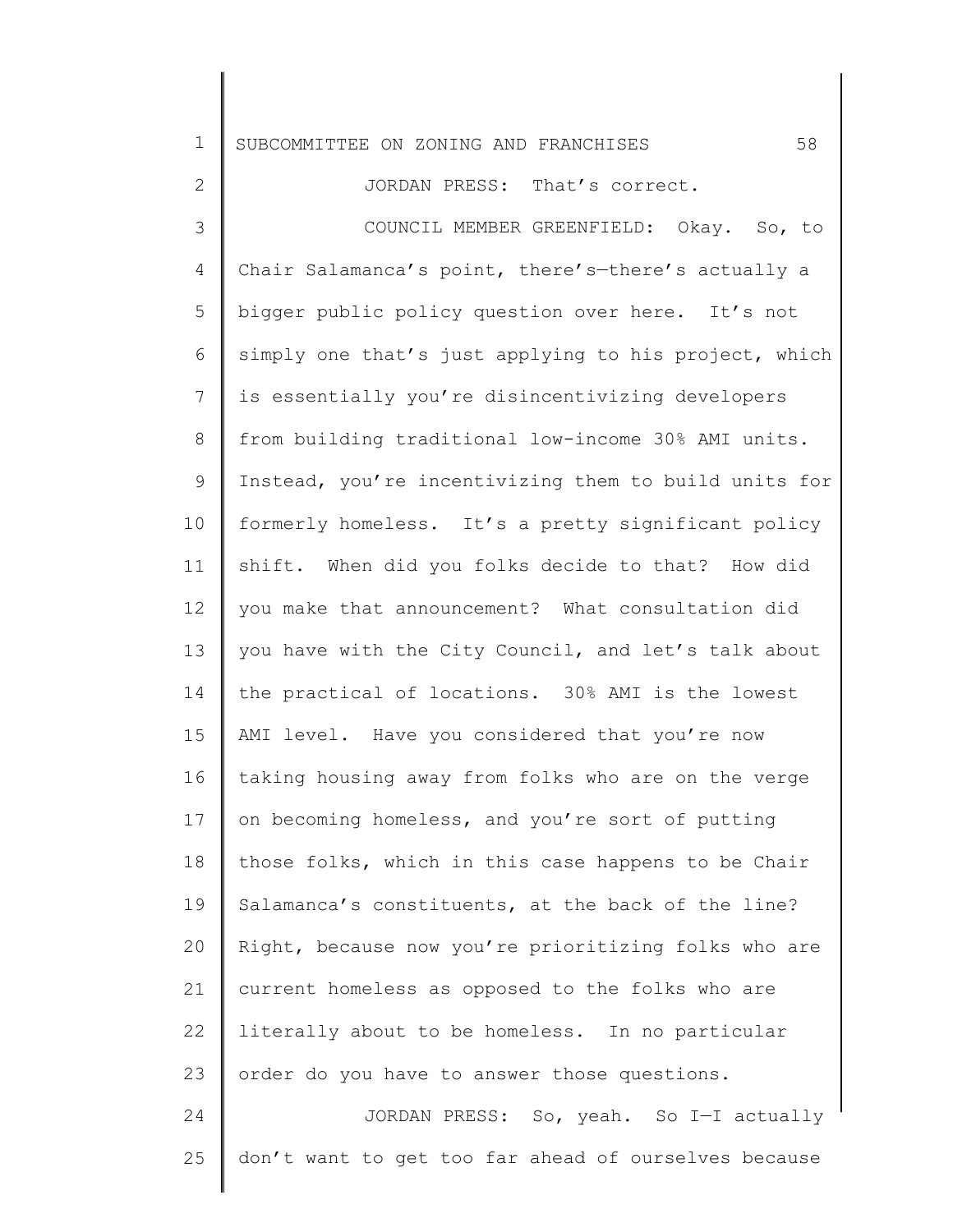| $\mathbf{1}$    | 59<br>SUBCOMMITTEE ON ZONING AND FRANCHISES           |
|-----------------|-------------------------------------------------------|
| $\mathbf{2}$    | in the coming days we are going to be releasing a new |
| 3               | term sheet that changes all of our subsidy levels     |
| 4               | across the ELLA and the Mix and Match Programs and-   |
| 5               | and brings a little bit more equal treatment to       |
| 6               | those. I'd be happy to brief you and all the other    |
| $7\phantom{.0}$ | members of the committee offline on those since       |
| $\,8\,$         | they're not quite out the door yet. But let me-let    |
| $\mathsf 9$     | me mention one important point--                      |
| 10              | COUNCIL MEMBER GREENFIELD: [interposing]              |
| 11              | Okay, so to-to be fair, Jordan, I don't want to focus |
| 12              | on the future. I want to focus on this project.       |
| 13              | Let's just talk about-I'm-I'm more than happy to have |
| 14              | the bigger policy conversations, but the reality is   |
| 15              | that the policies that you've made have impacted this |
| 16              | project. But for your Our Space Initiative, there-    |
| 17              | this would be a traditional ELLA 30% AMI, and-and     |
| 18              | you've now skewed it in favor of-of currently         |
| 19              | homeless as opposed to folks who are on the edge of   |
| 20              | being homeless. That's a legitimate concern that the  |
| 21              | chair has.                                            |
| 22              | JORDAN PRESS: Well, let me say one                    |
| 23              | thing, and then-and then I'll pass it off to-to the   |
| 24              | Chair. (sic) First of all, this project is going to   |
| 25              | be closing after our new term sheets are in place,    |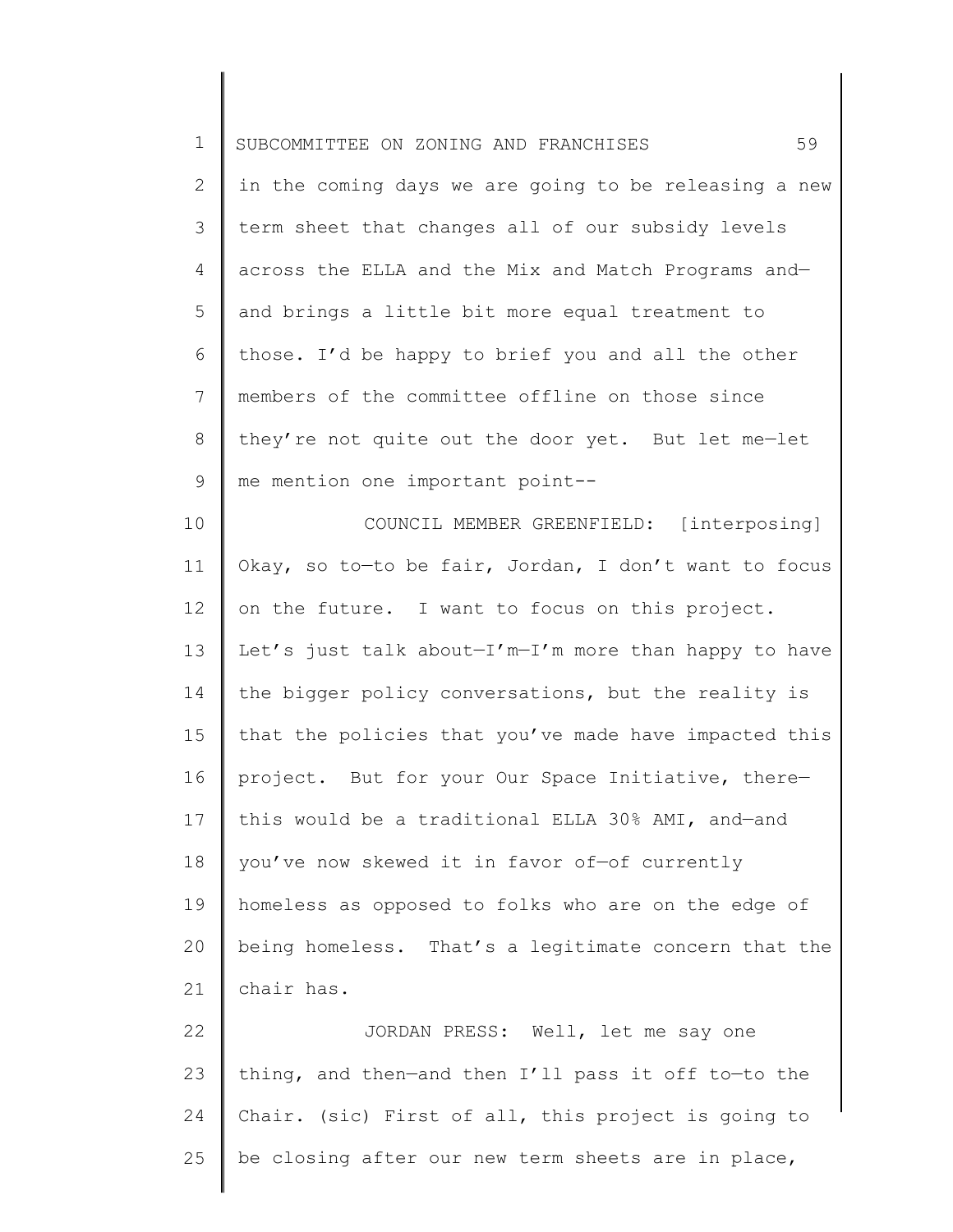1 2 3 4 SUBCOMMITTEE ON ZONING AND FRANCHISES 60 and we will be applying the standards of those new term sheets to this project. Those new term sheets will include--

5 6 7 8 9 10 11 COUNCIL MEMBER GREENFIELD: [interposing] The new term sheets that we don't yet have or are aware of at the hearing we're having today about this project. Now, Jordan, I just want to be fair. I mean fair is fair. It's not fair to say, you know, trust us. We'll get back to you in a couple of weeks on some new term sheets.

12 13 14 15 16 17 18 19 20 21 22 JORDAN PRESS: So, we've—we've briefed Council staff on—on the term sheets, and I look forward to speaking with you directly about them, but those will include a 10% requirement of Our Space units across all ELLA and Mix and Match projects regardless of district and borough. Speaking to the concern that there's a concentration in this district or any other district where—where we bring these projects, we are going to make that a—a standard across all of our ELLA and Mix and Match. COUNCIL MEMBER GREENFIELD: Great. So,

23 24 25 just to be fair, I just want to actually have a conversation about this. So, essentially what you're—what HPD is deciding is you're giving a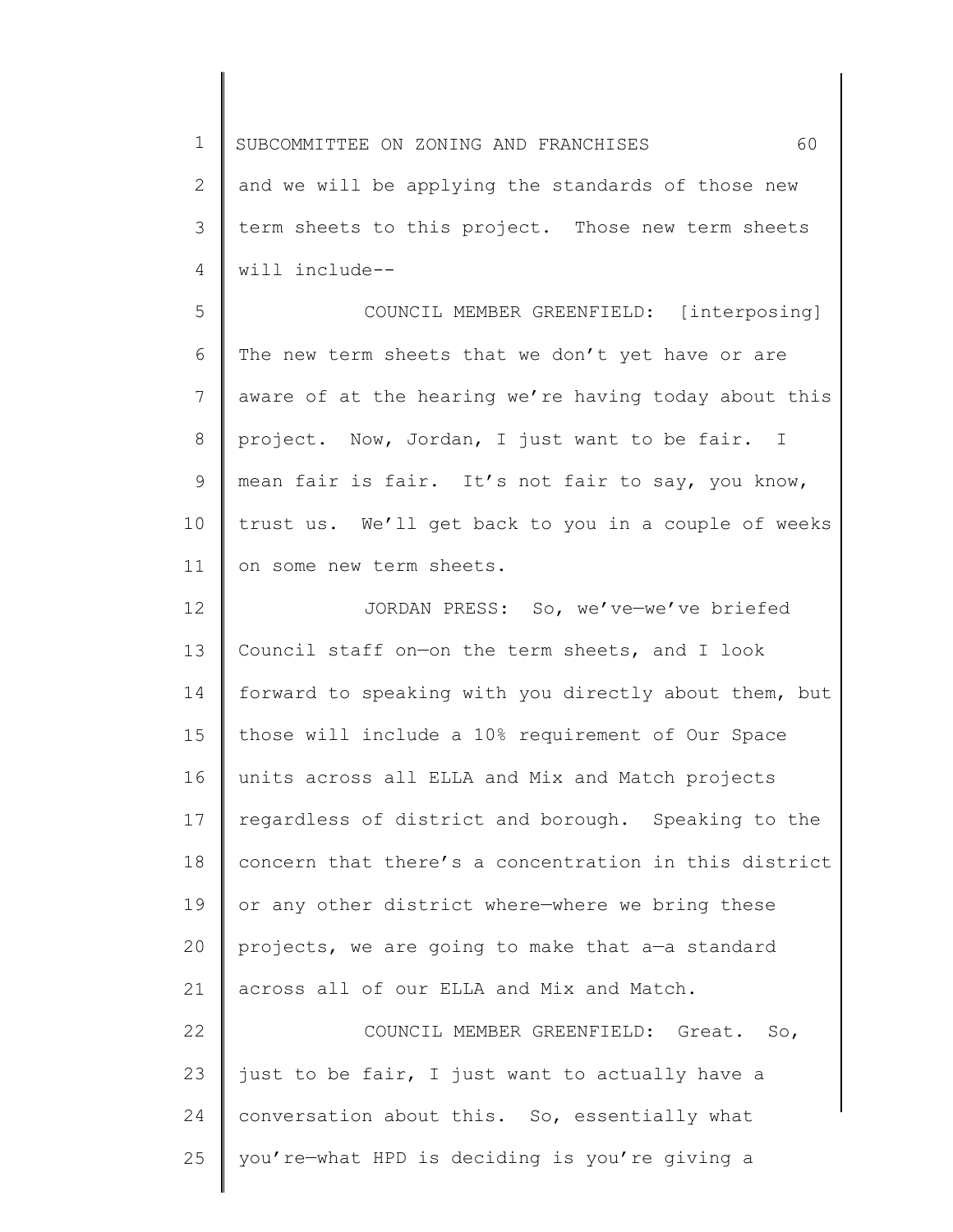| $\mathbf 1$ | 61<br>SUBCOMMITTEE ON ZONING AND FRANCHISES           |
|-------------|-------------------------------------------------------|
| 2           | preference-you're-you're giving preferences, right,   |
| 3           | that's a big policy shift. You're giving a            |
| 4           | preference to currently homeless folks as opposed to  |
| 5           | folks who live in districts who I think we could all  |
| 6           | agree are marginal and may, in fact, be homeless,     |
| 7           | right. I think that's really the point that Chair     |
| 8           | Salamanca is making, which is you're taking away the  |
| 9           | housing from those folks who live in his district who |
| 10          | are literally on the brink in-in favor of folks who   |
| 11          | are currently homeless. It's a policy decision that   |
| 12          | you're making. I'm not disagreeing with it. I'm       |
| 13          | just trying to understand that. It's a pretty big     |
| 14          | deal. So we should--                                  |
| 15          | JORDAN PRESS: [interposing] Yeah, but in              |
| 16          | fairness--                                            |
| 17          | COUNCIL MEMBER GREENFIELD: [interposing]              |
| 18          | Yeah.                                                 |
| 19          | JORDAN PRESS: --this-this project has an              |
| 20          | excellent mix of-of AMIs all on-all on the lower end  |
| 21          | that are going to be available. Half of those will    |
| 22          | be available under our standard community preference  |
| 23          | to residents of the district.                         |
| 24          | COUNCIL MEMBER GREENFIELD: Now, Jordan,               |
| 25          | in fairness, we're talking about the lowest AMI,      |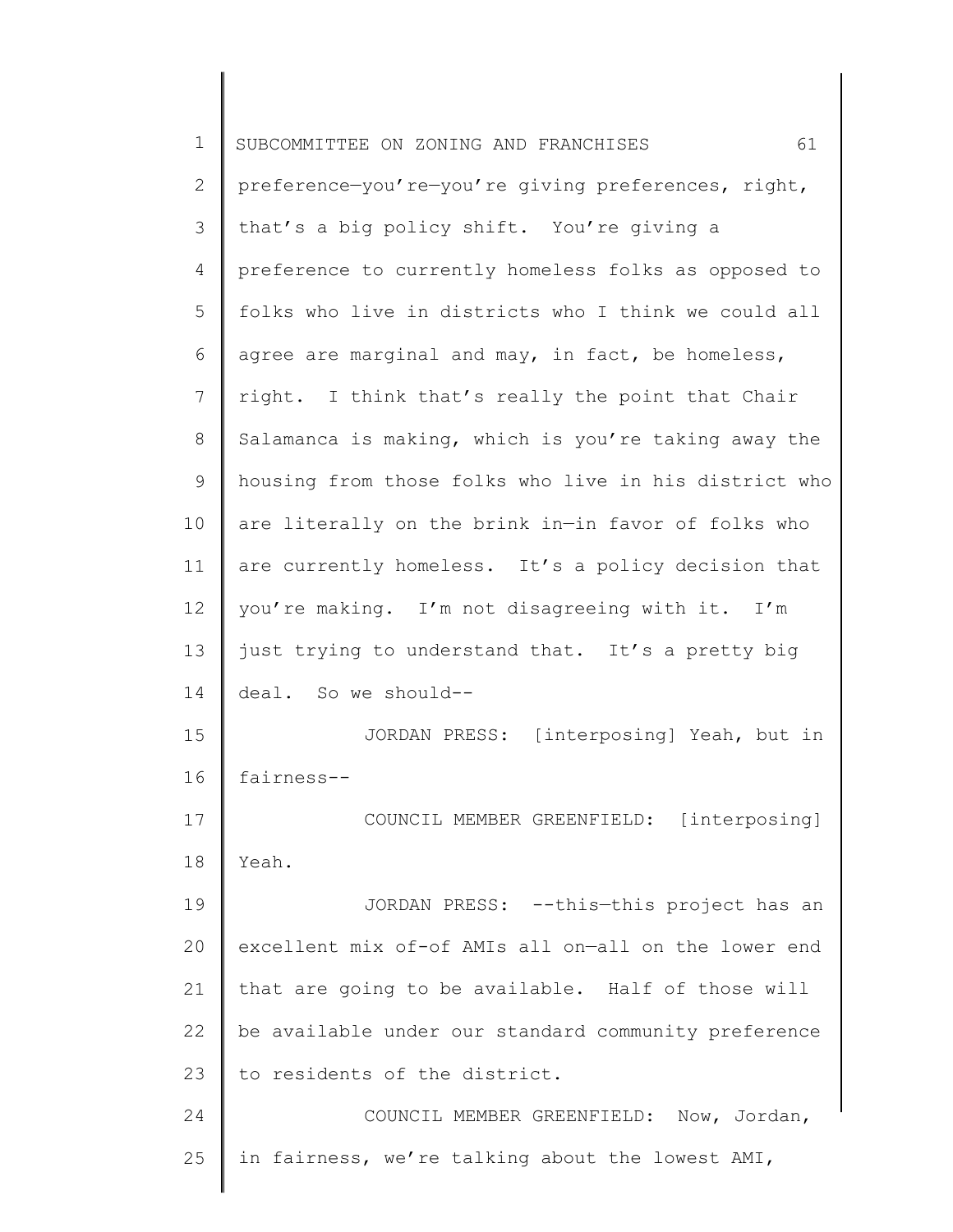| $\mathbf 1$     | 62<br>SUBCOMMITTEE ON ZONING AND FRANCHISES           |
|-----------------|-------------------------------------------------------|
| 2               | right, and the lowest AMI is always as you know and   |
| 3               | this committee knows and the Chair can certainly tell |
| 4               | you that's our biggest struggle is always to get the  |
| 5               | lowest AMI and essentially you're taking some of      |
| 6               | those lowest AMI units off the market by (a)          |
| $7\phantom{.0}$ | currently incentivizing developers to do that, (b)    |
| 8               | what you're saying is you're going to be making that  |
| $\mathsf 9$     | an official policy where you have to do that. That's  |
| 10              | a very significant shift. What about the concern      |
| 11              | that council members like Salamanca have where that   |
| 12              | shift is going to disadvantage the local communities  |
| 13              | where folks have been waiting for years to try to get |
| 14              | some sort of affordable housing and to the Chair's    |
| 15              | point, they finally feel like they can get this super |
| 16              | low affordable housing, and then boom HPD comes in    |
| 17              | and says sorry folks, we're taking away a large       |
| 18              | portion of that. Instead, we're giving it to folks    |
| 19              | who are currently homeless. So you folks who have     |
| 20              | hung in there, you've tried your best, and you paid   |
| 21              | your rent and you struggled every month. And, you     |
| 22              | almost-you saw the light at the end of the tunnel.    |
| 23              | We're taking that away from you. You can understand   |
| 24              | why that's pretty frustrating.                        |
|                 |                                                       |

25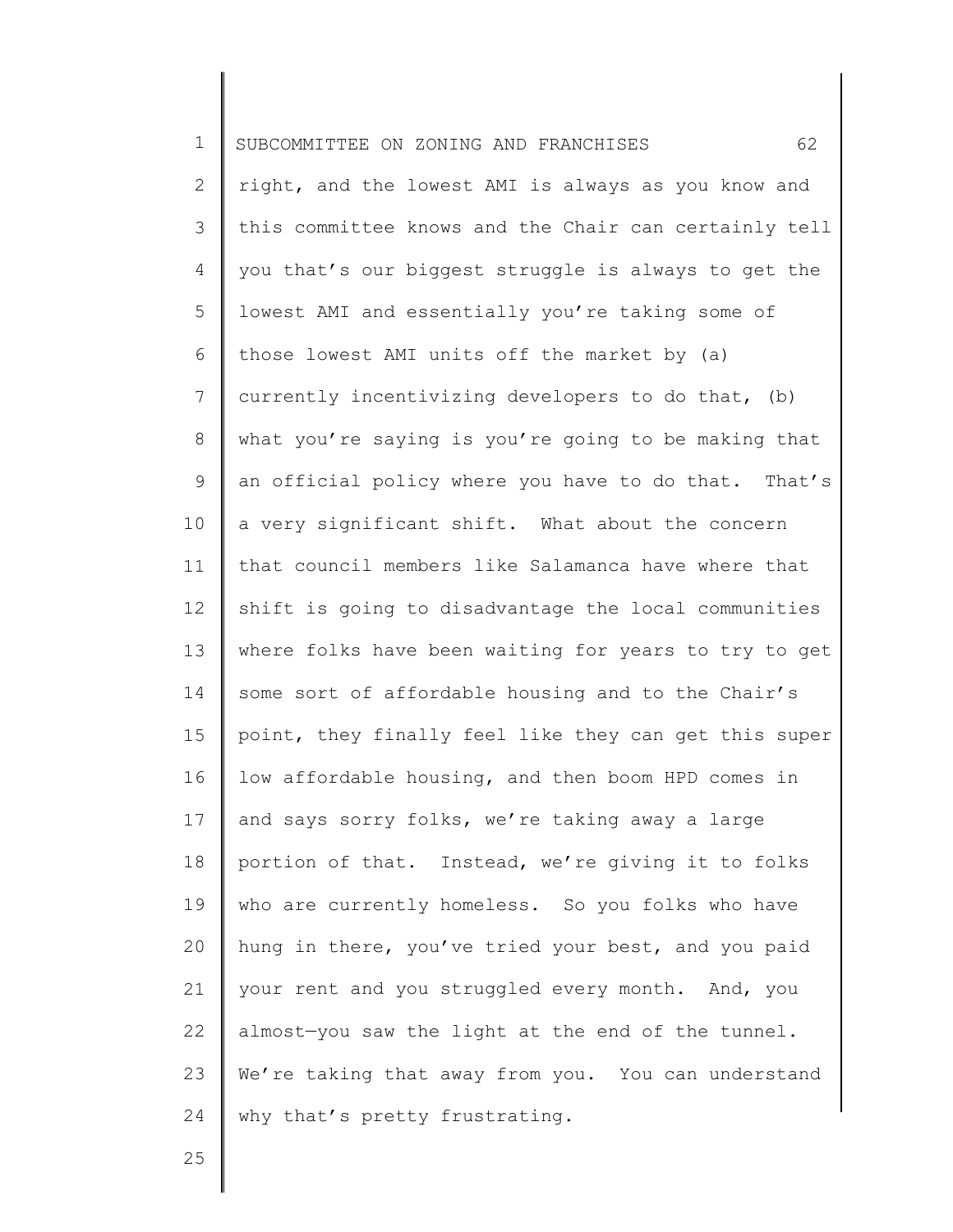1 2 3 4 5 6 7 8 9 10 11 12 13 14 15 16 17 18 19 20 21 22 23 24 25 SUBCOMMITTEE ON ZONING AND FRANCHISES 63 JORDAN PRESS: Well, I still—I—I still believe, you know, at—at 10% of the total units given the crisis faced in the city, I-- COUNCIL MEMBER GREENFIELD: Ten percent of the total units to be fair, Jordan, is much larger percentage than the 30% AMI is, right? JORDAN PRESS: So, I-- COUNCIL MEMBER GREENFIELD: [interposing] I don't want to—I'm not—I don't want to quibble. I don't want to, you know, get into one of these verbal spats. I think you understand what I'm—what I'm getting a little. JORDAN PRESS: I understand. COUNCIL MEMBER GREENFIELD: There is a big policy question that has been raised by this, and we've heard this in the past, and I think it's something that we have to discuss in terms of—in terms of going forward. You heard—the chair was very clear about this particular project that if there are not changes, he's not going to support the project, and I certainly support his position. I think we need to have a conversation about that balance. I understand what it is that you're seeking to do, but at the same time, there are folks in these districts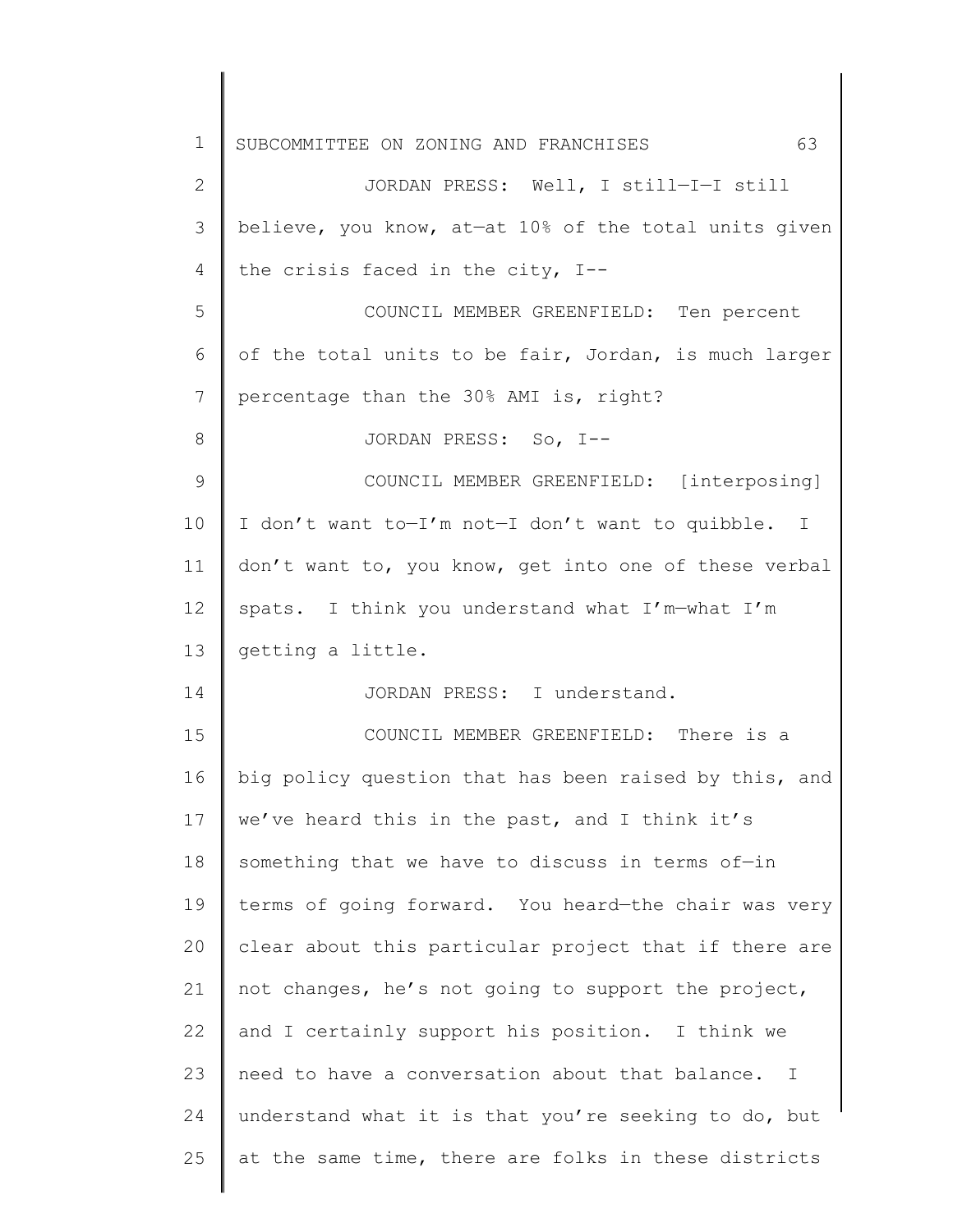| $\mathbf 1$ | 64<br>SUBCOMMITTEE ON ZONING AND FRANCHISES           |
|-------------|-------------------------------------------------------|
| 2           | who have struggled and have barely held on, and they  |
| 3           | finally see a new project coming, and then you're     |
| 4           | talking away those very low-income or extremely low-  |
| 5           | income--to use a term that you guys use--units in     |
| 6           | favor of folks who are currently homeless as opposed  |
| 7           | to folks who about or potentially may go homeless. I  |
| 8           | think that's a legitimate policy question that we can |
| 9           | disagree on or certainly engage in a more robust      |
| 10          | conversation on. Wouldn't you agree, Jordan?          |
| 11          | JORDAN PRESS: I-I would look forward to               |
| 12          | those ongoing conversations--                         |
| 13          | COUNCIL MEMBER GREENFIELD: [interposing]              |
| 14          | Okay.                                                 |
| 15          | JORDAN PRESS: -- with you and the                     |
| 16          | Council. I-I just want to ask the developer if they   |
| 17          | want to make a-a point about how they viewed perhaps  |
| 18          | our subsidy in the-in the mix.                        |
| 19          | MICHAEL WADMAN: Just re-returning to the              |
| 20          | project at hand for a moment, you know, we-we have    |
| 21          | indicated to both HPD and the Councilman that we're   |
| 22          | more than willing to have 30% of median units that    |
| 23          | are not Our Space. They band at that income level,    |
| 24          | and a standard ELLA project is 10%. We've already     |
| 25          | indicated we would provide that same band within this |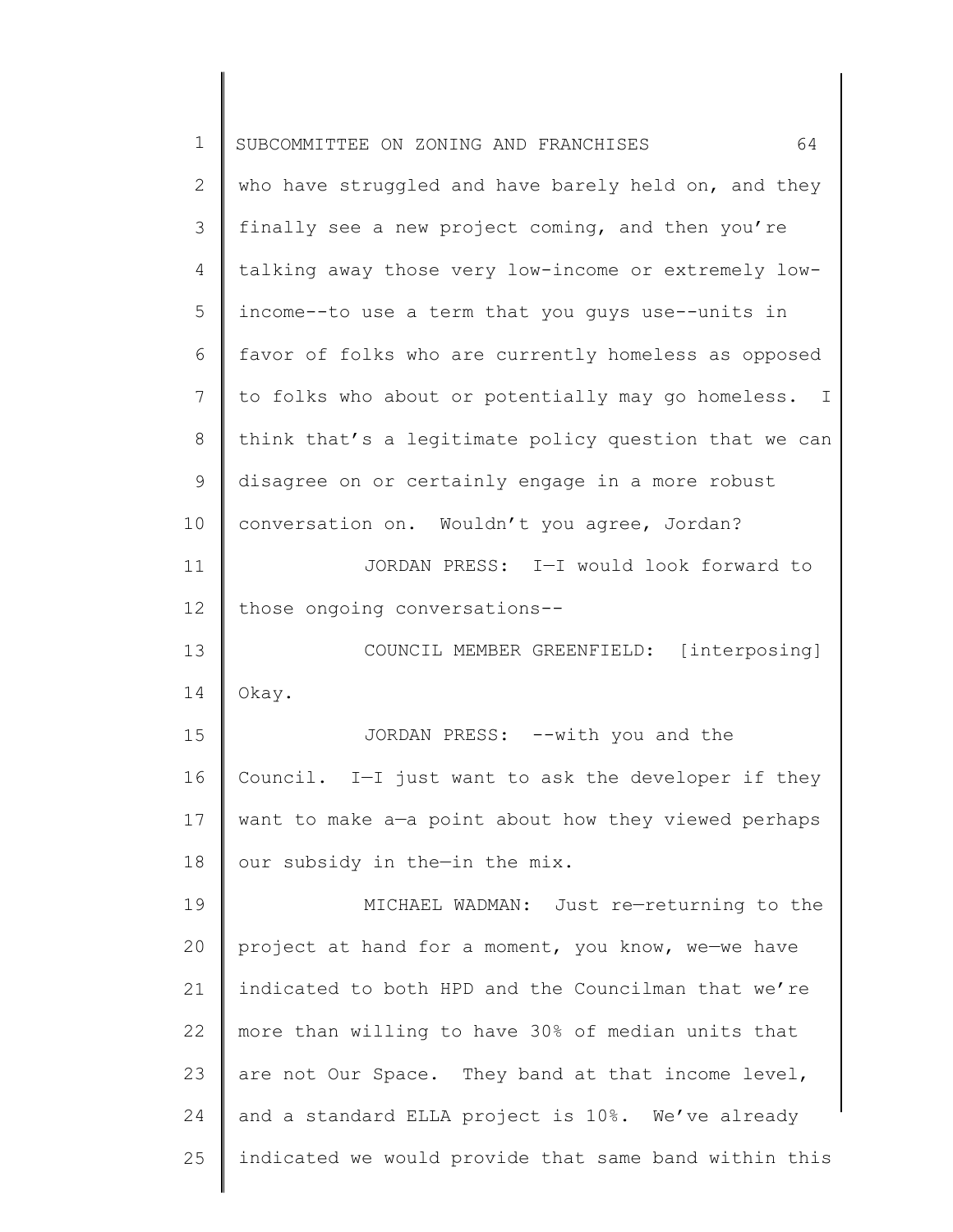1 2 3 4 5 6 7 8 9 10 11 12 13 14 15 16 17 18 19 20 21 22 23 24 25 SUBCOMMITTEE ON ZONING AND FRANCHISES 65 project. We would like to provide some Our Space units in addition, you know, that would not be— CHAIRPERSON RICHARDS: [interposing] So, of the units would at-- MICHAEL WADMAN: At 30% of median and subject to higher. CHAIRPERSON RICHARDS: [interposing] For local residents? MICHAEL WADMAN: Correct. CHAIRPERSON RICHARDS: Okay. MICHAEL WADMAN: And then the Our Space band would be some number of units subject to this ongoing conversation. CHAIRPERSON RICHARDS: [interposing] So that 10% will be 20% of the total units of 30. So-- MICHAEL WADMAN: So yeah, of that 20%, at least half of those could be lottery units. Is what we've already said, and the rest some number up to rest depending on this conversation, were relatively value neutral on what that ratio is, and this is obviously a conversation that's—that's bigger than this project and me. But I did want to make that point that we are providing already the same amount that would be done under standard ELLA, and the rest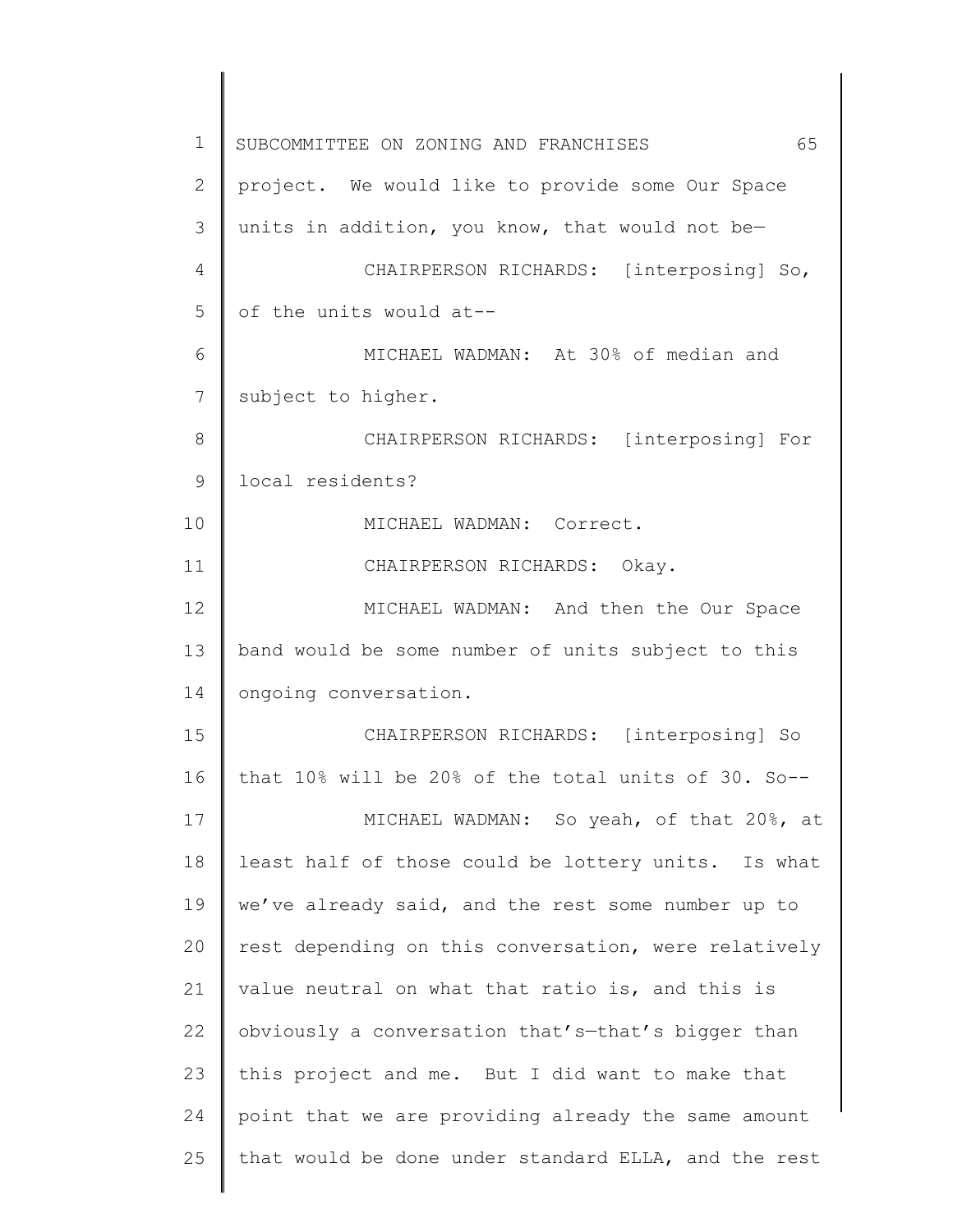1 2 3 4 5 6 7 8 9 10 11 12 13 14 15 16 17 18 19 20 21 22 23 24 SUBCOMMITTEE ON ZONING AND FRANCHISES 66 of the income mix here is, you know, we think is very in keeping with what—with what the community has—has asked for. So, those are only—the only points I wanted to make about our specific project, and that we are working-- COUNCIL MEMBER GREENFIELD: [interposing] Is—is it fair to say that you were encouraged to use the Our Space Initiative because of the considerable subsidy that you're getting from HPD as a result? MICHAEL WADMAN: So there—there are a couple of things related to that. COUNCIL MEMBER GREENFIELD: No, let's just clear. If there was no subsidy you'd still use you still would do the additional Our Space units? MICHAEL WADMAN: So—so the Our Space units really don't serve exactly the same income band. That is the income maximum, but the incomes of people coming out of shelters for those units are not 30% of the median units. They're much lower than that, and the rents that one can charge to that population is strict shelter rent, which is much lower than the 30% of AMI median rent. So, it's not fair to treat those as completely interchangeably.

25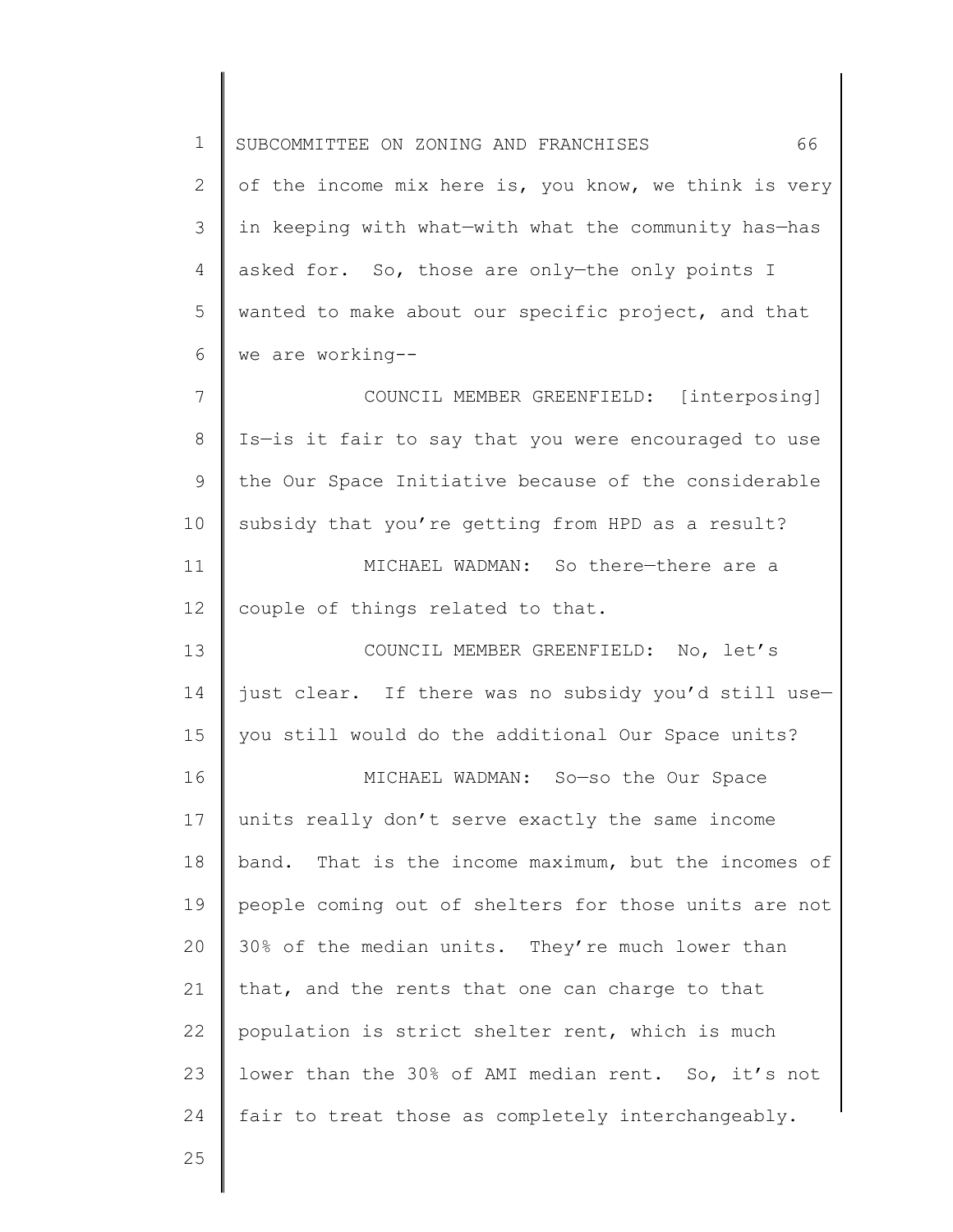1 2 3 4 5 6 7 8 9 10 11 12 13 14 15 16 17 18 19 20 21 22 23 24 25 SUBCOMMITTEE ON ZONING AND FRANCHISES 67 It is true that the subsidy is deeper for those units that are at an even lower rent-- COUNCIL MEMBER GREENFIELD: [interposing] I understand. My question, though, is-- MICHAEL WADMAN: And without-without-- COUNCIL MEMBER GREENFIELD: --without those subsidies you wouldn't be doing it. MICHAEL WADMAN: That is true of all these income bands. You know, you need more subsidy to provide deeper affordability. So, HPD's Mix and Match there's a very straight mathematical set of options. If you do 30% of median you get this amount. If you do 40 you get this, you know, et cetera. Now, I have to go across that. (sic) ADAM WEINSTEIN: I-I just want to maybe clarify. The—the-the important point is that the rent would be lower and thus the ability to carry firs—the first mortgage debt is lower, and so what the subsidy in effect does is offset that loss between the homeless unit, partially. It's not fair to say it—it doesn't—there's a little bit of incentive. I think you're—you're—the chair is correct. The—the—but it's—it's not as enormous a subsidy as you would think because you lose project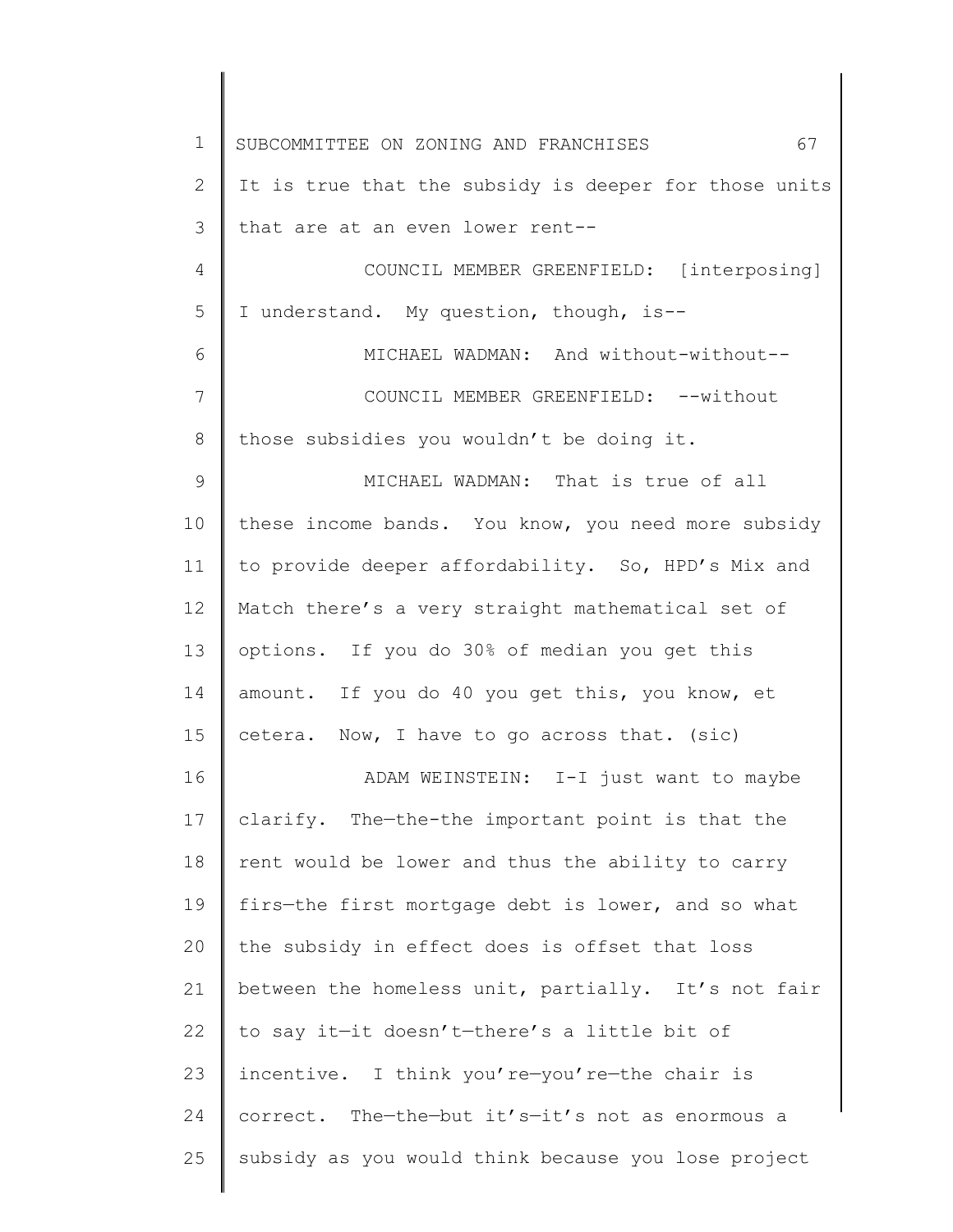1 2 3 SUBCOMMITTEE ON ZONING AND FRANCHISES 68 sources—sources of funding for the project by—by rent--

4 5 6 7 8 9 10 11 12 13 14 15 16 17 18 19 20 21 22 23 24 25 COUNCIL MEMBER GREENFIELD: [interposing] I understand. My point—the point that I'm making is that the HPD has broad power in terms of how they would like to see projects work and they do that by essentially providing you with the term sheets and the subsidies, and then they provide subsidies for one band or in this particular case one—one project of specifically for the Our Space Initiative that are deeper than other subsidies. When you look at those numbers it all factors in when you're trying to crunch the number and say okay, well, this makes financial sense for us. And while you're certainly an affordable housing developer and you care about affordable housing as well, you also care about financing your projects and making sure that they're economically sustainable, right? And so, my point is that HPD has made a decision to subsidize this Our Space units even further than other traditional units, and by default they're incentivizing these and disncentivizing the others, and I'm not saying that's wrong necessarily. All I'm saying is that we need to have a robust conversation about that, and this isn't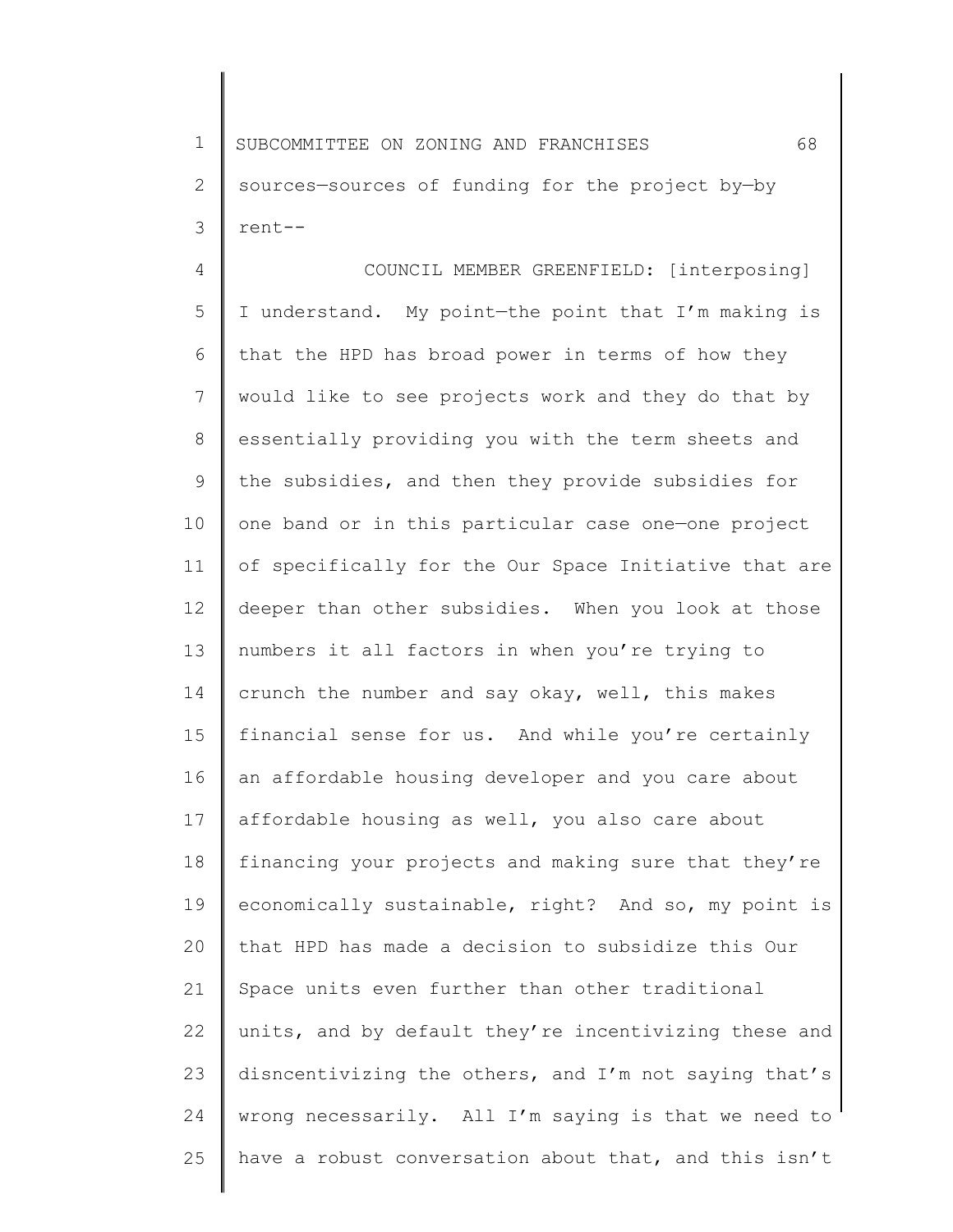| $\mathbf 1$    | 69<br>SUBCOMMITTEE ON ZONING AND FRANCHISES           |
|----------------|-------------------------------------------------------|
| $\mathbf{2}$   | directed at either developer. It's directed at my     |
| 3              | very dear friends at HPD. We need to have a robust    |
| 4              | conversation about the implications of making such a  |
| 5              | citywide decision, which is to say that we are now    |
| 6              | saying that we are placing a preference over homeless |
| $\overline{7}$ | housing, over those folks who are on the cusp of      |
| $\,8\,$        | being homeless, and that's a legitimate public policy |
| $\mathsf 9$    | debate, and I'm describing because I'm just           |
| 10             | expounding on what Chair Salamanca's frustrations     |
| 11             | are. Thank you very much.                             |
| 12             | CHAIRPERSON RICHARDS: Jordan, so on the               |
| 13             | formerly and on the program, so we've been hearing    |
| 14             | policy shifts or proposals from the Admin on          |
| 15             | homelessness. So I'm-I'm anxious to know. So, are     |
| 16             | you prioritizing-and I think one way to certainly     |
| 17             | work with communities as this policy shift happens,   |
| 18             | which is a good policy. So no one is debating that.   |
| 19             | I think that we need to address more homelessness in  |
| 20             | our-in our city and within the housing we're          |
| 21             | building. Are you prioritizing people who were        |
| 22             | formerly homeless from these neighborhoods?           |
| 23             | JORDAN PRESS: I'm really glad you asked               |
| 24             | that questions.                                       |
| 25             | CHAIRPERSON RICHARDS:<br>Okay.                        |
|                |                                                       |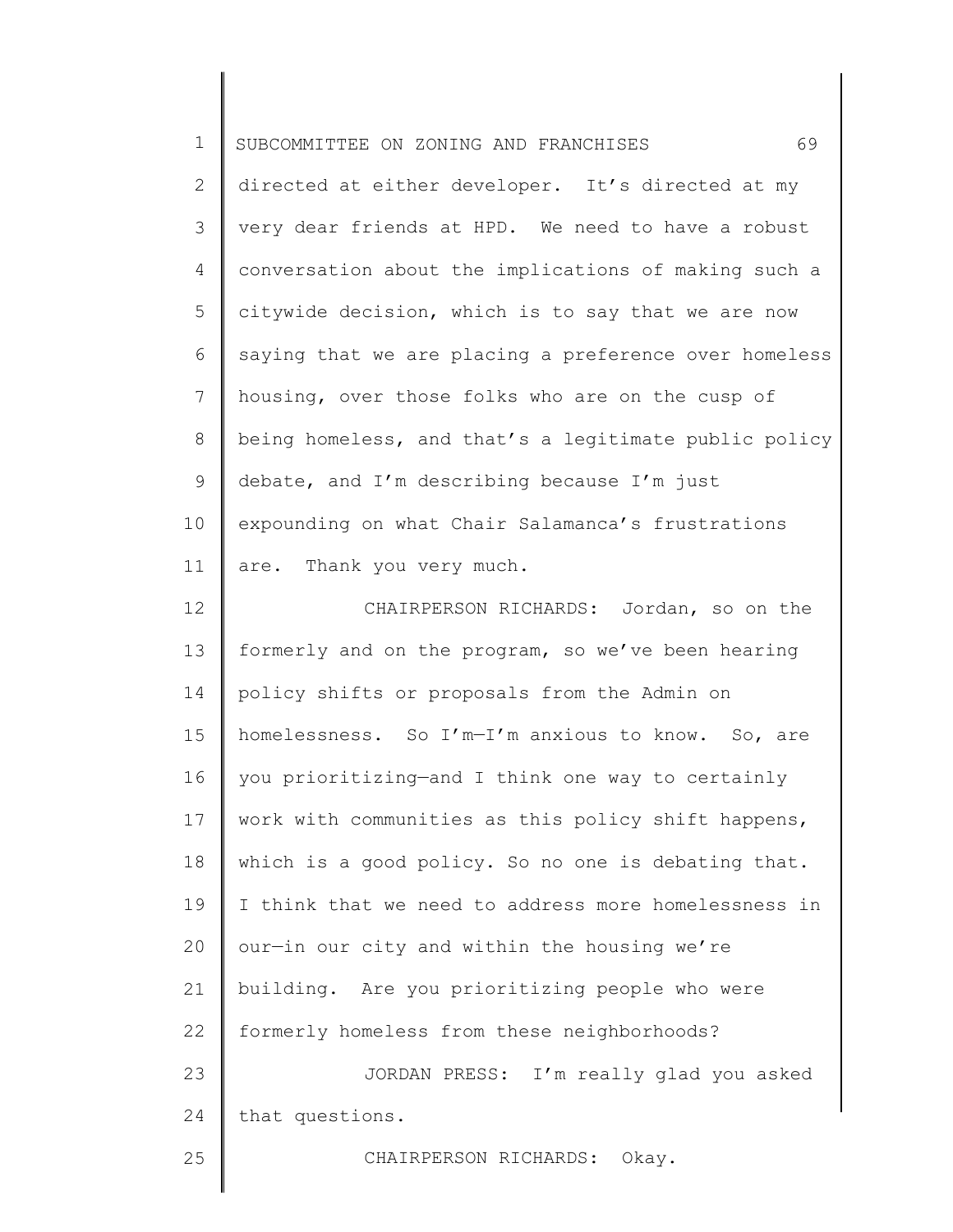| $\mathbf 1$    | 70<br>SUBCOMMITTEE ON ZONING AND FRANCHISES           |
|----------------|-------------------------------------------------------|
| $\mathbf{2}$   | JORDAN PRESS: The-and I don't want--                  |
| $\mathcal{S}$  | CHAIRPERSON RICHARDS: [interposing] And               |
| $\overline{4}$ | so-so, what I'm getting at is if you were homeless    |
| 5              | from this neighborhood now are you able to come back? |
| 6              | JORDAN PRESS: Exactly and--                           |
| 7              | CHAIRPERSON RICHARDS: Yeah.                           |
| $8\,$          | JORDAN PRESS: --I'm-I'm really glad you               |
| 9              | asked that question. Not speaking for the Department  |
| 10             | of Homeless Services who issues these referrals, but  |
| 11             | I'll say that I know that they make an effort-the     |
| 12             | Department of Homeless Services when they make        |
| 13             | referrals makes an effort to place residents in the   |
| 14             | community where they wish to live going forward.      |
| 15             | Often times, and this is anecdotal, but often times   |
| 16             | we understand that people want to live in the         |
| 17             | community from which they came from. And it is        |
| 18             | natural to assume that there is some connection       |
| 19             | between the placements that will occur by DHS         |
| 20             | referral into these units that, you know, some        |
| 21             | percentage, perhaps a healthy percentage would be     |
| 22             | from residents from that district, and in-and in that |
| 23             | way you are addressing the homelessness crisis of     |
| 24             | residents in that district.                           |
|                |                                                       |

25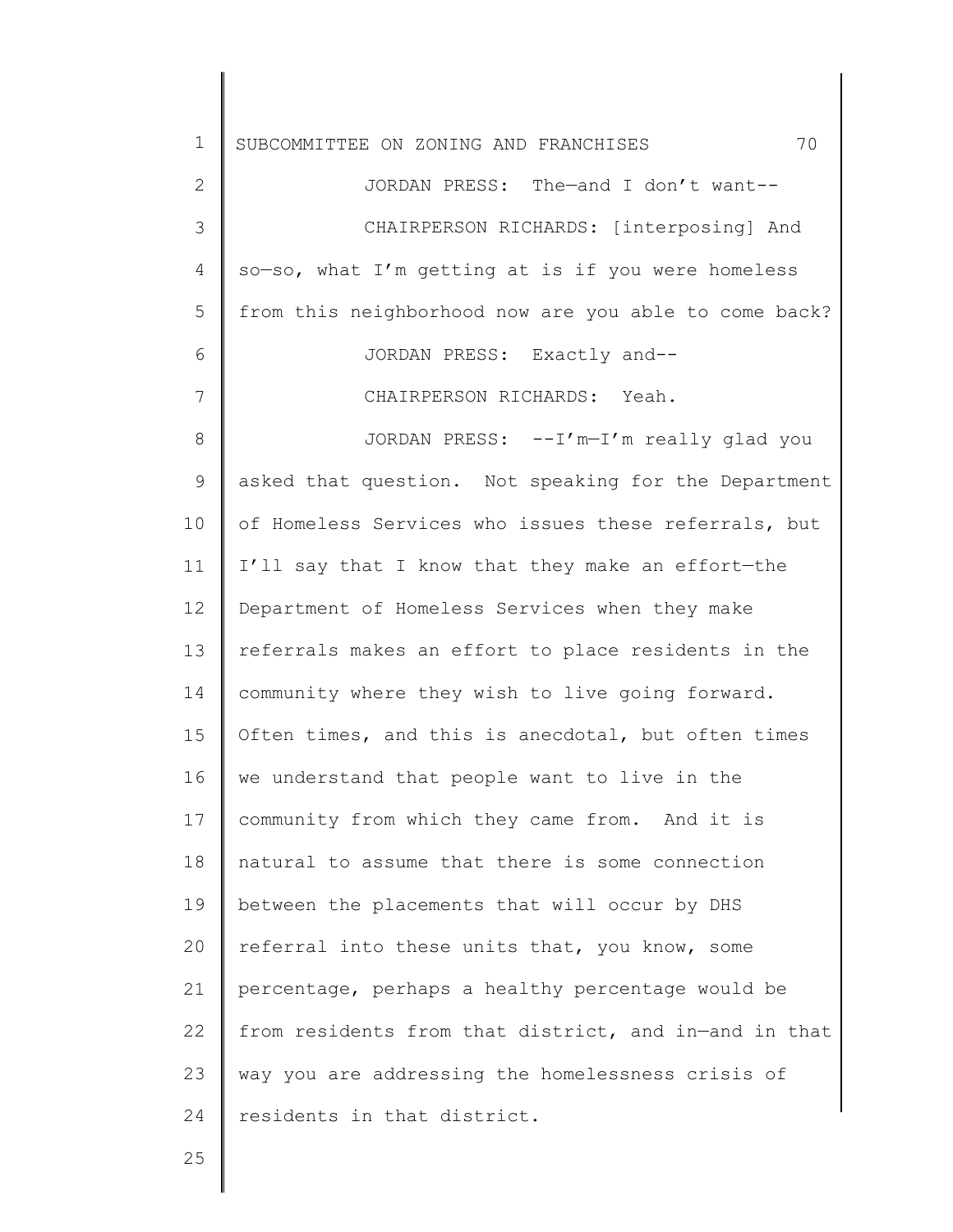1 2 3 4 5 6 7 8 9 10 11 12 13 14 15 16 17 18 19 20 21 22 23 24 25 SUBCOMMITTEE ON ZONING AND FRANCHISES 71 CHAIRPERSON RICHARDS: You said the assumption. Assumption means assumption, right? So, can we get definitive, and I know there are housing concerns-- JORDAN PRESS: Yes. CHAIRPERSON RICHARDS: -- and those sort of things that-- JORDAN PRESS: Again, as—as I—as I stated, it is probably, you know-- CHAIRPERSON RICHARDS: [interposing] But how—so DHS is—would work with the developer or work directly with you, or how does that-? JORDAN PRESS: No, so—so DHS works with with the shelter residents-- CHAIRPERSON RICHARDS: Right. JORDAN PRESS: --to place them into the neighborhood where they wish to live. CHAIRPERSON RICHARDS: You say because I that has not been our experience in the Council, but if you're saying moving forward this is going to happen. So I'm must interested in knowing are we-are we really shifting to that policy? JORDAN PRESS: Yeah, and I—I—I would actually as we delve into this a little bit further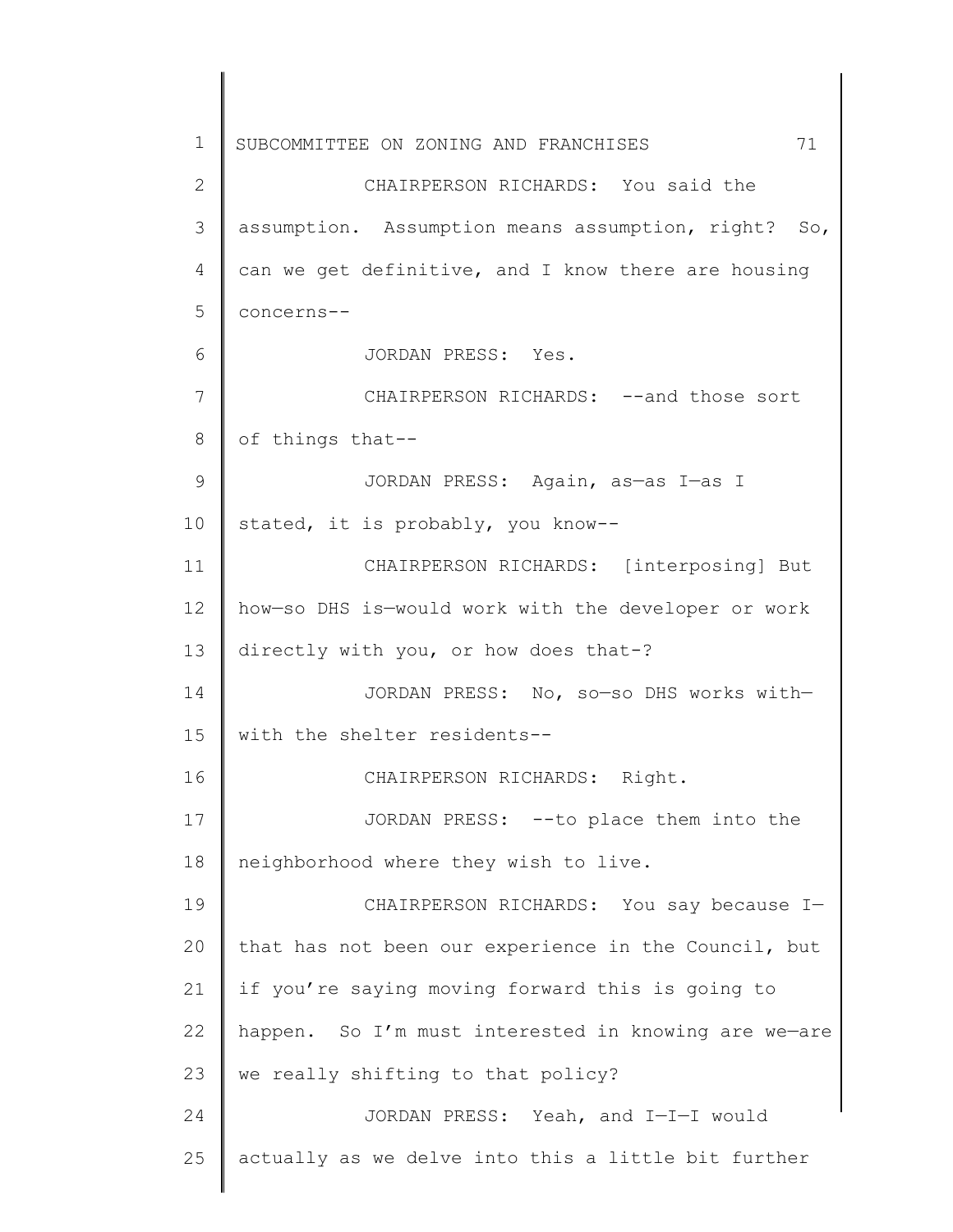1 2 3 4 5 6 7 8 9 10 11 12 13 14 15 16 17 18 19 20 21 22 23 24 25 SUBCOMMITTEE ON ZONING AND FRANCHISES 72 feel much more comfortable having this this conversation with DHS at the table. So, I'd—I'd-- CHAIRPERSON RICHARDS: [interposing] So I would suggest that perhaps, you know, the Chair should be briefed on this. Certainly-- JORDAN PRESS: [interposing] Absolutely. CHAIRPERSON RICHARDS: -- with HPD because obviously a lot of these projects when they come before the subcommittee and Land Use and Council Member Salamanca's committee, and then perhaps a briefing for the Council on this as well so that-JORDAN PRESS: [interposing] Sure. CHAIRPERSON RICHARDS: --everyone is up to speed on this-- JORDAN PRESS: [interposing] Happy to do it. CHAIRPERSON RICHARDS: -- so as these Land Use projects come before us, we're well versed on it, and—and know what to expect, but—and once again, I think it's a good thing. I think attaching these things to ELLA and Mix and Match and other programs is a great thing quite frankly-- JORDAN PRESS: [interposing] Thank you.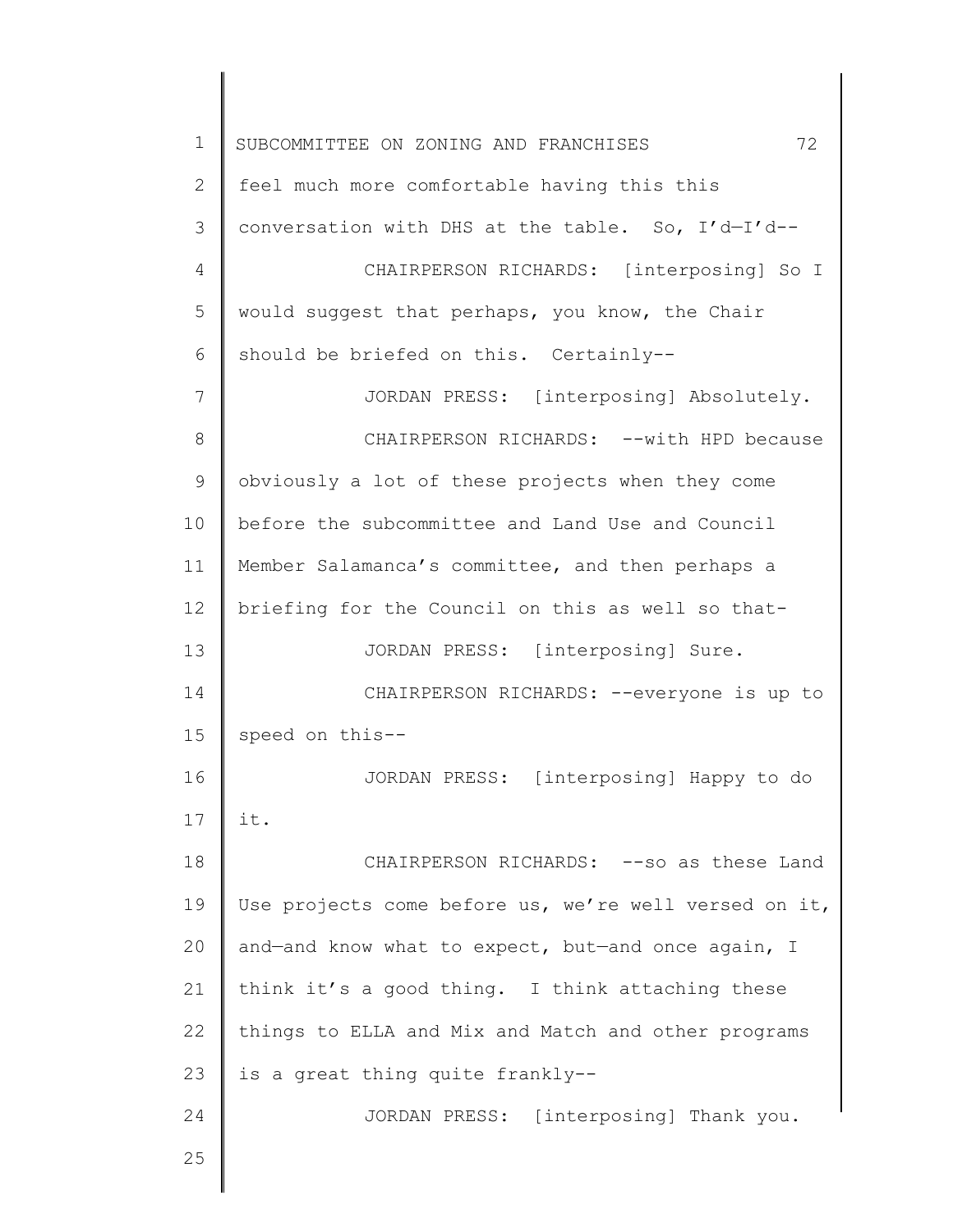| 1            | 73<br>SUBCOMMITTEE ON ZONING AND FRANCHISES           |
|--------------|-------------------------------------------------------|
| $\mathbf{2}$ | CHAIRPERSON RICHARDS: -- but we want to               |
| 3            | make sure it is assigned to them as well.             |
| 4            | JORDAN PRESS: Yep.                                    |
| 5            | CHAIRPERSON RICHARDS: Alright, I'm going              |
| 6            | to go to Council Member Williams.                     |
| 7            | COUNCIL MEMBER WILLIAMS: Thank you very               |
| 8            | much, Chair. Thank you. I was chairing another        |
| 9            | hearing so I couldn't be here sooner, but I was       |
| 10           | listening to the conversation. One, I just want to    |
| 11           | say it's just good to hear this-it sounds like two    |
| 12           | kind of policy shifts that are happening, which I've  |
| 13           | been screaming about for some time. One is that I'm   |
| 14           | just happy to hear homelessness and housing being     |
| 15           | discussed at the same time. We very often have those  |
| 16           | discussions separately, which is a frustrating thing, |
| 17           | and two is that we're not mandating these certain     |
| 18           | types of housing across-across projects and across    |
| 19           | those ELLA and Mix and Match no matter where they     |
| 20           | are. That's a concept that seems to have alluded      |
| 21           | this body, and the Administration with MIH.<br>So     |
| 22           | hopefully one day somebody can explain why we can do  |
| 23           | it now when we couldn't with MIH. We're suffering     |
| 24           | the consequences of that, but I guess it's better     |
| 25           | late than never. My hope is one day we'll look at     |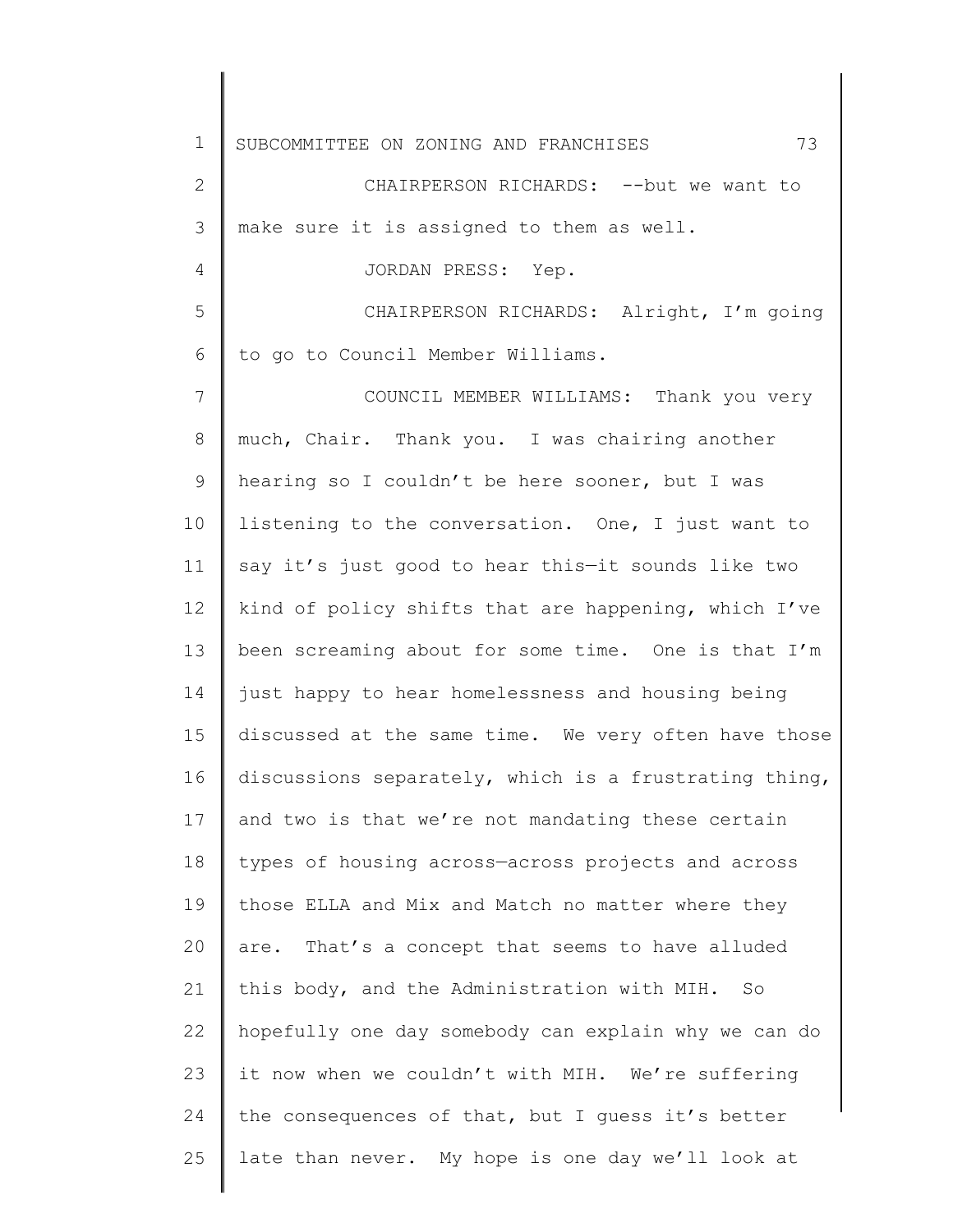| $\mathbf 1$    | 74<br>SUBCOMMITTEE ON ZONING AND FRANCHISES           |
|----------------|-------------------------------------------------------|
| $\mathbf{2}$   | MIH and change that to use the same concept that      |
| 3              | you're using now that we see is correct, and apply it |
| 4              | to MIH so we don't have to suffer through continuing  |
| 5              | same discussions. But I also wanted to say I do       |
| 6              | understand Council Member Salamanca's frustration,    |
| $7\phantom{.}$ | and hopefully there can be some more discussion about |
| 8              | it. I don't think he's opposed to giving up any       |
| 9              | percentage to folks who are homeless. I think he      |
| 10             | just wants to have an addition discussion, and my     |
| 11             | hope is that that discussion will continue, and I     |
| 12             | have received some of the potential information, and  |
| 13             | we need to read through and get briefed. I do like    |
| 14             | what I'm hearing, but I want to make sure that the    |
| 15             | discussion continues with all of the Council, and     |
| 16             | it's not just the administration having a solitary    |
| 17             | conversation, and then making a decision. Thank you.  |
| 18             | CHAIRPERSON RICHARDS: Thank you.                      |
| 19             | Alrighty, any other questions? Alright, we're going   |
| 20             | to open up a-we'll close. Thank you. We'll have the   |
| 21             | next panel come up. Eric Selzen or Selzer, Civic      |
| 22             | Builders.                                             |
| 23             | MICHAEL WADMAN: So I think unless there               |
| 24             | are questions about the Charter School specifically,  |
| 25             | Eric wouldn't be any good.                            |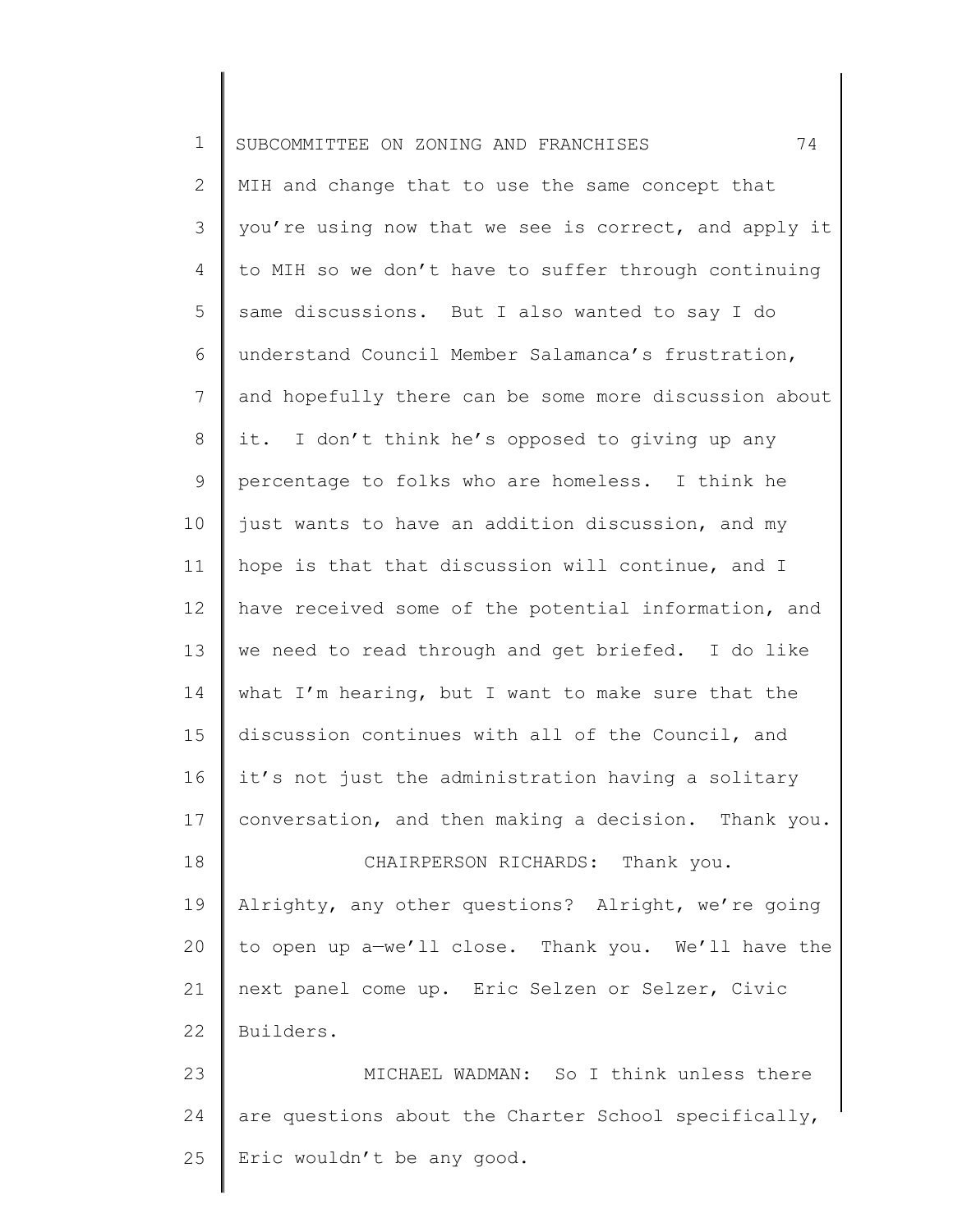1 SUBCOMMITTEE ON ZONING AND FRANCHISES 75

2 3 CHAIRPERSON RICHARDS: Any questions on the school?

4 5 6 7 8 9 10 11 12 13 COUNCIL MEMBER GREENFIELD: I had one quick question on the school. So can you just explain they're a charter school developer or this is a charter school, an actual charter school? How does-how does the economics work on that? Can you just sort of give us the basics of what exactly that is? Is there a specific charter school that's going to go into the site or do you—are you sort of—sort of a broker for charter schools, and I couldn't really understand that in terms of how that works.

14 15 16 ERIC FELZAC: So, my name is Eric Felzac with Civic Builders. Civic Builders is a non-profit real estate development for charter schools.

COUNCIL MEMBER GREENFIELD: Okay.

18 19 20 21 22 23 ERIC FELZAC: We are currently working with Phipps to design and help finance the community facility space for—for a specific charter school in mind, which happens to be Brilla Charter School. CHAIRPERSON RICHARDS: [off mic] [interposing] Say that again. Can you speak—[on mic]

can you speak into the mic.

25

24

17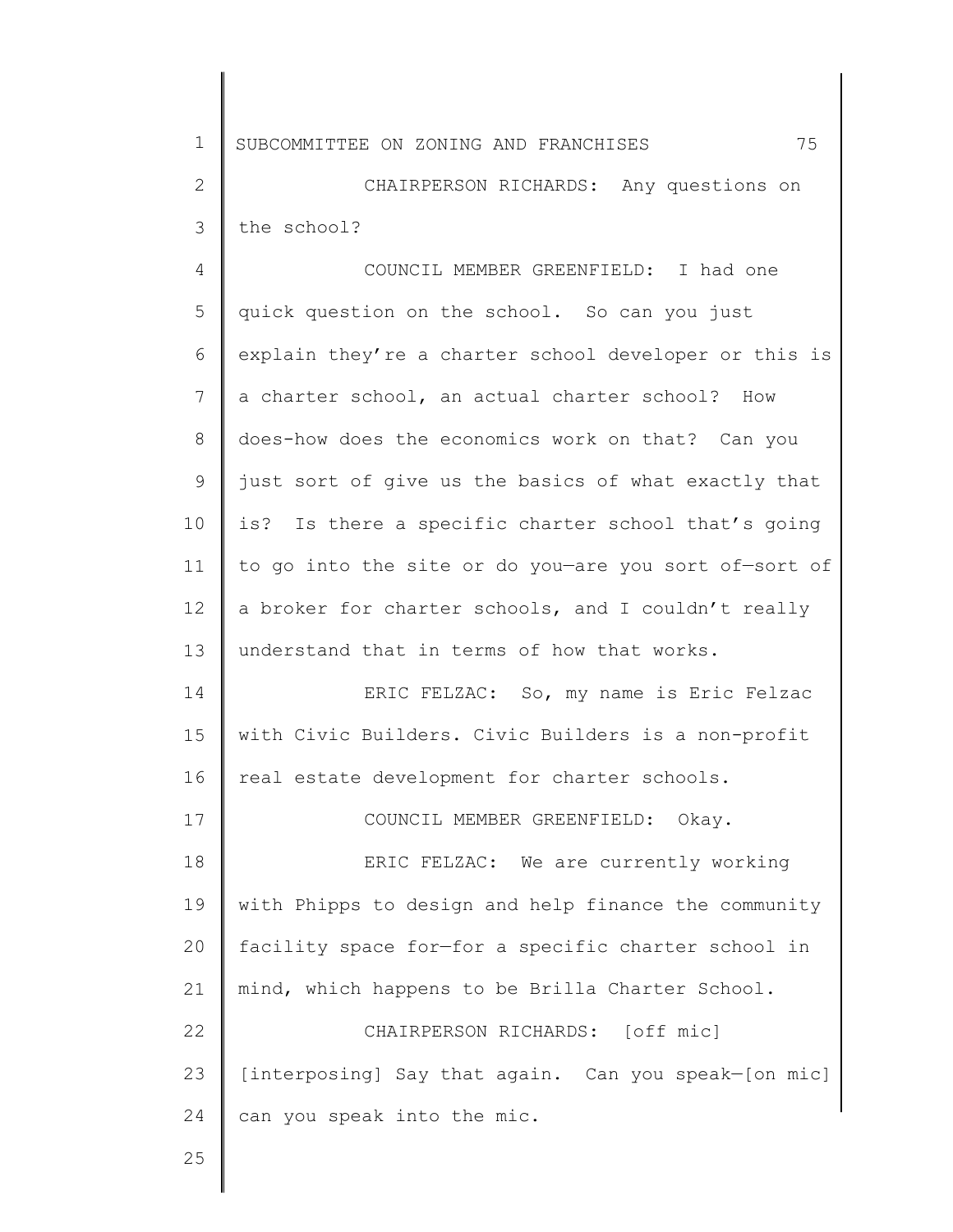1 2 3 4 5 6 7 8 9 10 11 12 13 14 15 16 17 18 19 20 21 22 23 24 25 SUBCOMMITTEE ON ZONING AND FRANCHISES 76 COUNCIL MEMBER GREENFIELD: You can pull the mic a little closer. CHAIRPERSON RICHARDS: Yes. COUNCIL MEMBER GREENFIELD: The mic moves. You don't have to move the chair. It's easier. There you go. ERIC FELZAC: [laughs] COUNCIL MEMBER GREENFIELD: Okay. ERIC FELZAC: So, we're currently working with Brilla Charter School-- COUNCIL MEMBER GREENFIELD: Okay. ERIC FELZAC: --which is in the South Bronx, and we have a term sheet with them. They're sort of in agreement with us that they will take this space. COUNCIL MEMBER GREENFIELD: And so, basically based on the fact that they're going to pay rent, they're going to pay rent based on the rent that they get paid for by the city of New York that you worked that out through them, and you're the folks who are developing it. In a certain you're what? You're purchasing it or it's sort of a condo or what does that look like? Is it—is it a condo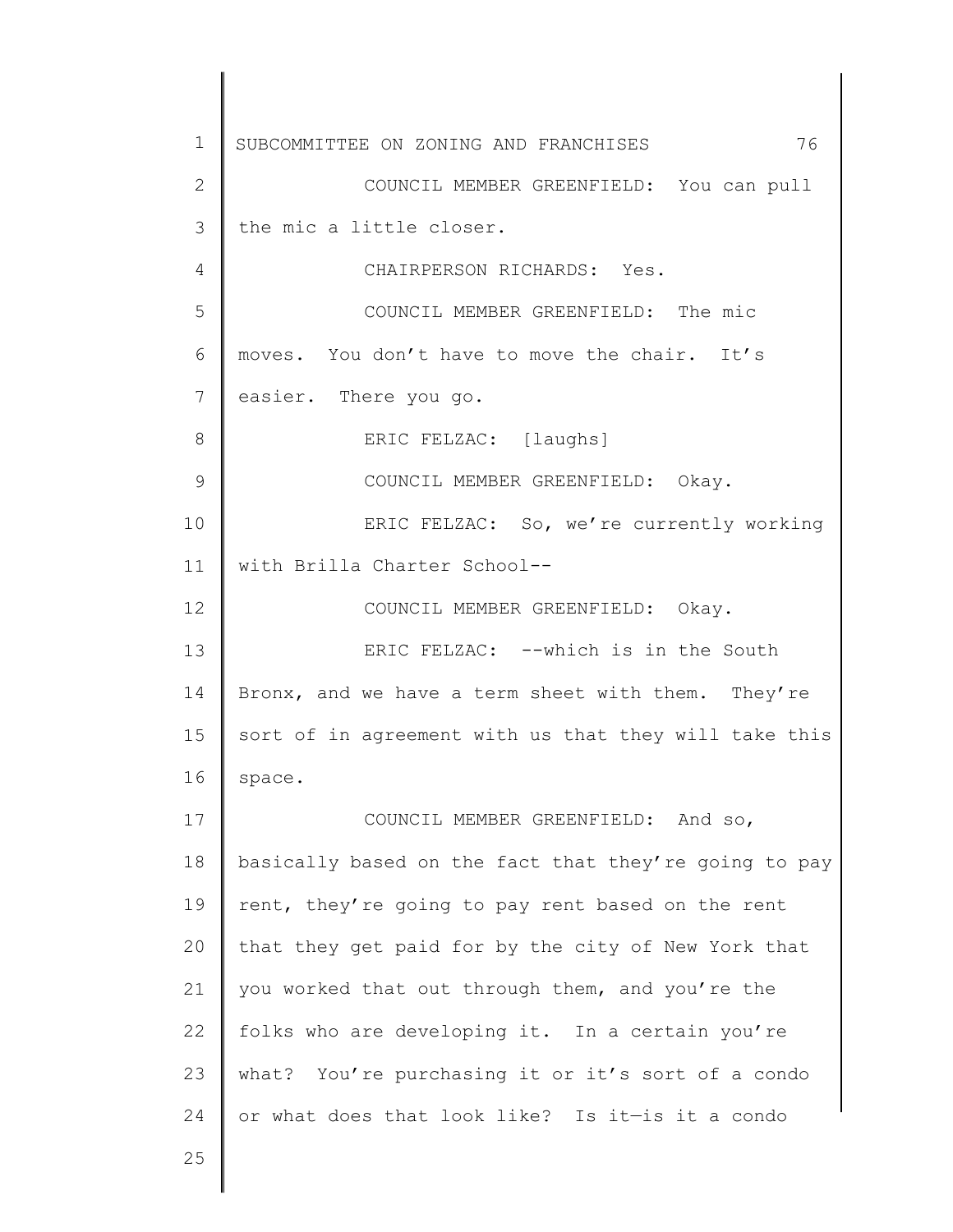1 2 3 4 5 6 7 8 9 10 11 12 13 14 15 16 17 18 19 20 21 22 23 24 25 SUBCOMMITTEE ON ZONING AND FRANCHISES 77 with Phipps, or how does that—what does that structure actually look like? MICHAEL WADMAN: Hi. Michael Wadman from Phipps again. So the structure here is actually a lease. It's a master lease to Civic Builders. Silver—Civic Builders really performs the real estate development function and then they lease it to the operator. We've been working together to design the space to make sure that it works for their—for their operator, and they would pay basically a below marking kind of community facility level rent to us for the life of the project. COUNCIL MEMBER GREENFIELD: Got it and then you, Civic, you then go and lease it a charter school? ERIC FELZAC: Correct. COUNCIL MEMBER GREENFIELD: Okay, and this charter school has already been approved? ERIC FELZAC: Yes. COUNCIL MEMBER GREENFIELD: And they currently have a location and they're moving here or it's a new school?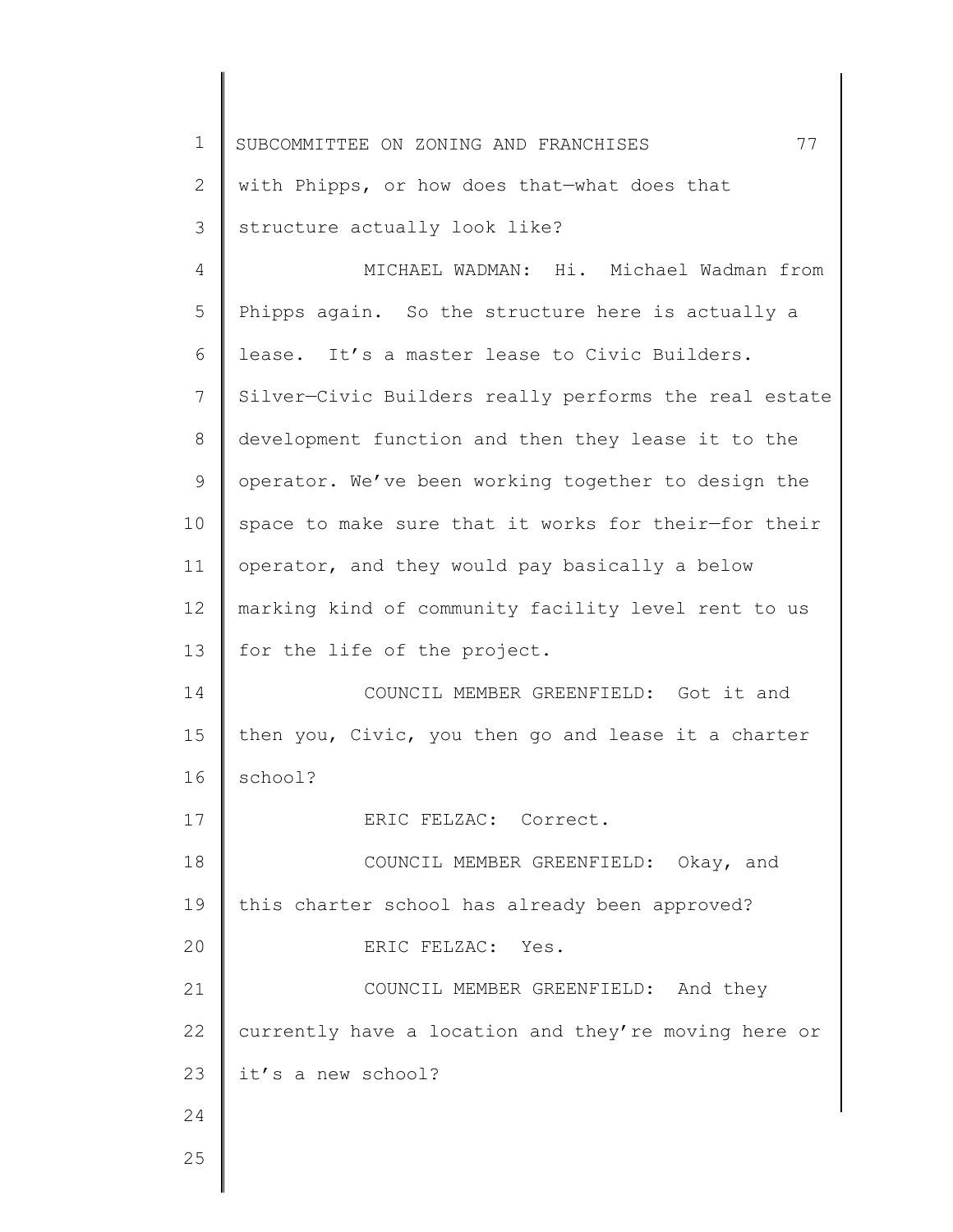1 2 3 4 5 6 7 8 9 10 11 12 13 14 15 16 17 18 19 20 21 22 23 24 25 SUBCOMMITTEE ON ZONING AND FRANCHISES 78 ERIC FELZAC: So, they're currently operating in the South Bronx, and once this project is complete, they'll be moving their operations here. COUNCIL MEMBER GREENFIELD: Got it. So, how far are they currently from this site? MICHAEL WADMAN: It's about a mile and a half. It's in the Motthaven neighborhood. COUNCIL MEMBER GREENFIELD: Okay, and this assumes their expansion needs as well, I presume. MICHAEL WADMAN: Correct. COUNCIL MEMBER GREENFIELD: Okay, great. Thanks very much. CHAIRPERSON RICHARDS: Council Member Salamanca. COUNCIL MEMBER SALAMANCA: A question about the charter school. We haven't met yet. How many charter schools are—are—are you—is your organization or your company contracted with Phipps throughout the city of New York? ERIC FELZAC: This is our first partnership with the Phipps.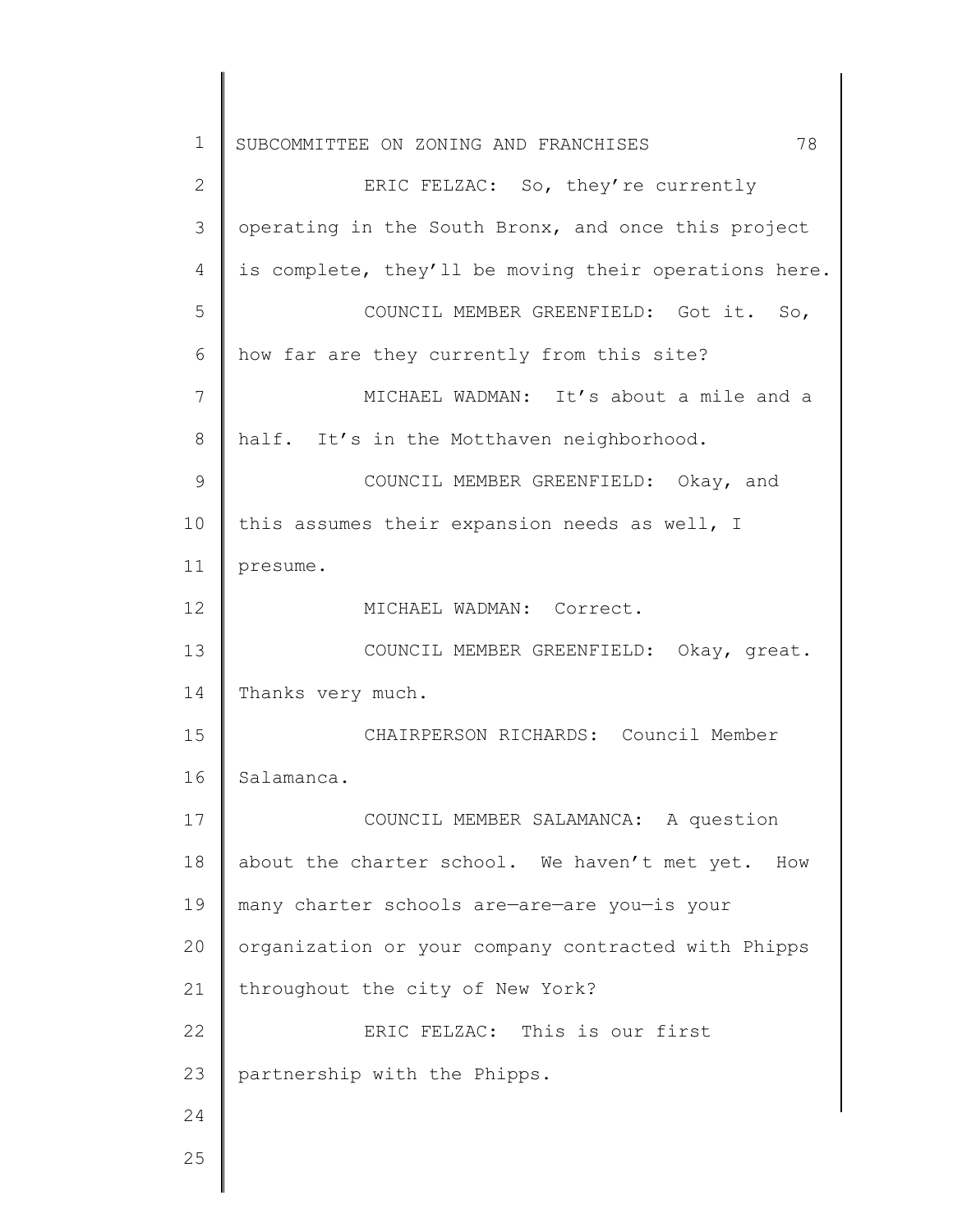1 2 3 4 5 6 7 8 9 10 11 12 13 14 15 16 17 18 19 20 21 22 23 24 25 SUBCOMMITTEE ON ZONING AND FRANCHISES 79 COUNCIL MEMBER SALAMANCA: Okay, alright. So you are currently open in the Motthaven district right? That's the Speaker's District that you're in. ERIC FELZAC: Right, so I—I am not with the charter school. I am with Civic Builders not Brilla. Brilla is the actual charter school. We are the developer. COUNCIL MEMBER SALAMANCA: Alright. So Phipps, it's important that I meet with the Charter School that is-is proposing to come to this facility. I've—I've already instructed my team. MICHAEL WADMAN: No problem. COUNCIL MEMBER SALAMANCA: Has—has this charter school met with the local community board, and—and they've gotten a letter of support? ERIC FELZAC: So-so I have attended local community board meetings with Phipps to—to field questions on behalf of the charter school and to—to hear the concerns of the—the community. We have not received a—a letter of support. COUNCIL MEMBER SALAMANCA: Alright, so I think it's important that this charter school if they're operating in Motthaven, they're in Community Board 1. They should have a conversation with the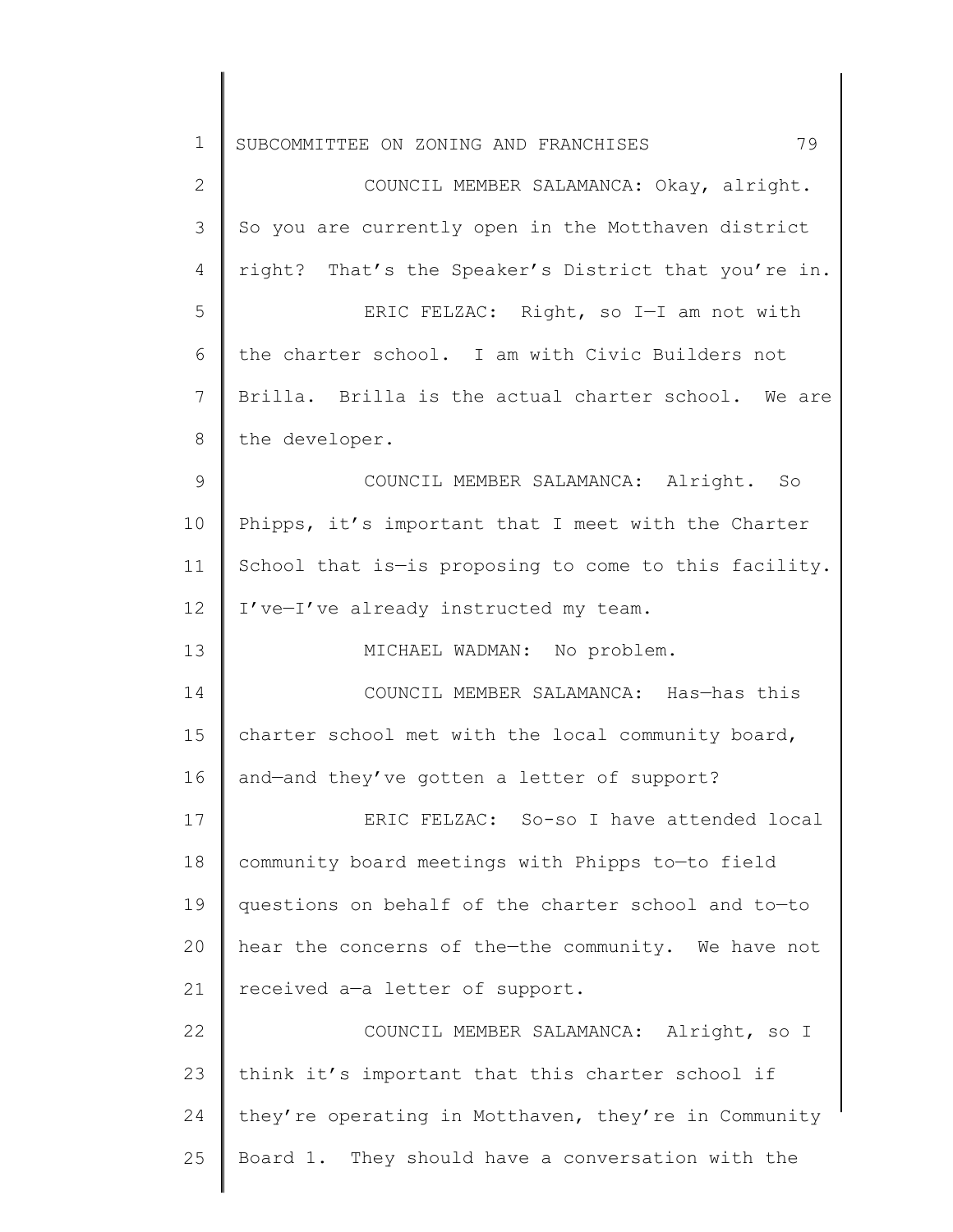1 2 3 4 5 6 7 8 9 10 11 12 13 14 15 16 17 18 19 20 21 22 23 24 25 SUBCOMMITTEE ON ZONING AND FRANCHISES 80 Community Board, and get a letter of support and how how long has this charter school existed in the Motthaven area? ERIC FELZAC: For about two—two years I b believe. COUNCIL MEMBER SALAMANCA: Yeah, I—I think that immediately after this hearing you should reach out to the charter school and you should have a joint meeting with Community Board 1 and my office. ERIC FELZAC: Okay. COUNCIL MEMBER SALAMANCA: Alright, thank you, Mr. Chair. CHAIRPERSON RICHARDS: Thank you. Alrighty, thank you. Alright, we'll call the next panel. 32BJ Sharon Cromwell, Marcus Marillo, Suzanne Kahn, Marcos Morrillo [background comments] SEIU 32BJ. We're going to go—yes. [background comments, pause] Alrighty, you may state your name and begin. SHARON CROMWELL: Good morning. My name is Sharon Cromwell. I am the new Development Leader at SEIU 32BJ, and we are here today to call attention to the issues at Phipps Houses Developments and to ask the Council to opposed the development at 600 East 156<sup>th</sup> Street. Whenever we come to-whenever we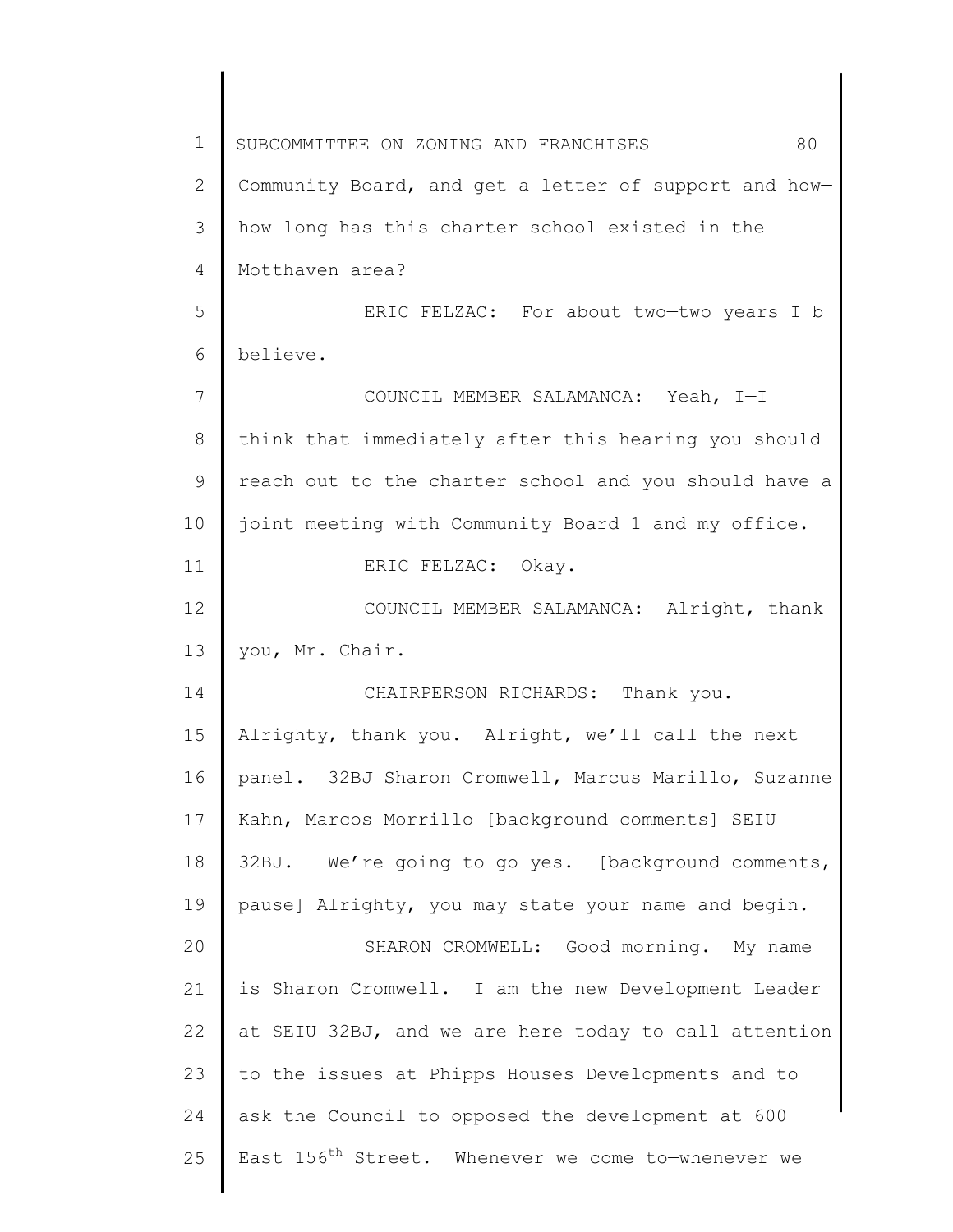| $\mathbf 1$    | 81<br>SUBCOMMITTEE ON ZONING AND FRANCHISES           |
|----------------|-------------------------------------------------------|
| $\mathbf{2}$   | get involved in new legislation, whenever we come     |
| 3              | before this body, we are very consistently calling    |
| 4              | for affordable housing and for good jobs. We-we       |
| 5              | insist that affordable housing does not have to come  |
| 6              | at the expense of good building service jobs, and we  |
| $7\phantom{.}$ | believe that housing should mean good jobs because we |
| $8\,$          | know addressing the affordable housing crisis and     |
| 9              | addressing the income inequality crisis calls for     |
| 10             | both of those-both of those things to be done. For    |
| 11             | years Phipps has seemed to recognize this, and 32BJ   |
| 12             | considered Phipps a partner in ensuring that working  |
| 13             | conditions met the industry standard that 32BJ        |
| 14             | members have fought hard for and won and set          |
| 15             | throughout the city and then set throughout the       |
| 16             | Bronx. You know, 32BJ members and 13 of Phipps older  |
| 17             | buildings are on family sustaining wages and high     |
| 18             | quality health insurance-insurance and retirement     |
| 19             | benefits. Unfortunately, this is no longer the case   |
| 20             | and those workers in one of Phipps' newer             |
| 21             | developments are struggling to get by. So that        |
| 22             | development is Cortlandt Corners where workers at the |
| 23             | building who have been at the building for three      |
| 24             | years are receiving wages below \$12 an hour, and at  |
| 25             | this point many have only received a single raise in  |
|                |                                                       |

║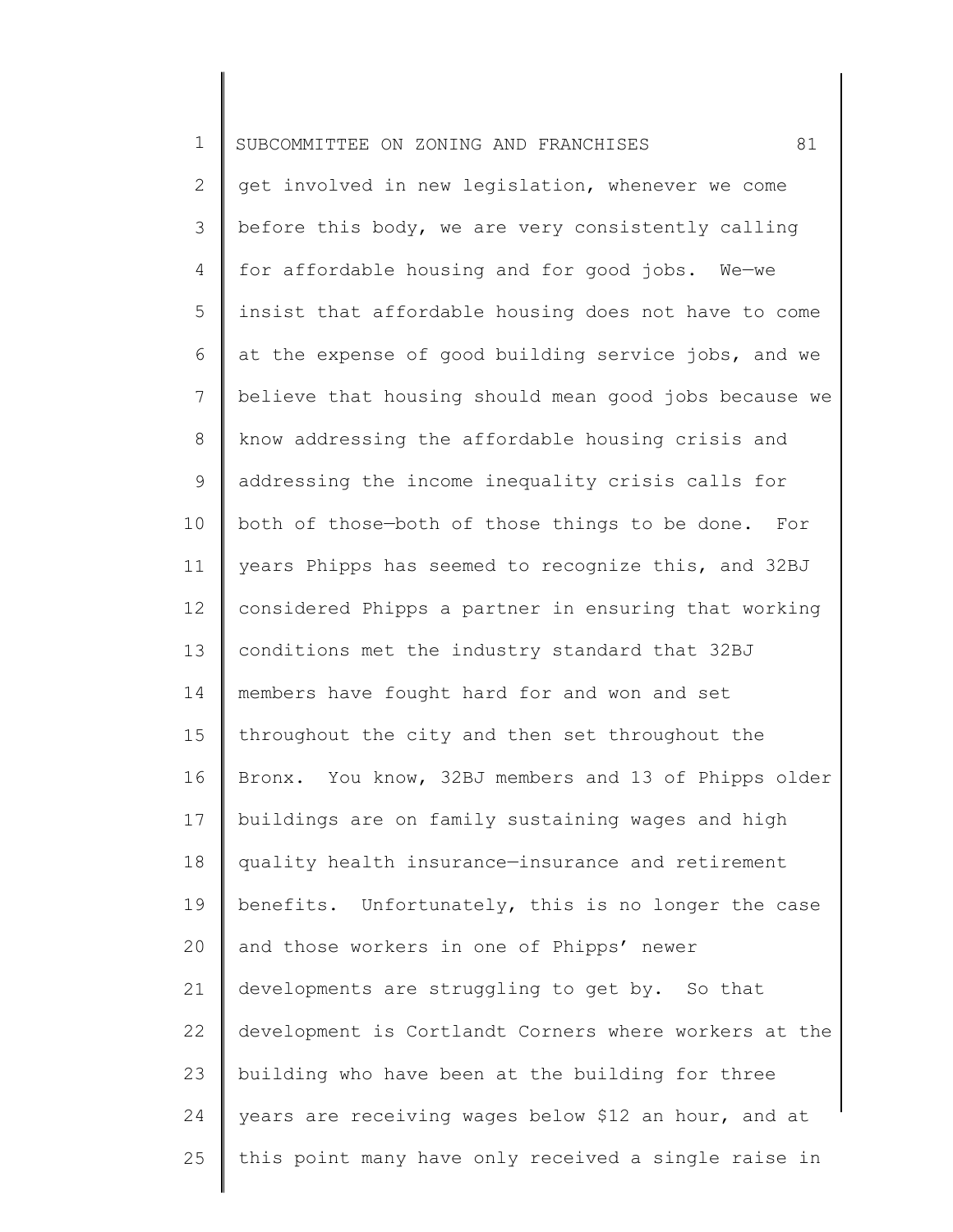1 2 3 4 5 6 7 8 9 10 11 12 13 14 15 16 17 18 19 20 21 22 23 24 25 SUBCOMMITTEE ON ZONING AND FRANCHISES 82 that three-year time period. These workers and their families are surviving on roughly 30 to 40% AMI. So while the contractor at Cortlandt Corners technically offered workers health insurance, the plan cost was a minimum of \$100 per month for individual insurance or \$916 per month for family insurance, which is about half of the employees' gross income. So, as a result, at least three of the 13 workers at the complex rely on Medicaid for health insurance and the majority of the rest are using subsidies to buy their own insurance on the New York State Health Insurance Exchange—Exchange. You know, these—these conditions and these standards are in stark contrast to other industry standards where workers are receiving family health insurance fully paid by the employer. We think that Phipps can do better in the Bronx. We don't want to be in the position where we're calling on a project like this to not be moving forward. We strongly believe that new affordable housing needs to be built, but we also know that we need to create good jobs, and that's why we're here today. Community—sorry—the Community Board recommended that this project only move forward if the developer committed to a local hiring plan, and as well as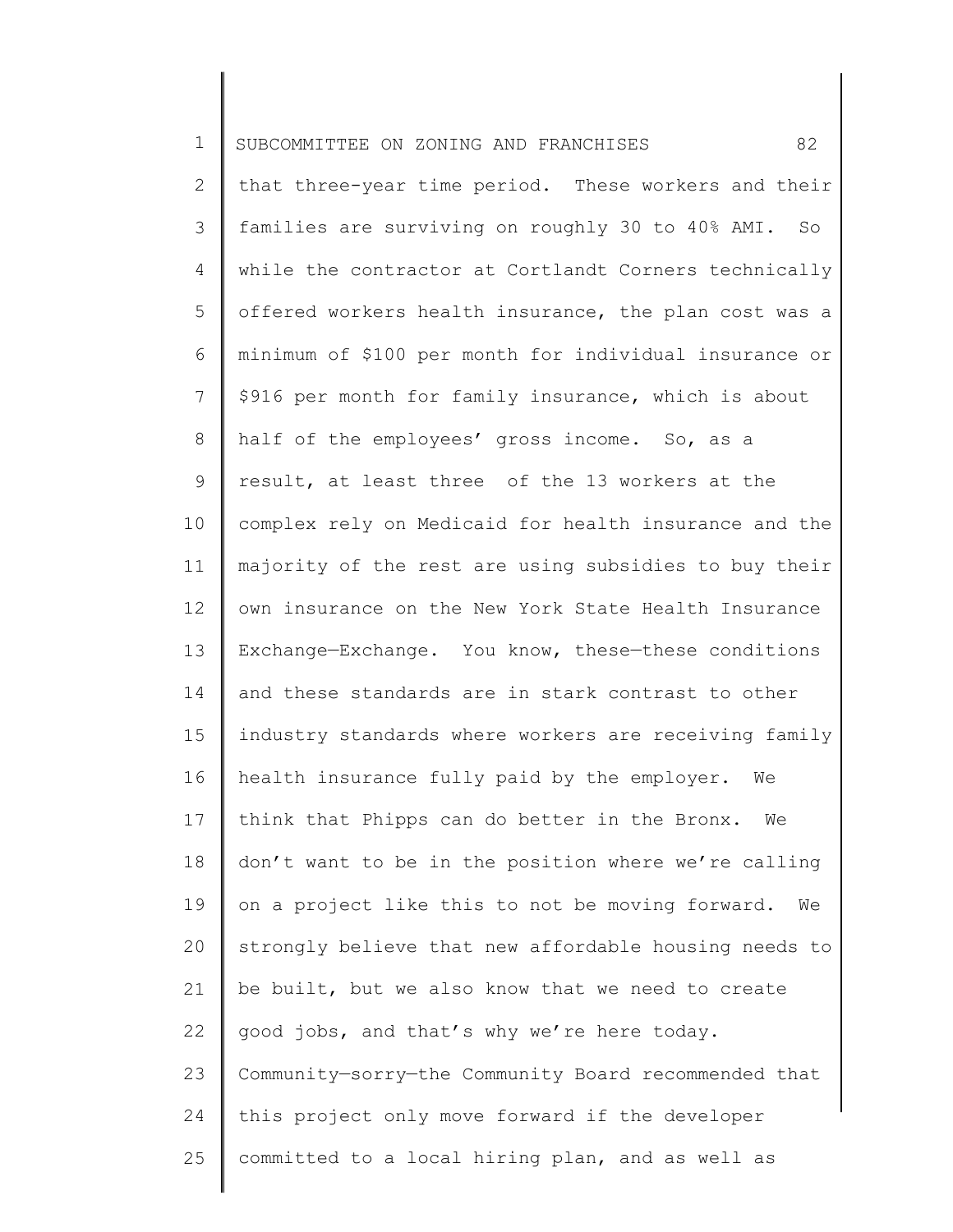| 1             | 83<br>SUBCOMMITTEE ON ZONING AND FRANCHISES                   |
|---------------|---------------------------------------------------------------|
| 2             | ensuring good jobs for building service workers.              |
| 3             | That's just hasn't been done yet, and so that's why           |
| 4             | we're calling for this project not to forward. Thank          |
| 5             | you. [pause]                                                  |
| 6             | MARCOS MORRILLO: Good morning. I wrote                        |
| 7             | the testimony in opposition to the proposed rezoning          |
| 8             | of East 156 <sup>th</sup> Street.                             |
| $\mathcal{G}$ | CHAIRPERSON RICHARDS: [interposing]                           |
| 10            | Please state your name for the record as well.                |
| 11            | MARCOS MORRILLO: My name is Marcos                            |
| 12            | Morrillo                                                      |
| 13            | CHAIRPERSON RICHARDS: Gracias.                                |
| 14            | MARCOS MORRILLO: I-I want to testify in                       |
| 15            | opposition to the proposed rezoning of East 156 <sup>th</sup> |
| 16            | Street Zoning of Bronx Heights Community of May 2nd           |
| 17            | of 2017. Good morning. My name is Marcos Morrillo.            |
| 18            | I am a Bronx resident, a building super and SEIU 32BJ         |
| 19            | new member. 32BJ members maintain clean and provide           |
| 20            | security service in residential buildings all across          |
| 21            | the five boroughs including one like the proposed             |
| 22            | development at 600 East 156 <sup>th</sup> Street. Through our |
| 23            | job we receive access to high quality healthcare and          |
| 24            | can save for retirement. I believe that all workers           |
| 25            | in New York should have the same opportunity. That            |
|               |                                                               |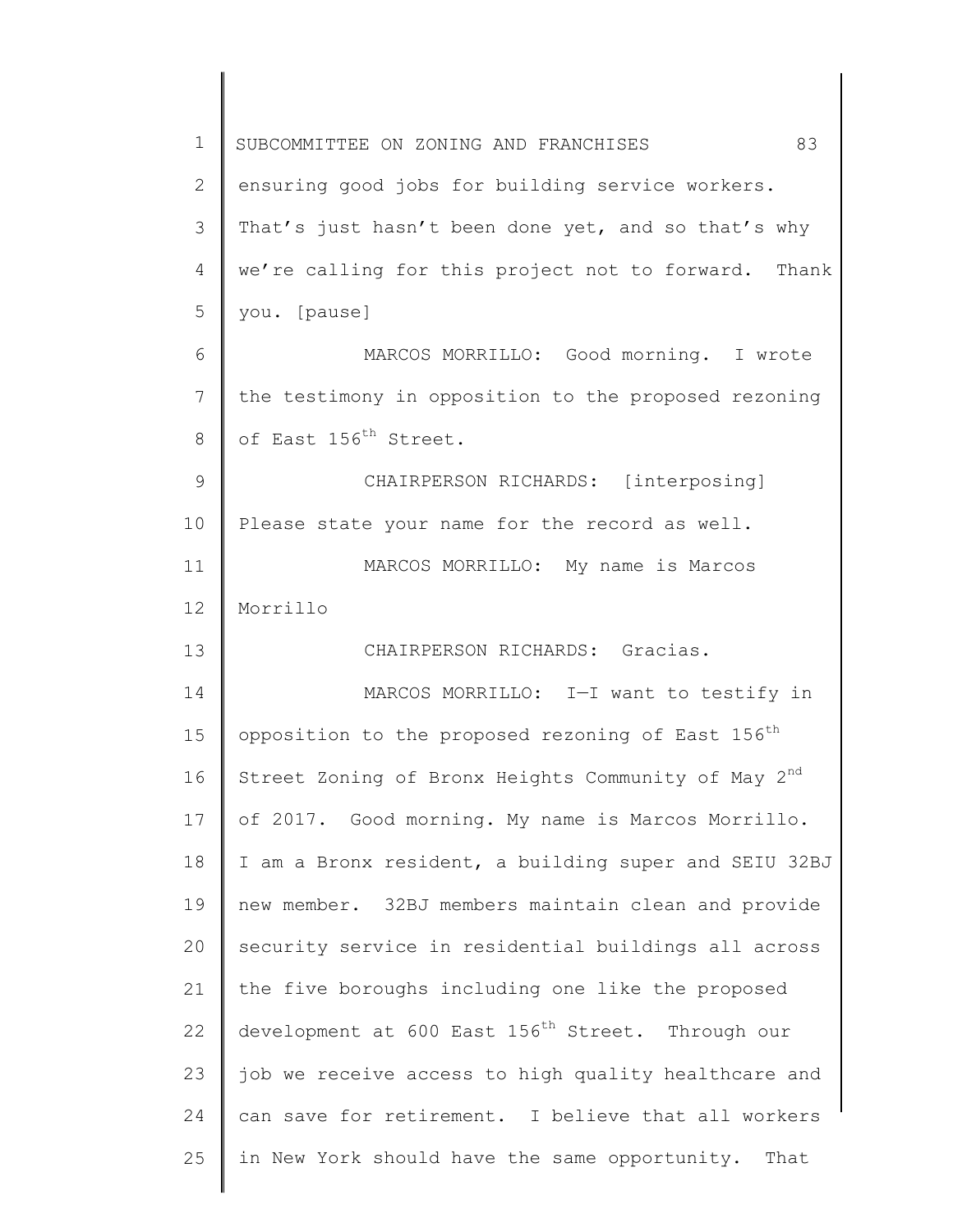| $\mathbf 1$    | 84<br>SUBCOMMITTEE ON ZONING AND FRANCHISES                    |
|----------------|----------------------------------------------------------------|
| $\mathbf{2}$   | is why I am here today opposing the proposed rezoning          |
| 3              | of 156 <sup>th</sup> Street. The way workers are treat-treated |
| 4              | at Phipps buildings across the city verifies (sic)             |
| 5              | significantly. In a number of its existing property,           |
| 6              | Phipps has created high quality building service jobs          |
| $\overline{7}$ | for workers like me. At these buildings Phipps                 |
| $8\,$          | ensures supers, boarders and handy persons with                |
| 9              | family sustaining salary, good health and retirement           |
| 10             | benefits. But at other Phipps, building service                |
| 11             | workers report making wage well below the area                 |
| 12             | standards while receiving no meaningful benefits. I            |
| 13             | know how hard it is for working people to make it in           |
| 14             | this city. Its housing price rising, my union                  |
| 15             | brother and sister have to struggle to stay in their           |
| 16             | home. Thanks to our union job, we are able to do               |
| 17             | that, but I can't imagine how I would be able to keep          |
| 18             | my family here if I have to pay out of my pocket for           |
| 19             | health insurance. I definitely would not be able to            |
| 20             | save for retirement. 32BJ members know how important           |
| 21             | it is that affordable housing developer can do it in           |
| 22             | our city, but it's not helpful if the job they                 |
| 23             | created add to the health increases instead of                 |
| 24             | helping to solve it. We want to work with Phipps and           |
| 25             | other developers to make sure that employment                  |

║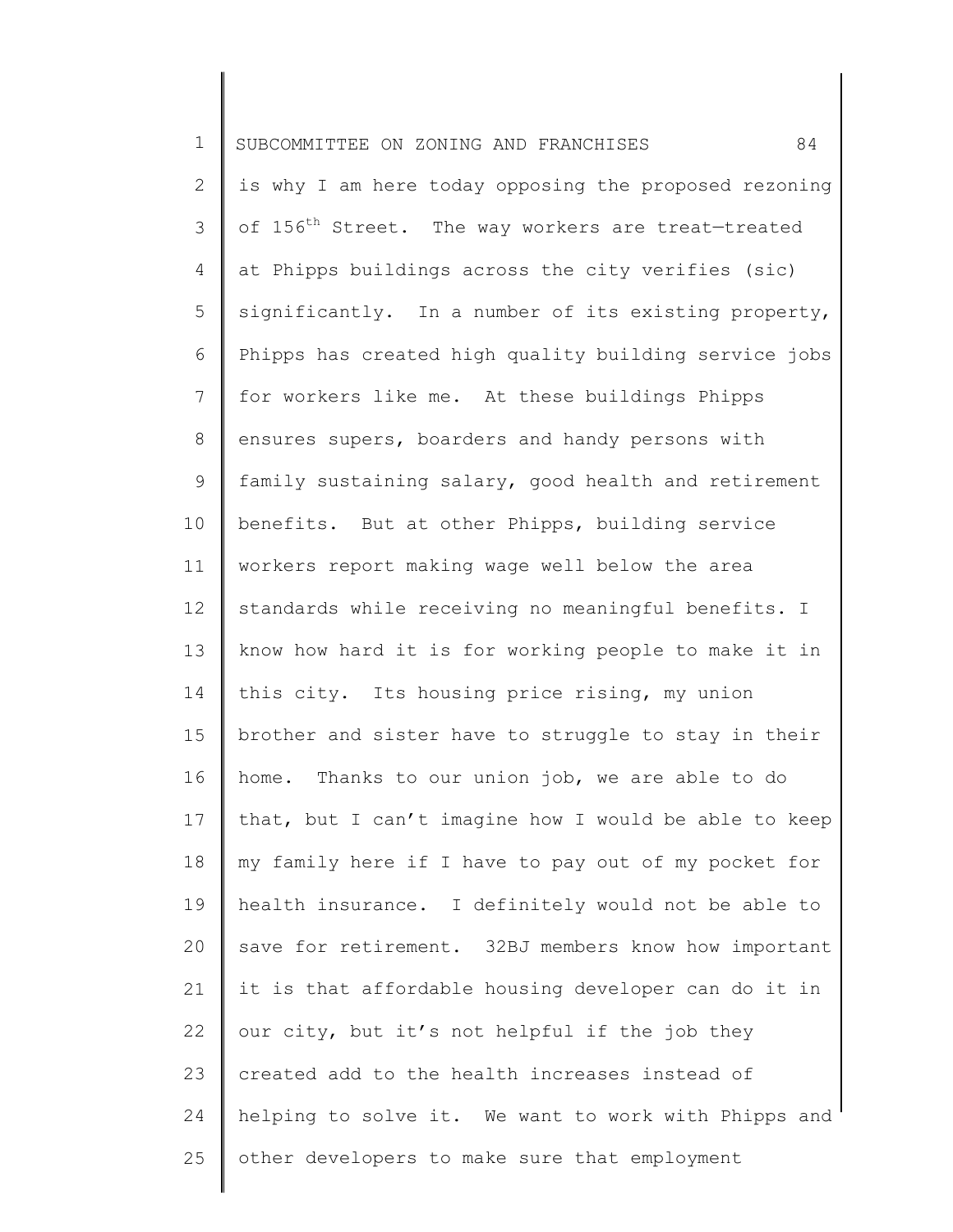| $\mathbf 1$  | 85<br>SUBCOMMITTEE ON ZONING AND FRANCHISES            |  |  |  |  |  |  |  |  |
|--------------|--------------------------------------------------------|--|--|--|--|--|--|--|--|
| $\mathbf{2}$ | practice of that-of those buildings help further the   |  |  |  |  |  |  |  |  |
| 3            | mission instead of undermining it, but if the          |  |  |  |  |  |  |  |  |
| 4            | developer hasn't committed to this, we don't think     |  |  |  |  |  |  |  |  |
| 5            | the Council should support the projects. Thank you.    |  |  |  |  |  |  |  |  |
| 6            | CHAIRPERSON RICHARDS: Thank you, sir.                  |  |  |  |  |  |  |  |  |
| 7            | Sate your name for the record as well.                 |  |  |  |  |  |  |  |  |
| $8\,$        | SUZANNE KAHN: I'm Suzanne Kahn (sp?)                   |  |  |  |  |  |  |  |  |
| $\mathsf 9$  | and I'm actually here delivering testimony on behalf   |  |  |  |  |  |  |  |  |
| 10           | of Gustavo Garone, who is a building service worker    |  |  |  |  |  |  |  |  |
| 11           | at the houses, Cortlandt Corners complex in the        |  |  |  |  |  |  |  |  |
| 12           | Bronx. He really wanted to be here today to tell you   |  |  |  |  |  |  |  |  |
| 13           | about his experience, but unfortunately, the time      |  |  |  |  |  |  |  |  |
| 14           | doesn't work for him to be at the job. So, I'm just    |  |  |  |  |  |  |  |  |
| 15           | going to read what he had say on his behalf.           |  |  |  |  |  |  |  |  |
| 16           | I have been working at Cortlandt Corners               |  |  |  |  |  |  |  |  |
| 17           | since August 2013. When I was hired by Phipps'         |  |  |  |  |  |  |  |  |
| 18           | contractor at Cortlandt Corners, my salary was \$11.50 |  |  |  |  |  |  |  |  |
| 19           | an hour. After a year, it went up to \$11.79 an hour   |  |  |  |  |  |  |  |  |
| 20           | and since 2014, it has stayed there. So this isn't a   |  |  |  |  |  |  |  |  |
| 21           | recent issue. My wages have been stuck in the same     |  |  |  |  |  |  |  |  |
| 22           | place for three years. As we all know, the cost of     |  |  |  |  |  |  |  |  |
| 23           | living has gone up in that time. So it has gotten      |  |  |  |  |  |  |  |  |
| 24           | harder and harder for me to make ends meet. My co-     |  |  |  |  |  |  |  |  |
| 25           | workers and I have struggled to get by on our salary.  |  |  |  |  |  |  |  |  |
|              |                                                        |  |  |  |  |  |  |  |  |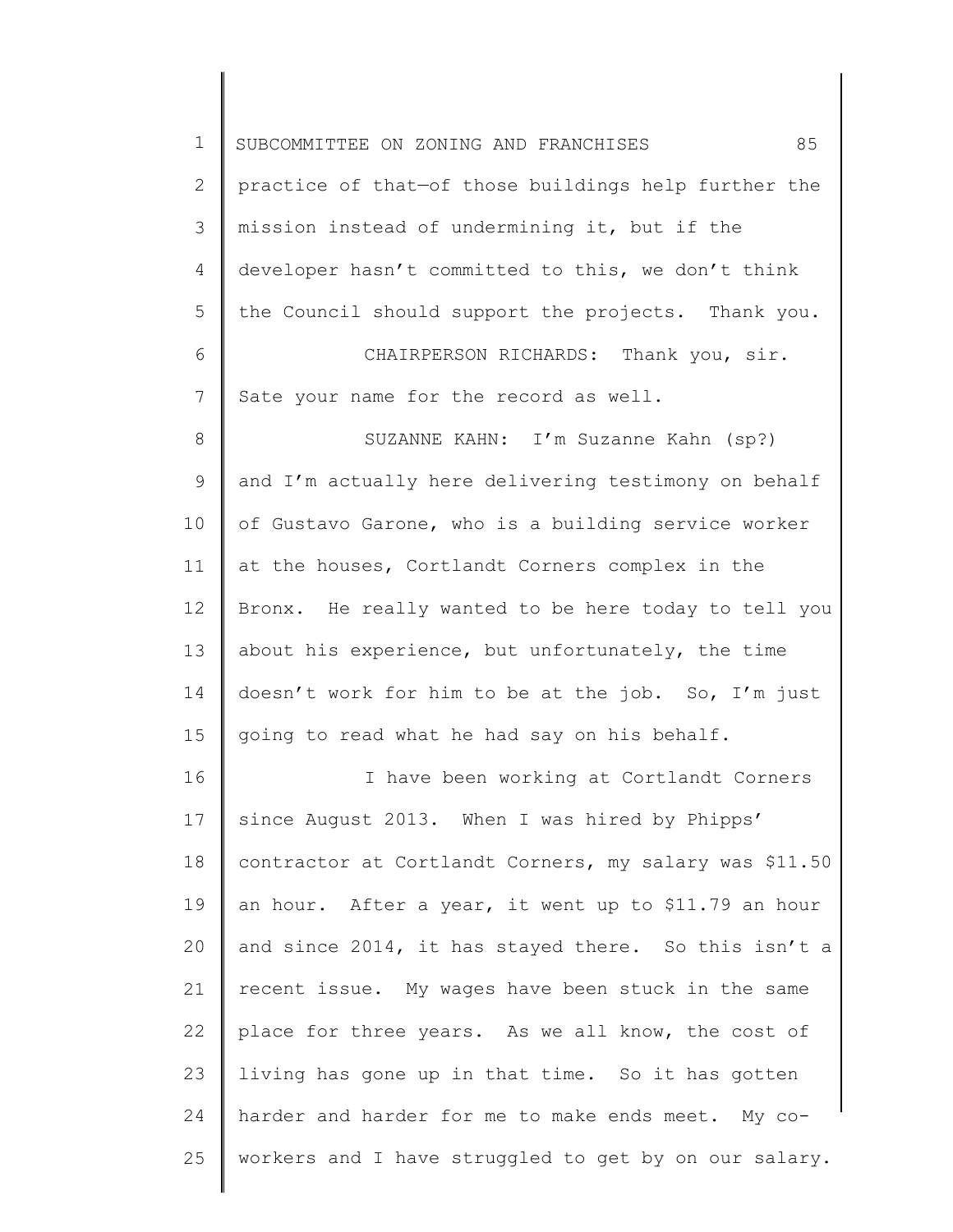| $\mathbf 1$ | 86<br>SUBCOMMITTEE ON ZONING AND FRANCHISES           |
|-------------|-------------------------------------------------------|
| 2           | Many of us rely on Medicaid for health insurance      |
| 3           | because the insurance our employer offered was far    |
| 4           | too expensive on our salaries. We work at one of      |
| 5           | Phipps Houses affordable housing complexes, and we    |
| 6           | cannot afford to rent the majority of the units in    |
| 7           | the building in the building where we work. One of    |
| 8           | my co-workers has lived in a shelter with his         |
| 9           | daughters for the last three years. Over the past     |
| 10          | year at hearings like this Phipps has said repeatedly |
| 11          | the time to discuss workers rights is after a         |
| 12          | development is built. I'm here to say that waiting    |
| 13          | until then is too late for the workers like me who    |
| 14          | would well be hired at poverty wages and have to      |
| 15          | spend years fighting to increase their pay. Phipps    |
| 16          | Houses is a stated mission of helping the people of   |
| 17          | New York City build healthy and prosperous            |
| 18          | communities, but I am part of the community and       |
| 19          | Phipps has done nothing to make sure that I can       |
| 20          | prosper. I believe this committee should vote no on   |
| 21          | this project. Thank you.                              |
| 22          | CHAIRPERSON RICHARDS: Thank you. A                    |
| 23          | question from Council Member Salamanca.               |
| 24          | COUNCIL MEMBER SALAMANCA: Good morning.               |
| 25          | Thank you for your statements. I have a few           |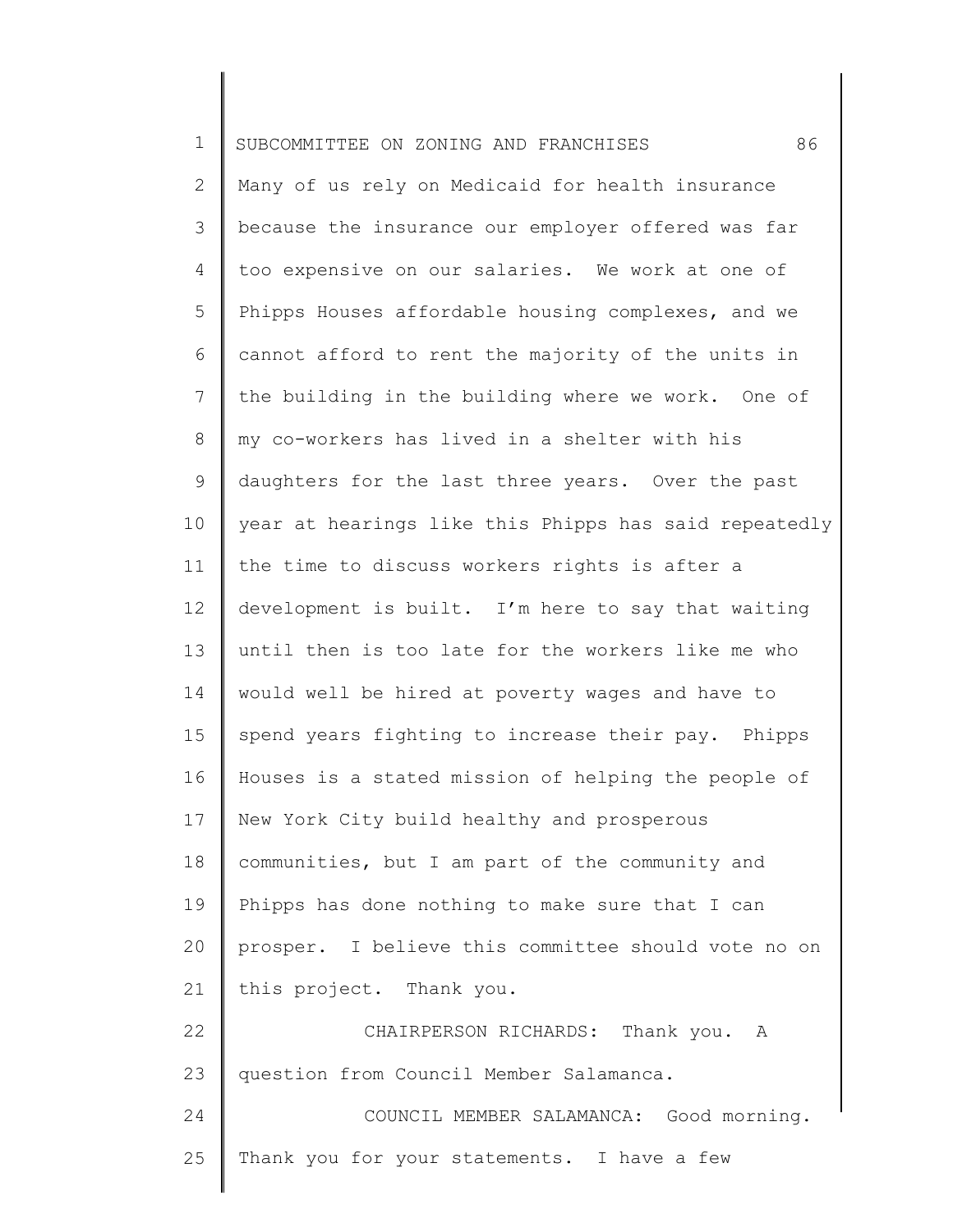| $\mathbf 1$  | 87<br>SUBCOMMITTEE ON ZONING AND FRANCHISES           |  |  |  |  |  |  |  |  |
|--------------|-------------------------------------------------------|--|--|--|--|--|--|--|--|
| $\mathbf{2}$ | questions just to get some clarity here. In-in your   |  |  |  |  |  |  |  |  |
| 3            | statement you mentioned that Phipps is being          |  |  |  |  |  |  |  |  |
| 4            | inconsistent in terms of salary, wages and benefits   |  |  |  |  |  |  |  |  |
| 5            | in certain buildings. It seems that they are paying   |  |  |  |  |  |  |  |  |
| 6            | these fair wages and the benefits are being provided, |  |  |  |  |  |  |  |  |
| 7            | but it seems that in some-in some of the buildings    |  |  |  |  |  |  |  |  |
| 8            | such as the ones in my district, they are getting low |  |  |  |  |  |  |  |  |
| 9            | wages, and they-obviously their health insurance is   |  |  |  |  |  |  |  |  |
| 10           | far-is far above what the employees can-can actually  |  |  |  |  |  |  |  |  |
| 11           | afford. Can you explain the inconsistency of why?     |  |  |  |  |  |  |  |  |
| 12           | SHARON CROMWELL: I can start off on that              |  |  |  |  |  |  |  |  |
| 13           | and maybe Suzanne can jump in. Like I said, we've     |  |  |  |  |  |  |  |  |
| 14           | had a longstanding relationship with Phipps Houses,   |  |  |  |  |  |  |  |  |
| 15           | and there are I think, you know, and Adam Weinstein   |  |  |  |  |  |  |  |  |
| 16           | has said this before, but they have had-they have a   |  |  |  |  |  |  |  |  |
| 17           | lot of buildings in their portfolio that are union    |  |  |  |  |  |  |  |  |
| 18           | where they are paying good wages, and they are paying |  |  |  |  |  |  |  |  |
| 19           | good benefits. And we, you know, recently looked      |  |  |  |  |  |  |  |  |
| 20           | through their portfolio and saw that over the past    |  |  |  |  |  |  |  |  |
| 21           | decade or more they've actually not been paying at    |  |  |  |  |  |  |  |  |
| 22           | that-at that-the wage rate and more importantly I     |  |  |  |  |  |  |  |  |
| 23           | think and where-where is an actual big divergence is  |  |  |  |  |  |  |  |  |
| 24           | the benefits. And so when we were talking to the      |  |  |  |  |  |  |  |  |
| 25           | workers at Cortlandt Corners this is what we found    |  |  |  |  |  |  |  |  |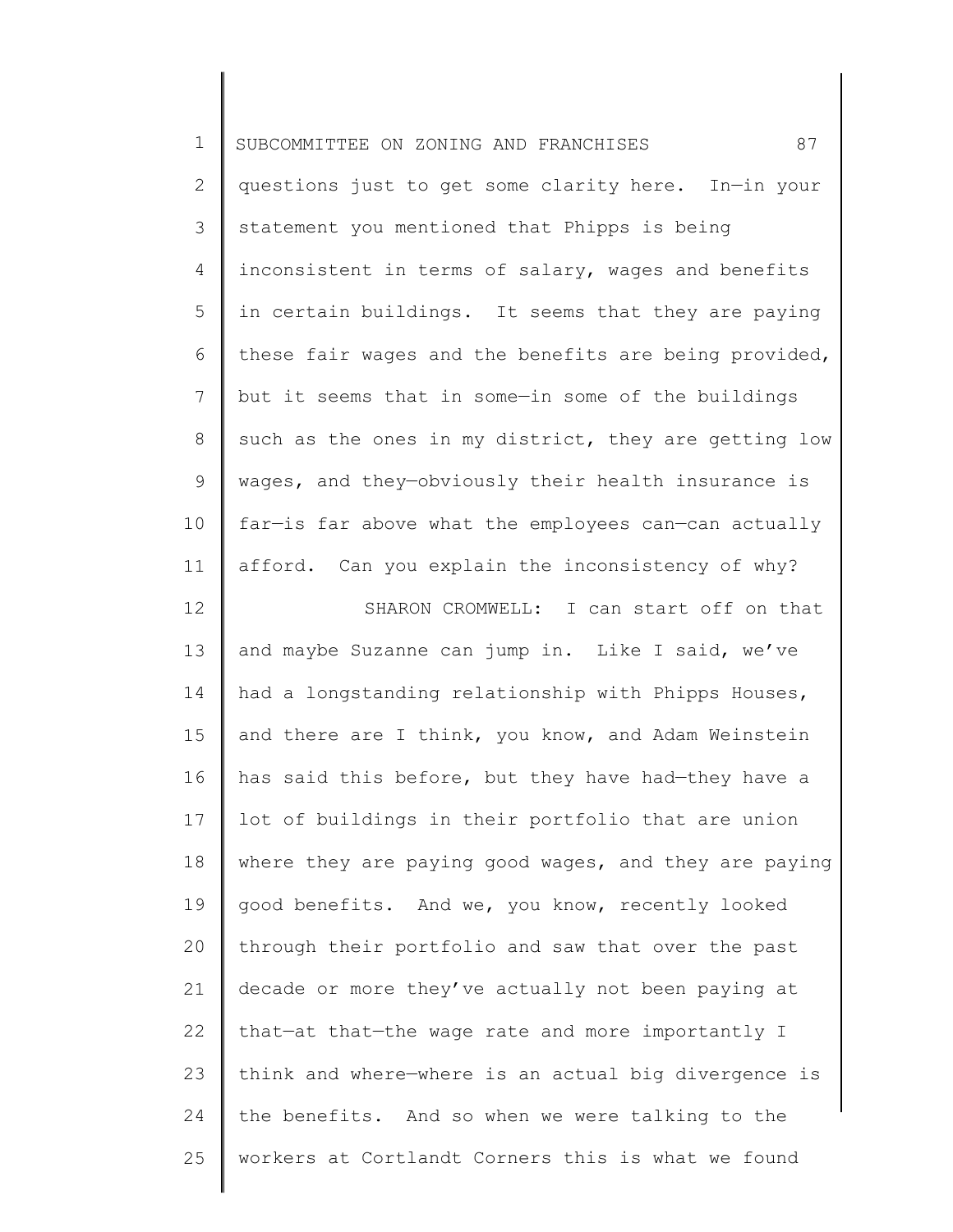| $\mathbf 1$   | 88<br>SUBCOMMITTEE ON ZONING AND FRANCHISES           |  |  |  |  |  |  |  |  |  |
|---------------|-------------------------------------------------------|--|--|--|--|--|--|--|--|--|
| 2             | out that they are being offered an insurance package  |  |  |  |  |  |  |  |  |  |
| 3             | that is just way beyond what they can afford, and why |  |  |  |  |  |  |  |  |  |
| 4             | we're here is because we want to merge that so that   |  |  |  |  |  |  |  |  |  |
| 5             | there is like a uniform standard that our workers are |  |  |  |  |  |  |  |  |  |
| 6             | experiencing when they're working in-in Phipps        |  |  |  |  |  |  |  |  |  |
| 7             | buildings, and we don't think that divergence has to  |  |  |  |  |  |  |  |  |  |
| 8             | exist. Anyone else want to answer?                    |  |  |  |  |  |  |  |  |  |
| $\mathcal{G}$ | SUZANNE KAHN: I think you it. We do                   |  |  |  |  |  |  |  |  |  |
| 10            | provide the actual numbers, though.                   |  |  |  |  |  |  |  |  |  |
| 11            | COUNCIL MEMBER SALAMANCA: My other                    |  |  |  |  |  |  |  |  |  |
| 12            | question is in Cortlandt Corners, there are 13        |  |  |  |  |  |  |  |  |  |
| 13            | employees, correct?                                   |  |  |  |  |  |  |  |  |  |
| 14            | SHARON CROMWELL: I believe that is                    |  |  |  |  |  |  |  |  |  |
| 15            | correct.                                              |  |  |  |  |  |  |  |  |  |
| 16            | COUNCIL MEMBER SALAMANCA: Out of the 13,              |  |  |  |  |  |  |  |  |  |
| 17            | how many actually have health insurance?              |  |  |  |  |  |  |  |  |  |
| 18            | SUZANNE KAHN: I don't want to give you a              |  |  |  |  |  |  |  |  |  |
| 19            | number that isn't correct. I know that we've talked   |  |  |  |  |  |  |  |  |  |
| 20            | to three that are receiving Medicaid.                 |  |  |  |  |  |  |  |  |  |
| 21            | SHARON CROMWELL: We can do the breakdown              |  |  |  |  |  |  |  |  |  |
| 22            | of those are receiving Medicaid--                     |  |  |  |  |  |  |  |  |  |
| 23            | SUZANNE KAHN: [interposing] Yeah, we can              |  |  |  |  |  |  |  |  |  |
| 24            | do that.                                              |  |  |  |  |  |  |  |  |  |
| 25            |                                                       |  |  |  |  |  |  |  |  |  |
|               |                                                       |  |  |  |  |  |  |  |  |  |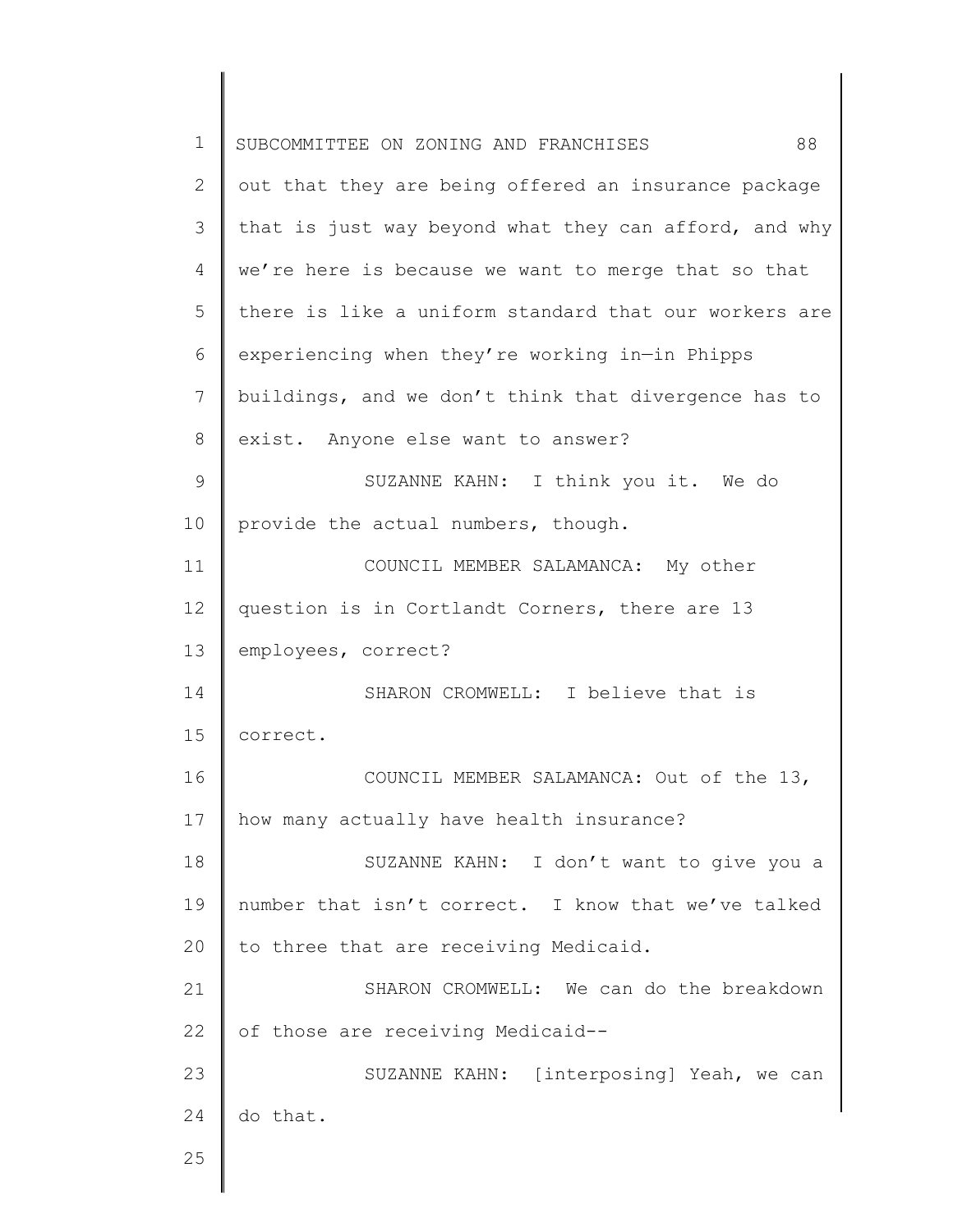1 SUBCOMMITTEE ON ZONING AND FRANCHISES 89

2 3 4 5 6 7 8 9 10 11 12 13 14 15 16 17 18 19 20 21 22 23 24 25 SHARON CROMWELL: --who is going on the Exchange and who, if anyone is getting it from thefrom the contractor, the employer provided one. COUNCIL MEMBER SALAMANCA: Alright. Thank you, Mr. Chair. That's it for now. CHAIRPERSON RICHARDS: Thank you. Any other questions from my colleagues? Alright, seeing none, we're going to close this out. [background comments] Does anyone else want to testify on this item? Alrighty, seeing none, I will close the public hearing. This is 612 and 613 right. [background comments, pause] 608 and 609. We will close the public hearing on Land Use Items 608 and 609, and we will now call the vote again, a recommendation to modify Land Use Items No. 612 and 613 in East New York in Council Member Salamanca's—Espinal's district and he's in support and we'll now—Counsel will now call the roll. LEGAL COUNSEL: Council Member Williams vote to approve 612 and 613 with modifications. COUNCIL MEMBER MILLER: I just want to say congratulations to Council Member Espinal. I'm delighted to vote on a modification that will amend MIH to get to the lower AMI. So I vote aye.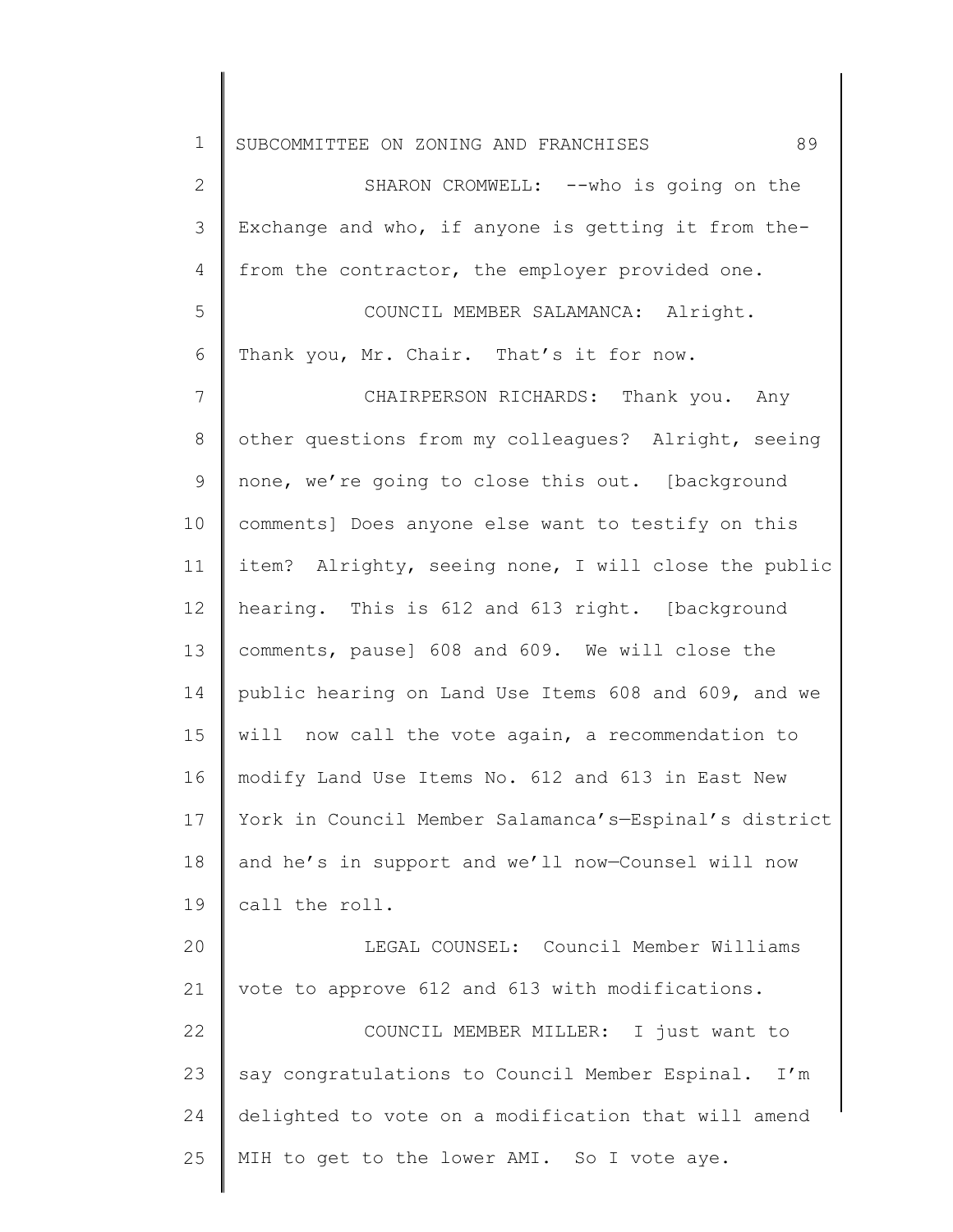| $\mathbf 1$    | 90<br>SUBCOMMITTEE ON ZONING AND FRANCHISES                       |
|----------------|-------------------------------------------------------------------|
| $\overline{2}$ | LEGAL COUNSEL: The vote to approve the                            |
| 3              | 612 and 613 with modifications approved by a vote of              |
| $\overline{4}$ | 6 in the affirmative, 0 negative and 0 abstentions                |
| 5              | and referred to the full Land Use Committee.                      |
| 6              | CHAIRPERSON RICHARDS: Alrighty, thank                             |
| $\overline{7}$ | you. Thank you all for a very exciting hearing                    |
| $\,8\,$        | today. [pause] Alright, so we'll be laying over Item              |
| $\mathsf 9$    | 600-laying over the 600 East 156 <sup>th</sup> Street Application |
| 10             | and the Westchester Muse Application for                          |
| 11             | consideration. With that being said, this hearing is              |
| 12             | now closed. [gavel]                                               |
| 13             |                                                                   |
| 14             |                                                                   |
| 15             |                                                                   |
| 16             |                                                                   |
| $17\,$         |                                                                   |
| $18\,$         |                                                                   |
| 19             |                                                                   |
| 20             |                                                                   |
| 21             |                                                                   |
| 22             |                                                                   |
| 23             |                                                                   |
| 24             |                                                                   |
| 25             |                                                                   |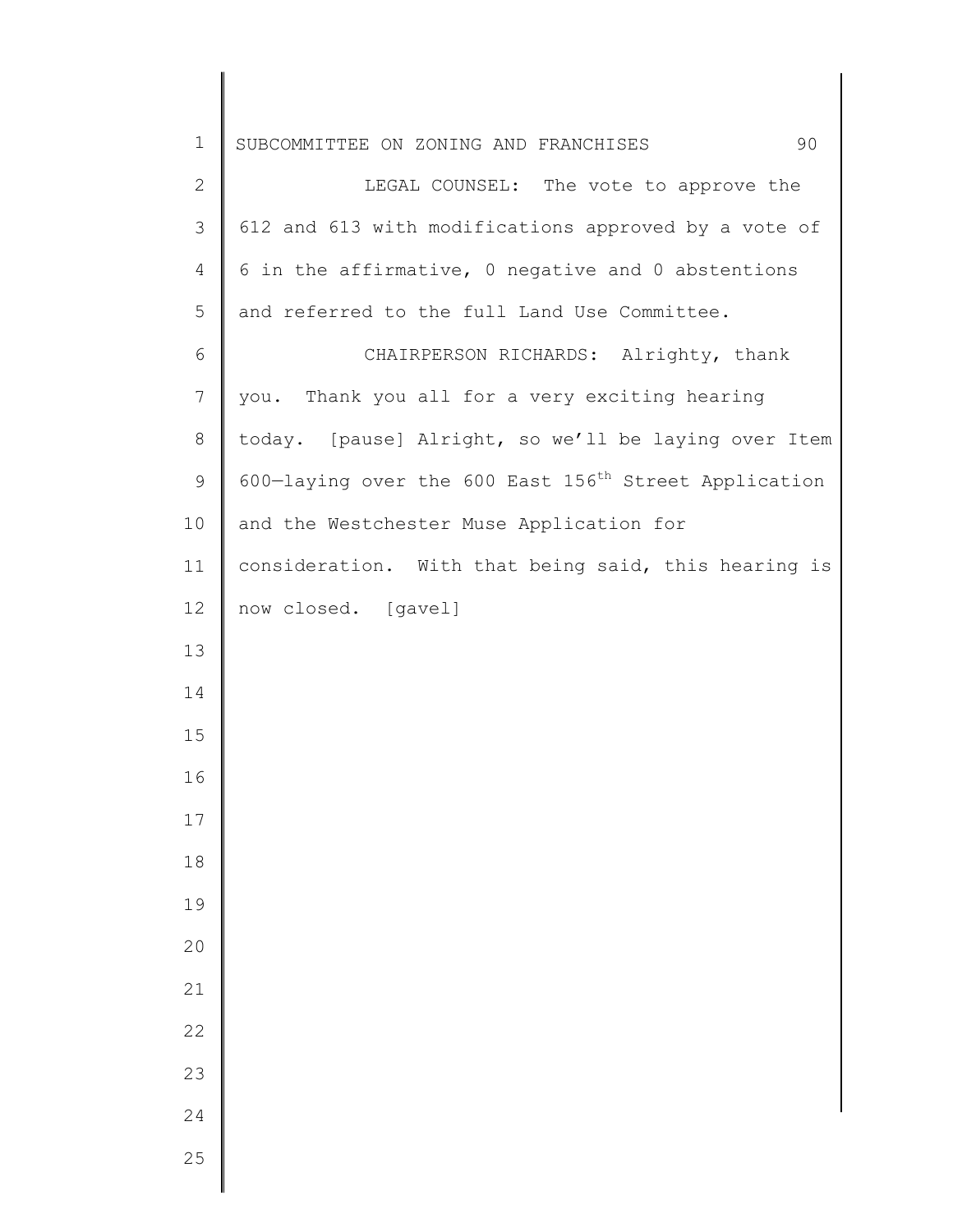| $\mathbf 1$    | SUBCOMMITTEE ON ZONING AND FRANCHISES |  |  | $91$ |
|----------------|---------------------------------------|--|--|------|
| $\sqrt{2}$     |                                       |  |  |      |
| $\mathfrak{Z}$ |                                       |  |  |      |
| $\sqrt{4}$     |                                       |  |  |      |
| $\overline{5}$ |                                       |  |  |      |
| $\sqrt{6}$     |                                       |  |  |      |
| $\overline{7}$ |                                       |  |  |      |
| $\,8\,$        |                                       |  |  |      |
| $\mathcal{G}$  |                                       |  |  |      |
| $10$           |                                       |  |  |      |
| $11\,$         |                                       |  |  |      |
| $12\,$         |                                       |  |  |      |
| $13\,$         |                                       |  |  |      |
| $1\,4$         |                                       |  |  |      |
| $15\,$         |                                       |  |  |      |
| 16             |                                       |  |  |      |
| 17             |                                       |  |  |      |
| $18\,$         |                                       |  |  |      |
| 19             |                                       |  |  |      |
| 20             |                                       |  |  |      |
| 21             |                                       |  |  |      |
| 22             |                                       |  |  |      |
| 23             |                                       |  |  |      |
| 24             |                                       |  |  |      |
| 25             |                                       |  |  |      |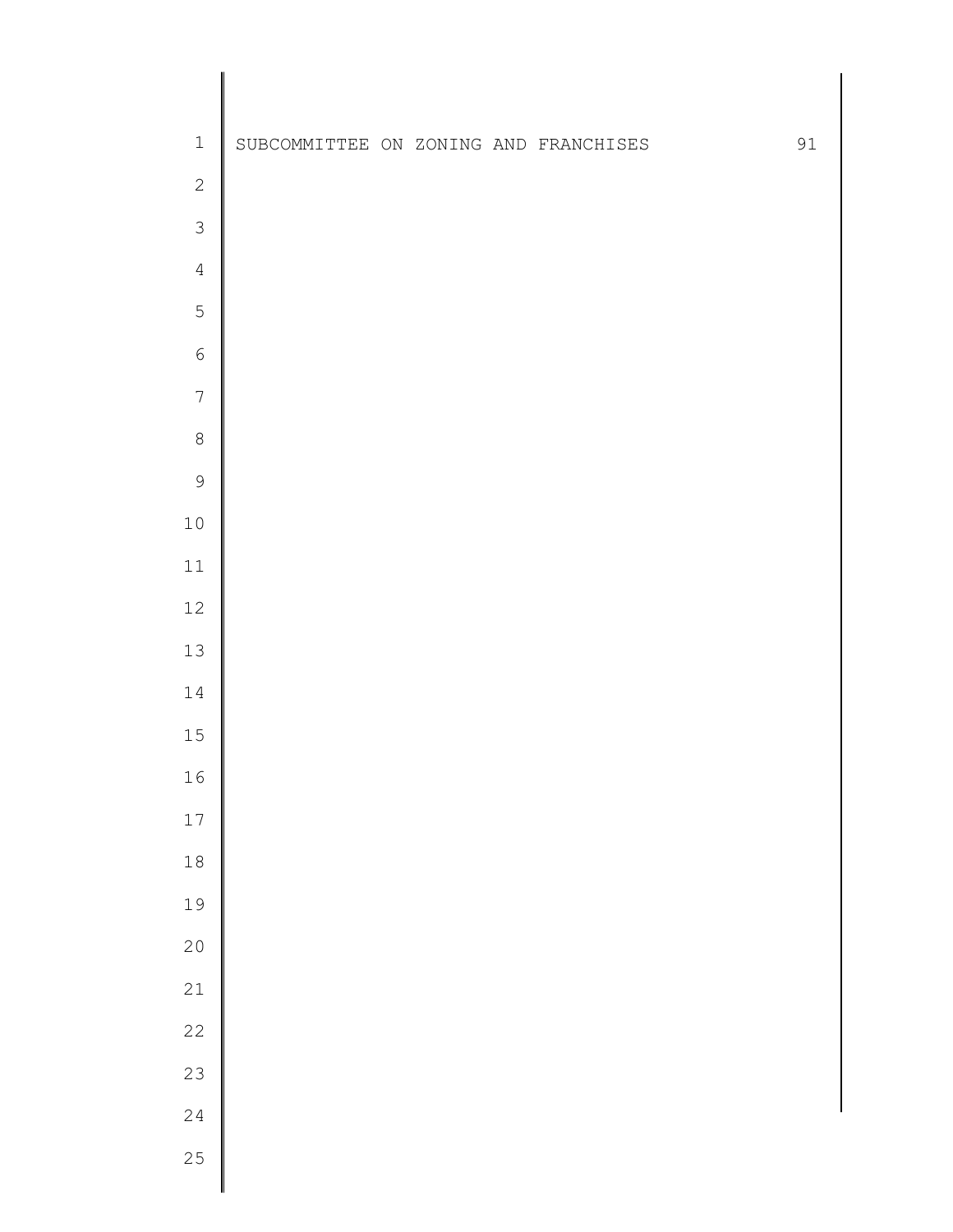| $\mathbf 1$      | SUBCOMMITTEE ON ZONING AND FRANCHISES |  |  | 92 |
|------------------|---------------------------------------|--|--|----|
| $\mathbf{2}$     |                                       |  |  |    |
| $\mathcal{S}$    |                                       |  |  |    |
| $\overline{4}$   |                                       |  |  |    |
| 5                |                                       |  |  |    |
| $\sqrt{6}$       |                                       |  |  |    |
| $\boldsymbol{7}$ |                                       |  |  |    |
| $\,8\,$          |                                       |  |  |    |
| $\mathcal{G}$    |                                       |  |  |    |
| $10$             |                                       |  |  |    |
| $11\,$           |                                       |  |  |    |
| $12\,$           |                                       |  |  |    |
| $13\,$           |                                       |  |  |    |
| $1\,4$           |                                       |  |  |    |
| $15\,$           |                                       |  |  |    |
| 16               |                                       |  |  |    |
| 17               |                                       |  |  |    |
| $18\,$           |                                       |  |  |    |
| 19               |                                       |  |  |    |
| 20               |                                       |  |  |    |
| 21               |                                       |  |  |    |
| 22               |                                       |  |  |    |
| 23               |                                       |  |  |    |
| 24               |                                       |  |  |    |
| 25               |                                       |  |  |    |